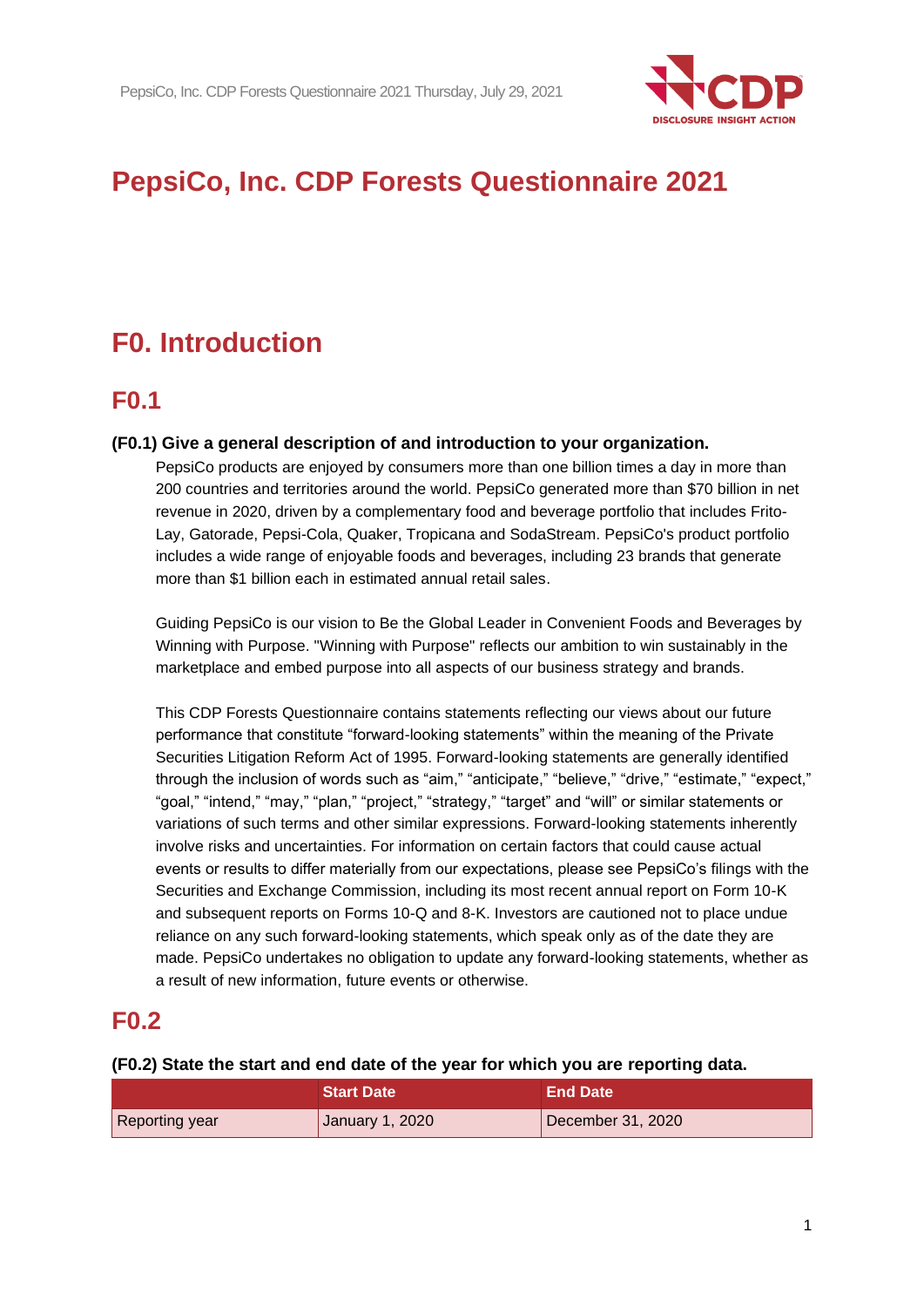

# **F0.3**

**(F0.3) Select the currency used for all financial information disclosed throughout your response.**

USD

# **F0.4**

**(F0.4) Select the forest risk commodity(ies) that you are, or are not, disclosing on (including any that are sources for your processed ingredients or manufactured goods); and for each select the stages of the supply chain that best represents your organization's area of operation.**

|                          | <b>Commodity</b><br>disclosure                                                  | <b>Stage of the</b><br>value chain | <b>Explanation if not disclosing</b>                                                                                                                                                                                                                                                                                                                                                                                                                                                                                |
|--------------------------|---------------------------------------------------------------------------------|------------------------------------|---------------------------------------------------------------------------------------------------------------------------------------------------------------------------------------------------------------------------------------------------------------------------------------------------------------------------------------------------------------------------------------------------------------------------------------------------------------------------------------------------------------------|
| Timber<br>products       | Disclosing                                                                      | Retailing                          |                                                                                                                                                                                                                                                                                                                                                                                                                                                                                                                     |
| Palm oil                 | Disclosing                                                                      | Manufacturing                      |                                                                                                                                                                                                                                                                                                                                                                                                                                                                                                                     |
| Cattle<br>products       | Not disclosing                                                                  | Manufacturing                      | Cattle products are only used in a few PepsiCo<br>products in a small number of countries. Our current<br>focus is on timber and palm oil, as we source<br>substantially more of these commodities.                                                                                                                                                                                                                                                                                                                 |
| Soy                      | Not disclosing                                                                  | Manufacturing                      | Soybean oil is procured from Brazil, Argentina and<br>the U.S., primarily for use in our food businesses in<br>Brazil, Argentina and Canada. PepsiCo procures<br>approximately 30,000 metric tons of soybean oil<br>annually. In 2020, we purchased less than 0.1% of<br>the global supply of soy. PepsiCo has currently<br>prioritized disclosure on the other two required<br>commodities, timber and palm oil, for which we have<br>implemented strong programs due to the substantive<br>nature of consumption. |
| Other -<br><b>Rubber</b> | This commodity is<br>not produced,<br>sourced or used<br>by our<br>organization |                                    |                                                                                                                                                                                                                                                                                                                                                                                                                                                                                                                     |
| Other -<br>Cocoa         | Not disclosing                                                                  | Manufacturing                      | Cocoa is primarily procured for use in our North<br>America and Latin America food businesses. For<br>2020, PepsiCo procured approximately 27,000<br>metric tons of cocoa. The top four suppliers, which<br>represent over 80 percent of our global cocoa<br>procurement, are Barry Callebaut, Cargill, Amco,<br>and Blommer. As CDP guidance evolves with regard<br>to disclosure on cocoa and our current consumption                                                                                             |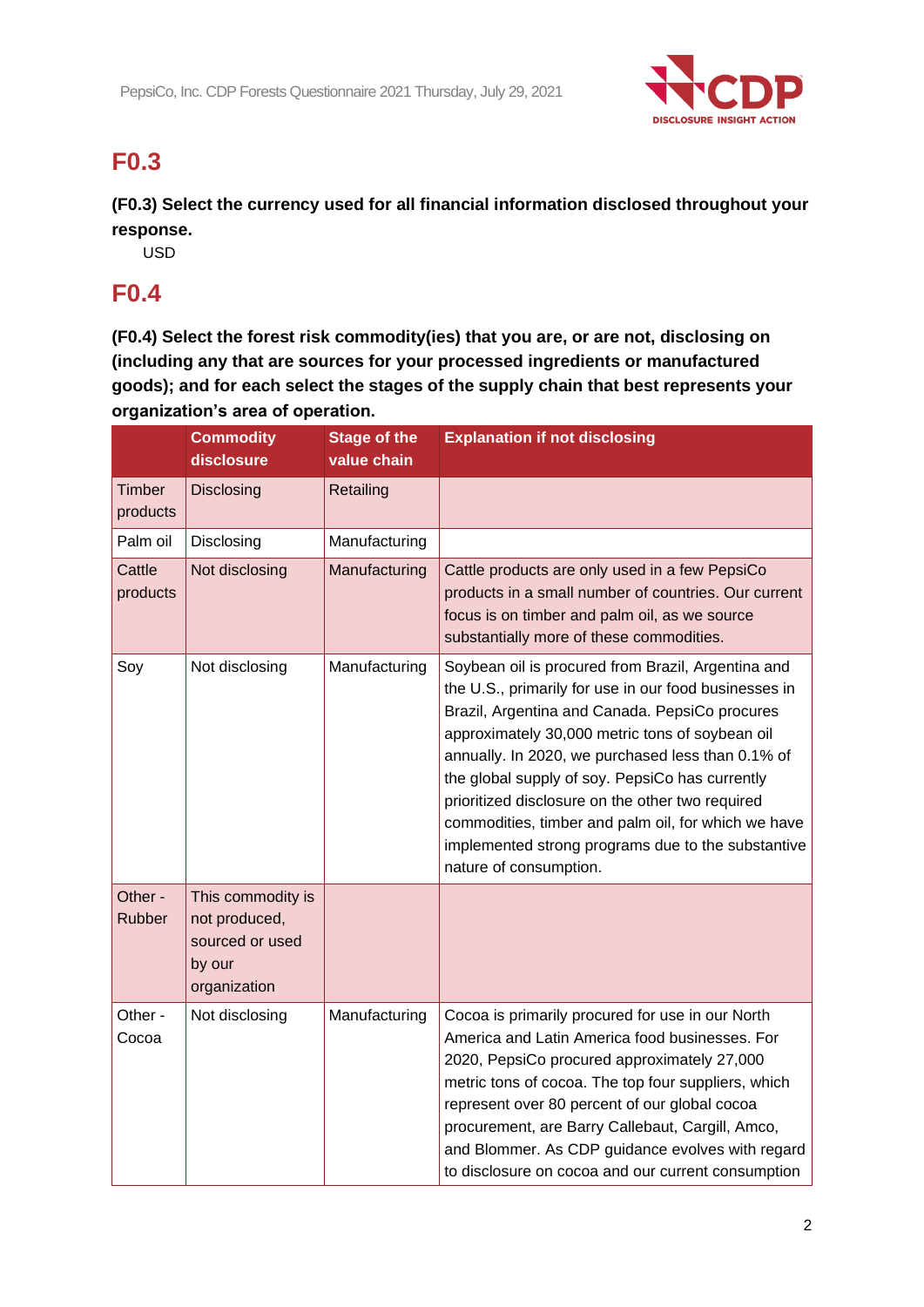

|                   |                |               | is relatively small, PepsiCo has currently prioritized<br>disclosure on the other two required commodities,<br>timber and palm oil, for which we have implemented<br>strong programs due to the substantive nature of<br>consumption.                                            |
|-------------------|----------------|---------------|----------------------------------------------------------------------------------------------------------------------------------------------------------------------------------------------------------------------------------------------------------------------------------|
| Other -<br>Coffee | Not disclosing | Manufacturing | As CDP guidance evolves with regard to disclosure<br>on coffee, PepsiCo has currently prioritized<br>disclosure on the other two required commodities,<br>timber and palm oil, for which we have implemented<br>strong programs due to the substantive nature of<br>consumption. |

# **F0.5**

**(F0.5) Are there any parts of your direct operations or supply chain that are not included in your disclosure?**

No

# **F1. Current state**

# **F1.1**

# **(F1.1) How does your organization produce, use or sell your disclosed commodity(ies)?**

# **Timber products**

# **Activity**

Retailing/onward sale of commodity or product containing commodity

# **Form of commodity**

Paper Primary packaging Secondary packaging Tertiary packaging

# **Source**

Contracted suppliers (manufacturers)

# **Country/Area of origin**

Argentina Australia Austria Belgium Brazil Canada Chile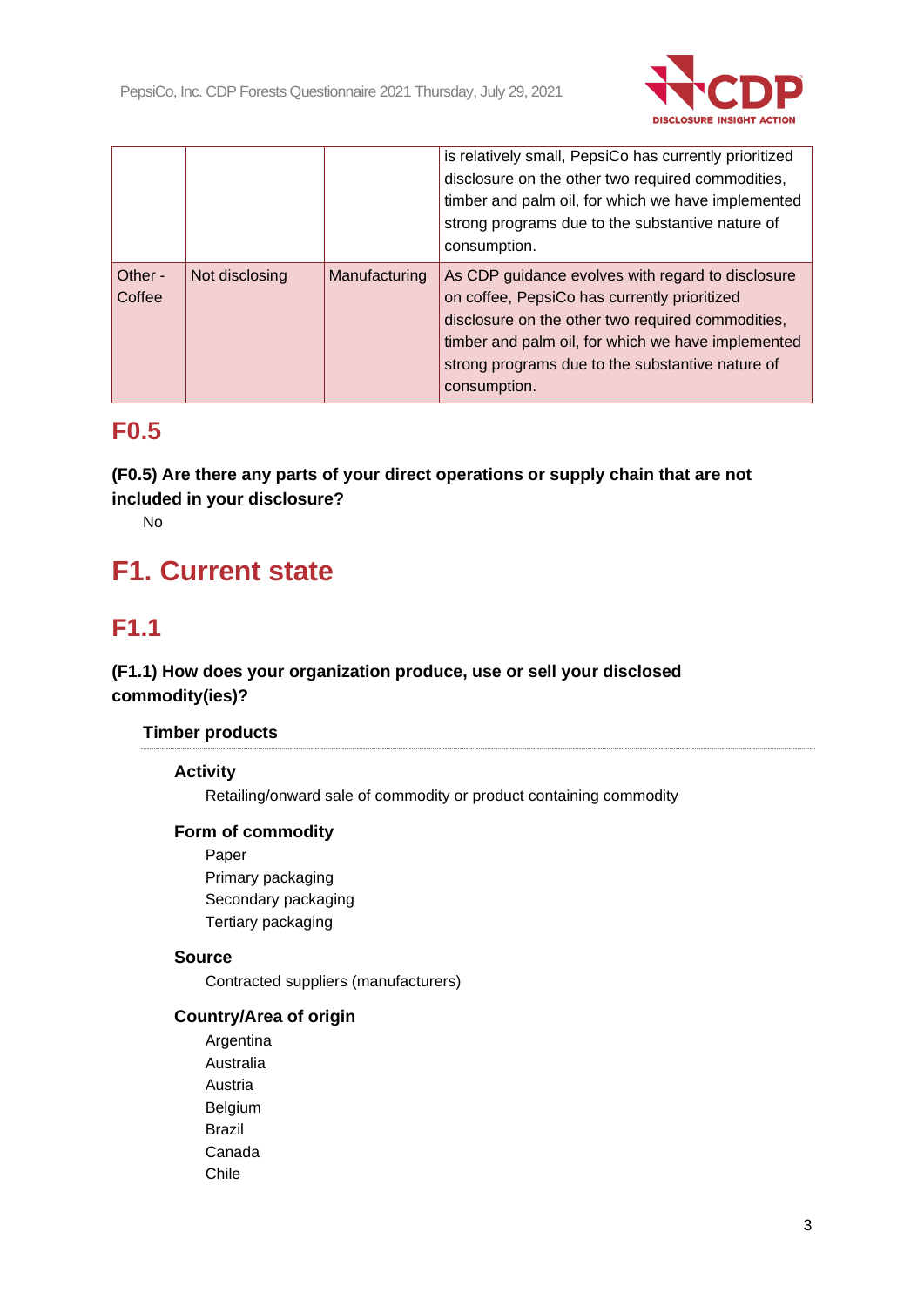PepsiCo, Inc. CDP Forests Questionnaire 2021 Thursday, July 29, 2021

China



Colombia Czechia Dominican Republic Ecuador Egypt Estonia Finland France **Germany** Greece Guatemala India Japan Latvia Lithuania Mexico **Netherlands** New Zealand Norway Pakistan Peru Poland Puerto Rico Romania Russian Federation Saudi Arabia Serbia South Africa Spain Sweden Switzerland **Thailand Turkey** United Kingdom of Great Britain and Northern Ireland United States of America Viet Nam

# **% of procurement spend**

1-5%

#### **Comment**

Wood fiber products are used in a wide range of PepsiCo's primary, secondary, and tertiary packing. Countries of origin are based on 2020 updated data.

# **Palm oil**

# **Activity**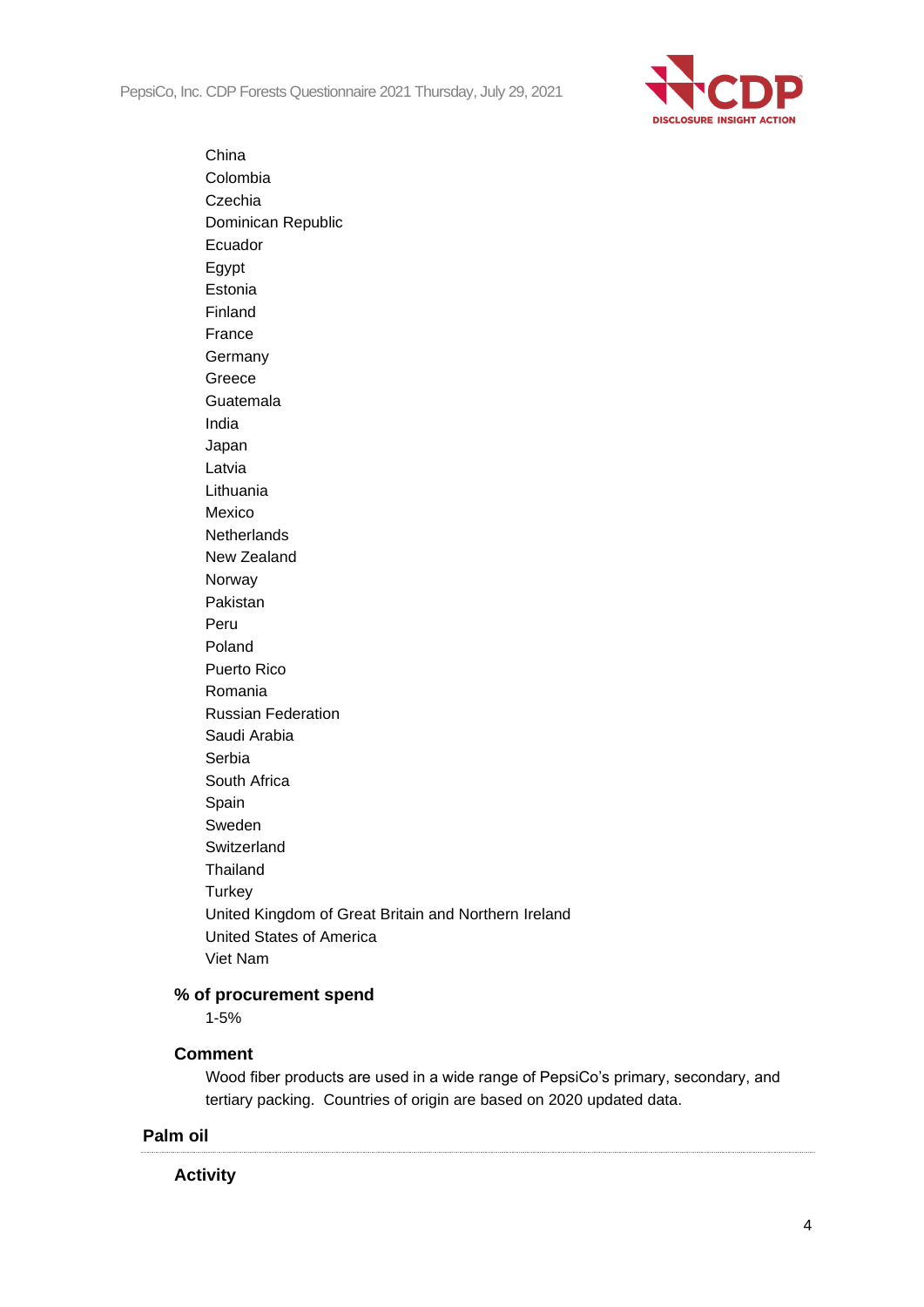

Using as input into product manufacturing

# **Form of commodity**

Refined palm oil Palm oil derivatives

### **Source**

Contracted suppliers (processors)

# **Country/Area of origin**

Brazil Cambodia Colombia Costa Rica Côte d'Ivoire Dominican Republic Ecuador Guatemala Honduras India Indonesia Liberia Malaysia Mexico Nicaragua Panama Papua New Guinea Peru **Thailand** 

# **% of procurement spend**

1-5%

# **Comment**

In 2020, our global purchase of palm oil was 448,239 metric tons, of which palm kernel oil comprised 3,680 MT. Our top suppliers were Cargill, Oleofinos, and Wilmar, and the PepsiCo sources the majority of its palm oil from mills located in Indonesia, Malaysia, and Mexico.

# **F1.2**

# **(F1.2) Indicate the percentage of your organization's revenue that was dependent on your disclosed forest risk commodity(ies) in the reporting year.**

|                 | % of revenue dependent on commodity | <b>Comment</b>                   |
|-----------------|-------------------------------------|----------------------------------|
| Timber products |                                     | This information is confidential |
| l Palm oil      |                                     | This information is confidential |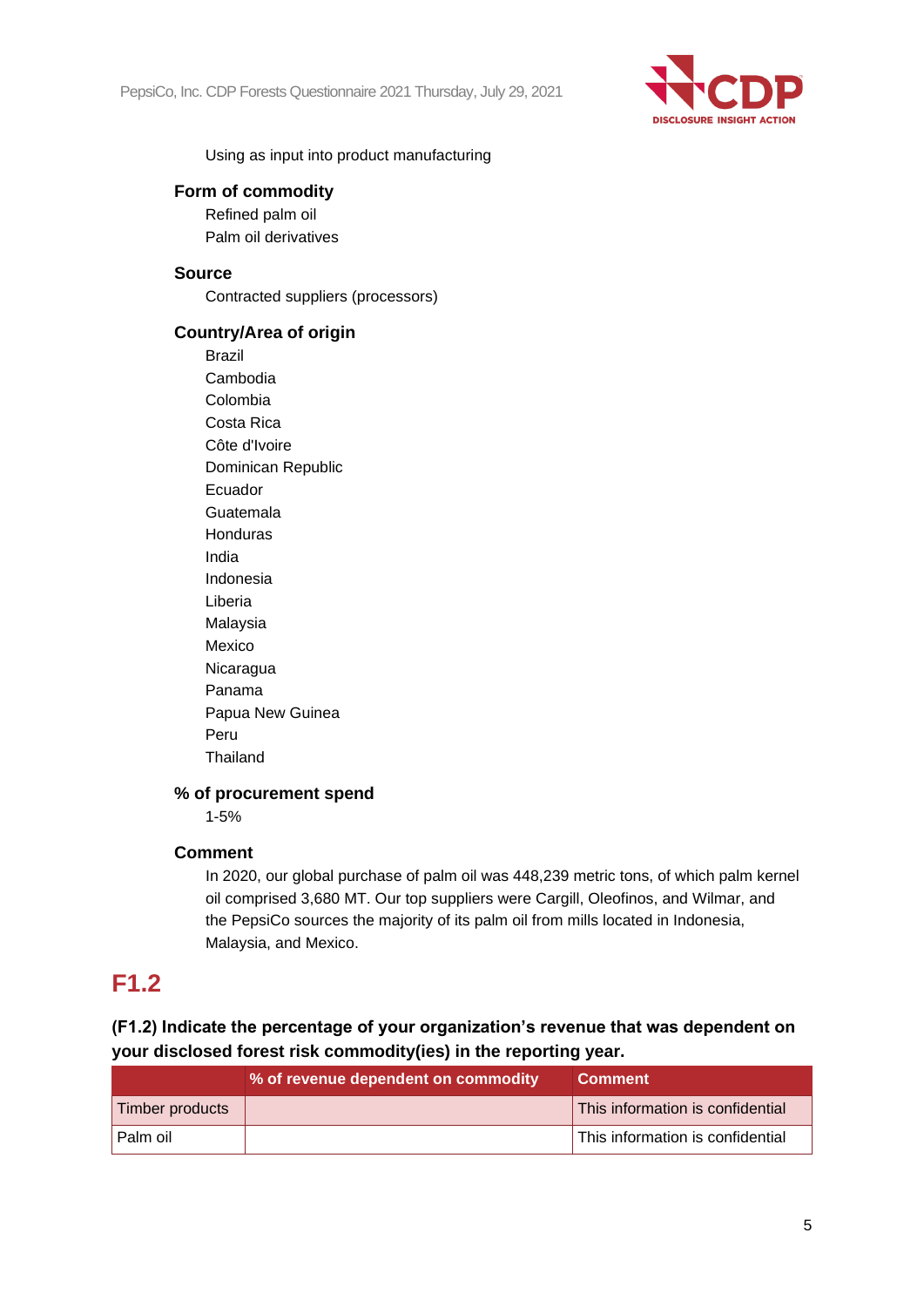

# **F1.5**

# **(F1.5) Does your organization collect production and/or consumption data for your disclosed commodity(ies)?**

|                 | Data availability/Disclosure           |
|-----------------|----------------------------------------|
| Timber products | Consumption data available, disclosing |
| l Palm oil      | Consumption data available, disclosing |

# **F1.5a**

# **(F1.5a) Disclose your production and/or consumption data.**

**Forest risk commodity** Timber products

# **Data type**

Consumption data

# **Volume**

1,255,944

# **Metric**

Metric tons

### **Data coverage**

Full commodity production/consumption

# **Please explain**

#### **Forest risk commodity**

Palm oil

# **Data type**

Consumption data

# **Volume**

448,239

# **Metric**

Metric tons

#### **Data coverage**

Full commodity production/consumption

# **Please explain**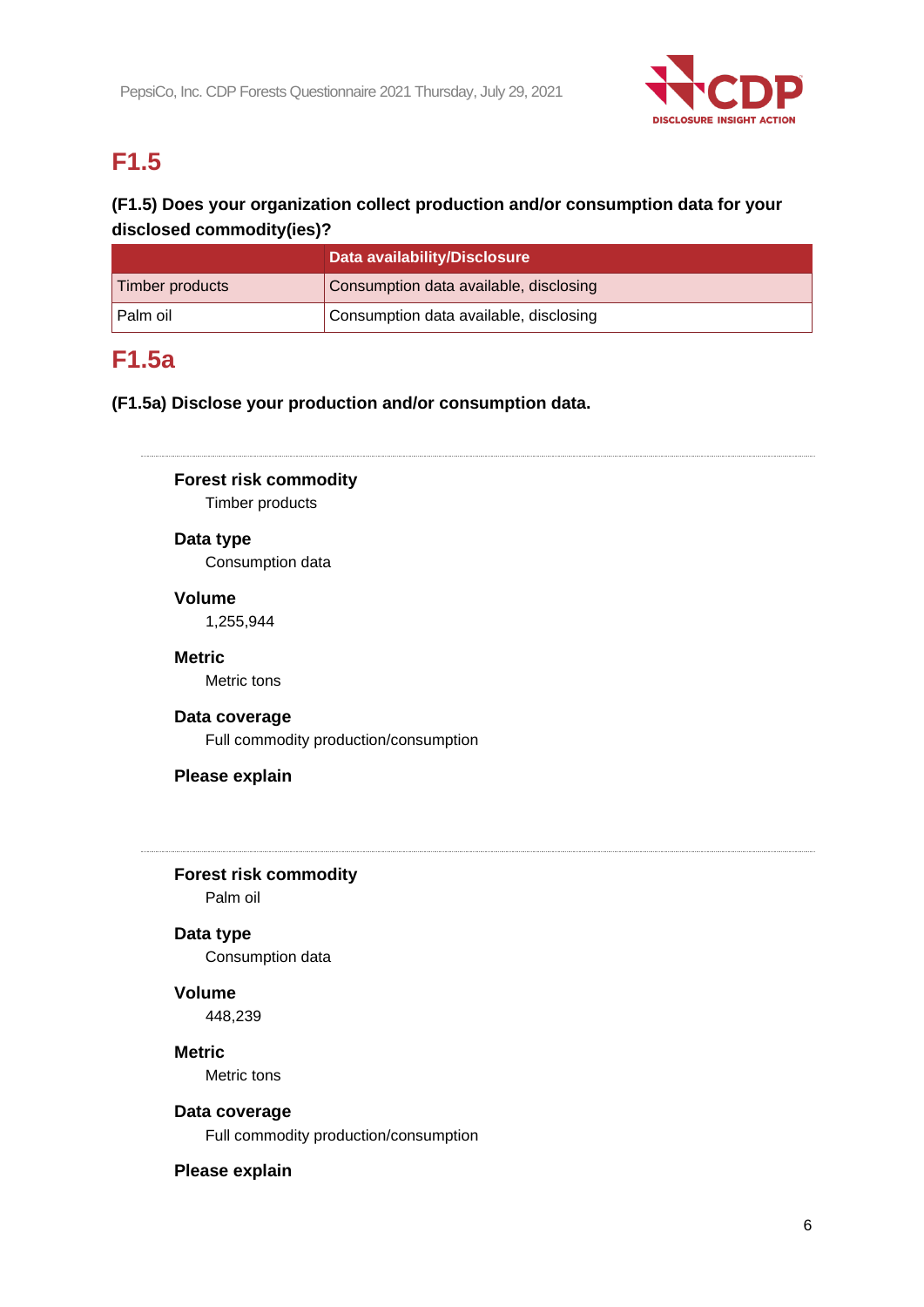

# **F1.5b**

# **(F1.5b) For your disclosed commodity(ies), indicate the percentage of the production/consumption volume sourced by national and/or sub-national jurisdiction of origin.**

# **Forest risk commodity** Timber products **Country/Area of origin** Argentina **State or equivalent jurisdiction** Don't know **% of total production/consumption volume** 0.5 **Please explain** Method: We perform an annual analysis of our contracted volumes through targeted outreach to global procurement contacts to understand the attributes of the fiber packaging products we purchase, including the source country, whether the volumes are certified to a specific sustainability standard, and if suppliers are considered high risk. **Forest risk commodity** Timber products **Country/Area of origin** Australia **State or equivalent jurisdiction** Don't know **% of total production/consumption volume** 1.07 **Please explain** Method: We perform an annual analysis of our contracted volumes through targeted outreach to global procurement contacts to understand the attributes of the fiber packaging products we purchase, including the source country, whether the volumes are certified to a specific sustainability standard, and if suppliers are considered high risk.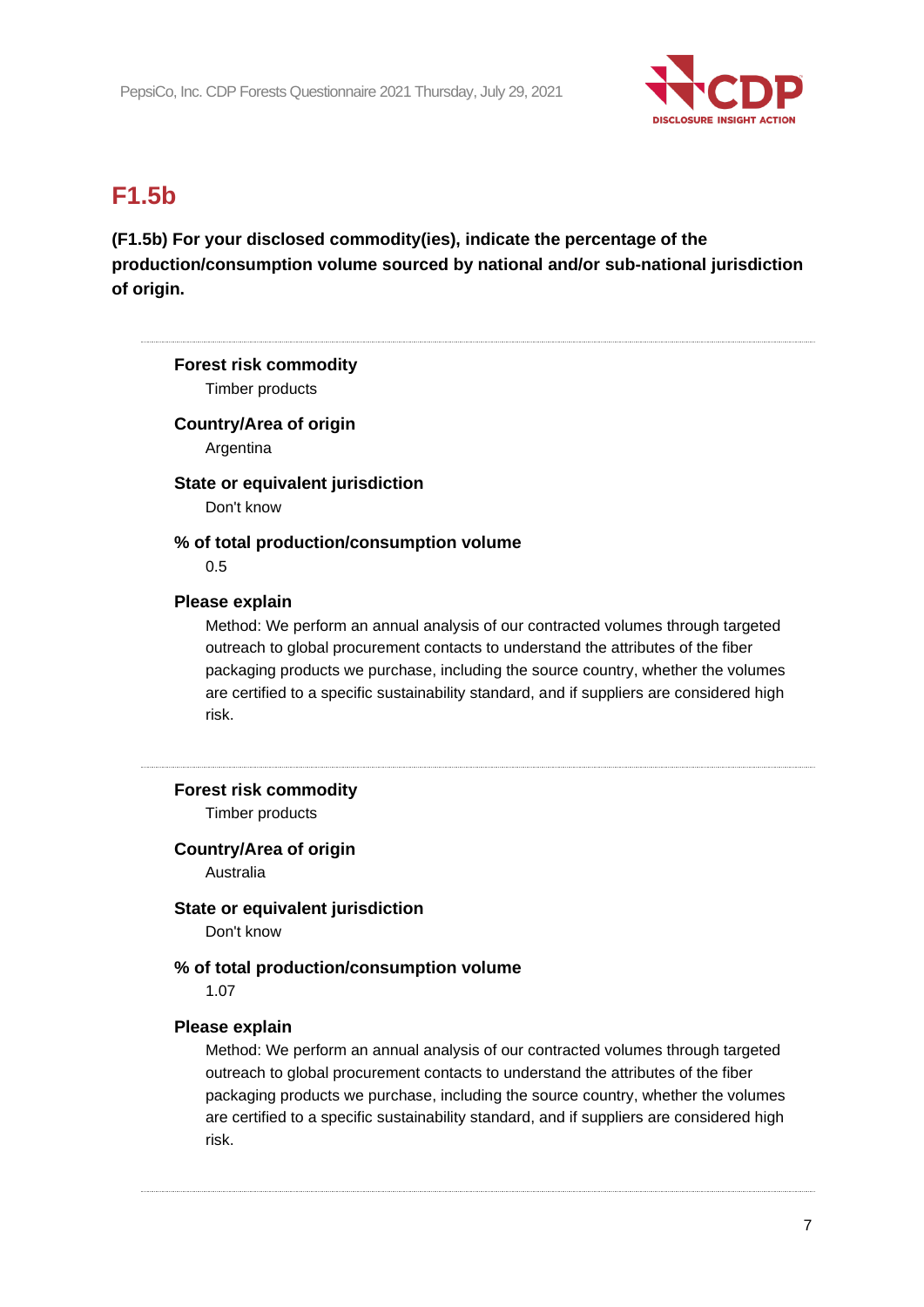PepsiCo, Inc. CDP Forests Questionnaire 2021 Thursday, July 29, 2021



# **Forest risk commodity**

Timber products

**Country/Area of origin**

Brazil

# **State or equivalent jurisdiction**

Don't know

# **% of total production/consumption volume**

3.08

# **Please explain**

Method: We perform an annual analysis of our contracted volumes through targeted outreach to global procurement contacts to understand the attributes of the fiber packaging products we purchase, including the source country, whether the volumes are certified to a specific sustainability standard, and if suppliers are considered high risk.

# **Forest risk commodity**

Timber products

# **Country/Area of origin**

Colombia

# **State or equivalent jurisdiction**

Don't know

# **% of total production/consumption volume**

0.57

# **Please explain**

Method: We perform an annual analysis of our contracted volumes through targeted outreach to global procurement contacts to understand the attributes of the fiber packaging products we purchase, including the source country, whether the volumes are certified to a specific sustainability standard, and if suppliers are considered high risk.

#### **Forest risk commodity**

Timber products

# **Country/Area of origin**

Ecuador

**State or equivalent jurisdiction** Don't know

**% of total production/consumption volume**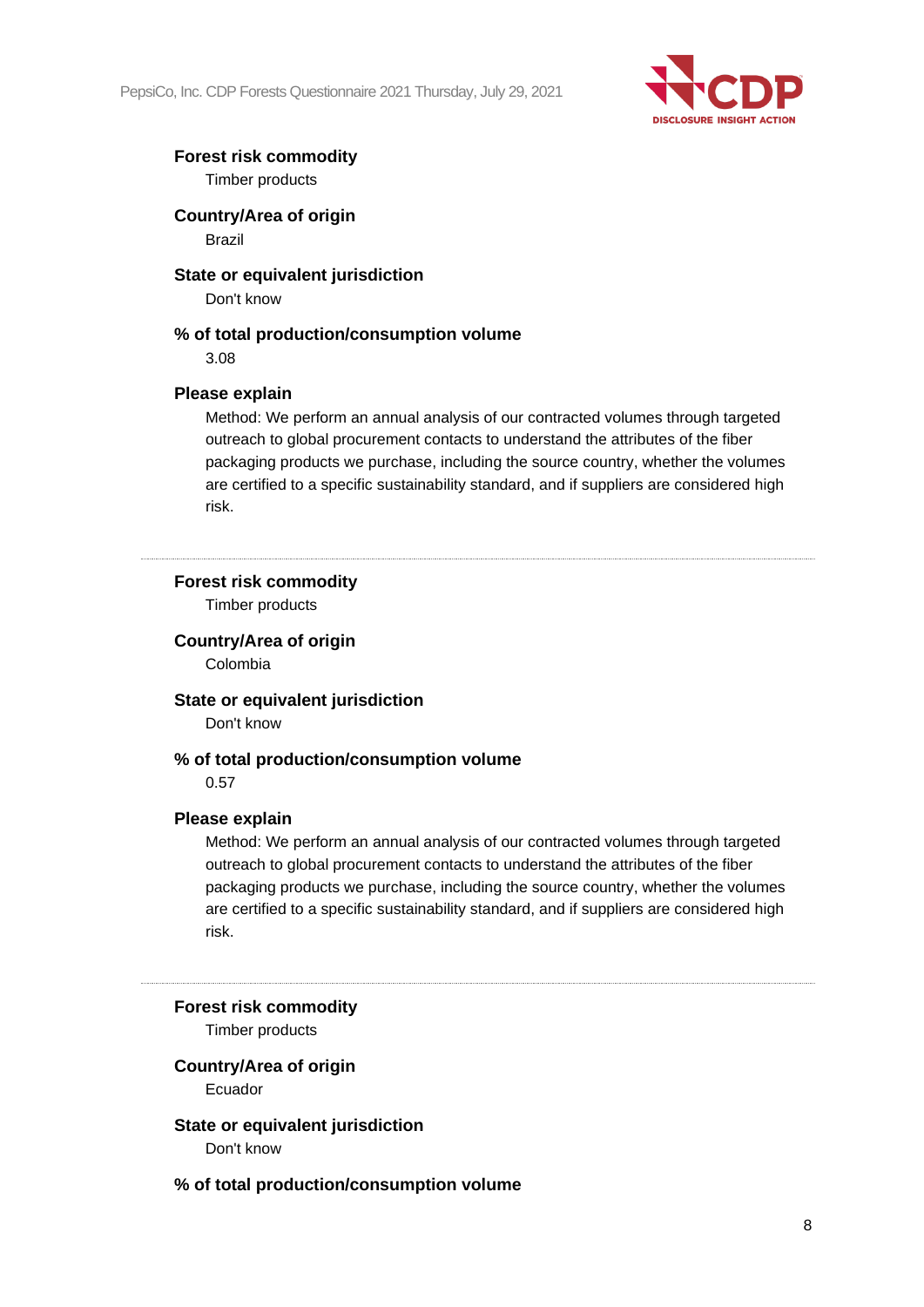

#### 0.16

#### **Please explain**

Method: We perform an annual analysis of our contracted volumes through targeted outreach to global procurement contacts to understand the attributes of the fiber packaging products we purchase, including the source country, whether the volumes are certified to a specific sustainability standard, and if suppliers are considered high risk.

**Forest risk commodity**

Timber products

**Country/Area of origin**

Guatemala

**State or equivalent jurisdiction**

Don't know

#### **% of total production/consumption volume**

0.36

#### **Please explain**

Method: We perform an annual analysis of our contracted volumes through targeted outreach to global procurement contacts to understand the attributes of the fiber packaging products we purchase, including the source country, whether the volumes are certified to a specific sustainability standard, and if suppliers are considered high risk.

#### **Forest risk commodity**

Timber products

#### **Country/Area of origin**

India

#### **State or equivalent jurisdiction**

Don't know

#### **% of total production/consumption volume**

4.35

#### **Please explain**

Method: We perform an annual analysis of our contracted volumes through targeted outreach to global procurement contacts to understand the attributes of the fiber packaging products we purchase, including the source country, whether the volumes are certified to a specific sustainability standard, and if suppliers are considered high risk.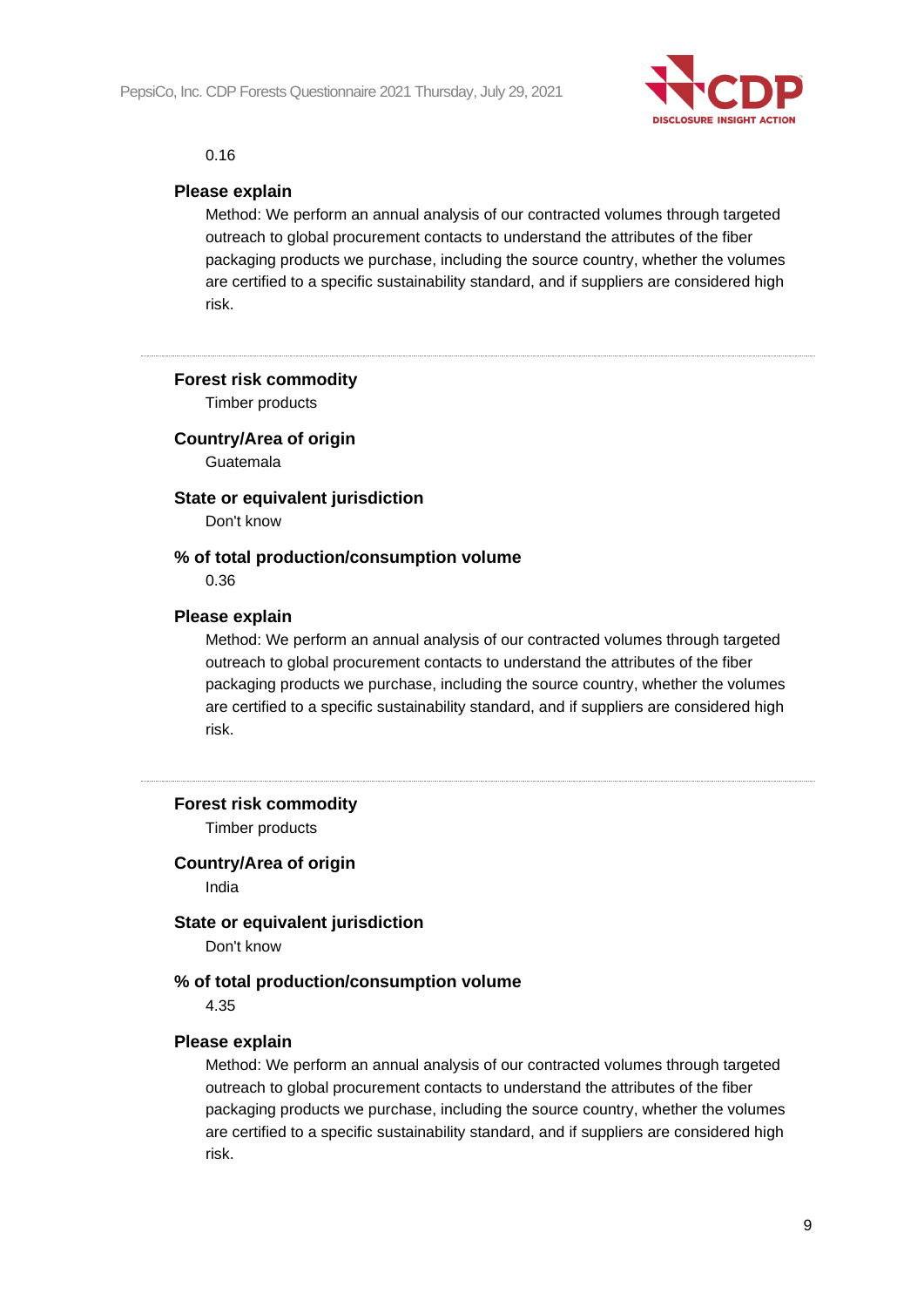

# **Forest risk commodity**

Timber products

# **Country/Area of origin**

Mexico

# **State or equivalent jurisdiction**

Don't know

# **% of total production/consumption volume**

7.82

# **Please explain**

Method: We perform an annual analysis of our contracted volumes through targeted outreach to global procurement contacts to understand the attributes of the fiber packaging products we purchase, including the source country, whether the volumes are certified to a specific sustainability standard, and if suppliers are considered high risk.

# **Forest risk commodity**

Timber products

# **Country/Area of origin**

Peru

#### **State or equivalent jurisdiction**

Don't know

# **% of total production/consumption volume**

0.08

#### **Please explain**

Method: We perform an annual analysis of our contracted volumes through targeted outreach to global procurement contacts to understand the attributes of the fiber packaging products we purchase, including the source country, whether the volumes are certified to a specific sustainability standard, and if suppliers are considered high risk.

# **Forest risk commodity** Timber products

# **Country/Area of origin**

**Thailand** 

#### **State or equivalent jurisdiction**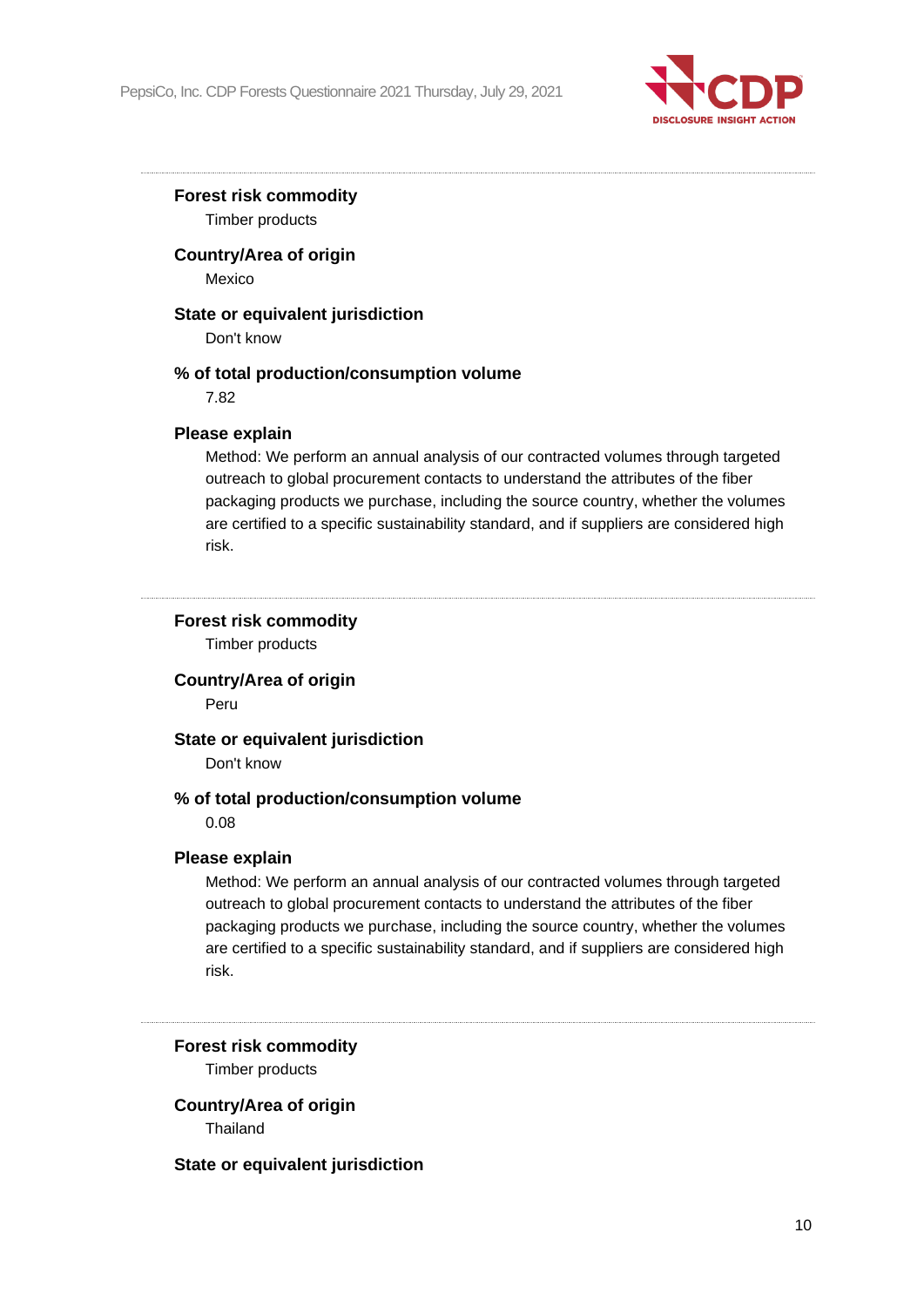

#### Don't know

#### **% of total production/consumption volume**

0.92

### **Please explain**

Method: We perform an annual analysis of our contracted volumes through targeted outreach to global procurement contacts to understand the attributes of the fiber packaging products we purchase, including the source country, whether the volumes are certified to a specific sustainability standard, and if suppliers are considered high risk.

#### **Forest risk commodity**

Timber products

#### **Country/Area of origin**

Viet Nam

#### **State or equivalent jurisdiction**

Don't know

#### **% of total production/consumption volume**

0.08

#### **Please explain**

Method: We perform an annual analysis of our contracted volumes through targeted outreach to global procurement contacts to understand the attributes of the fiber packaging products we purchase, including the source country, whether the volumes are certified to a specific sustainability standard, and if suppliers are considered high risk.

#### **Forest risk commodity**

Timber products

#### **Country/Area of origin**

Any other countries/areas

#### **State or equivalent jurisdiction**

#### **% of total production/consumption volume**

81

#### **Please explain**

Method: We perform an annual analysis of our contracted volumes through targeted outreach to global procurement contacts to understand the attributes of the fiber packaging products we purchase, including the source country, whether the volumes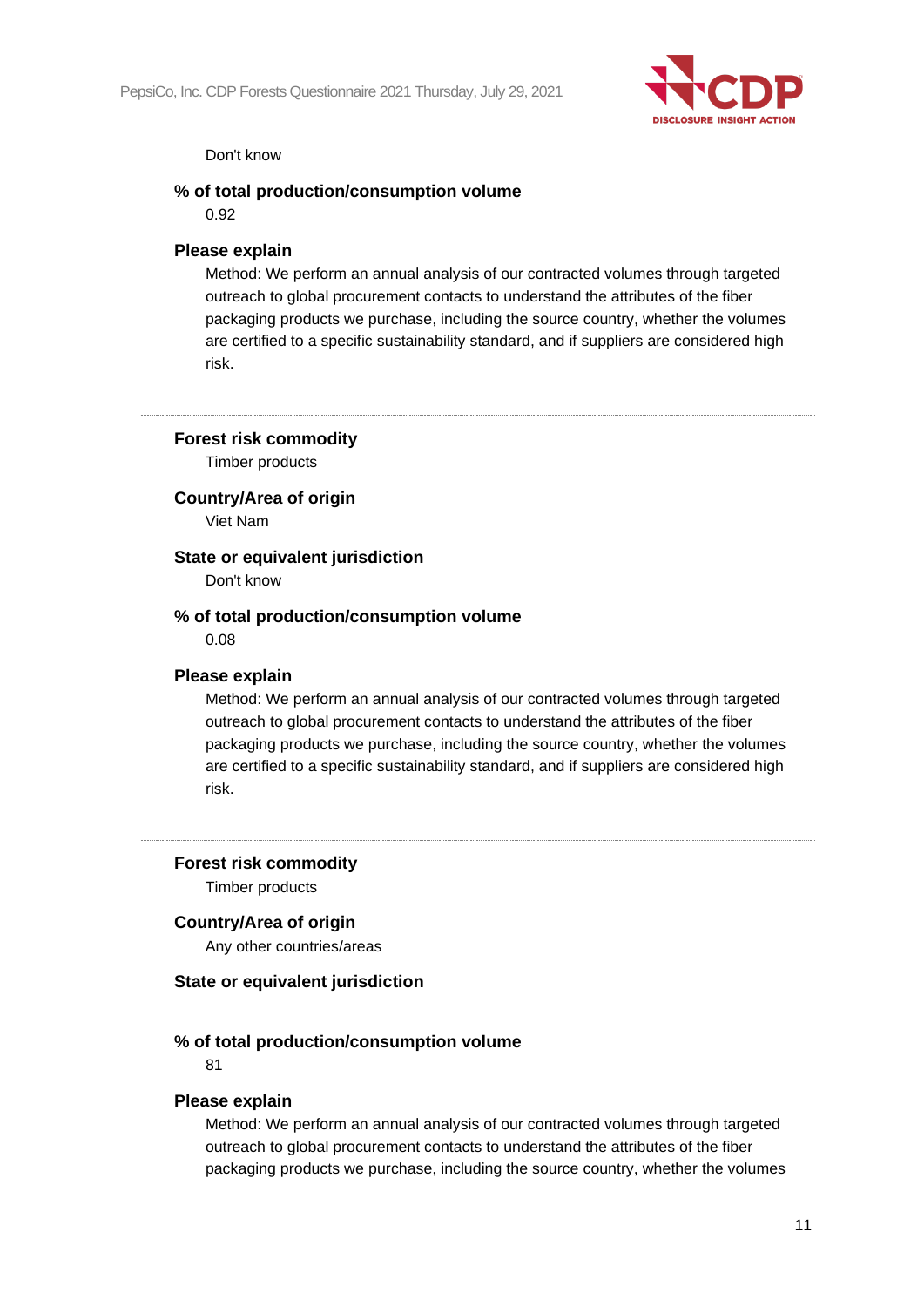

are certified to a specific sustainability standard, and if suppliers are considered high risk.

**Forest risk commodity**

Palm oil

**Country/Area of origin**

Brazil

#### **State or equivalent jurisdiction**

Specify state/equivalent jurisdiction Pará

#### **% of total production/consumption volume**

0.26

#### **Please explain**

PepsiCo requests quarterly sourcing information from suppliers on traceability of supply to the mill level and publishes an annual updated mill list (see https://www.pepsico.com/docs/album/esg-topics-policies/pepsico-mill-list-2020.pdf?sfvrsn=ca74a4f5\_4) PepsiCo has developed and implemented a Traceability

Protocol for all direct suppliers which requires the names of all palm oil and palm kernel oil mills, their location coordinates and the percentage of PepsiCo's volume that is traceable to the mills. The protocol is the basis for independent verification undertaken by suppliers to verify the quality of the management systems used to collect their supply chain data. In 2020, 100% of the traceability to mill data from our suppliers was independently verified. At the end of 2020, our suppliers reported approximately 97% of our palm oil volumes were traceable to the mill level. Based on our Traceability to Plantation Protocol, 36 suppliers representing 49% of our volume reported traceability to plantation.

**Forest risk commodity**

Palm oil

#### **Country/Area of origin**

Cambodia

#### **State or equivalent jurisdiction**

Specify state/equivalent jurisdiction Kaôh Kong

#### **% of total production/consumption volume**

0.07

#### **Please explain**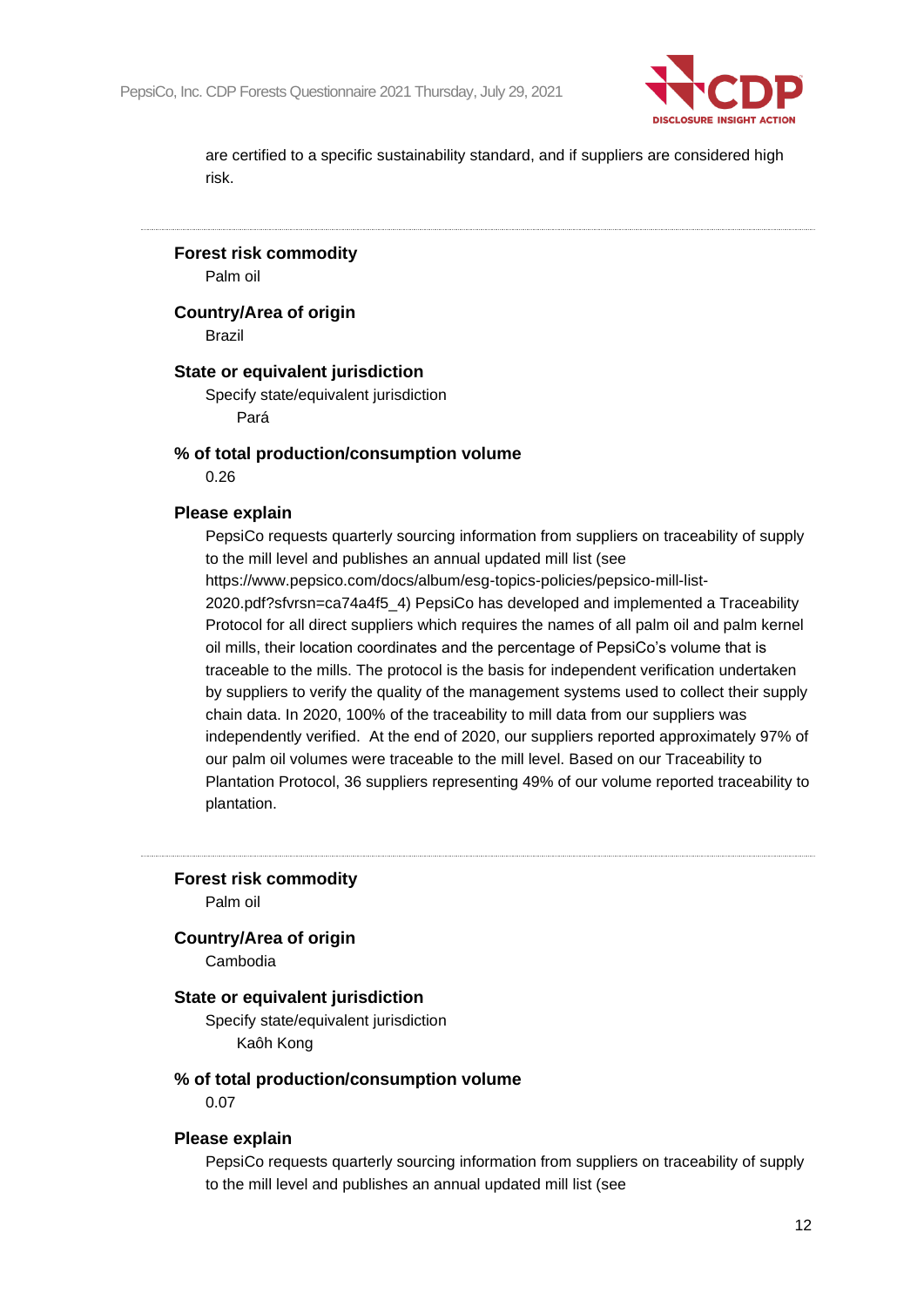

#### **Forest risk commodity**

Palm oil

**Country/Area of origin**

Colombia

# **State or equivalent jurisdiction**

Specify state/equivalent jurisdiction Meta

#### **% of total production/consumption volume**

0.89

#### **Please explain**

PepsiCo requests quarterly sourcing information from suppliers on traceability of supply to the mill level and publishes an annual updated mill list (see https://www.pepsico.com/docs/album/esg-topics-policies/pepsico-mill-list-2020.pdf?sfvrsn=ca74a4f5\_4) PepsiCo has developed and implemented a Traceability Protocol for all direct suppliers which requires the names of all palm oil and palm kernel oil mills, their location coordinates and the percentage of PepsiCo's volume that is traceable to the mills. The protocol is the basis for independent verification undertaken by suppliers to verify the quality of the management systems used to collect their supply chain data. In 2020, 100% of the traceability to mill data from our suppliers was independently verified. At the end of 2020, our suppliers reported approximately 97% of our palm oil volumes were traceable to the mill level. Based on our Traceability to Plantation Protocol, 36 suppliers representing 49% of our volume reported traceability to plantation.

**Forest risk commodity** Palm oil

**Country/Area of origin** Colombia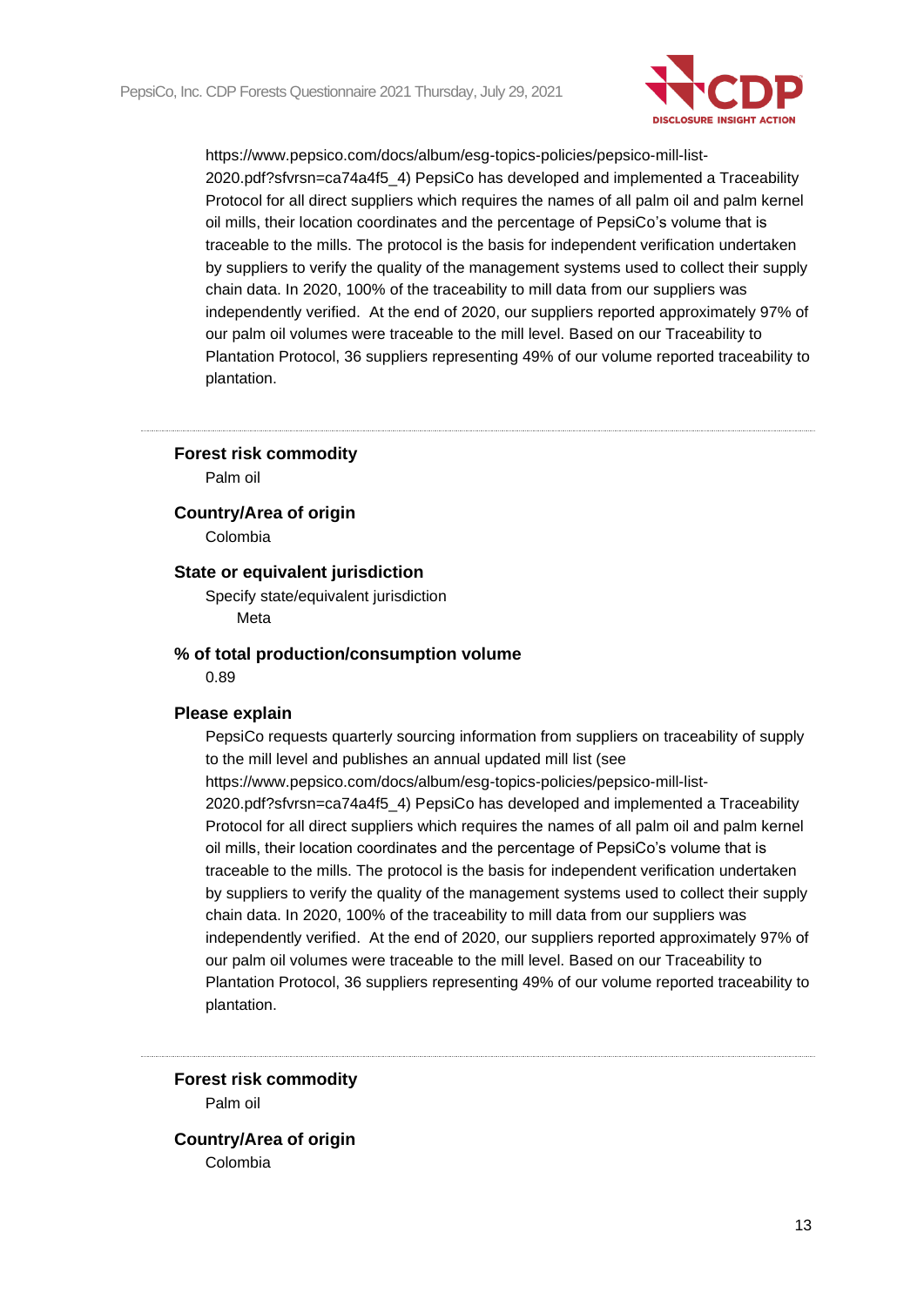

Specify state/equivalent jurisdiction Casanare

# **% of total production/consumption volume**

0.29

# **Please explain**

PepsiCo requests quarterly sourcing information from suppliers on traceability of supply to the mill level and publishes an annual updated mill list (see https://www.pepsico.com/docs/album/esg-topics-policies/pepsico-mill-list-2020.pdf?sfvrsn=ca74a4f5\_4) PepsiCo has developed and implemented a Traceability Protocol for all direct suppliers which requires the names of all palm oil and palm kernel oil mills, their location coordinates and the percentage of PepsiCo's volume that is traceable to the mills. The protocol is the basis for independent verification undertaken by suppliers to verify the quality of the management systems used to collect their supply chain data. In 2020, 100% of the traceability to mill data from our suppliers was independently verified. At the end of 2020, our suppliers reported approximately 97% of our palm oil volumes were traceable to the mill level. Based on our Traceability to Plantation Protocol, 36 suppliers representing 49% of our volume reported traceability to plantation.

### **Forest risk commodity**

Palm oil

### **Country/Area of origin**

Colombia

#### **State or equivalent jurisdiction**

Specify state/equivalent jurisdiction Cesar

#### **% of total production/consumption volume**

0.25

#### **Please explain**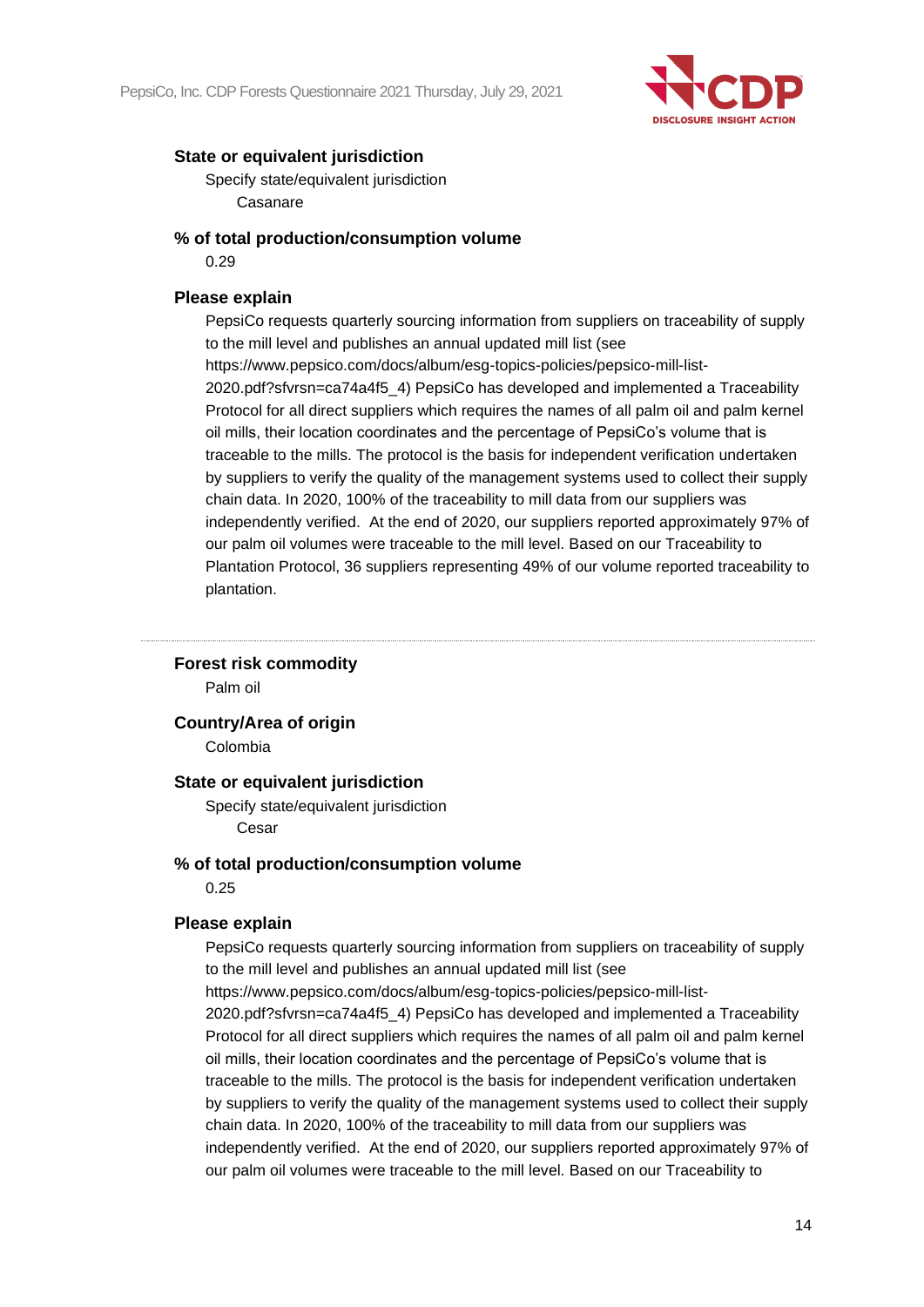

**Forest risk commodity**

Palm oil

**Country/Area of origin**

Colombia

#### **State or equivalent jurisdiction**

Specify state/equivalent jurisdiction Magdalena

#### **% of total production/consumption volume**

0.25

#### **Please explain**

PepsiCo requests quarterly sourcing information from suppliers on traceability of supply to the mill level and publishes an annual updated mill list (see https://www.pepsico.com/docs/album/esg-topics-policies/pepsico-mill-list-2020.pdf?sfvrsn=ca74a4f5\_4) PepsiCo has developed and implemented a Traceability Protocol for all direct suppliers which requires the names of all palm oil and palm kernel oil mills, their location coordinates and the percentage of PepsiCo's volume that is traceable to the mills. The protocol is the basis for independent verification undertaken by suppliers to verify the quality of the management systems used to collect their supply chain data. In 2020, 100% of the traceability to mill data from our suppliers was independently verified. At the end of 2020, our suppliers reported approximately 97% of our palm oil volumes were traceable to the mill level. Based on our Traceability to Plantation Protocol, 36 suppliers representing 49% of our volume reported traceability to plantation.

**Forest risk commodity**

Palm oil

#### **Country/Area of origin**

Colombia

# **State or equivalent jurisdiction**

Specify state/equivalent jurisdiction **Santander** 

#### **% of total production/consumption volume**

0.24

#### **Please explain**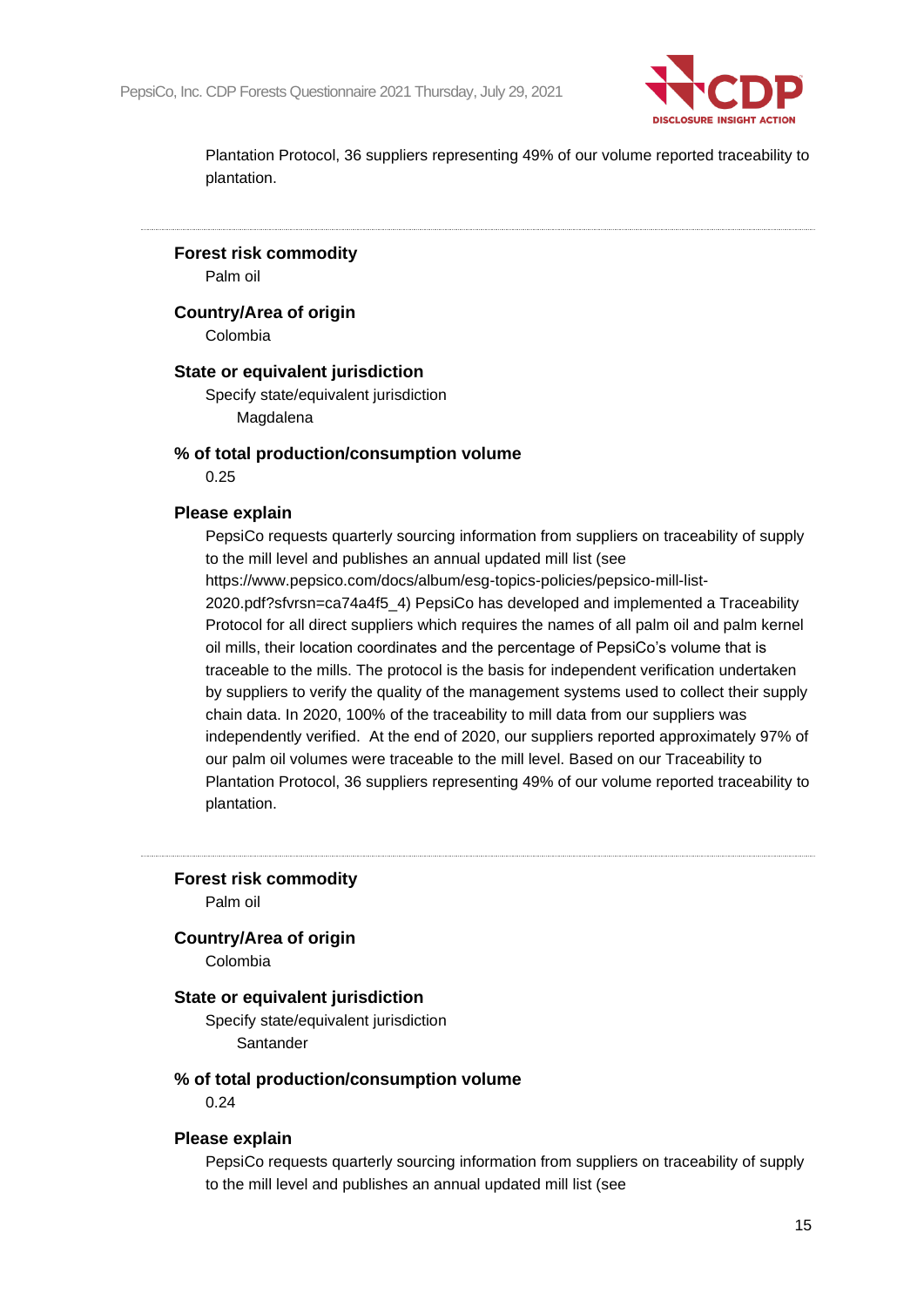

#### **Forest risk commodity**

Palm oil

#### **Country/Area of origin**

Colombia

### **State or equivalent jurisdiction**

Specify state/equivalent jurisdiction Bolivar

#### **% of total production/consumption volume**

0.17

#### **Please explain**

PepsiCo requests quarterly sourcing information from suppliers on traceability of supply to the mill level and publishes an annual updated mill list (see https://www.pepsico.com/docs/album/esg-topics-policies/pepsico-mill-list-2020.pdf?sfvrsn=ca74a4f5\_4) PepsiCo has developed and implemented a Traceability Protocol for all direct suppliers which requires the names of all palm oil and palm kernel oil mills, their location coordinates and the percentage of PepsiCo's volume that is traceable to the mills. The protocol is the basis for independent verification undertaken by suppliers to verify the quality of the management systems used to collect their supply chain data. In 2020, 100% of the traceability to mill data from our suppliers was independently verified. At the end of 2020, our suppliers reported approximately 97% of our palm oil volumes were traceable to the mill level. Based on our Traceability to Plantation Protocol, 36 suppliers representing 49% of our volume reported traceability to plantation.

**Forest risk commodity** Palm oil

**Country/Area of origin** Colombia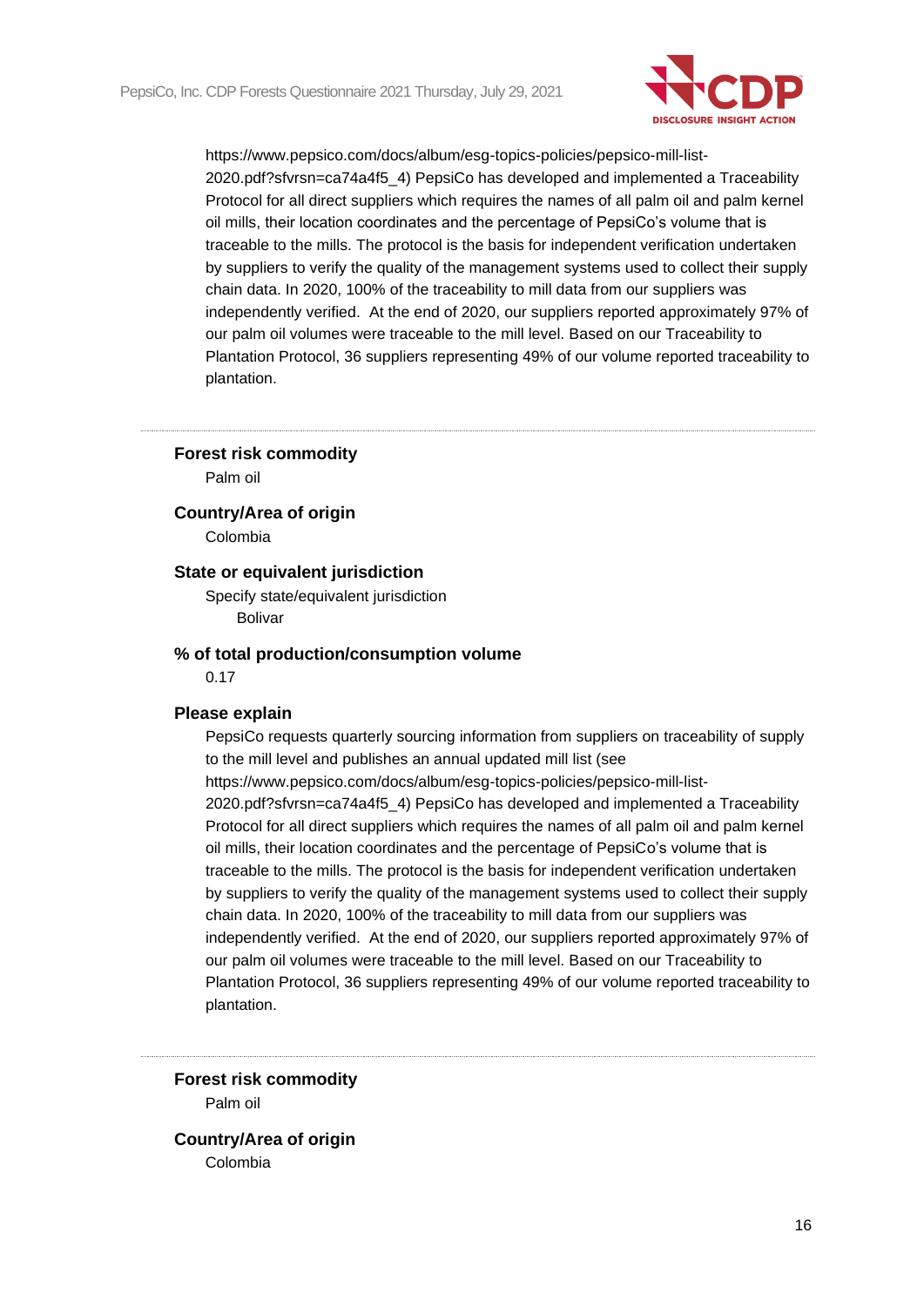

Specify state/equivalent jurisdiction Narino

### **% of total production/consumption volume**

0.14

# **Please explain**

PepsiCo requests quarterly sourcing information from suppliers on traceability of supply to the mill level and publishes an annual updated mill list (see https://www.pepsico.com/docs/album/esg-topics-policies/pepsico-mill-list-2020.pdf?sfvrsn=ca74a4f5\_4) PepsiCo has developed and implemented a Traceability Protocol for all direct suppliers which requires the names of all palm oil and palm kernel oil mills, their location coordinates and the percentage of PepsiCo's volume that is traceable to the mills. The protocol is the basis for independent verification undertaken by suppliers to verify the quality of the management systems used to collect their supply chain data. In 2020, 100% of the traceability to mill data from our suppliers was independently verified. At the end of 2020, our suppliers reported approximately 97% of our palm oil volumes were traceable to the mill level. Based on our Traceability to Plantation Protocol, 36 suppliers representing 49% of our volume reported traceability to plantation.

# **Forest risk commodity**

Palm oil

**Country/Area of origin**

Colombia

#### **State or equivalent jurisdiction**

Specify state/equivalent jurisdiction Norte de Santander

#### **% of total production/consumption volume**

0.12

#### **Please explain**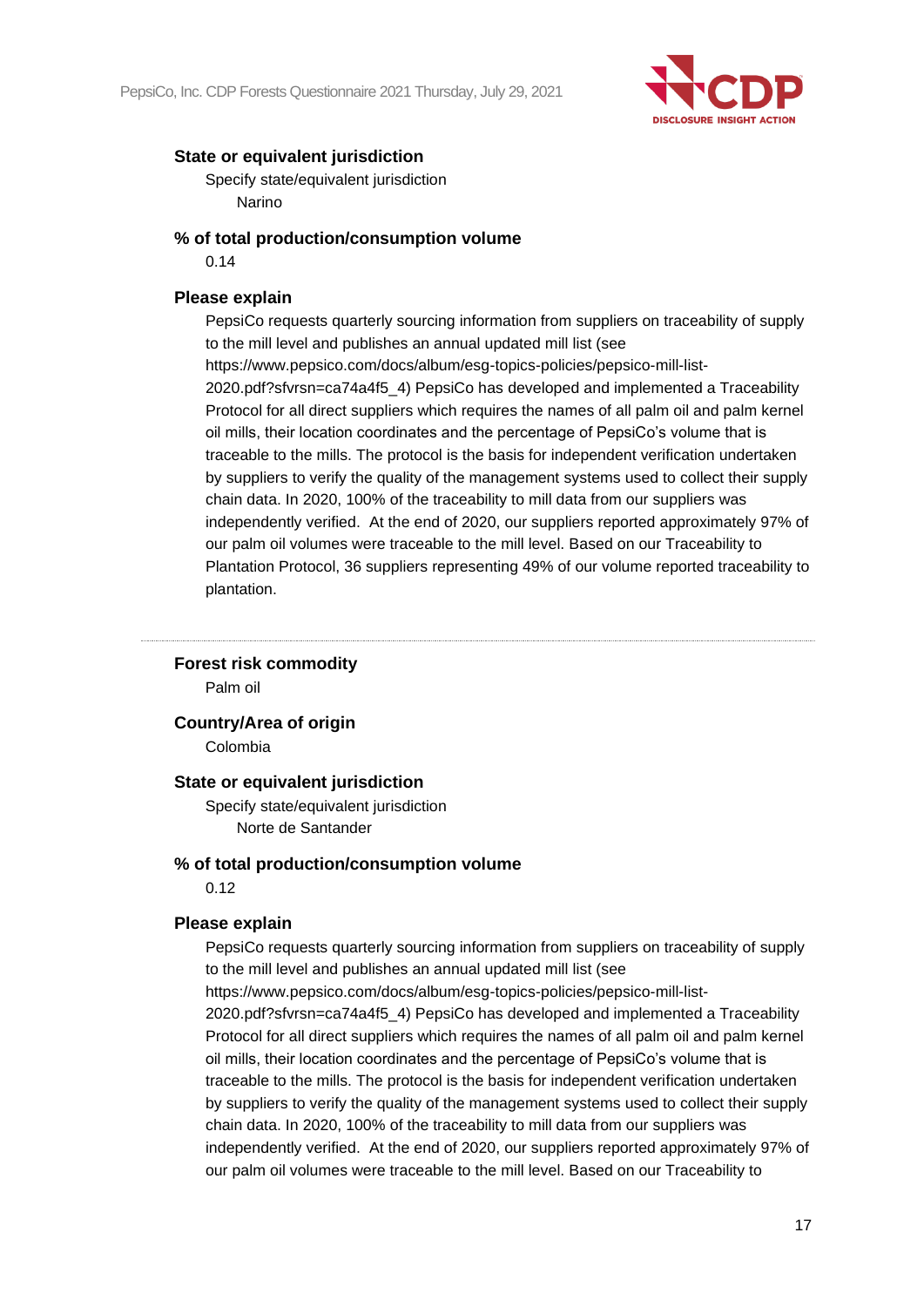

**Forest risk commodity**

Palm oil

**Country/Area of origin**

Colombia

#### **State or equivalent jurisdiction**

Specify state/equivalent jurisdiction **Antioquia** 

#### **% of total production/consumption volume**

0.05

#### **Please explain**

PepsiCo requests quarterly sourcing information from suppliers on traceability of supply to the mill level and publishes an annual updated mill list (see https://www.pepsico.com/docs/album/esg-topics-policies/pepsico-mill-list-2020.pdf?sfvrsn=ca74a4f5\_4) PepsiCo has developed and implemented a Traceability Protocol for all direct suppliers which requires the names of all palm oil and palm kernel oil mills, their location coordinates and the percentage of PepsiCo's volume that is traceable to the mills. The protocol is the basis for independent verification undertaken by suppliers to verify the quality of the management systems used to collect their supply chain data. In 2020, 100% of the traceability to mill data from our suppliers was independently verified. At the end of 2020, our suppliers reported approximately 97% of our palm oil volumes were traceable to the mill level. Based on our Traceability to Plantation Protocol, 36 suppliers representing 49% of our volume reported traceability to plantation.

**Forest risk commodity**

Palm oil

#### **Country/Area of origin**

Colombia

# **State or equivalent jurisdiction**

Specify state/equivalent jurisdiction **Cundinamarca** 

#### **% of total production/consumption volume**

0.04

#### **Please explain**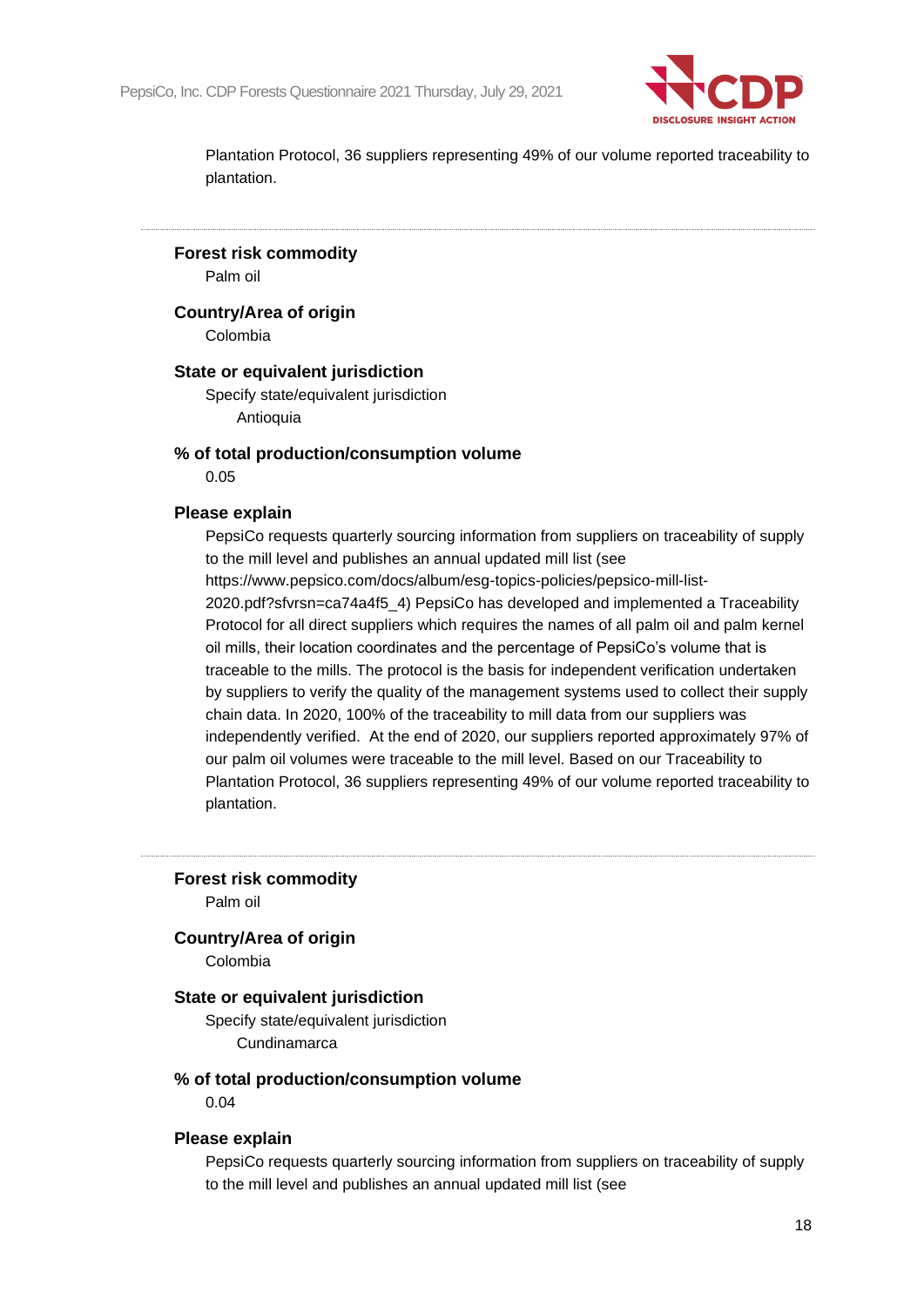

#### **Forest risk commodity**

Palm oil

**Country/Area of origin**

Colombia

# **State or equivalent jurisdiction**

Specify state/equivalent jurisdiction Valle Del Cauca

#### **% of total production/consumption volume**

0.04

#### **Please explain**

PepsiCo requests quarterly sourcing information from suppliers on traceability of supply to the mill level and publishes an annual updated mill list (see https://www.pepsico.com/docs/album/esg-topics-policies/pepsico-mill-list-2020.pdf?sfvrsn=ca74a4f5\_4) PepsiCo has developed and implemented a Traceability Protocol for all direct suppliers which requires the names of all palm oil and palm kernel oil mills, their location coordinates and the percentage of PepsiCo's volume that is traceable to the mills. The protocol is the basis for independent verification undertaken by suppliers to verify the quality of the management systems used to collect their supply chain data. In 2020, 100% of the traceability to mill data from our suppliers was independently verified. At the end of 2020, our suppliers reported approximately 97% of our palm oil volumes were traceable to the mill level. Based on our Traceability to Plantation Protocol, 36 suppliers representing 49% of our volume reported traceability to plantation.

**Forest risk commodity** Palm oil

**Country/Area of origin** Côte d'Ivoire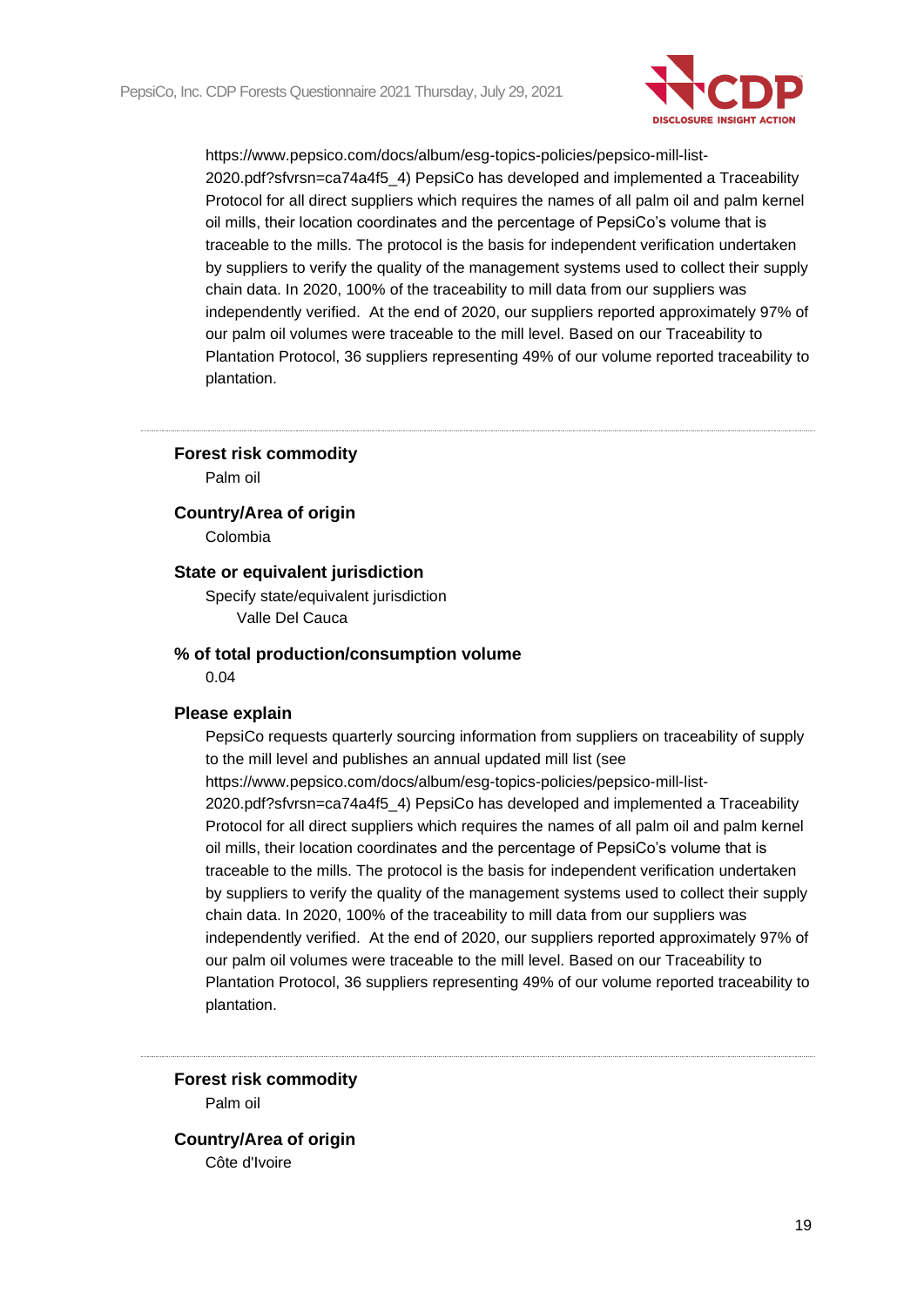

Specify state/equivalent jurisdiction Bas-Sassandra

### **% of total production/consumption volume**

0.07

# **Please explain**

PepsiCo requests quarterly sourcing information from suppliers on traceability of supply to the mill level and publishes an annual updated mill list (see https://www.pepsico.com/docs/album/esg-topics-policies/pepsico-mill-list-2020.pdf?sfvrsn=ca74a4f5\_4) PepsiCo has developed and implemented a Traceability Protocol for all direct suppliers which requires the names of all palm oil and palm kernel oil mills, their location coordinates and the percentage of PepsiCo's volume that is traceable to the mills. The protocol is the basis for independent verification undertaken by suppliers to verify the quality of the management systems used to collect their supply chain data. In 2020, 100% of the traceability to mill data from our suppliers was independently verified. At the end of 2020, our suppliers reported approximately 97% of our palm oil volumes were traceable to the mill level. Based on our Traceability to Plantation Protocol, 36 suppliers representing 49% of our volume reported traceability to plantation.

#### **Forest risk commodity**

Palm oil

# **Country/Area of origin**

Ecuador

#### **State or equivalent jurisdiction**

Specify state/equivalent jurisdiction Los Rios

#### **% of total production/consumption volume**

0.43

#### **Please explain**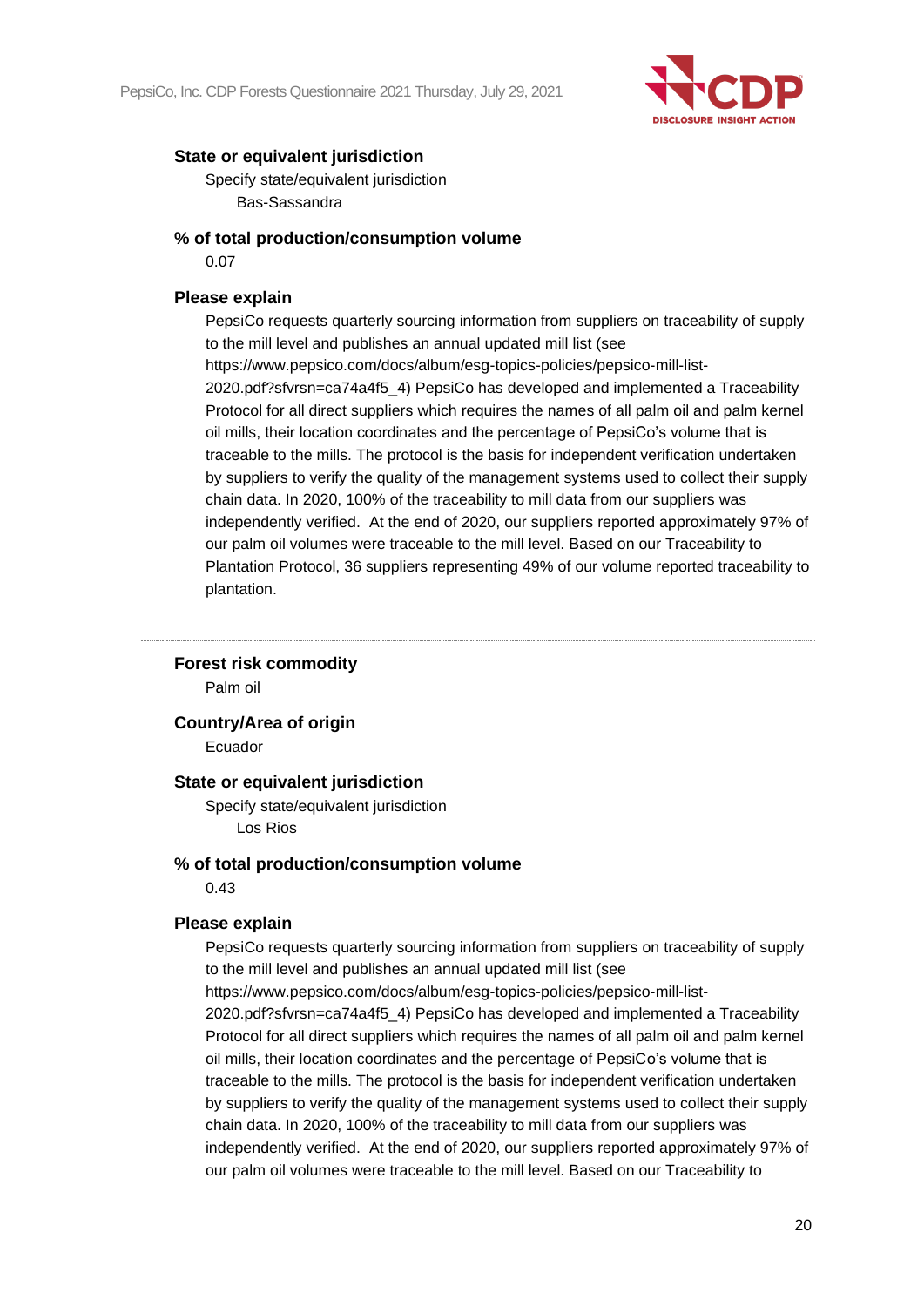

**Forest risk commodity**

Palm oil

**Country/Area of origin**

Ecuador

#### **State or equivalent jurisdiction**

Specify state/equivalent jurisdiction Esmeraldas

#### **% of total production/consumption volume**

0.37

#### **Please explain**

PepsiCo requests quarterly sourcing information from suppliers on traceability of supply to the mill level and publishes an annual updated mill list (see https://www.pepsico.com/docs/album/esg-topics-policies/pepsico-mill-list-2020.pdf?sfvrsn=ca74a4f5\_4) PepsiCo has developed and implemented a Traceability Protocol for all direct suppliers which requires the names of all palm oil and palm kernel oil mills, their location coordinates and the percentage of PepsiCo's volume that is traceable to the mills. The protocol is the basis for independent verification undertaken by suppliers to verify the quality of the management systems used to collect their supply chain data. In 2020, 100% of the traceability to mill data from our suppliers was independently verified. At the end of 2020, our suppliers reported approximately 97% of our palm oil volumes were traceable to the mill level. Based on our Traceability to Plantation Protocol, 36 suppliers representing 49% of our volume reported traceability to

plantation.

**Forest risk commodity**

Palm oil

#### **Country/Area of origin**

Ecuador

#### **State or equivalent jurisdiction**

Specify state/equivalent jurisdiction Sando Domingo de los Tsachilas

#### **% of total production/consumption volume**

0.07

#### **Please explain**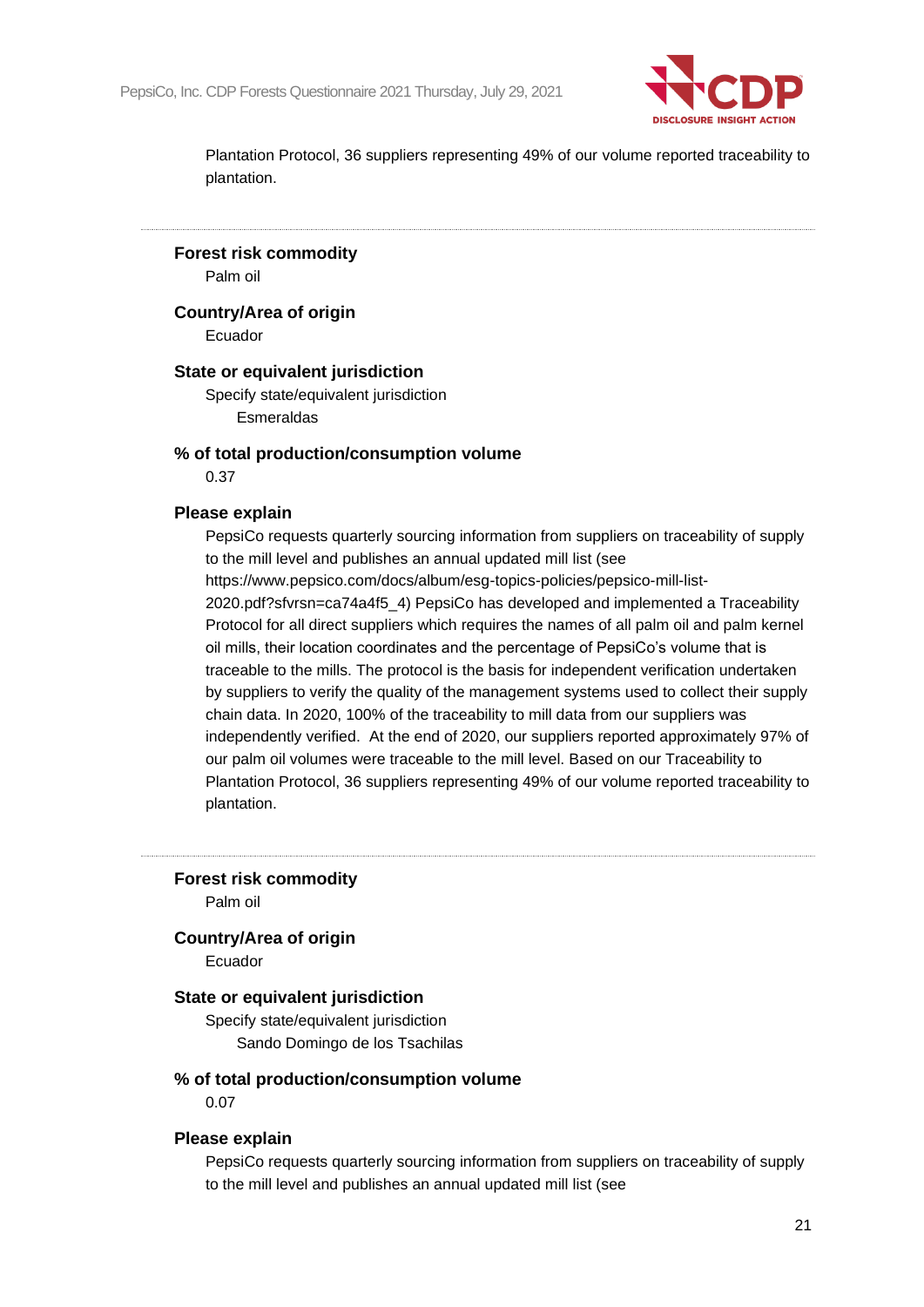

#### **Forest risk commodity**

Palm oil

**Country/Area of origin**

Ecuador

# **State or equivalent jurisdiction**

Specify state/equivalent jurisdiction Manabi

#### **% of total production/consumption volume**

0.03

#### **Please explain**

PepsiCo requests quarterly sourcing information from suppliers on traceability of supply to the mill level and publishes an annual updated mill list (see https://www.pepsico.com/docs/album/esg-topics-policies/pepsico-mill-list-2020.pdf?sfvrsn=ca74a4f5\_4) PepsiCo has developed and implemented a Traceability Protocol for all direct suppliers which requires the names of all palm oil and palm kernel oil mills, their location coordinates and the percentage of PepsiCo's volume that is traceable to the mills. The protocol is the basis for independent verification undertaken by suppliers to verify the quality of the management systems used to collect their supply chain data. In 2020, 100% of the traceability to mill data from our suppliers was independently verified. At the end of 2020, our suppliers reported approximately 97% of our palm oil volumes were traceable to the mill level. Based on our Traceability to Plantation Protocol, 36 suppliers representing 49% of our volume reported traceability to plantation.

**Forest risk commodity** Palm oil

**Country/Area of origin** Ecuador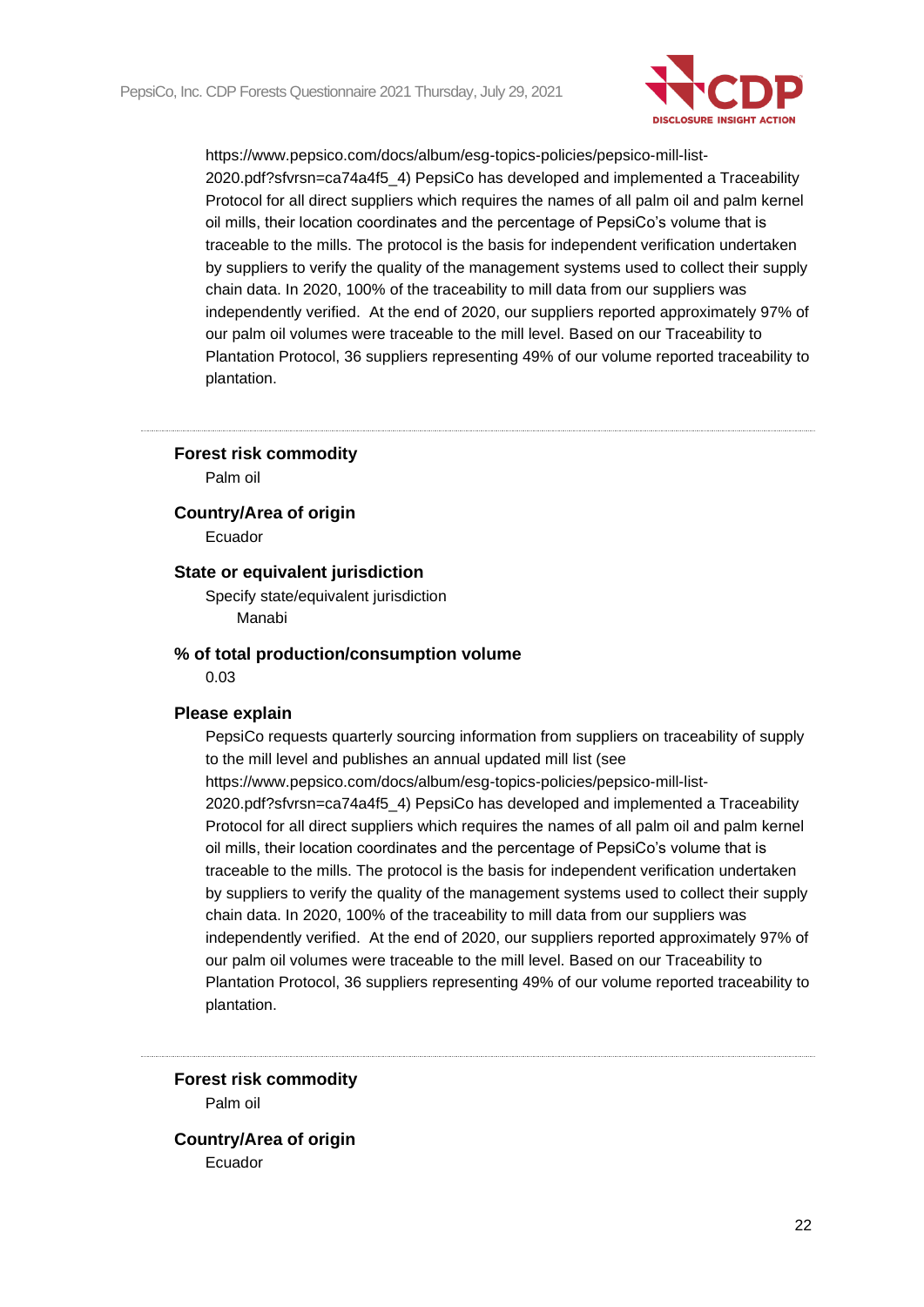

Specify state/equivalent jurisdiction Orellana

# **% of total production/consumption volume**

0.03

# **Please explain**

PepsiCo requests quarterly sourcing information from suppliers on traceability of supply to the mill level and publishes an annual updated mill list (see https://www.pepsico.com/docs/album/esg-topics-policies/pepsico-mill-list-2020.pdf?sfvrsn=ca74a4f5\_4) PepsiCo has developed and implemented a Traceability Protocol for all direct suppliers which requires the names of all palm oil and palm kernel oil mills, their location coordinates and the percentage of PepsiCo's volume that is traceable to the mills. The protocol is the basis for independent verification undertaken by suppliers to verify the quality of the management systems used to collect their supply chain data. In 2020, 100% of the traceability to mill data from our suppliers was independently verified. At the end of 2020, our suppliers reported approximately 97% of our palm oil volumes were traceable to the mill level. Based on our Traceability to Plantation Protocol, 36 suppliers representing 49% of our volume reported traceability to plantation.

#### **Forest risk commodity**

Palm oil

# **Country/Area of origin**

Ecuador

#### **State or equivalent jurisdiction**

Specify state/equivalent jurisdiction Sucumbios

#### **% of total production/consumption volume**

0.03

#### **Please explain**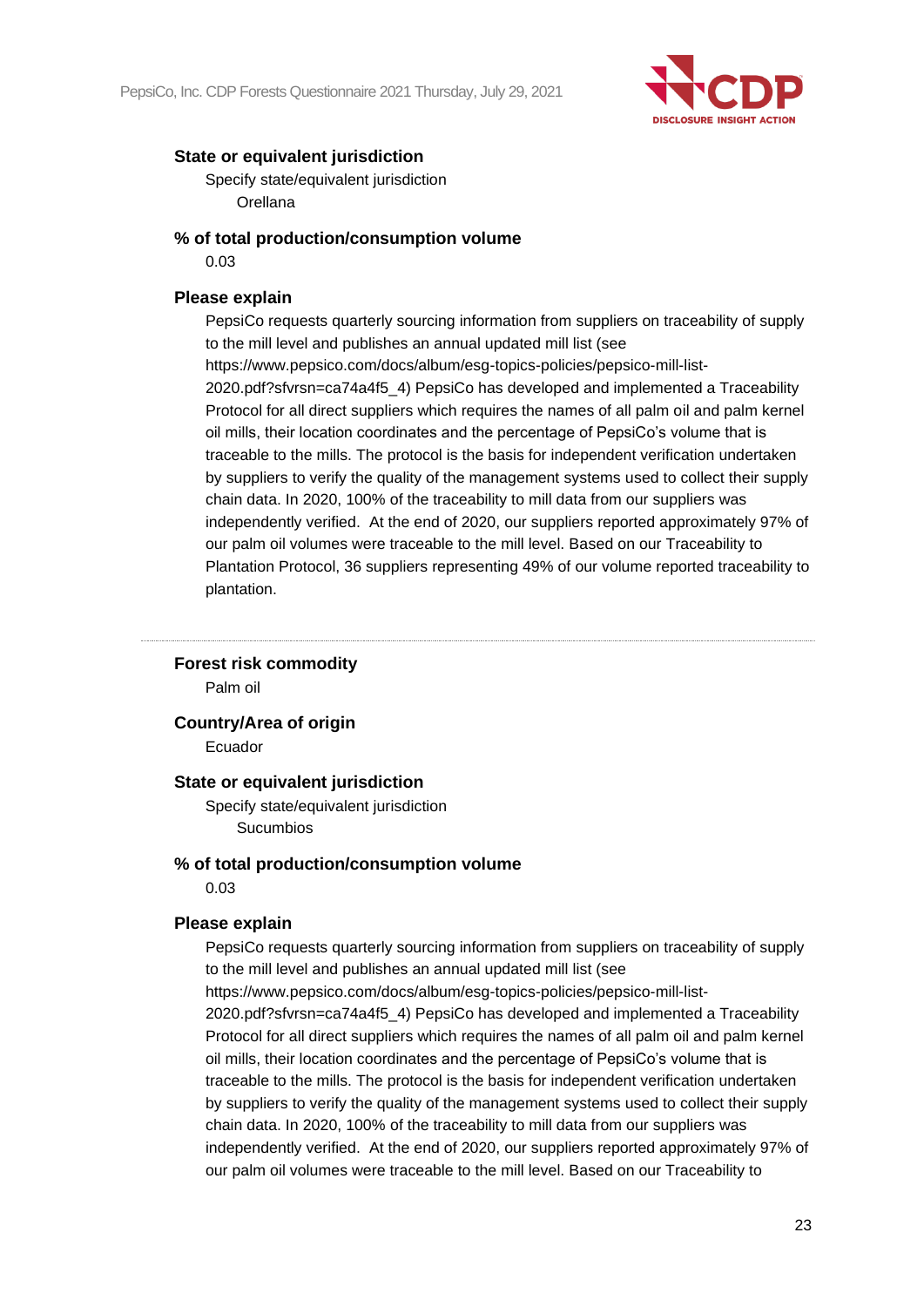

**Forest risk commodity**

Palm oil

**Country/Area of origin**

Guatemala

#### **State or equivalent jurisdiction**

Specify state/equivalent jurisdiction Izabal

#### **% of total production/consumption volume**

0.21

#### **Please explain**

PepsiCo requests quarterly sourcing information from suppliers on traceability of supply to the mill level and publishes an annual updated mill list (see https://www.pepsico.com/docs/album/esg-topics-policies/pepsico-mill-list-2020.pdf?sfvrsn=ca74a4f5\_4) PepsiCo has developed and implemented a Traceability Protocol for all direct suppliers which requires the names of all palm oil and palm kernel oil mills, their location coordinates and the percentage of PepsiCo's volume that is traceable to the mills. The protocol is the basis for independent verification undertaken by suppliers to verify the quality of the management systems used to collect their supply chain data. In 2020, 100% of the traceability to mill data from our suppliers was independently verified. At the end of 2020, our suppliers reported approximately 97% of our palm oil volumes were traceable to the mill level. Based on our Traceability to Plantation Protocol, 36 suppliers representing 49% of our volume reported traceability to

plantation.

**Forest risk commodity**

Palm oil

#### **Country/Area of origin**

Guatemala

#### **State or equivalent jurisdiction**

Specify state/equivalent jurisdiction Peten

# **% of total production/consumption volume**

0.11

#### **Please explain**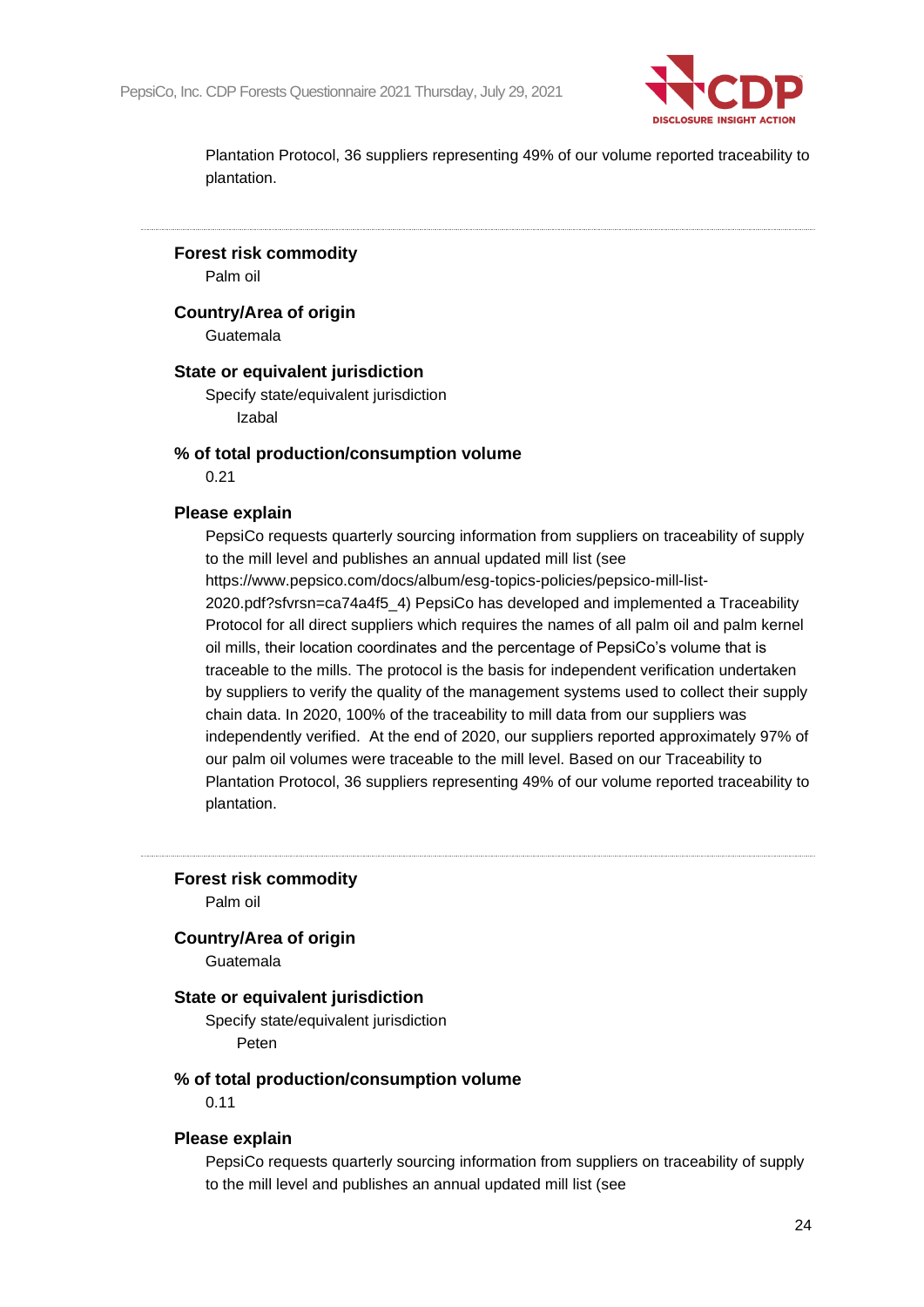

**Forest risk commodity**

Palm oil

**Country/Area of origin**

Guatemala

# **State or equivalent jurisdiction**

Specify state/equivalent jurisdiction Alta Verapaz

#### **% of total production/consumption volume**

0.07

#### **Please explain**

PepsiCo requests quarterly sourcing information from suppliers on traceability of supply to the mill level and publishes an annual updated mill list (see https://www.pepsico.com/docs/album/esg-topics-policies/pepsico-mill-list-2020.pdf?sfvrsn=ca74a4f5\_4) PepsiCo has developed and implemented a Traceability Protocol for all direct suppliers which requires the names of all palm oil and palm kernel oil mills, their location coordinates and the percentage of PepsiCo's volume that is traceable to the mills. The protocol is the basis for independent verification undertaken by suppliers to verify the quality of the management systems used to collect their supply chain data. In 2020, 100% of the traceability to mill data from our suppliers was independently verified. At the end of 2020, our suppliers reported approximately 97% of our palm oil volumes were traceable to the mill level. Based on our Traceability to Plantation Protocol, 36 suppliers representing 49% of our volume reported traceability to plantation.

**Forest risk commodity** Palm oil

**Country/Area of origin** Guatemala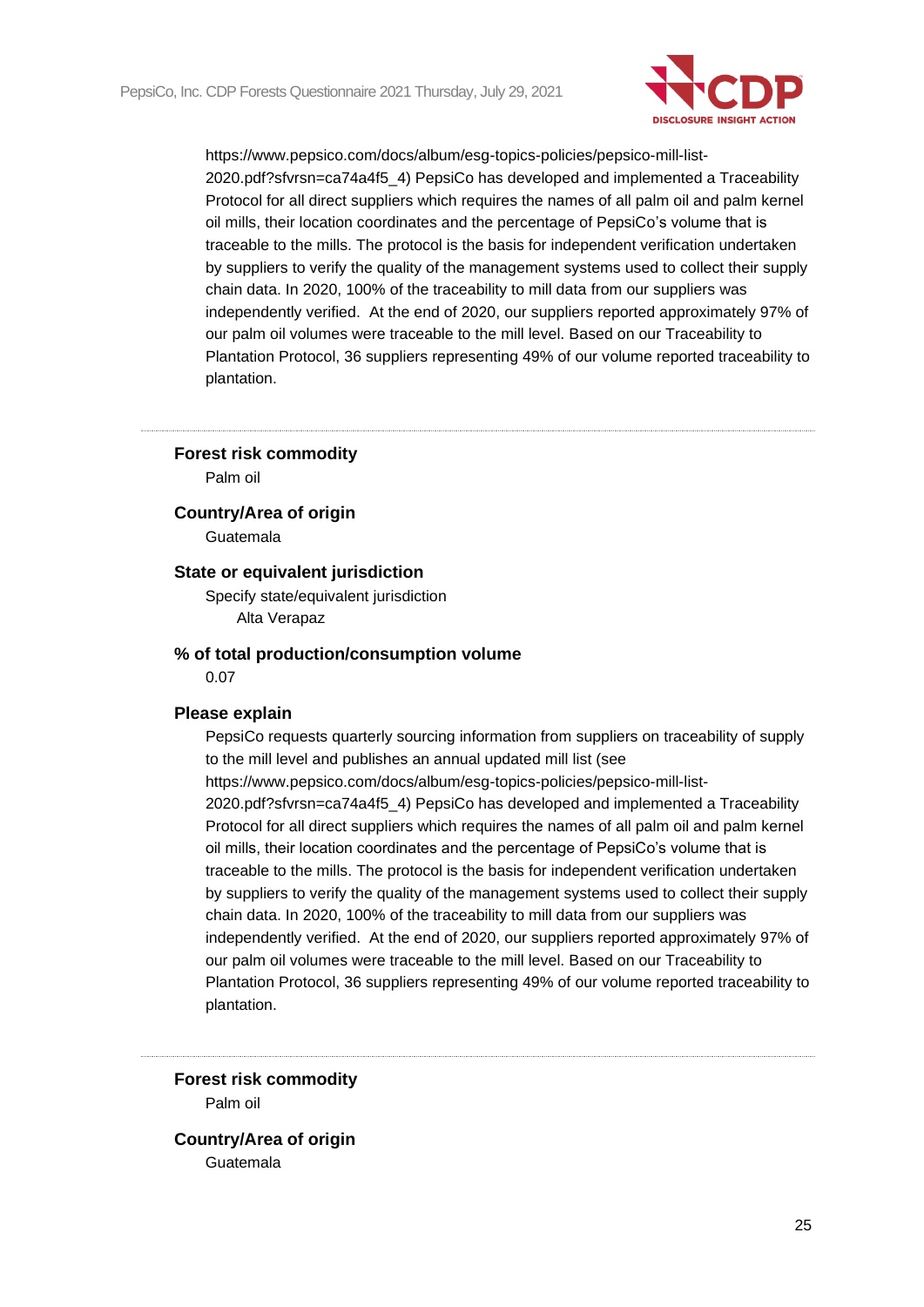

Specify state/equivalent jurisdiction **Escuintla** 

### **% of total production/consumption volume**

0.03

# **Please explain**

PepsiCo requests quarterly sourcing information from suppliers on traceability of supply to the mill level and publishes an annual updated mill list (see https://www.pepsico.com/docs/album/esg-topics-policies/pepsico-mill-list-2020.pdf?sfvrsn=ca74a4f5\_4) PepsiCo has developed and implemented a Traceability Protocol for all direct suppliers which requires the names of all palm oil and palm kernel oil mills, their location coordinates and the percentage of PepsiCo's volume that is traceable to the mills. The protocol is the basis for independent verification undertaken by suppliers to verify the quality of the management systems used to collect their supply chain data. In 2020, 100% of the traceability to mill data from our suppliers was independently verified. At the end of 2020, our suppliers reported approximately 97% of our palm oil volumes were traceable to the mill level. Based on our Traceability to Plantation Protocol, 36 suppliers representing 49% of our volume reported traceability to plantation.

#### **Forest risk commodity**

Palm oil

**Country/Area of origin**

Guatemala

#### **State or equivalent jurisdiction**

Specify state/equivalent jurisdiction Quezaltenango

#### **% of total production/consumption volume**

0.03

#### **Please explain**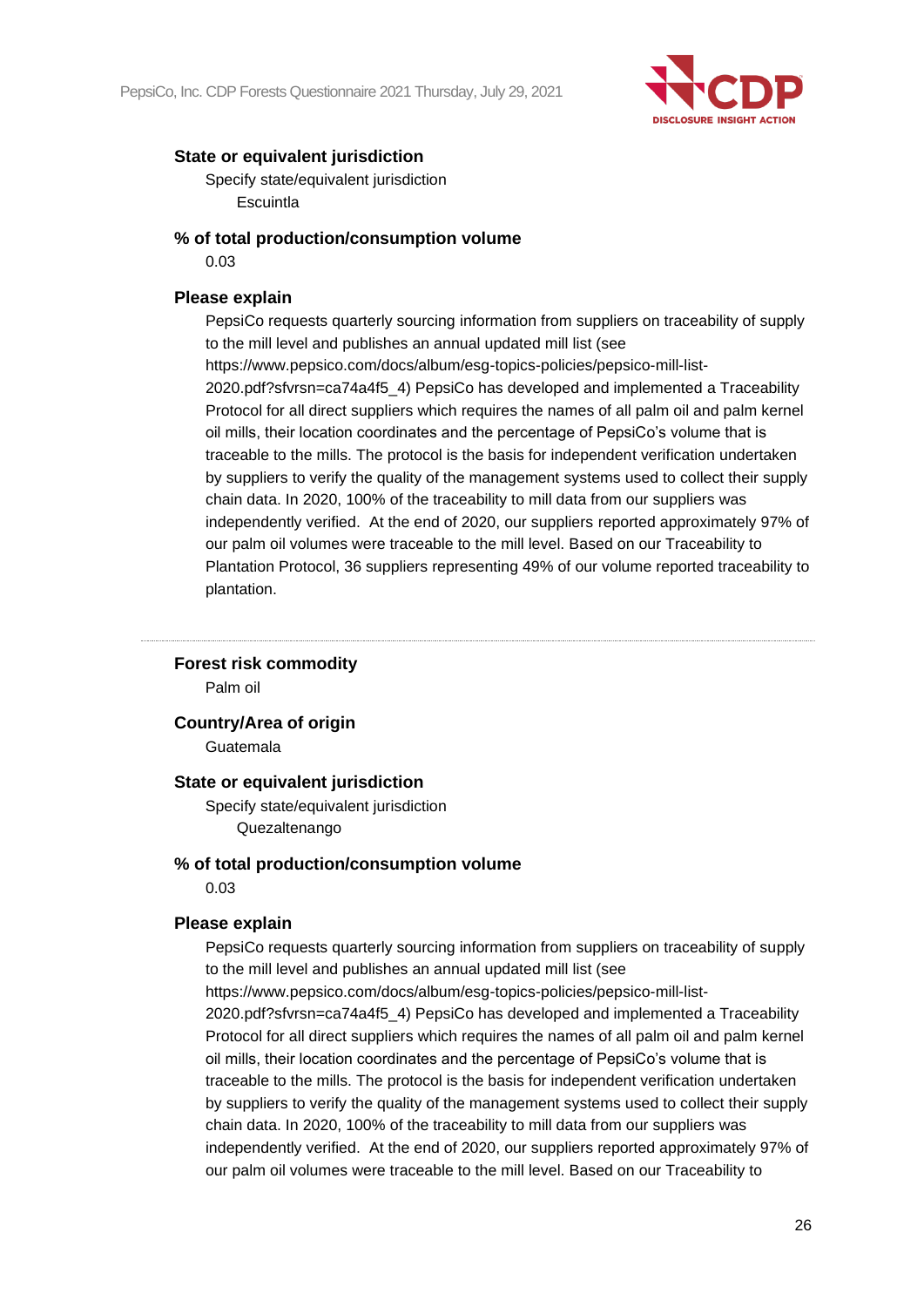

**Forest risk commodity**

Palm oil

**Country/Area of origin**

Guatemala

#### **State or equivalent jurisdiction**

Specify state/equivalent jurisdiction San Marcos

#### **% of total production/consumption volume**

0.03

#### **Please explain**

PepsiCo requests quarterly sourcing information from suppliers on traceability of supply to the mill level and publishes an annual updated mill list (see https://www.pepsico.com/docs/album/esg-topics-policies/pepsico-mill-list-2020.pdf?sfvrsn=ca74a4f5\_4) PepsiCo has developed and implemented a Traceability Protocol for all direct suppliers which requires the names of all palm oil and palm kernel oil mills, their location coordinates and the percentage of PepsiCo's volume that is traceable to the mills. The protocol is the basis for independent verification undertaken by suppliers to verify the quality of the management systems used to collect their supply chain data. In 2020, 100% of the traceability to mill data from our suppliers was independently verified. At the end of 2020, our suppliers reported approximately 97% of our palm oil volumes were traceable to the mill level. Based on our Traceability to Plantation Protocol, 36 suppliers representing 49% of our volume reported traceability to plantation.

**Forest risk commodity**

Palm oil

#### **Country/Area of origin**

Honduras

# **State or equivalent jurisdiction**

Specify state/equivalent jurisdiction Colon

#### **% of total production/consumption volume**

0.01

#### **Please explain**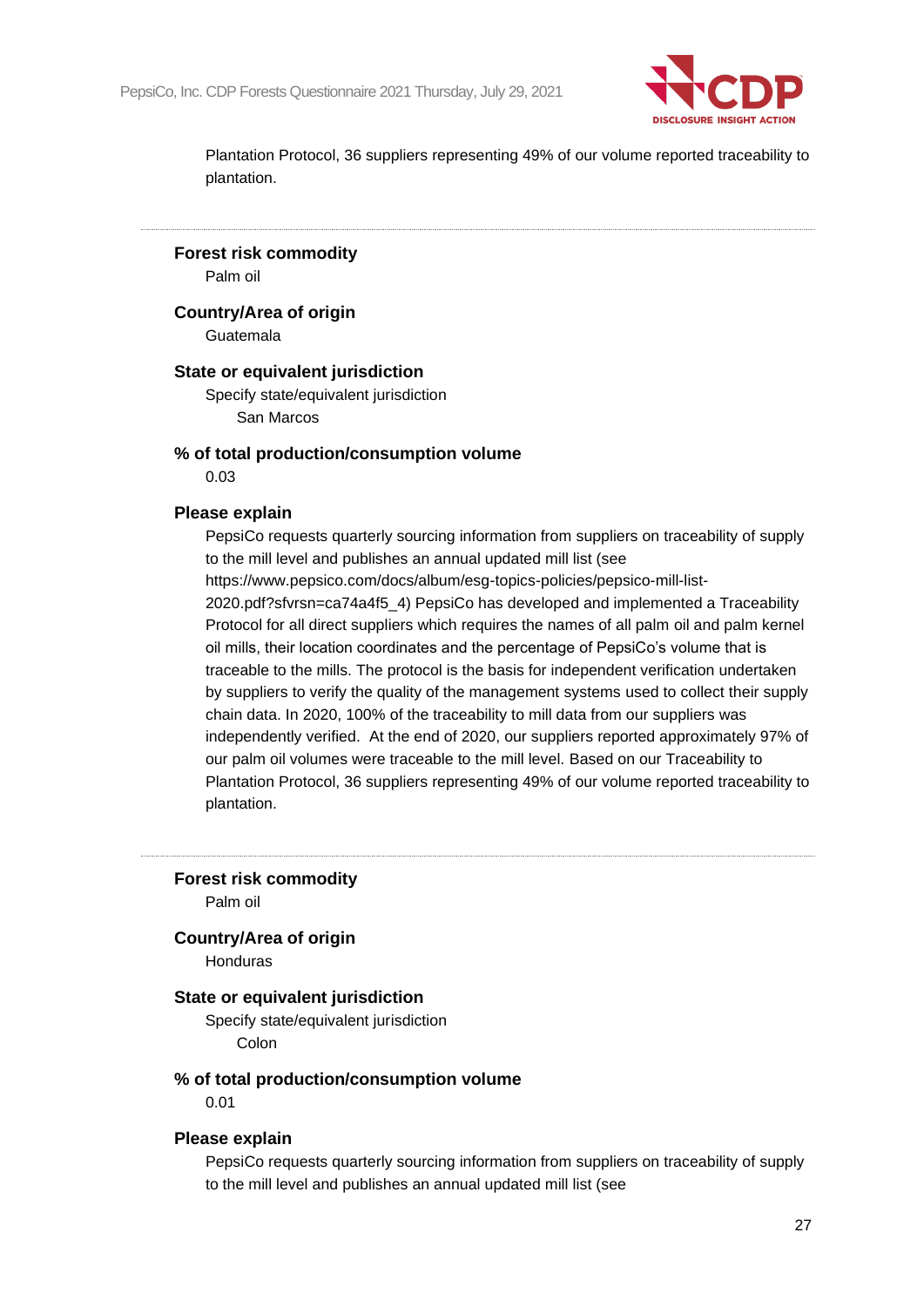

#### **Forest risk commodity**

Palm oil

#### **Country/Area of origin**

Honduras

### **State or equivalent jurisdiction**

Specify state/equivalent jurisdiction Atlantida

#### **% of total production/consumption volume**

0.1

#### **Please explain**

PepsiCo requests quarterly sourcing information from suppliers on traceability of supply to the mill level and publishes an annual updated mill list (see https://www.pepsico.com/docs/album/esg-topics-policies/pepsico-mill-list-2020.pdf?sfvrsn=ca74a4f5\_4) PepsiCo has developed and implemented a Traceability Protocol for all direct suppliers which requires the names of all palm oil and palm kernel oil mills, their location coordinates and the percentage of PepsiCo's volume that is traceable to the mills. The protocol is the basis for independent verification undertaken by suppliers to verify the quality of the management systems used to collect their supply chain data. In 2020, 100% of the traceability to mill data from our suppliers was independently verified. At the end of 2020, our suppliers reported approximately 97% of our palm oil volumes were traceable to the mill level. Based on our Traceability to Plantation Protocol, 36 suppliers representing 49% of our volume reported traceability to plantation.

**Forest risk commodity** Palm oil

**Country/Area of origin** Honduras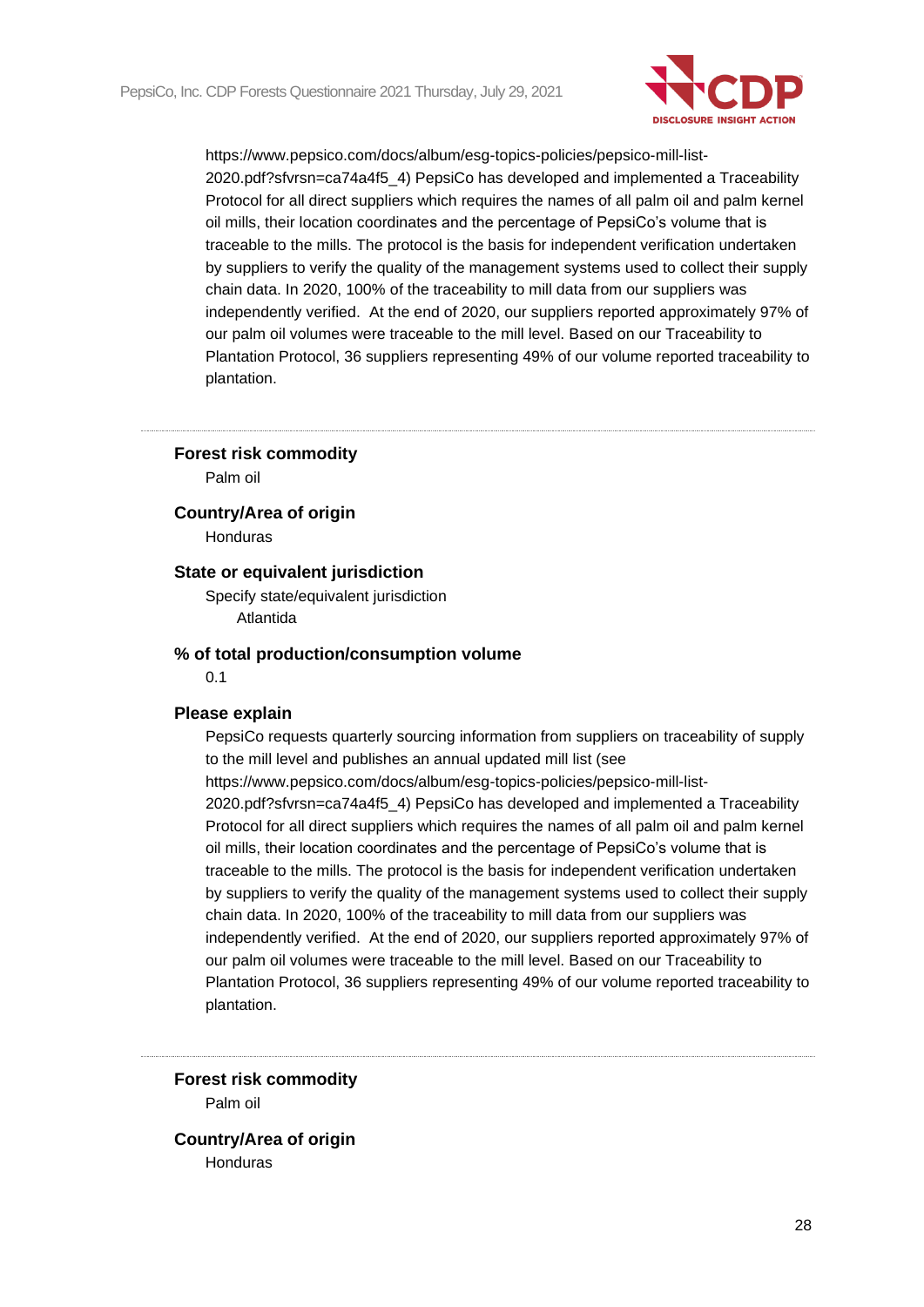

Specify state/equivalent jurisdiction Yoro

### **% of total production/consumption volume**

0.07

# **Please explain**

PepsiCo requests quarterly sourcing information from suppliers on traceability of supply to the mill level and publishes an annual updated mill list (see https://www.pepsico.com/docs/album/esg-topics-policies/pepsico-mill-list-2020.pdf?sfvrsn=ca74a4f5\_4) PepsiCo has developed and implemented a Traceability Protocol for all direct suppliers which requires the names of all palm oil and palm kernel oil mills, their location coordinates and the percentage of PepsiCo's volume that is traceable to the mills. The protocol is the basis for independent verification undertaken by suppliers to verify the quality of the management systems used to collect their supply chain data. In 2020, 100% of the traceability to mill data from our suppliers was independently verified. At the end of 2020, our suppliers reported approximately 97% of our palm oil volumes were traceable to the mill level. Based on our Traceability to Plantation Protocol, 36 suppliers representing 49% of our volume reported traceability to plantation.

#### **Forest risk commodity**

Palm oil

# **Country/Area of origin**

Honduras

#### **State or equivalent jurisdiction**

Specify state/equivalent jurisdiction Cortes

#### **% of total production/consumption volume**

0.07

#### **Please explain**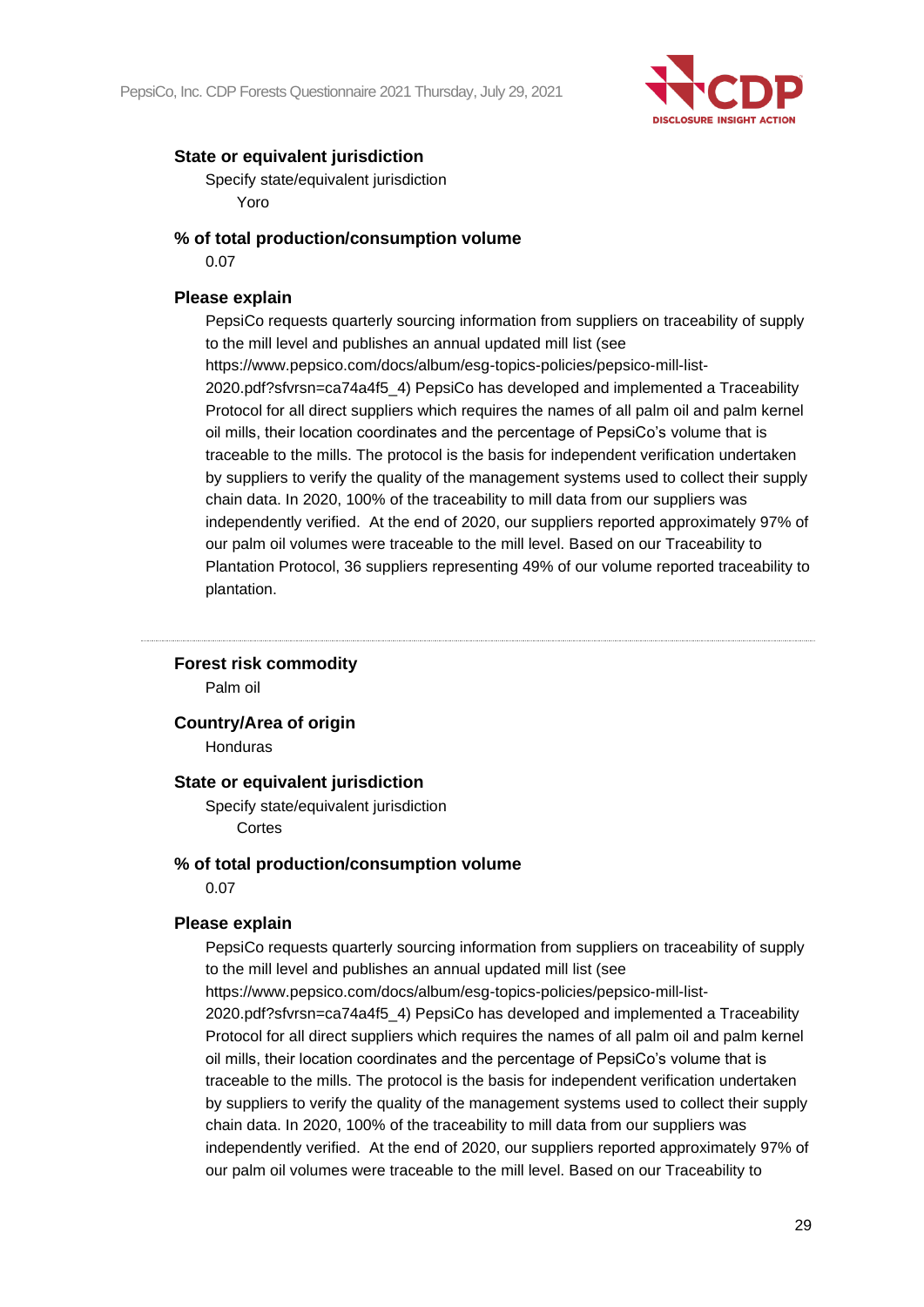

**Forest risk commodity**

Palm oil

**Country/Area of origin**

India

#### **State or equivalent jurisdiction**

Specify state/equivalent jurisdiction Andhra Pradesh

#### **% of total production/consumption volume**

0.25

#### **Please explain**

PepsiCo requests quarterly sourcing information from suppliers on traceability of supply to the mill level and publishes an annual updated mill list (see https://www.pepsico.com/docs/album/esg-topics-policies/pepsico-mill-list-2020.pdf?sfvrsn=ca74a4f5\_4) PepsiCo has developed and implemented a Traceability Protocol for all direct suppliers which requires the names of all palm oil and palm kernel oil mills, their location coordinates and the percentage of PepsiCo's volume that is traceable to the mills. The protocol is the basis for independent verification undertaken by suppliers to verify the quality of the management systems used to collect their supply chain data. In 2020, 100% of the traceability to mill data from our suppliers was independently verified. At the end of 2020, our suppliers reported approximately 97% of our palm oil volumes were traceable to the mill level. Based on our Traceability to Plantation Protocol, 36 suppliers representing 49% of our volume reported traceability to

plantation.

**Forest risk commodity**

Palm oil

#### **Country/Area of origin**

India

#### **State or equivalent jurisdiction**

Specify state/equivalent jurisdiction Telangana

#### **% of total production/consumption volume**

0.04

#### **Please explain**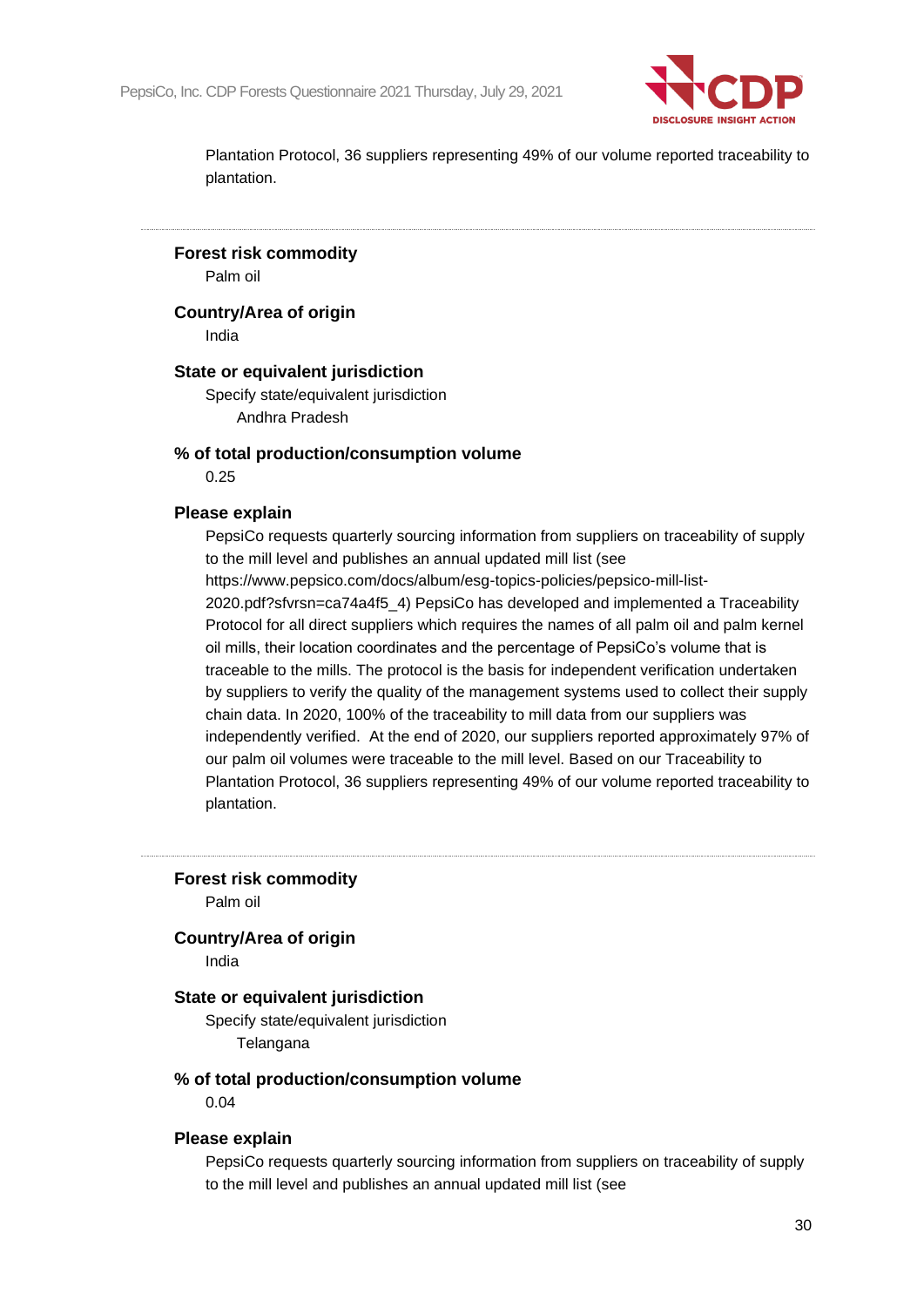

#### **Forest risk commodity**

Palm oil

#### **Country/Area of origin**

Indonesia

### **State or equivalent jurisdiction**

Specify state/equivalent jurisdiction Riau

#### **% of total production/consumption volume**

17.96

#### **Please explain**

PepsiCo requests quarterly sourcing information from suppliers on traceability of supply to the mill level and publishes an annual updated mill list (see https://www.pepsico.com/docs/album/esg-topics-policies/pepsico-mill-list-2020.pdf?sfvrsn=ca74a4f5\_4) PepsiCo has developed and implemented a Traceability Protocol for all direct suppliers which requires the names of all palm oil and palm kernel oil mills, their location coordinates and the percentage of PepsiCo's volume that is traceable to the mills. The protocol is the basis for independent verification undertaken by suppliers to verify the quality of the management systems used to collect their supply chain data. In 2020, 100% of the traceability to mill data from our suppliers was independently verified. At the end of 2020, our suppliers reported approximately 97% of our palm oil volumes were traceable to the mill level. Based on our Traceability to Plantation Protocol, 36 suppliers representing 49% of our volume reported traceability to plantation.

**Forest risk commodity** Palm oil

**Country/Area of origin** Indonesia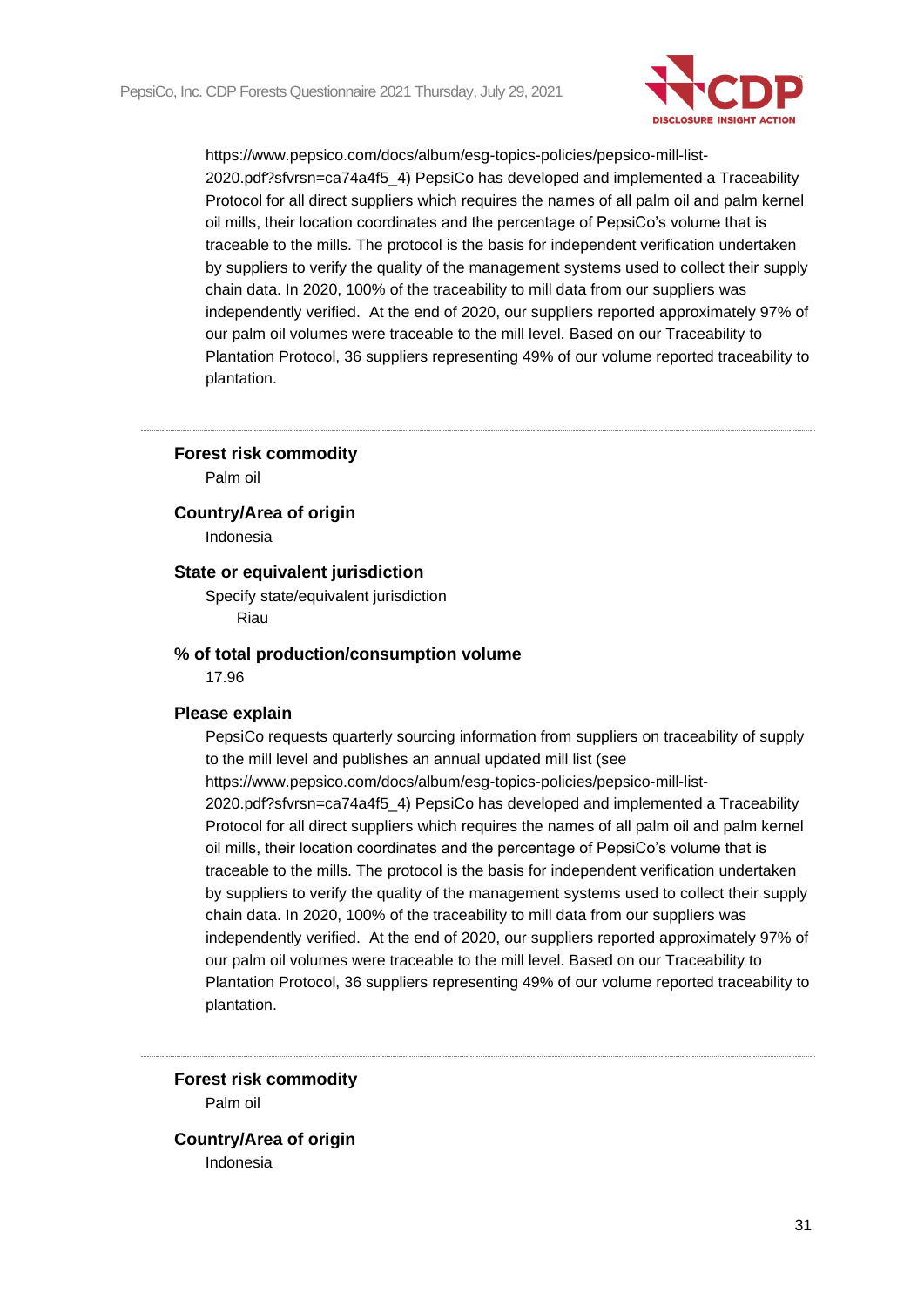

Specify state/equivalent jurisdiction Sumatera Utara

### **% of total production/consumption volume**

13.66

# **Please explain**

PepsiCo requests quarterly sourcing information from suppliers on traceability of supply to the mill level and publishes an annual updated mill list (see https://www.pepsico.com/docs/album/esg-topics-policies/pepsico-mill-list-2020.pdf?sfvrsn=ca74a4f5\_4) PepsiCo has developed and implemented a Traceability Protocol for all direct suppliers which requires the names of all palm oil and palm kernel oil mills, their location coordinates and the percentage of PepsiCo's volume that is traceable to the mills. The protocol is the basis for independent verification undertaken by suppliers to verify the quality of the management systems used to collect their supply chain data. In 2020, 100% of the traceability to mill data from our suppliers was independently verified. At the end of 2020, our suppliers reported approximately 97% of our palm oil volumes were traceable to the mill level. Based on our Traceability to Plantation Protocol, 36 suppliers representing 49% of our volume reported traceability to plantation.

# **Forest risk commodity**

Palm oil

**Country/Area of origin**

Indonesia

#### **State or equivalent jurisdiction**

Specify state/equivalent jurisdiction Bangka Belitung

### **% of total production/consumption volume**

7.77

#### **Please explain**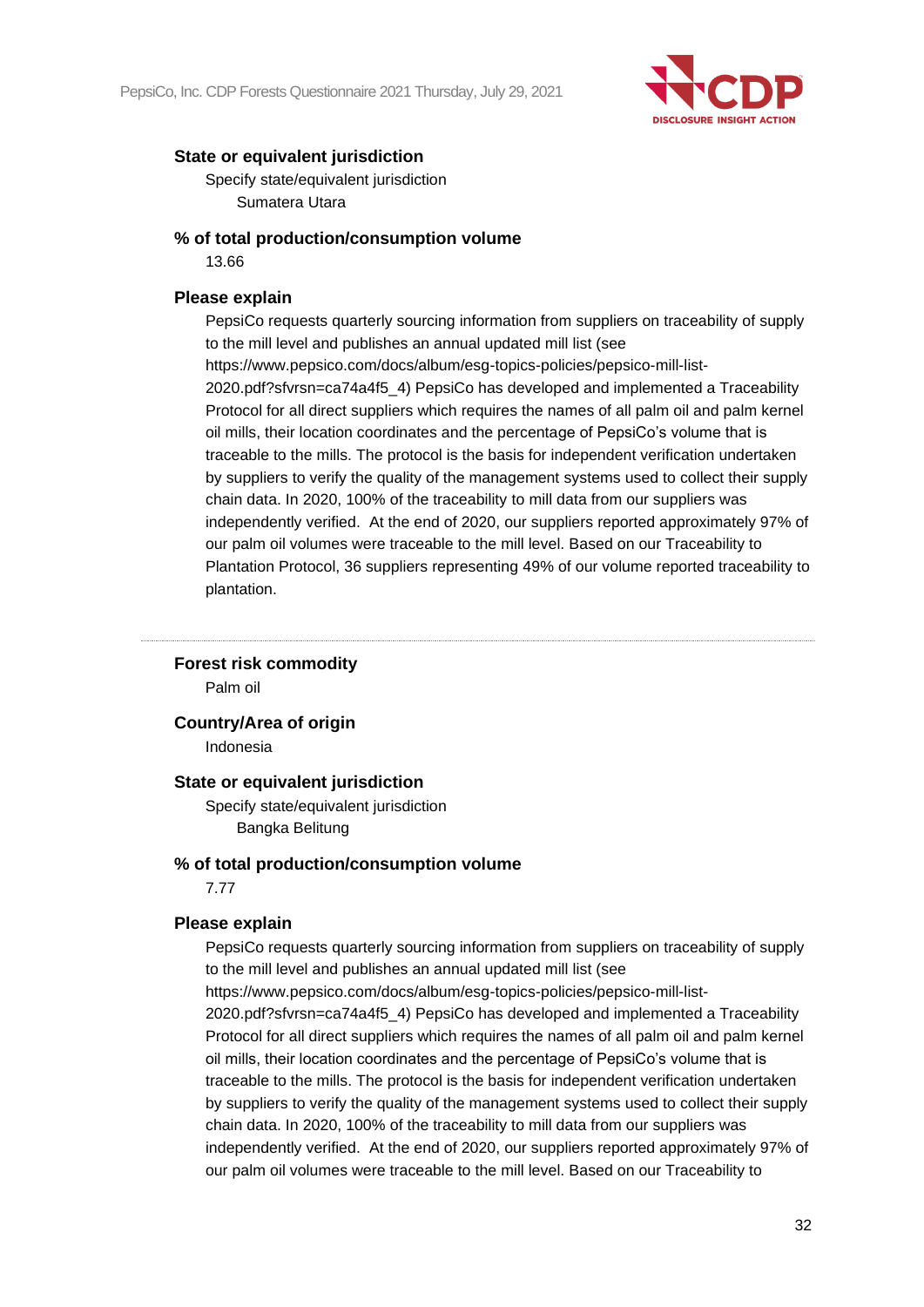

**Forest risk commodity**

Palm oil

**Country/Area of origin**

Indonesia

### **State or equivalent jurisdiction**

Specify state/equivalent jurisdiction Jambi

#### **% of total production/consumption volume**

6.04

#### **Please explain**

PepsiCo requests quarterly sourcing information from suppliers on traceability of supply to the mill level and publishes an annual updated mill list (see https://www.pepsico.com/docs/album/esg-topics-policies/pepsico-mill-list-2020.pdf?sfvrsn=ca74a4f5\_4) PepsiCo has developed and implemented a Traceability Protocol for all direct suppliers which requires the names of all palm oil and palm kernel oil mills, their location coordinates and the percentage of PepsiCo's volume that is traceable to the mills. The protocol is the basis for independent verification undertaken by suppliers to verify the quality of the management systems used to collect their supply chain data. In 2020, 100% of the traceability to mill data from our suppliers was independently verified. At the end of 2020, our suppliers reported approximately 97% of our palm oil volumes were traceable to the mill level. Based on our Traceability to Plantation Protocol, 36 suppliers representing 49% of our volume reported traceability to plantation.

**Forest risk commodity**

Palm oil

#### **Country/Area of origin**

Indonesia

#### **State or equivalent jurisdiction**

Specify state/equivalent jurisdiction Kalimantan Barat

#### **% of total production/consumption volume**

4.98

#### **Please explain**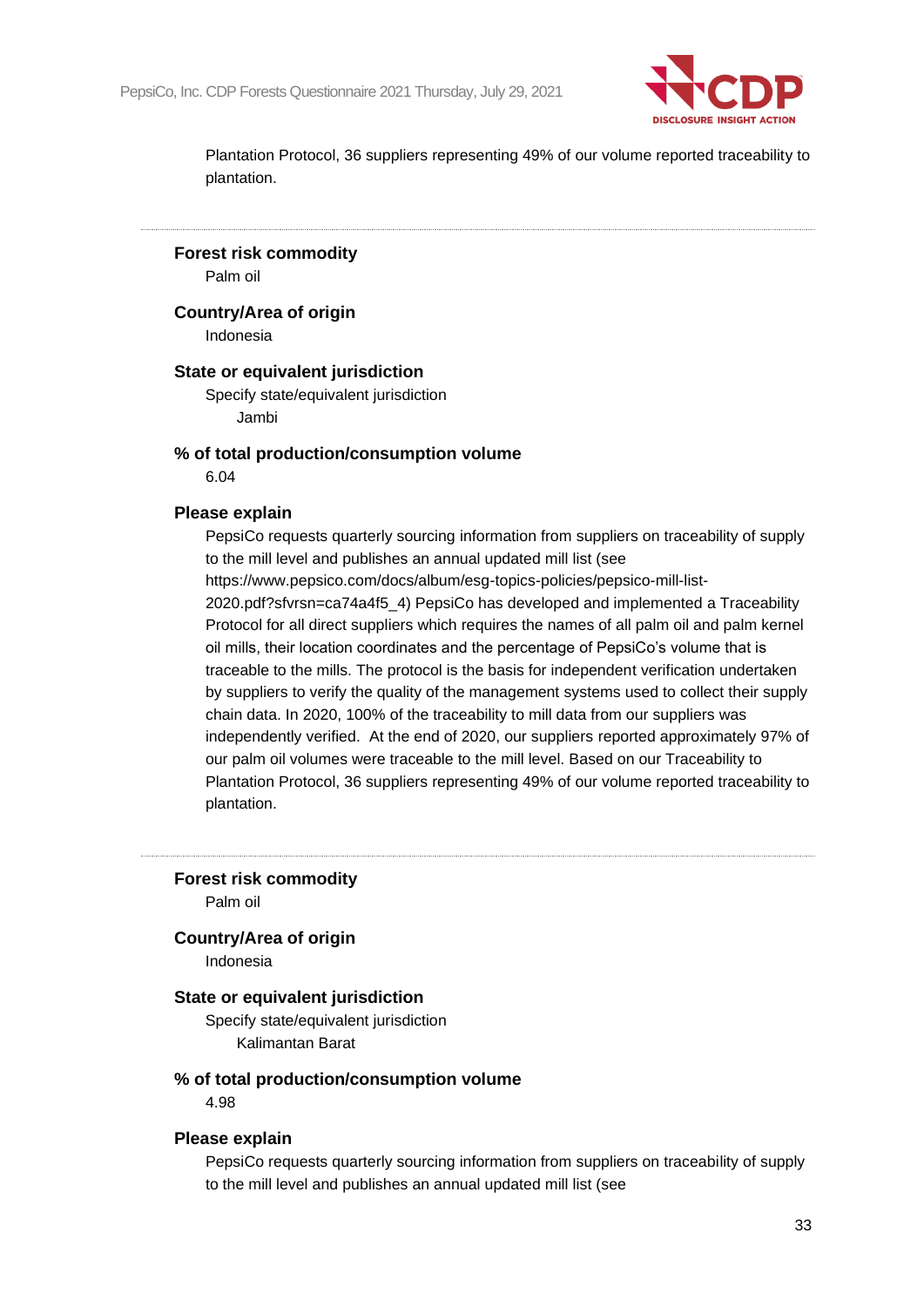

#### **Forest risk commodity**

Palm oil

**Country/Area of origin**

Indonesia

# **State or equivalent jurisdiction**

Specify state/equivalent jurisdiction Kalimantan Tengah

#### **% of total production/consumption volume**

4.18

#### **Please explain**

PepsiCo requests quarterly sourcing information from suppliers on traceability of supply to the mill level and publishes an annual updated mill list (see https://www.pepsico.com/docs/album/esg-topics-policies/pepsico-mill-list-2020.pdf?sfvrsn=ca74a4f5\_4) PepsiCo has developed and implemented a Traceability Protocol for all direct suppliers which requires the names of all palm oil and palm kernel oil mills, their location coordinates and the percentage of PepsiCo's volume that is traceable to the mills. The protocol is the basis for independent verification undertaken by suppliers to verify the quality of the management systems used to collect their supply chain data. In 2020, 100% of the traceability to mill data from our suppliers was independently verified. At the end of 2020, our suppliers reported approximately 97% of our palm oil volumes were traceable to the mill level. Based on our Traceability to Plantation Protocol, 36 suppliers representing 49% of our volume reported traceability to plantation.

**Forest risk commodity** Palm oil

**Country/Area of origin** Indonesia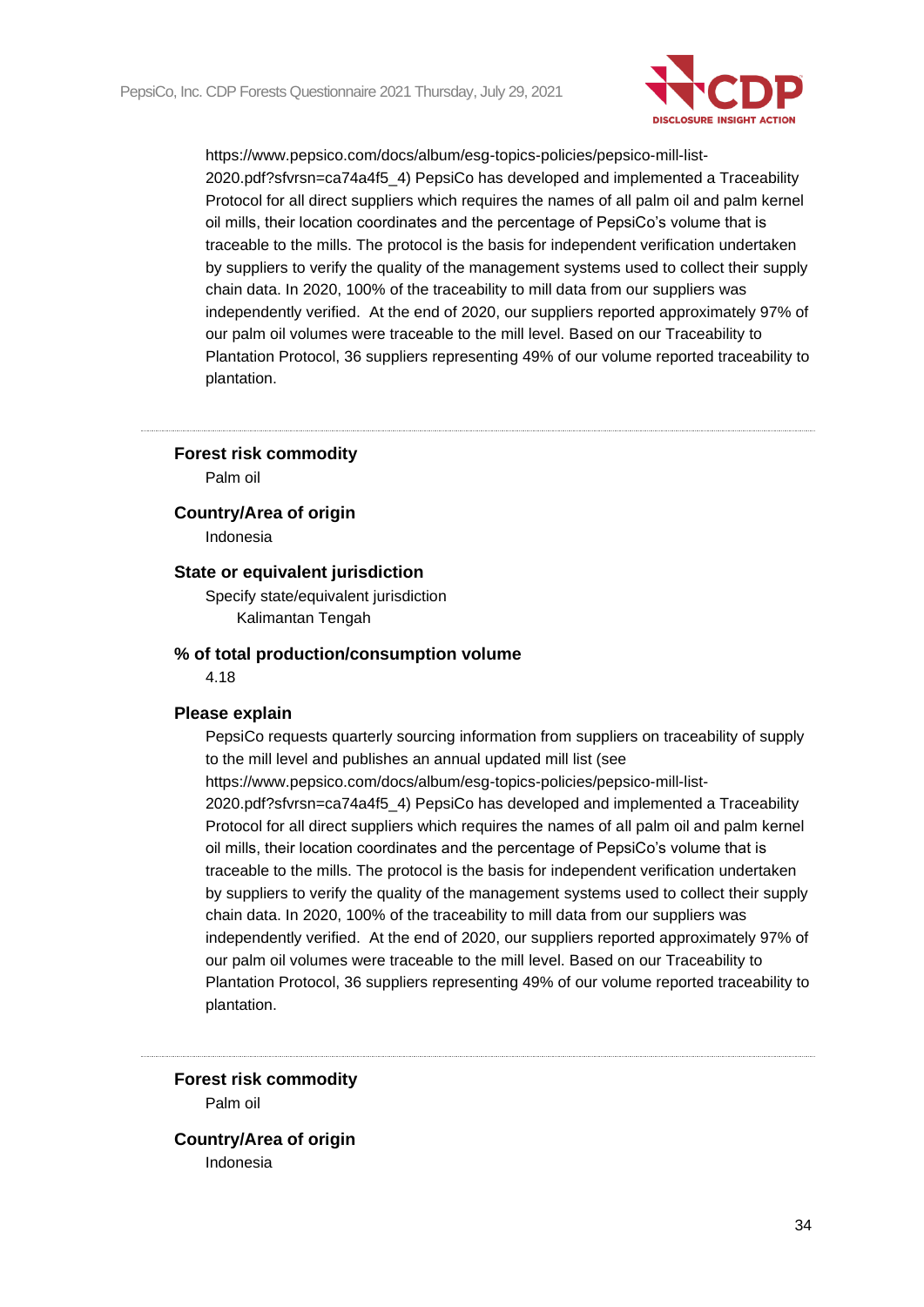

Specify state/equivalent jurisdiction Kalimantan Timur

# **% of total production/consumption volume**

4.04

# **Please explain**

PepsiCo requests quarterly sourcing information from suppliers on traceability of supply to the mill level and publishes an annual updated mill list (see https://www.pepsico.com/docs/album/esg-topics-policies/pepsico-mill-list-2020.pdf?sfvrsn=ca74a4f5\_4) PepsiCo has developed and implemented a Traceability Protocol for all direct suppliers which requires the names of all palm oil and palm kernel oil mills, their location coordinates and the percentage of PepsiCo's volume that is traceable to the mills. The protocol is the basis for independent verification undertaken by suppliers to verify the quality of the management systems used to collect their supply chain data. In 2020, 100% of the traceability to mill data from our suppliers was independently verified. At the end of 2020, our suppliers reported approximately 97% of our palm oil volumes were traceable to the mill level. Based on our Traceability to Plantation Protocol, 36 suppliers representing 49% of our volume reported traceability to plantation.

#### **Forest risk commodity**

Palm oil

#### **Country/Area of origin**

Indonesia

#### **State or equivalent jurisdiction**

Specify state/equivalent jurisdiction Lampung

#### **% of total production/consumption volume**

4.02

#### **Please explain**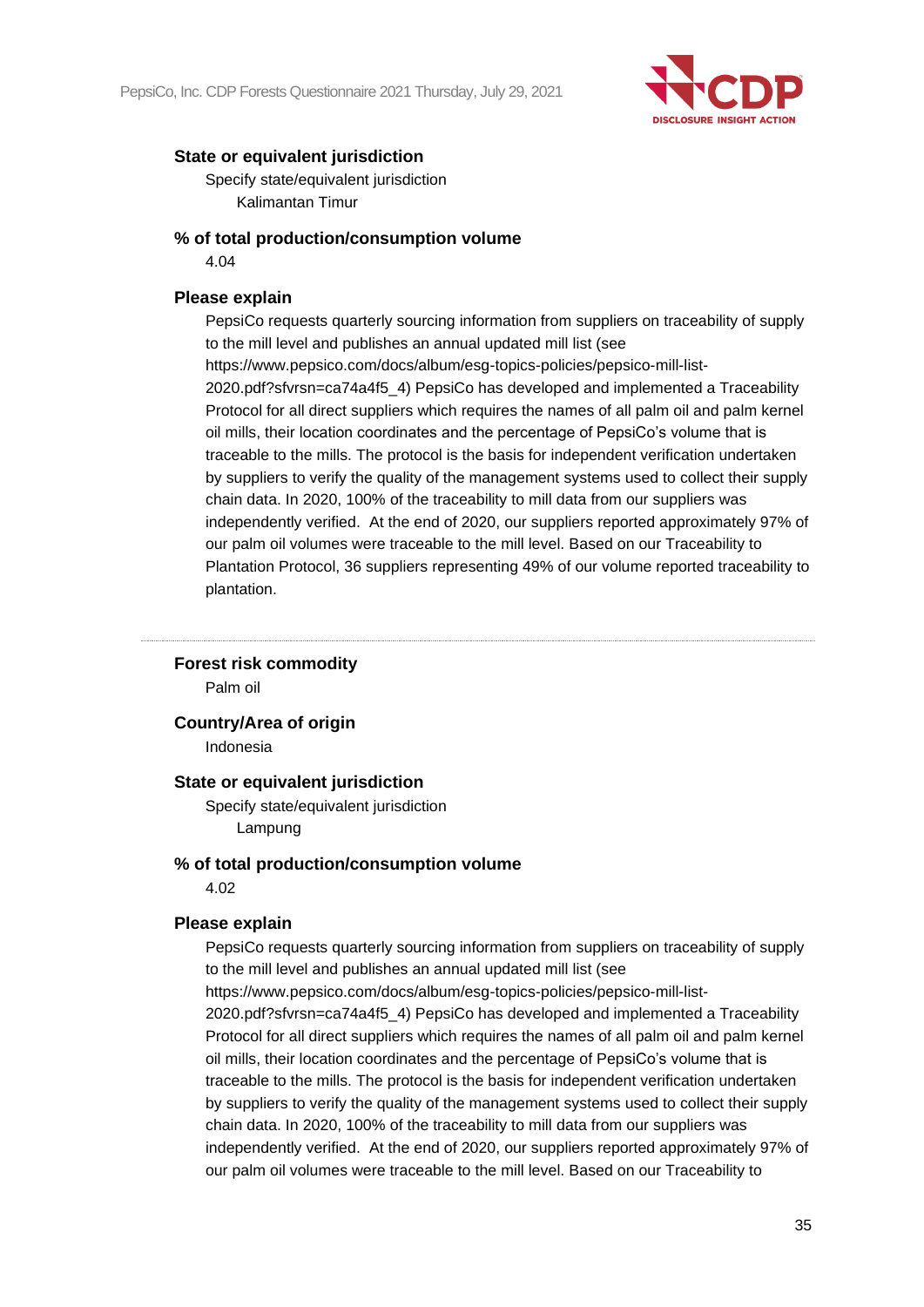

**Forest risk commodity**

Palm oil

**Country/Area of origin**

Indonesia

#### **State or equivalent jurisdiction**

Specify state/equivalent jurisdiction Sulawesi Barat

### **% of total production/consumption volume**

3.95

#### **Please explain**

PepsiCo requests quarterly sourcing information from suppliers on traceability of supply to the mill level and publishes an annual updated mill list (see https://www.pepsico.com/docs/album/esg-topics-policies/pepsico-mill-list-2020.pdf?sfvrsn=ca74a4f5\_4) PepsiCo has developed and implemented a Traceability Protocol for all direct suppliers which requires the names of all palm oil and palm kernel oil mills, their location coordinates and the percentage of PepsiCo's volume that is traceable to the mills. The protocol is the basis for independent verification undertaken by suppliers to verify the quality of the management systems used to collect their supply chain data. In 2020, 100% of the traceability to mill data from our suppliers was independently verified. At the end of 2020, our suppliers reported approximately 97% of our palm oil volumes were traceable to the mill level. Based on our Traceability to Plantation Protocol, 36 suppliers representing 49% of our volume reported traceability to plantation.

**Forest risk commodity**

Palm oil

#### **Country/Area of origin**

Indonesia

#### **State or equivalent jurisdiction**

Specify state/equivalent jurisdiction Sulawesi Tengah

#### **% of total production/consumption volume**

2.69

#### **Please explain**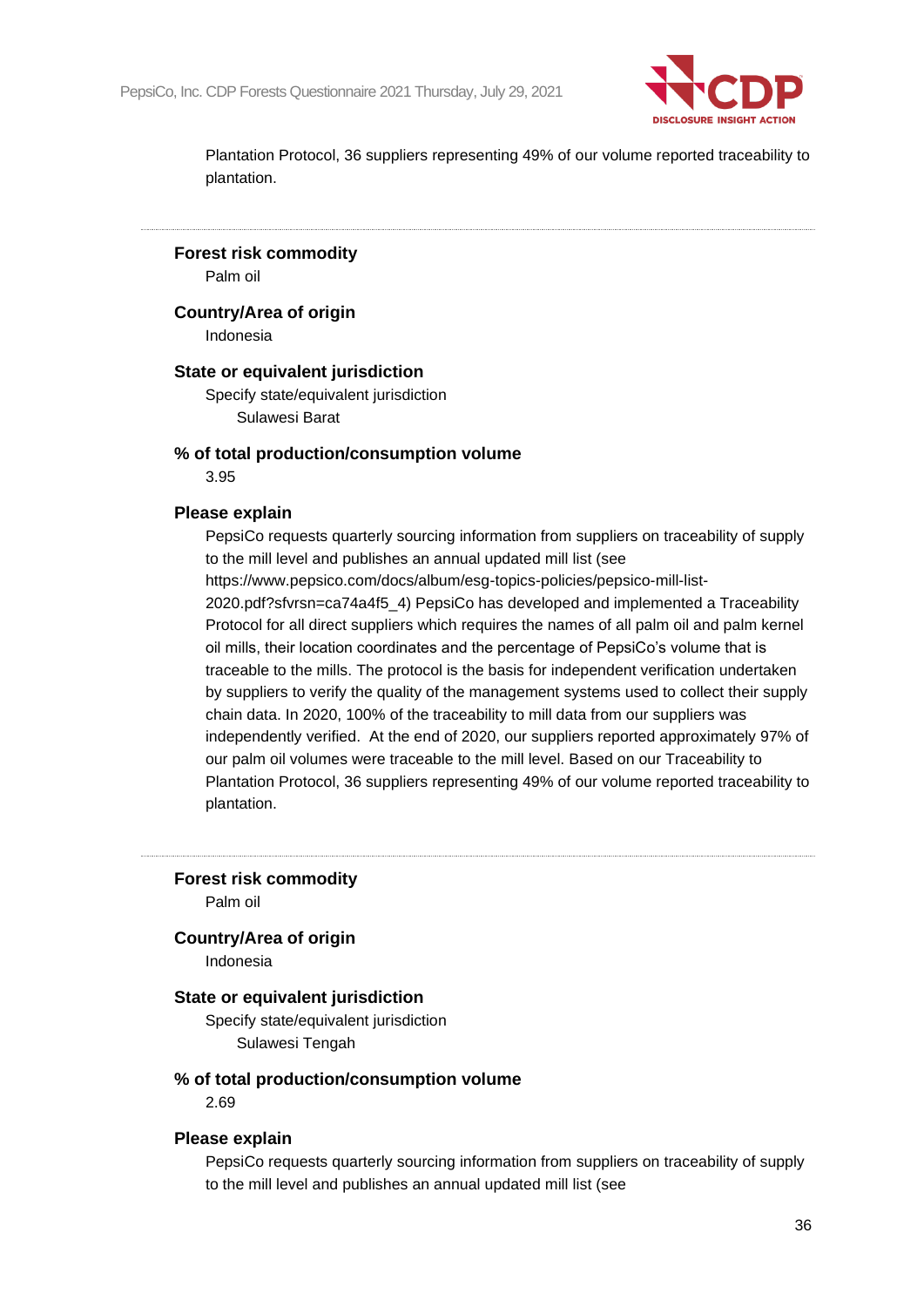

### **Forest risk commodity**

Palm oil

**Country/Area of origin**

Indonesia

## **State or equivalent jurisdiction**

Specify state/equivalent jurisdiction Sumatera Selatan

#### **% of total production/consumption volume**

2.23

## **Please explain**

PepsiCo requests quarterly sourcing information from suppliers on traceability of supply to the mill level and publishes an annual updated mill list (see https://www.pepsico.com/docs/album/esg-topics-policies/pepsico-mill-list-2020.pdf?sfvrsn=ca74a4f5\_4) PepsiCo has developed and implemented a Traceability Protocol for all direct suppliers which requires the names of all palm oil and palm kernel oil mills, their location coordinates and the percentage of PepsiCo's volume that is traceable to the mills. The protocol is the basis for independent verification undertaken by suppliers to verify the quality of the management systems used to collect their supply chain data. In 2020, 100% of the traceability to mill data from our suppliers was independently verified. At the end of 2020, our suppliers reported approximately 97% of our palm oil volumes were traceable to the mill level. Based on our Traceability to Plantation Protocol, 36 suppliers representing 49% of our volume reported traceability to plantation.

**Forest risk commodity** Palm oil

**Country/Area of origin** Indonesia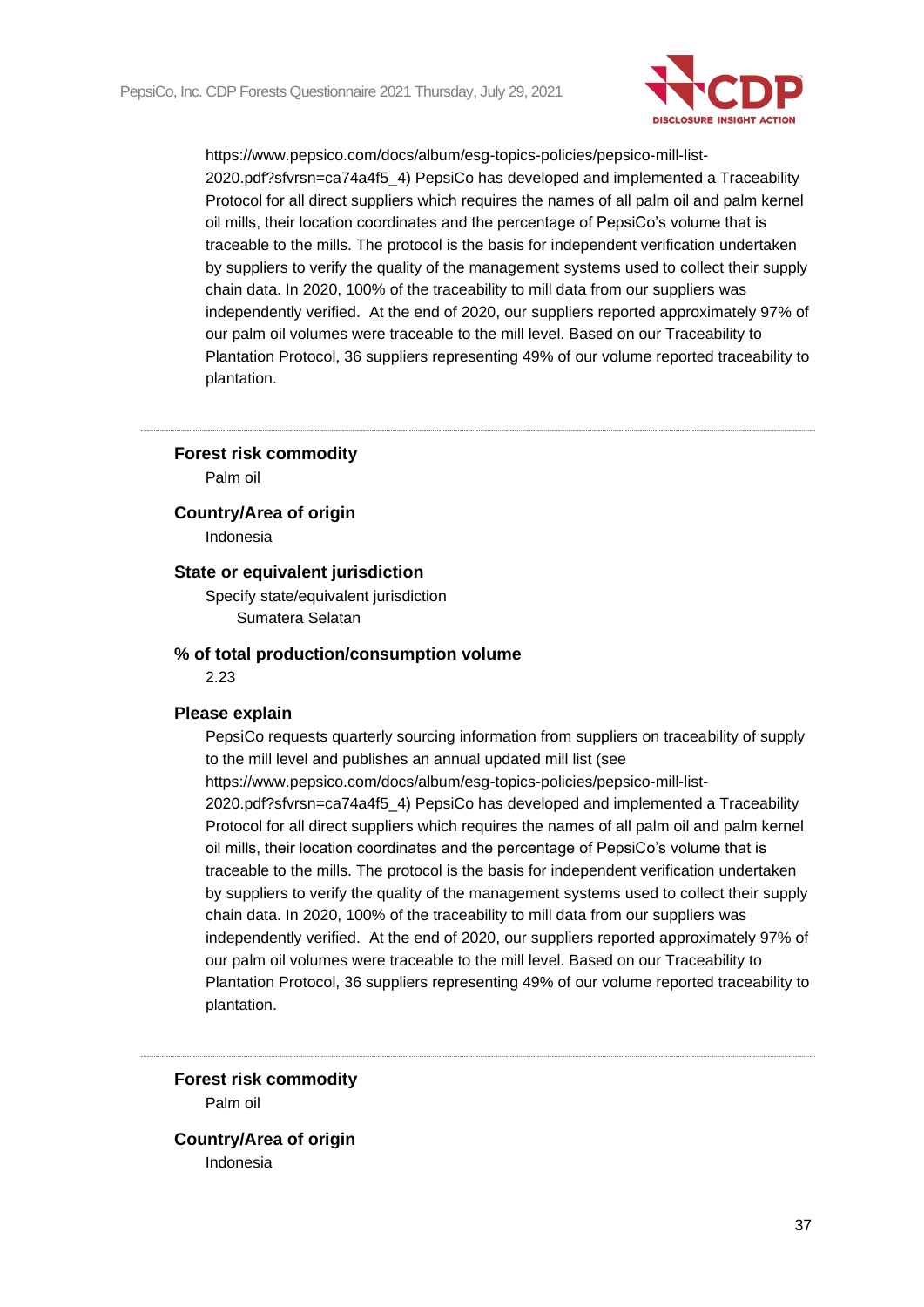

Specify state/equivalent jurisdiction Aceh

## **% of total production/consumption volume**

1.78

## **Please explain**

PepsiCo requests quarterly sourcing information from suppliers on traceability of supply to the mill level and publishes an annual updated mill list (see https://www.pepsico.com/docs/album/esg-topics-policies/pepsico-mill-list-2020.pdf?sfvrsn=ca74a4f5\_4) PepsiCo has developed and implemented a Traceability Protocol for all direct suppliers which requires the names of all palm oil and palm kernel oil mills, their location coordinates and the percentage of PepsiCo's volume that is traceable to the mills. The protocol is the basis for independent verification undertaken by suppliers to verify the quality of the management systems used to collect their supply chain data. In 2020, 100% of the traceability to mill data from our suppliers was independently verified. At the end of 2020, our suppliers reported approximately 97% of our palm oil volumes were traceable to the mill level. Based on our Traceability to Plantation Protocol, 36 suppliers representing 49% of our volume reported traceability to plantation.

## **Forest risk commodity**

Palm oil

## **Country/Area of origin**

Indonesia

## **State or equivalent jurisdiction**

Specify state/equivalent jurisdiction Kalimantan Selatan

## **% of total production/consumption volume**

1.32

## **Please explain**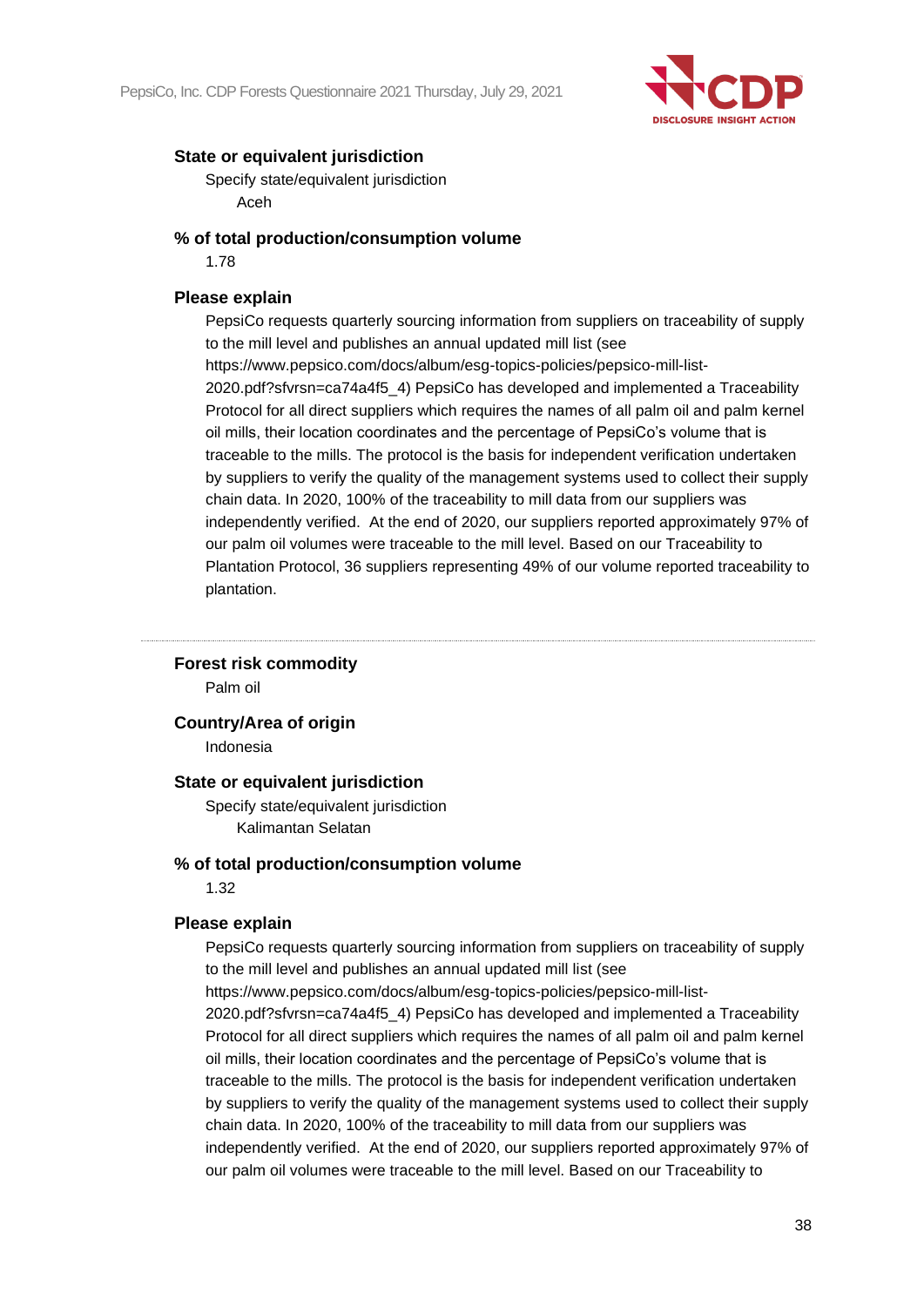

**Forest risk commodity**

Palm oil

**Country/Area of origin**

Indonesia

## **State or equivalent jurisdiction**

Specify state/equivalent jurisdiction Sumatera Barat

## **% of total production/consumption volume**

0.98

### **Please explain**

PepsiCo requests quarterly sourcing information from suppliers on traceability of supply to the mill level and publishes an annual updated mill list (see https://www.pepsico.com/docs/album/esg-topics-policies/pepsico-mill-list-2020.pdf?sfvrsn=ca74a4f5\_4) PepsiCo has developed and implemented a Traceability Protocol for all direct suppliers which requires the names of all palm oil and palm kernel oil mills, their location coordinates and the percentage of PepsiCo's volume that is traceable to the mills. The protocol is the basis for independent verification undertaken by suppliers to verify the quality of the management systems used to collect their supply chain data. In 2020, 100% of the traceability to mill data from our suppliers was independently verified. At the end of 2020, our suppliers reported approximately 97% of our palm oil volumes were traceable to the mill level. Based on our Traceability to Plantation Protocol, 36 suppliers representing 49% of our volume reported traceability to plantation.

**Forest risk commodity**

Palm oil

### **Country/Area of origin**

Indonesia

### **State or equivalent jurisdiction**

Specify state/equivalent jurisdiction Bengkulu

### **% of total production/consumption volume**

0.43

#### **Please explain**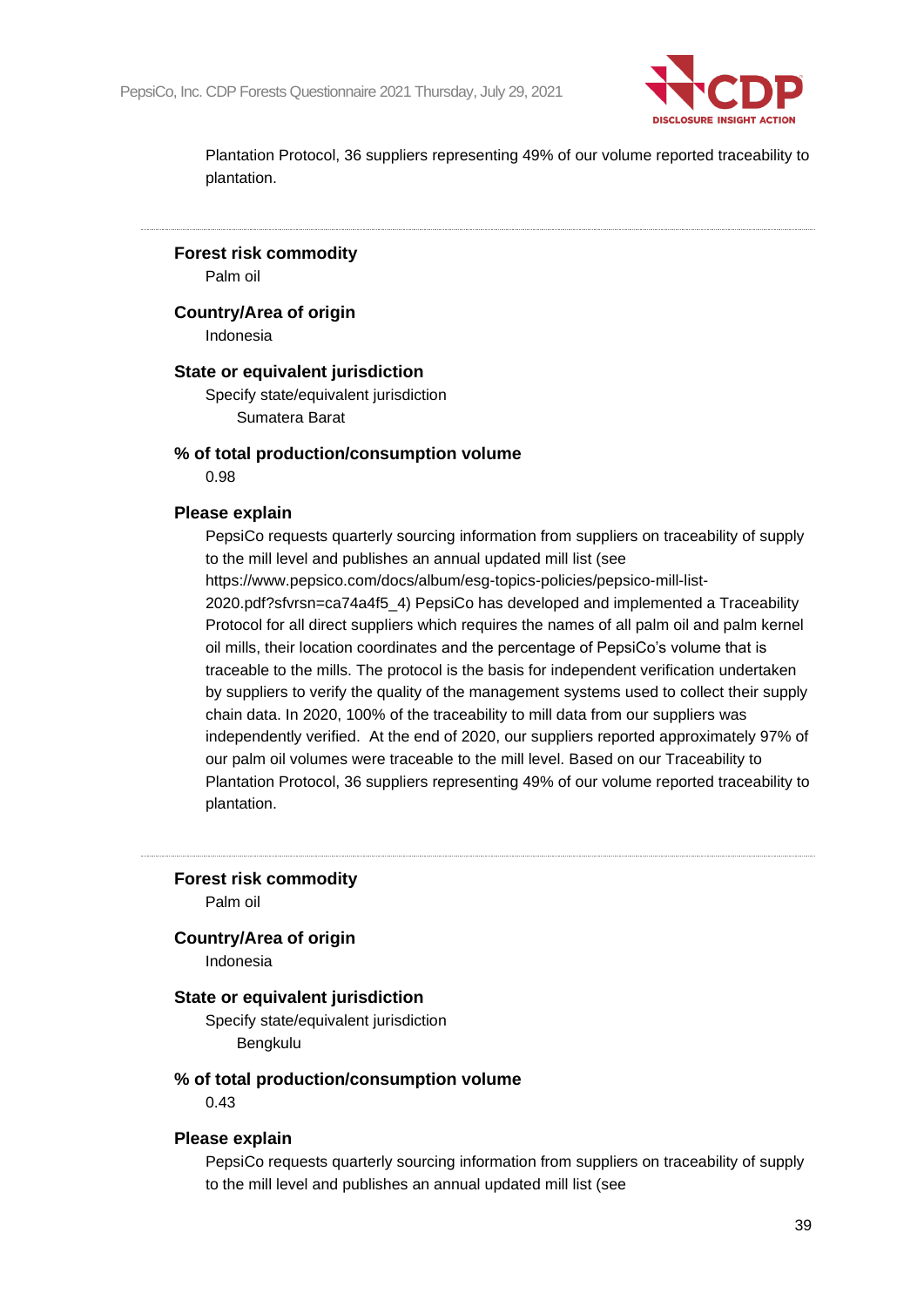

### **Forest risk commodity**

Palm oil

**Country/Area of origin**

Indonesia

## **State or equivalent jurisdiction**

Specify state/equivalent jurisdiction Sulawesi Selatan

#### **% of total production/consumption volume**

0.1

#### **Please explain**

PepsiCo requests quarterly sourcing information from suppliers on traceability of supply to the mill level and publishes an annual updated mill list (see https://www.pepsico.com/docs/album/esg-topics-policies/pepsico-mill-list-2020.pdf?sfvrsn=ca74a4f5\_4) PepsiCo has developed and implemented a Traceability Protocol for all direct suppliers which requires the names of all palm oil and palm kernel oil mills, their location coordinates and the percentage of PepsiCo's volume that is traceable to the mills. The protocol is the basis for independent verification undertaken by suppliers to verify the quality of the management systems used to collect their supply chain data. In 2020, 100% of the traceability to mill data from our suppliers was independently verified. At the end of 2020, our suppliers reported approximately 97% of our palm oil volumes were traceable to the mill level. Based on our Traceability to Plantation Protocol, 36 suppliers representing 49% of our volume reported traceability to plantation.

**Forest risk commodity** Palm oil

**Country/Area of origin** Indonesia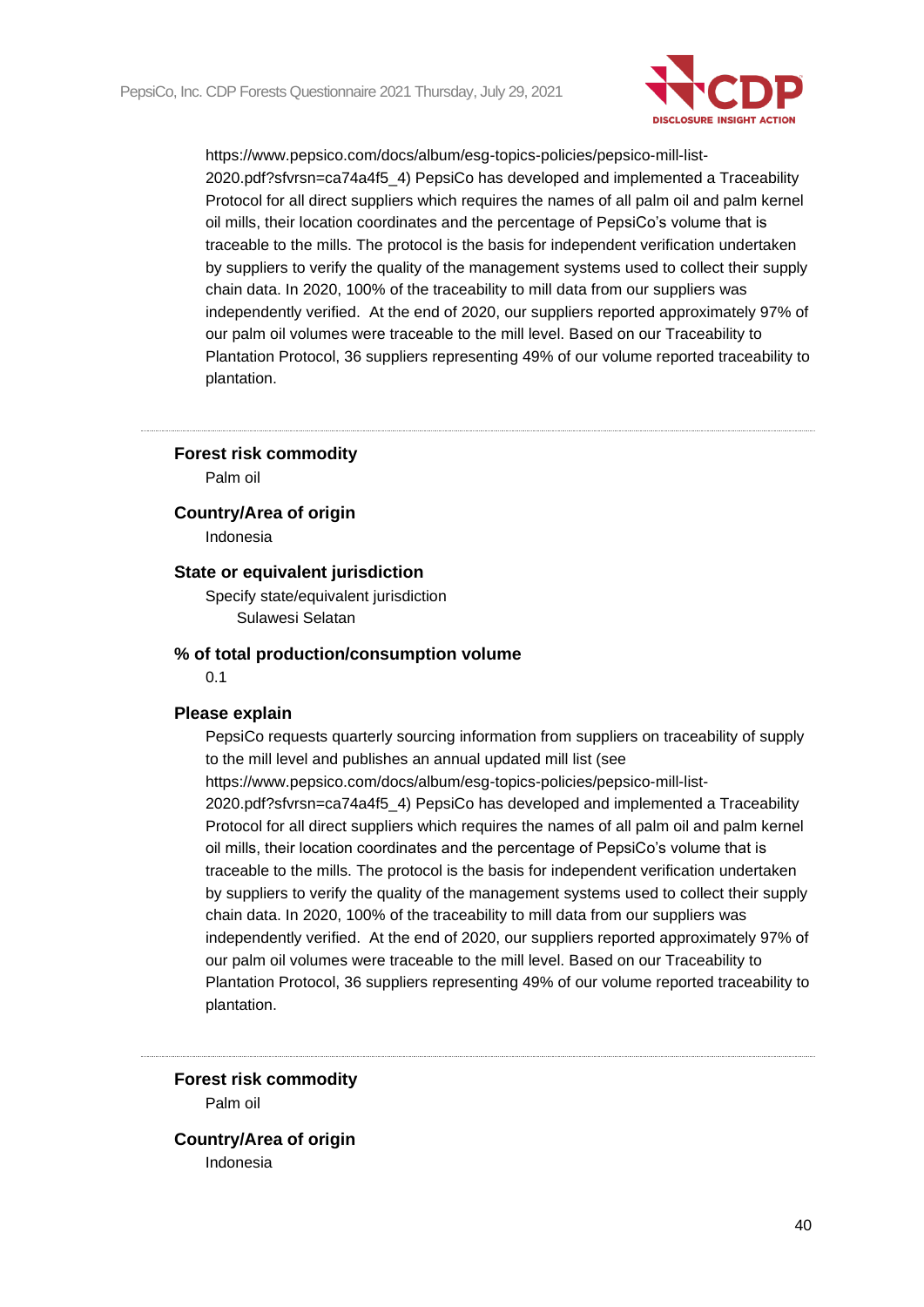

Specify state/equivalent jurisdiction Papua

## **% of total production/consumption volume**

0.08

## **Please explain**

PepsiCo requests quarterly sourcing information from suppliers on traceability of supply to the mill level and publishes an annual updated mill list (see https://www.pepsico.com/docs/album/esg-topics-policies/pepsico-mill-list-2020.pdf?sfvrsn=ca74a4f5\_4) PepsiCo has developed and implemented a Traceability Protocol for all direct suppliers which requires the names of all palm oil and palm kernel oil mills, their location coordinates and the percentage of PepsiCo's volume that is traceable to the mills. The protocol is the basis for independent verification undertaken by suppliers to verify the quality of the management systems used to collect their supply chain data. In 2020, 100% of the traceability to mill data from our suppliers was independently verified. At the end of 2020, our suppliers reported approximately 97% of our palm oil volumes were traceable to the mill level. Based on our Traceability to Plantation Protocol, 36 suppliers representing 49% of our volume reported traceability to plantation.

## **Forest risk commodity**

Palm oil

## **Country/Area of origin**

Indonesia

## **State or equivalent jurisdiction**

Specify state/equivalent jurisdiction Papua Barat

## **% of total production/consumption volume**

0.05

## **Please explain**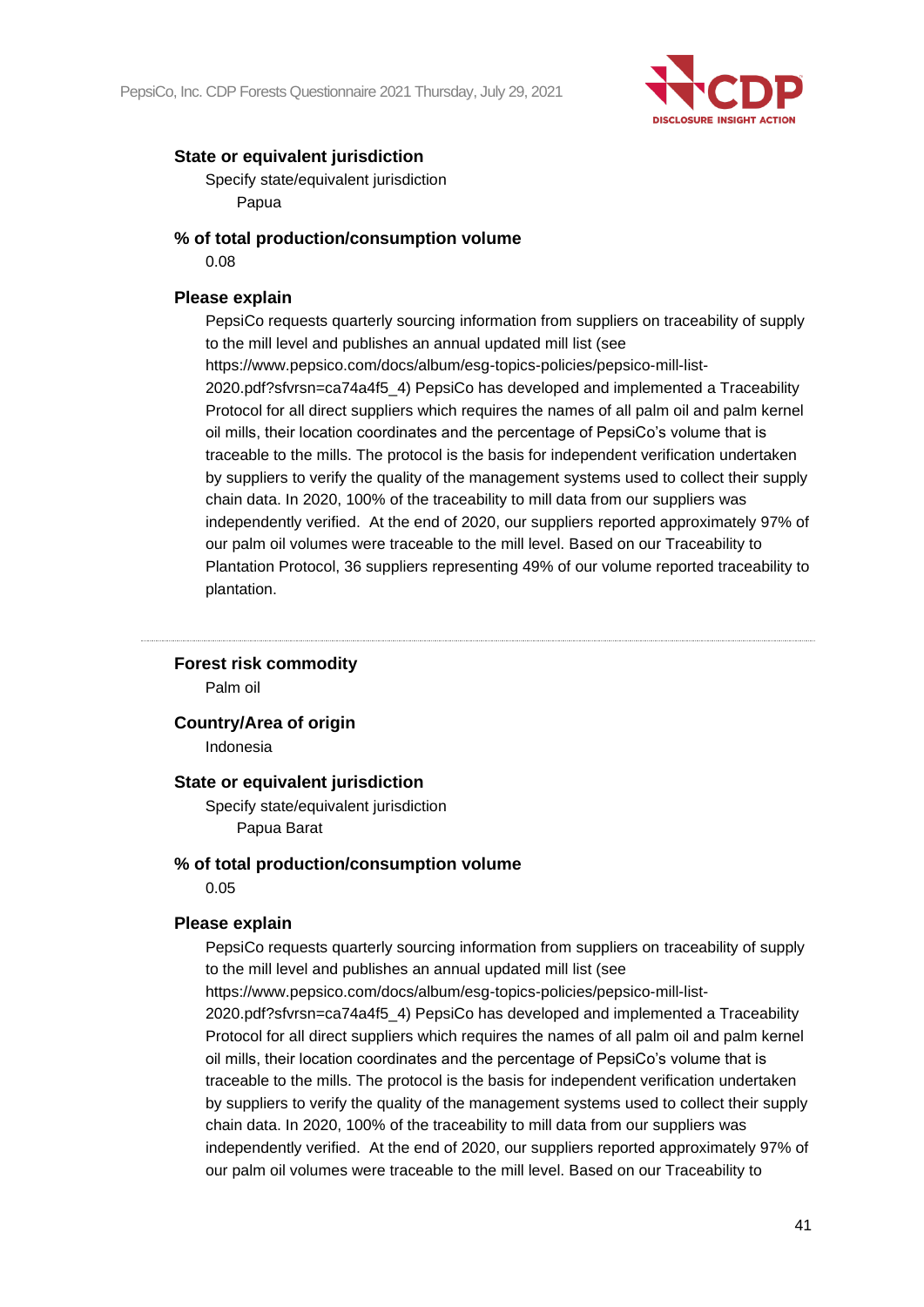

**Forest risk commodity** Palm oil

**Country/Area of origin**

Indonesia

## **State or equivalent jurisdiction**

Specify state/equivalent jurisdiction Sulawesi Tenggara

## **% of total production/consumption volume**

0.04

## **Please explain**

PepsiCo requests quarterly sourcing information from suppliers on traceability of supply to the mill level and publishes an annual updated mill list (see https://www.pepsico.com/docs/album/esg-topics-policies/pepsico-mill-list-2020.pdf?sfvrsn=ca74a4f5\_4) PepsiCo has developed and implemented a Traceability Protocol for all direct suppliers which requires the names of all palm oil and palm kernel oil mills, their location coordinates and the percentage of PepsiCo's volume that is traceable to the mills. The protocol is the basis for independent verification undertaken by suppliers to verify the quality of the management systems used to collect their supply chain data. In 2020, 100% of the traceability to mill data from our suppliers was independently verified. At the end of 2020, our suppliers reported approximately 97% of our palm oil volumes were traceable to the mill level. Based on our Traceability to Plantation Protocol, 36 suppliers representing 49% of our volume reported traceability to plantation.

**Forest risk commodity**

Palm oil

## **Country/Area of origin**

Indonesia

## **State or equivalent jurisdiction**

Specify state/equivalent jurisdiction Banten

### **% of total production/consumption volume**

0.03

#### **Please explain**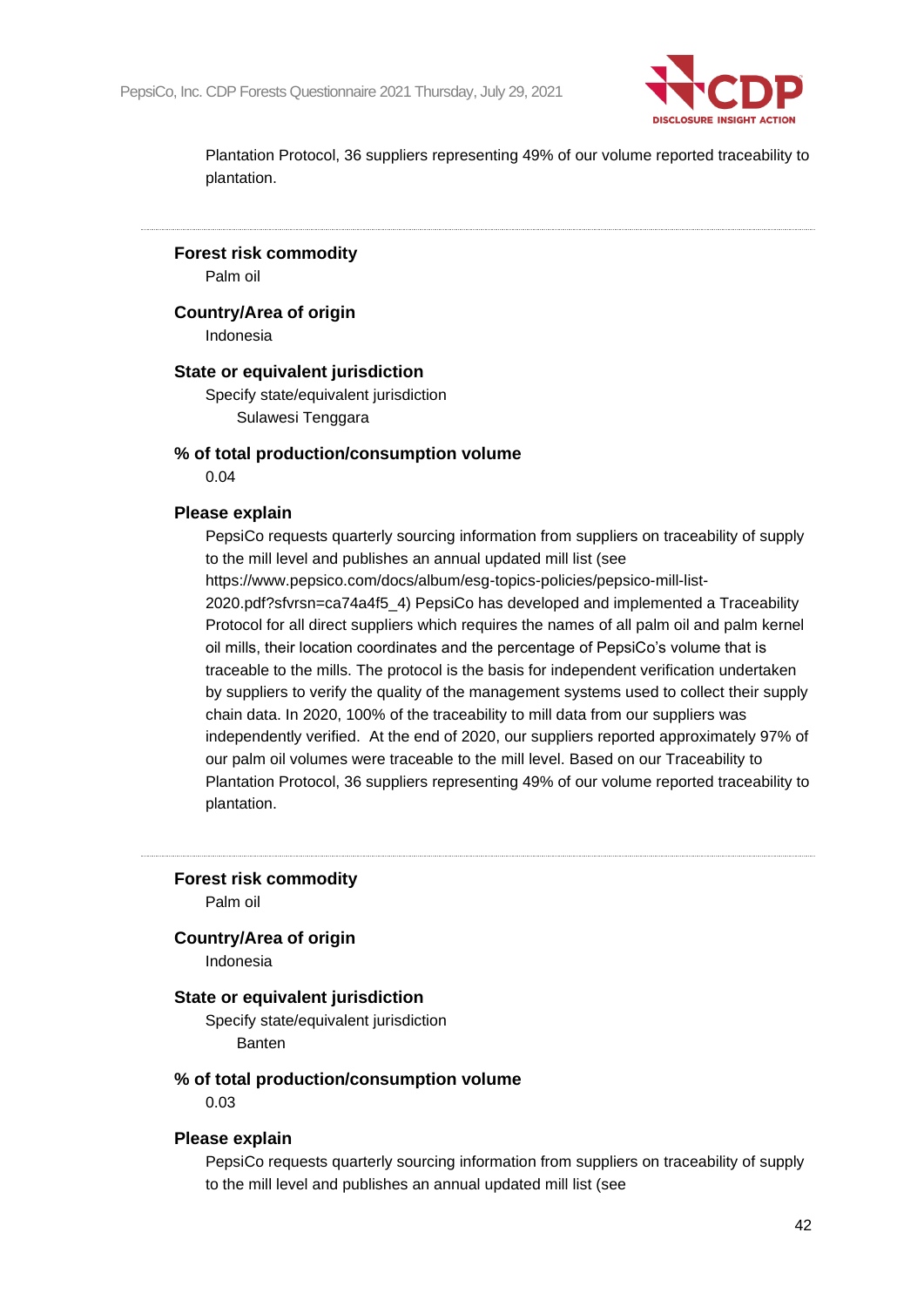

### **Forest risk commodity**

Palm oil

### **Country/Area of origin**

Indonesia

## **State or equivalent jurisdiction**

Specify state/equivalent jurisdiction Gorontalo

#### **% of total production/consumption volume**

0.03

#### **Please explain**

PepsiCo requests quarterly sourcing information from suppliers on traceability of supply to the mill level and publishes an annual updated mill list (see https://www.pepsico.com/docs/album/esg-topics-policies/pepsico-mill-list-2020.pdf?sfvrsn=ca74a4f5\_4) PepsiCo has developed and implemented a Traceability Protocol for all direct suppliers which requires the names of all palm oil and palm kernel oil mills, their location coordinates and the percentage of PepsiCo's volume that is traceable to the mills. The protocol is the basis for independent verification undertaken by suppliers to verify the quality of the management systems used to collect their supply chain data. In 2020, 100% of the traceability to mill data from our suppliers was independently verified. At the end of 2020, our suppliers reported approximately 97% of our palm oil volumes were traceable to the mill level. Based on our Traceability to Plantation Protocol, 36 suppliers representing 49% of our volume reported traceability to plantation.

**Forest risk commodity** Palm oil

**Country/Area of origin** Indonesia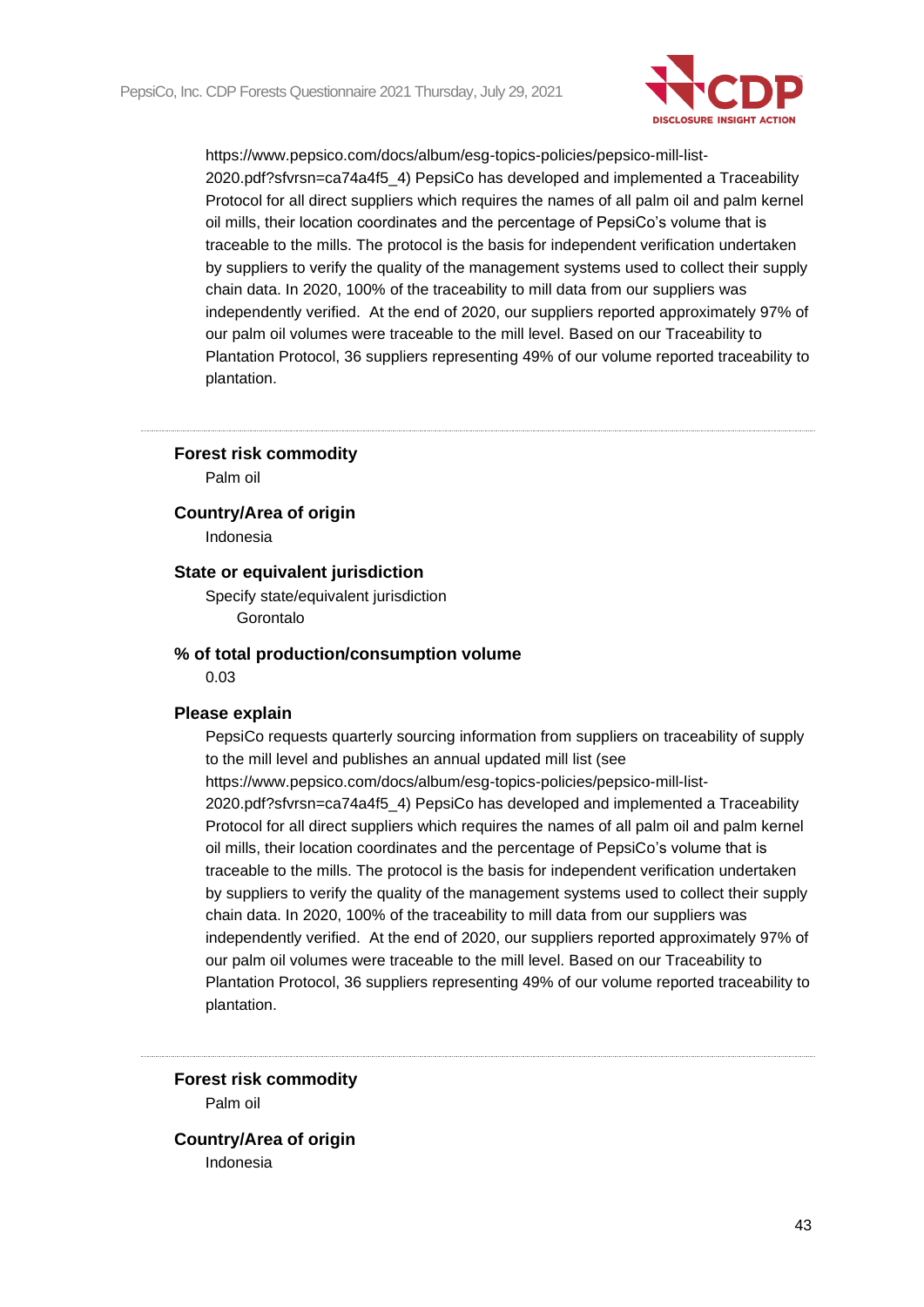

Specify state/equivalent jurisdiction Kepulauan Riau

## **% of total production/consumption volume**

0.03

## **Please explain**

PepsiCo requests quarterly sourcing information from suppliers on traceability of supply to the mill level and publishes an annual updated mill list (see https://www.pepsico.com/docs/album/esg-topics-policies/pepsico-mill-list-2020.pdf?sfvrsn=ca74a4f5\_4) PepsiCo has developed and implemented a Traceability Protocol for all direct suppliers which requires the names of all palm oil and palm kernel oil mills, their location coordinates and the percentage of PepsiCo's volume that is traceable to the mills. The protocol is the basis for independent verification undertaken by suppliers to verify the quality of the management systems used to collect their supply chain data. In 2020, 100% of the traceability to mill data from our suppliers was independently verified. At the end of 2020, our suppliers reported approximately 97% of our palm oil volumes were traceable to the mill level. Based on our Traceability to Plantation Protocol, 36 suppliers representing 49% of our volume reported traceability to plantation.

## **Forest risk commodity**

Palm oil

## **Country/Area of origin**

Liberia

## **State or equivalent jurisdiction**

Specify state/equivalent jurisdiction Grand Bassa

## **% of total production/consumption volume**

0.03

## **Please explain**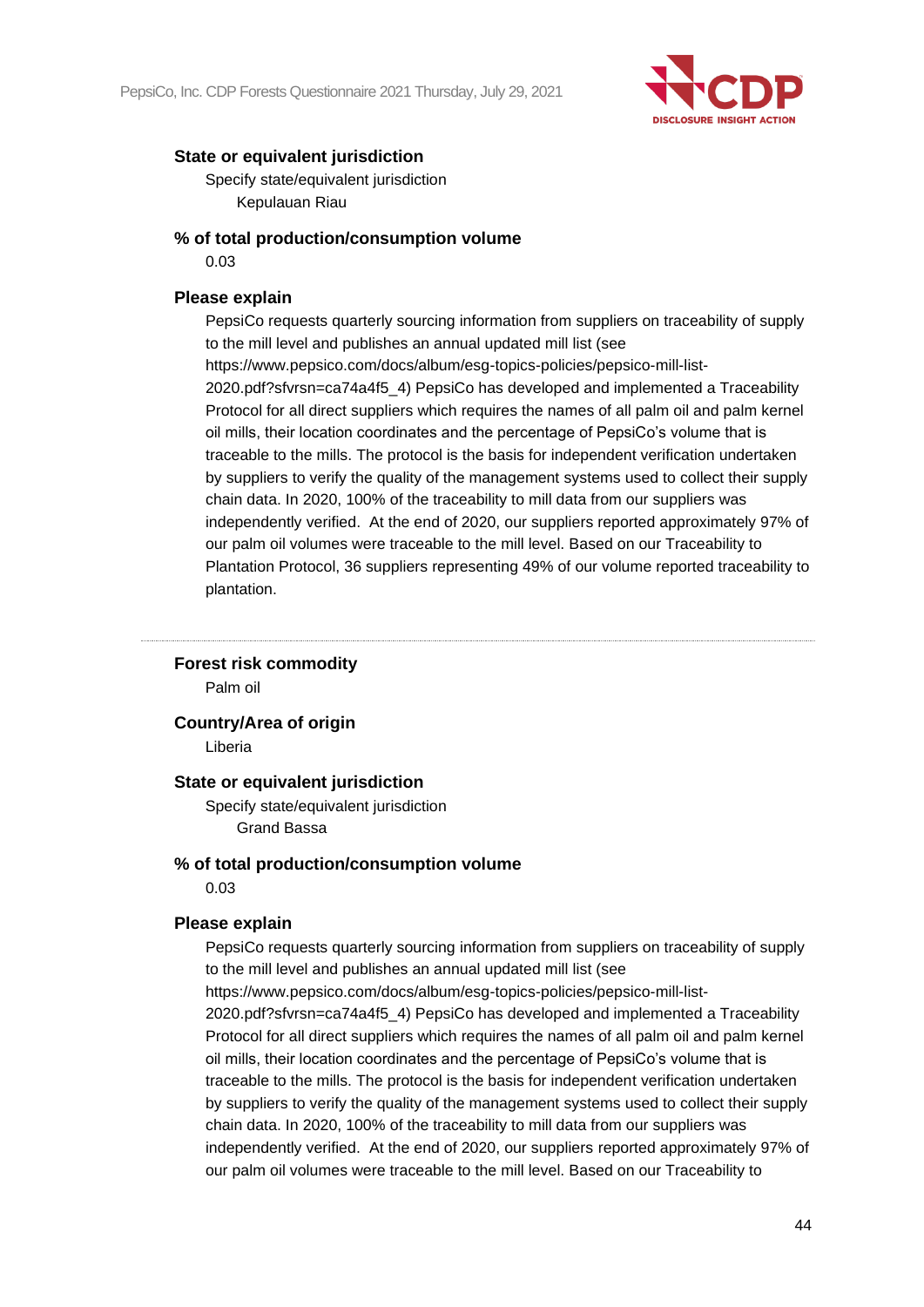

**Forest risk commodity**

Palm oil

**Country/Area of origin**

Malaysia

## **State or equivalent jurisdiction**

Specify state/equivalent jurisdiction Perak

## **% of total production/consumption volume**

5.2

## **Please explain**

PepsiCo requests quarterly sourcing information from suppliers on traceability of supply to the mill level and publishes an annual updated mill list (see https://www.pepsico.com/docs/album/esg-topics-policies/pepsico-mill-list-2020.pdf?sfvrsn=ca74a4f5\_4) PepsiCo has developed and implemented a Traceability Protocol for all direct suppliers which requires the names of all palm oil and palm kernel oil mills, their location coordinates and the percentage of PepsiCo's volume that is traceable to the mills. The protocol is the basis for independent verification undertaken by suppliers to verify the quality of the management systems used to collect their supply chain data. In 2020, 100% of the traceability to mill data from our suppliers was independently verified. At the end of 2020, our suppliers reported approximately 97% of our palm oil volumes were traceable to the mill level. Based on our Traceability to Plantation Protocol, 36 suppliers representing 49% of our volume reported traceability to

plantation.

**Forest risk commodity**

Palm oil

## **Country/Area of origin**

Malaysia

### **State or equivalent jurisdiction**

Specify state/equivalent jurisdiction Sabah

### **% of total production/consumption volume**

4.99

#### **Please explain**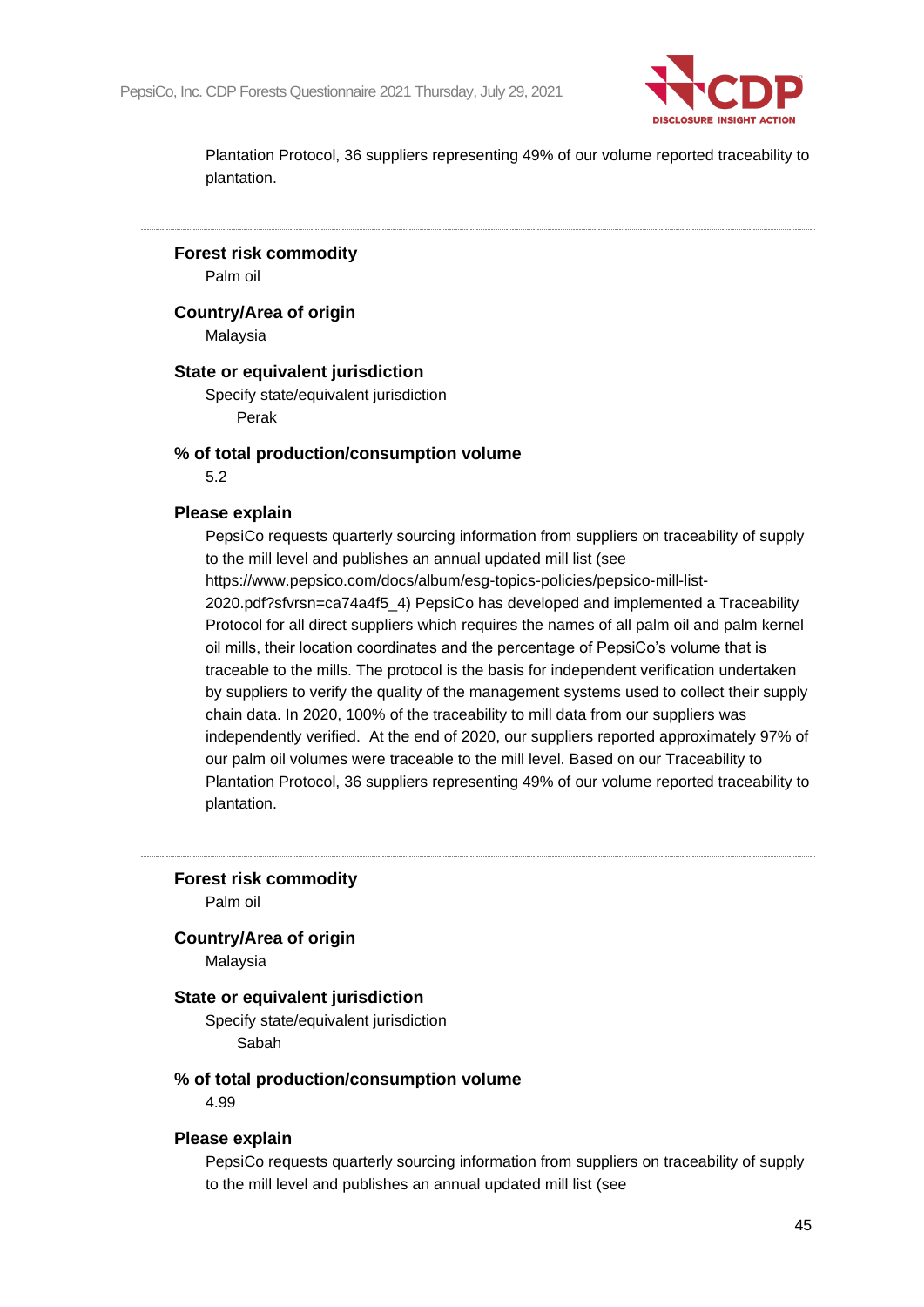

### **Forest risk commodity**

Palm oil

### **Country/Area of origin**

Malaysia

## **State or equivalent jurisdiction**

Specify state/equivalent jurisdiction Sarawak

#### **% of total production/consumption volume**

1.85

#### **Please explain**

PepsiCo requests quarterly sourcing information from suppliers on traceability of supply to the mill level and publishes an annual updated mill list (see https://www.pepsico.com/docs/album/esg-topics-policies/pepsico-mill-list-2020.pdf?sfvrsn=ca74a4f5\_4) PepsiCo has developed and implemented a Traceability Protocol for all direct suppliers which requires the names of all palm oil and palm kernel oil mills, their location coordinates and the percentage of PepsiCo's volume that is traceable to the mills. The protocol is the basis for independent verification undertaken by suppliers to verify the quality of the management systems used to collect their supply chain data. In 2020, 100% of the traceability to mill data from our suppliers was independently verified. At the end of 2020, our suppliers reported approximately 97% of our palm oil volumes were traceable to the mill level. Based on our Traceability to Plantation Protocol, 36 suppliers representing 49% of our volume reported traceability to plantation.

**Forest risk commodity** Palm oil

**Country/Area of origin** Malaysia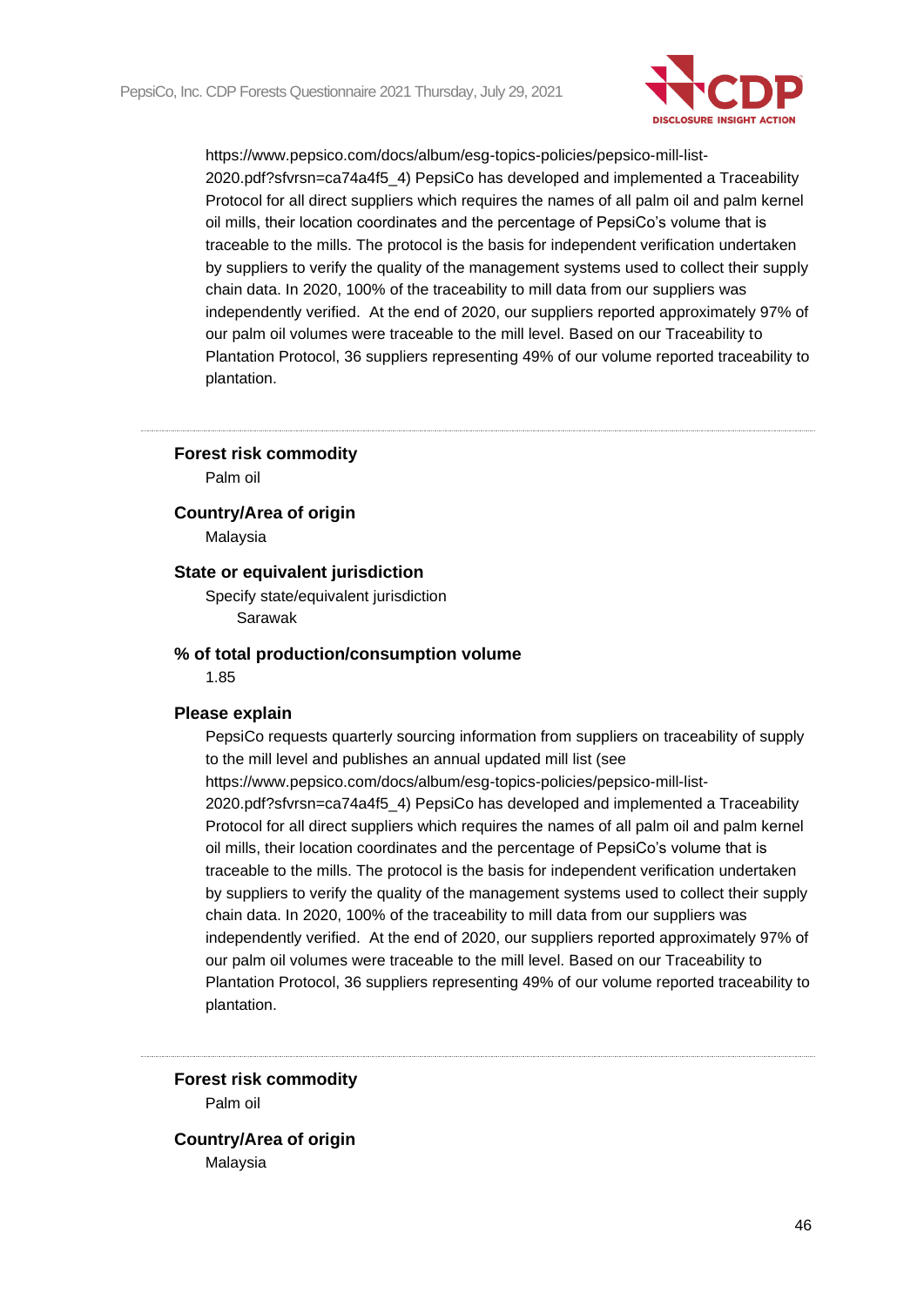

Specify state/equivalent jurisdiction Selangor

## **% of total production/consumption volume**

0.93

## **Please explain**

PepsiCo requests quarterly sourcing information from suppliers on traceability of supply to the mill level and publishes an annual updated mill list (see https://www.pepsico.com/docs/album/esg-topics-policies/pepsico-mill-list-2020.pdf?sfvrsn=ca74a4f5\_4) PepsiCo has developed and implemented a Traceability Protocol for all direct suppliers which requires the names of all palm oil and palm kernel oil mills, their location coordinates and the percentage of PepsiCo's volume that is traceable to the mills. The protocol is the basis for independent verification undertaken by suppliers to verify the quality of the management systems used to collect their supply chain data. In 2020, 100% of the traceability to mill data from our suppliers was independently verified. At the end of 2020, our suppliers reported approximately 97% of our palm oil volumes were traceable to the mill level. Based on our Traceability to Plantation Protocol, 36 suppliers representing 49% of our volume reported traceability to plantation.

## **Forest risk commodity**

Palm oil

## **Country/Area of origin**

Malaysia

## **State or equivalent jurisdiction**

Specify state/equivalent jurisdiction Negeri Sembilan

## **% of total production/consumption volume**

0.8

## **Please explain**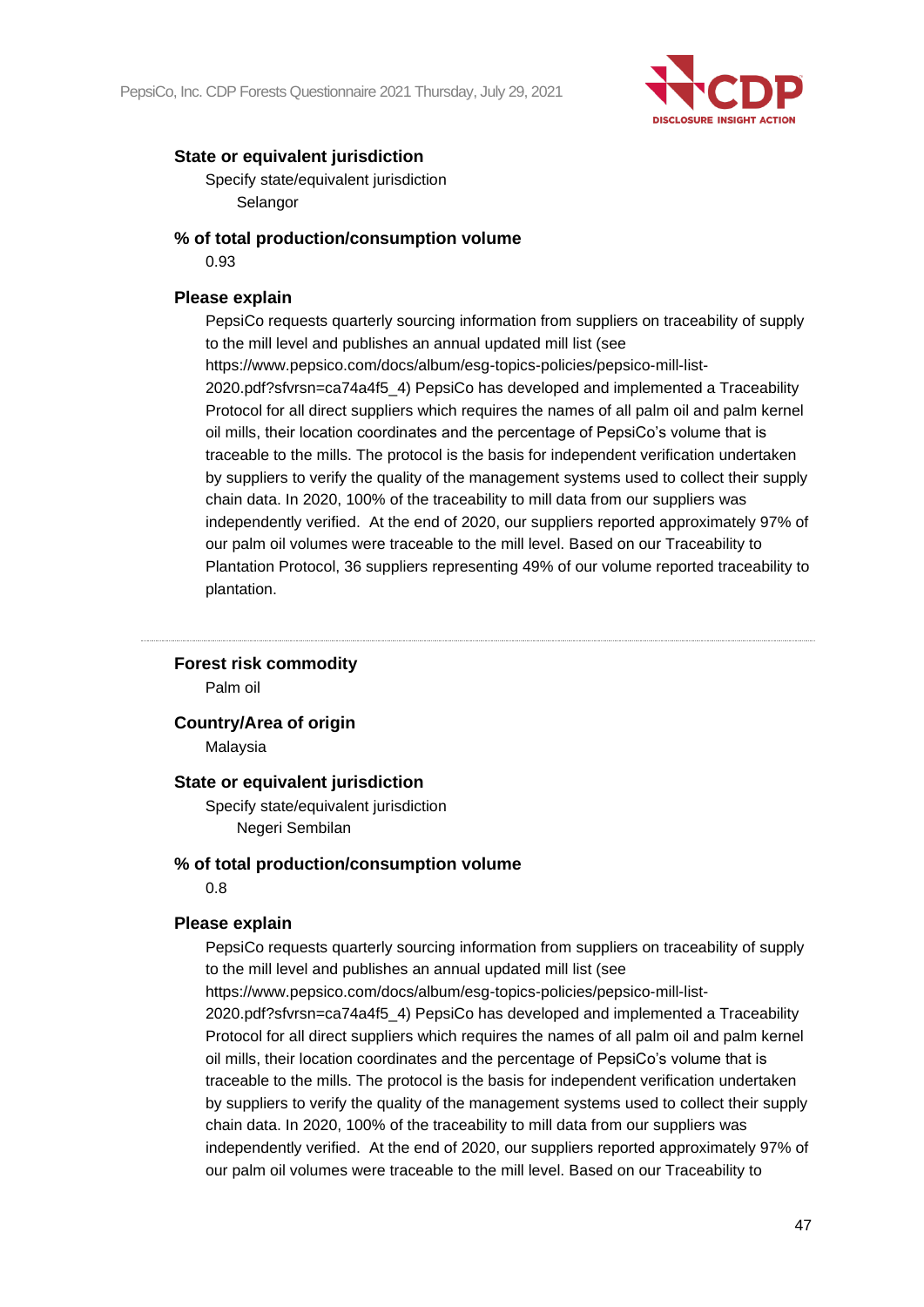

**Forest risk commodity**

Palm oil

**Country/Area of origin**

Malaysia

## **State or equivalent jurisdiction**

Specify state/equivalent jurisdiction Pulau Pinang

## **% of total production/consumption volume**

0.74

### **Please explain**

PepsiCo requests quarterly sourcing information from suppliers on traceability of supply to the mill level and publishes an annual updated mill list (see https://www.pepsico.com/docs/album/esg-topics-policies/pepsico-mill-list-2020.pdf?sfvrsn=ca74a4f5\_4) PepsiCo has developed and implemented a Traceability Protocol for all direct suppliers which requires the names of all palm oil and palm kernel oil mills, their location coordinates and the percentage of PepsiCo's volume that is traceable to the mills. The protocol is the basis for independent verification undertaken by suppliers to verify the quality of the management systems used to collect their supply chain data. In 2020, 100% of the traceability to mill data from our suppliers was independently verified. At the end of 2020, our suppliers reported approximately 97% of our palm oil volumes were traceable to the mill level. Based on our Traceability to Plantation Protocol, 36 suppliers representing 49% of our volume reported traceability to plantation.

**Forest risk commodity**

Palm oil

### **Country/Area of origin**

Malaysia

### **State or equivalent jurisdiction**

Specify state/equivalent jurisdiction Pahang

## **% of total production/consumption volume**

0.71

#### **Please explain**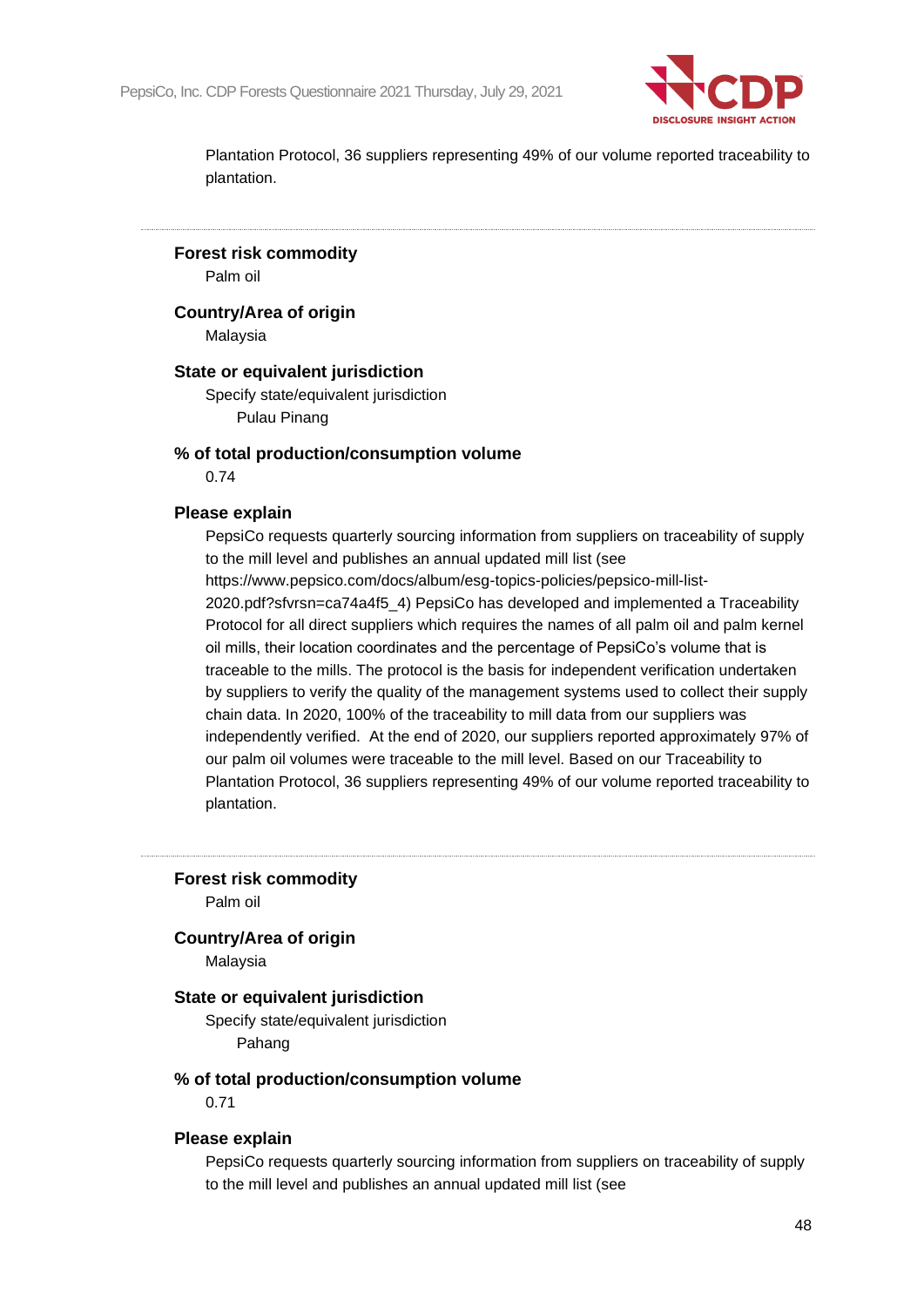

### **Forest risk commodity**

Palm oil

### **Country/Area of origin**

Malaysia

## **State or equivalent jurisdiction**

Specify state/equivalent jurisdiction **Trengganu** 

#### **% of total production/consumption volume**

0.56

#### **Please explain**

PepsiCo requests quarterly sourcing information from suppliers on traceability of supply to the mill level and publishes an annual updated mill list (see https://www.pepsico.com/docs/album/esg-topics-policies/pepsico-mill-list-2020.pdf?sfvrsn=ca74a4f5\_4) PepsiCo has developed and implemented a Traceability Protocol for all direct suppliers which requires the names of all palm oil and palm kernel oil mills, their location coordinates and the percentage of PepsiCo's volume that is traceable to the mills. The protocol is the basis for independent verification undertaken by suppliers to verify the quality of the management systems used to collect their supply chain data. In 2020, 100% of the traceability to mill data from our suppliers was independently verified. At the end of 2020, our suppliers reported approximately 97% of our palm oil volumes were traceable to the mill level. Based on our Traceability to Plantation Protocol, 36 suppliers representing 49% of our volume reported traceability to plantation.

**Forest risk commodity** Palm oil

**Country/Area of origin** Malaysia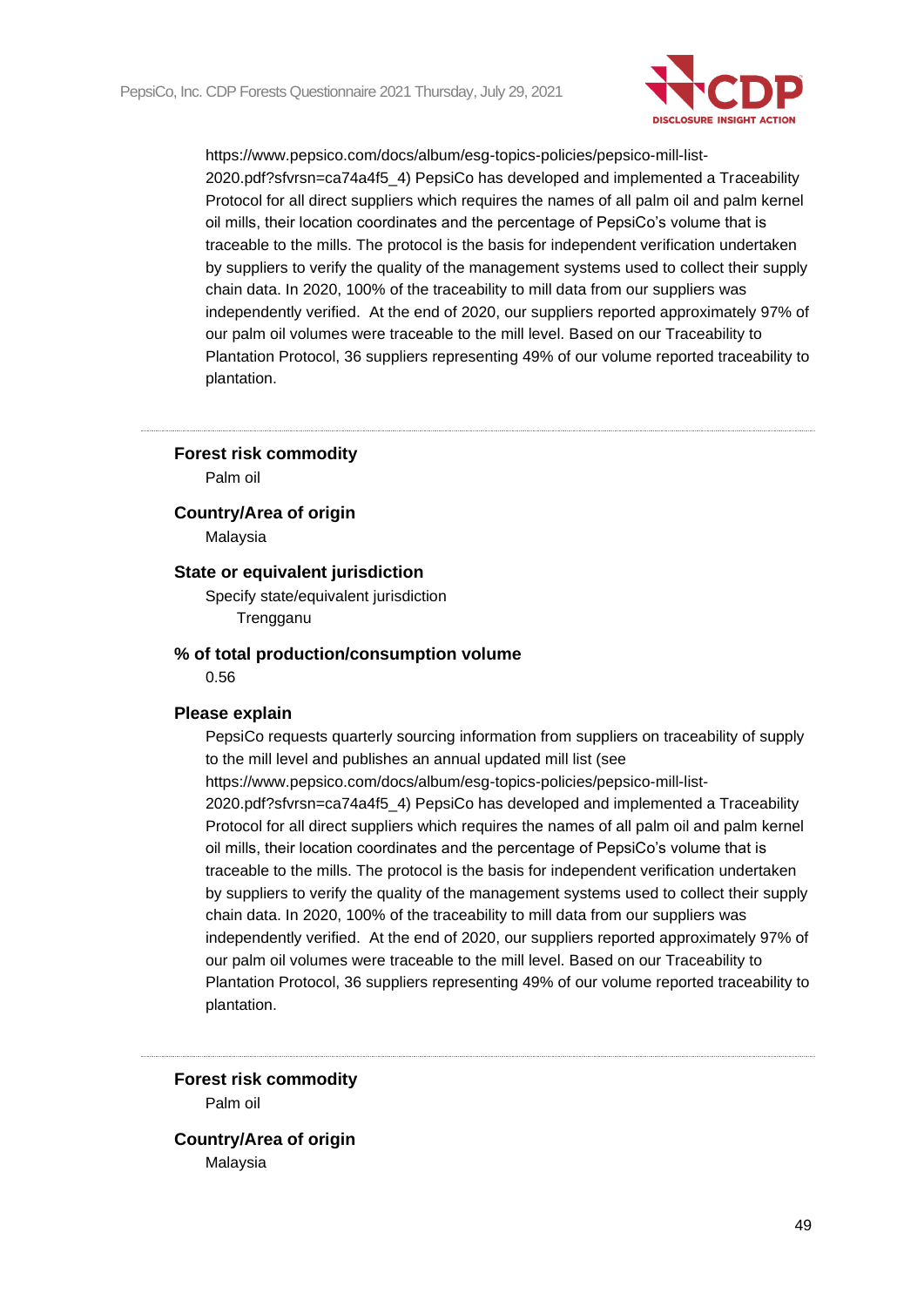

Specify state/equivalent jurisdiction Johor

## **% of total production/consumption volume**

0.26

## **Please explain**

PepsiCo requests quarterly sourcing information from suppliers on traceability of supply to the mill level and publishes an annual updated mill list (see https://www.pepsico.com/docs/album/esg-topics-policies/pepsico-mill-list-2020.pdf?sfvrsn=ca74a4f5\_4) PepsiCo has developed and implemented a Traceability Protocol for all direct suppliers which requires the names of all palm oil and palm kernel oil mills, their location coordinates and the percentage of PepsiCo's volume that is traceable to the mills. The protocol is the basis for independent verification undertaken by suppliers to verify the quality of the management systems used to collect their supply chain data. In 2020, 100% of the traceability to mill data from our suppliers was independently verified. At the end of 2020, our suppliers reported approximately 97% of our palm oil volumes were traceable to the mill level. Based on our Traceability to Plantation Protocol, 36 suppliers representing 49% of our volume reported traceability to plantation.

## **Forest risk commodity**

Palm oil

## **Country/Area of origin**

Malaysia

## **State or equivalent jurisdiction**

Specify state/equivalent jurisdiction Kedah

## **% of total production/consumption volume**

0.23

## **Please explain**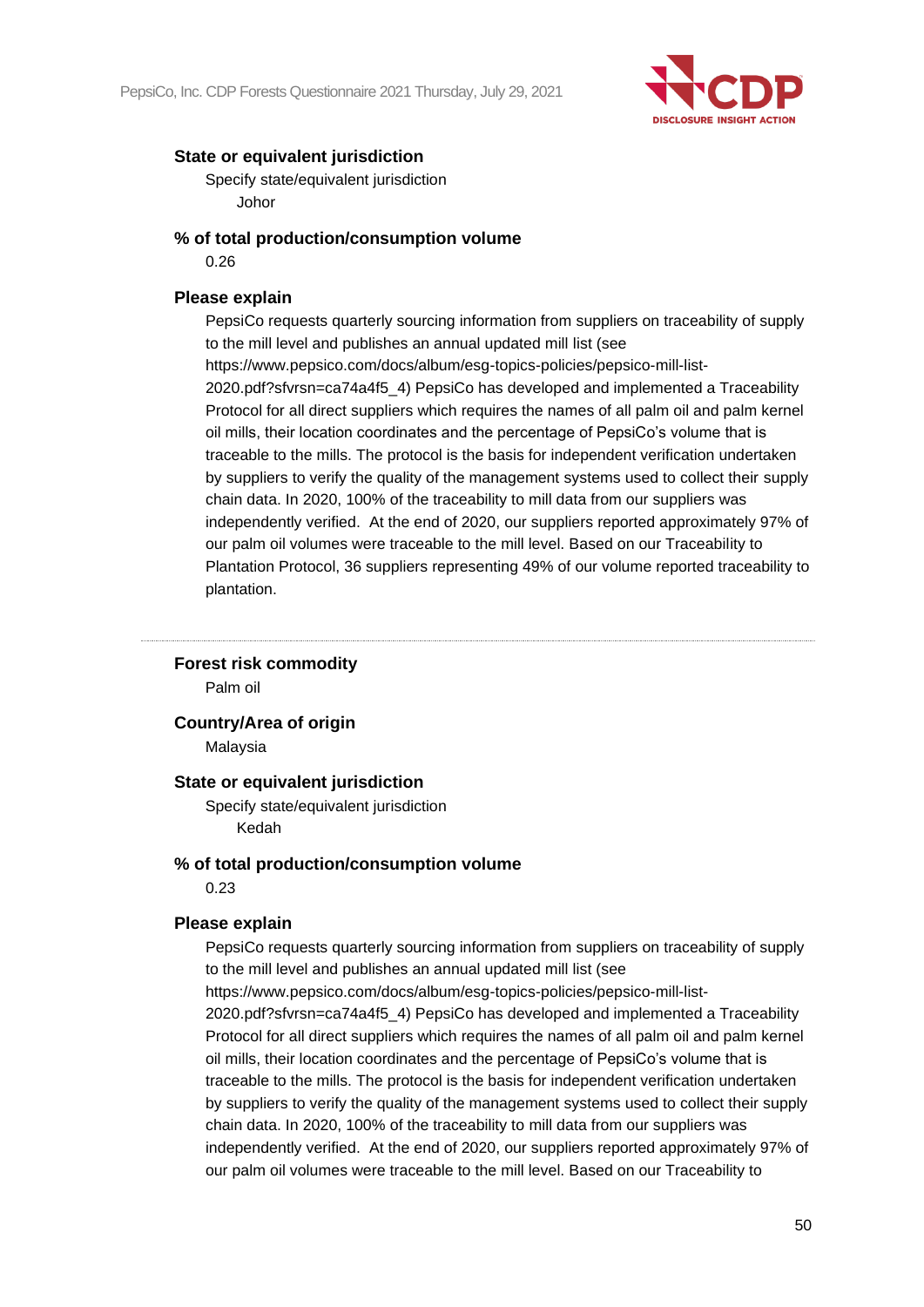

**Forest risk commodity** Palm oil

**Country/Area of origin**

Malaysia

## **State or equivalent jurisdiction**

Specify state/equivalent jurisdiction Kelantan

## **% of total production/consumption volume**

0.15

### **Please explain**

PepsiCo requests quarterly sourcing information from suppliers on traceability of supply to the mill level and publishes an annual updated mill list (see https://www.pepsico.com/docs/album/esg-topics-policies/pepsico-mill-list-2020.pdf?sfvrsn=ca74a4f5\_4) PepsiCo has developed and implemented a Traceability Protocol for all direct suppliers which requires the names of all palm oil and palm kernel oil mills, their location coordinates and the percentage of PepsiCo's volume that is traceable to the mills. The protocol is the basis for independent verification undertaken by suppliers to verify the quality of the management systems used to collect their supply chain data. In 2020, 100% of the traceability to mill data from our suppliers was independently verified. At the end of 2020, our suppliers reported approximately 97% of our palm oil volumes were traceable to the mill level. Based on our Traceability to Plantation Protocol, 36 suppliers representing 49% of our volume reported traceability to

plantation.

**Forest risk commodity**

Palm oil

## **Country/Area of origin**

Malaysia

## **State or equivalent jurisdiction**

Specify state/equivalent jurisdiction Melaka

### **% of total production/consumption volume**

0.13

#### **Please explain**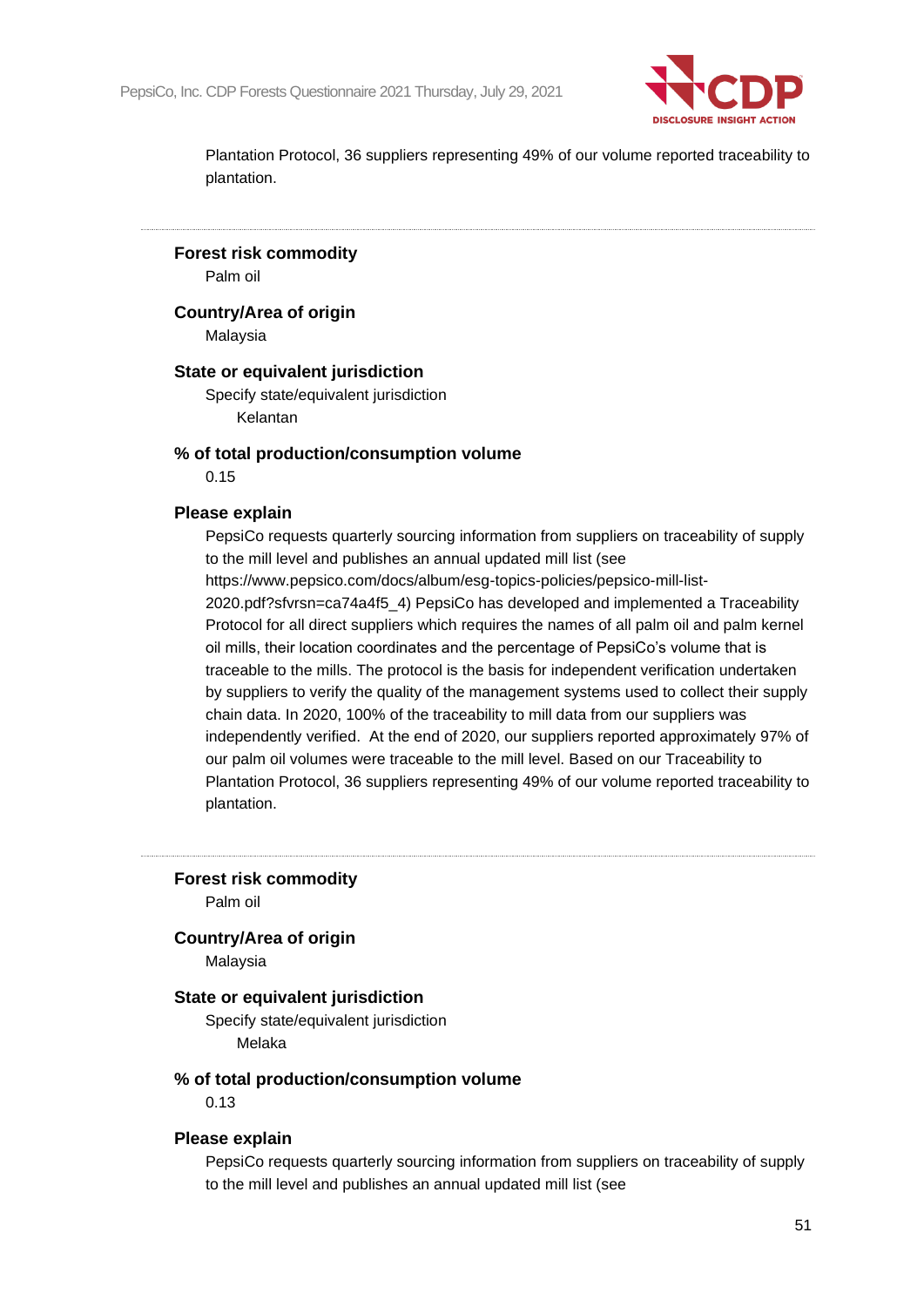

### **Forest risk commodity**

Palm oil

#### **Country/Area of origin**

Mexico

## **State or equivalent jurisdiction**

Specify state/equivalent jurisdiction Chiapas

#### **% of total production/consumption volume**

0.17

#### **Please explain**

PepsiCo requests quarterly sourcing information from suppliers on traceability of supply to the mill level and publishes an annual updated mill list (see https://www.pepsico.com/docs/album/esg-topics-policies/pepsico-mill-list-2020.pdf?sfvrsn=ca74a4f5\_4) PepsiCo has developed and implemented a Traceability Protocol for all direct suppliers which requires the names of all palm oil and palm kernel oil mills, their location coordinates and the percentage of PepsiCo's volume that is traceable to the mills. The protocol is the basis for independent verification undertaken by suppliers to verify the quality of the management systems used to collect their supply chain data. In 2020, 100% of the traceability to mill data from our suppliers was independently verified. At the end of 2020, our suppliers reported approximately 97% of our palm oil volumes were traceable to the mill level. Based on our Traceability to Plantation Protocol, 36 suppliers representing 49% of our volume reported traceability to plantation.

**Forest risk commodity** Palm oil

**Country/Area of origin** Mexico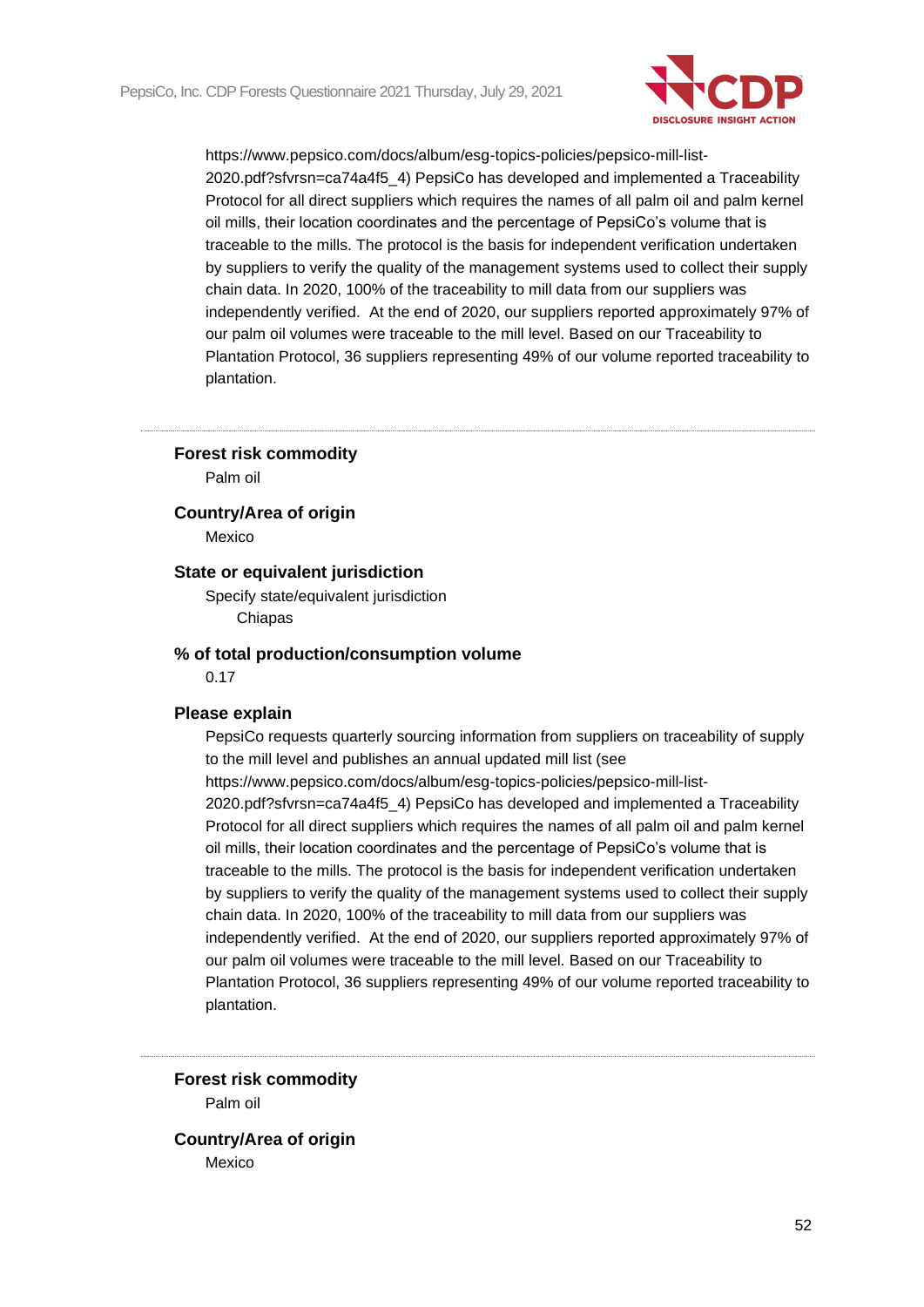

Specify state/equivalent jurisdiction Campeche

## **% of total production/consumption volume**

0.03

## **Please explain**

PepsiCo requests quarterly sourcing information from suppliers on traceability of supply to the mill level and publishes an annual updated mill list (see https://www.pepsico.com/docs/album/esg-topics-policies/pepsico-mill-list-2020.pdf?sfvrsn=ca74a4f5\_4) PepsiCo has developed and implemented a Traceability Protocol for all direct suppliers which requires the names of all palm oil and palm kernel oil mills, their location coordinates and the percentage of PepsiCo's volume that is traceable to the mills. The protocol is the basis for independent verification undertaken by suppliers to verify the quality of the management systems used to collect their supply chain data. In 2020, 100% of the traceability to mill data from our suppliers was independently verified. At the end of 2020, our suppliers reported approximately 97% of our palm oil volumes were traceable to the mill level. Based on our Traceability to Plantation Protocol, 36 suppliers representing 49% of our volume reported traceability to plantation.

## **Forest risk commodity**

Palm oil

## **Country/Area of origin**

Malaysia

## **State or equivalent jurisdiction**

Specify state/equivalent jurisdiction Veracruz

## **% of total production/consumption volume**

0.03

## **Please explain**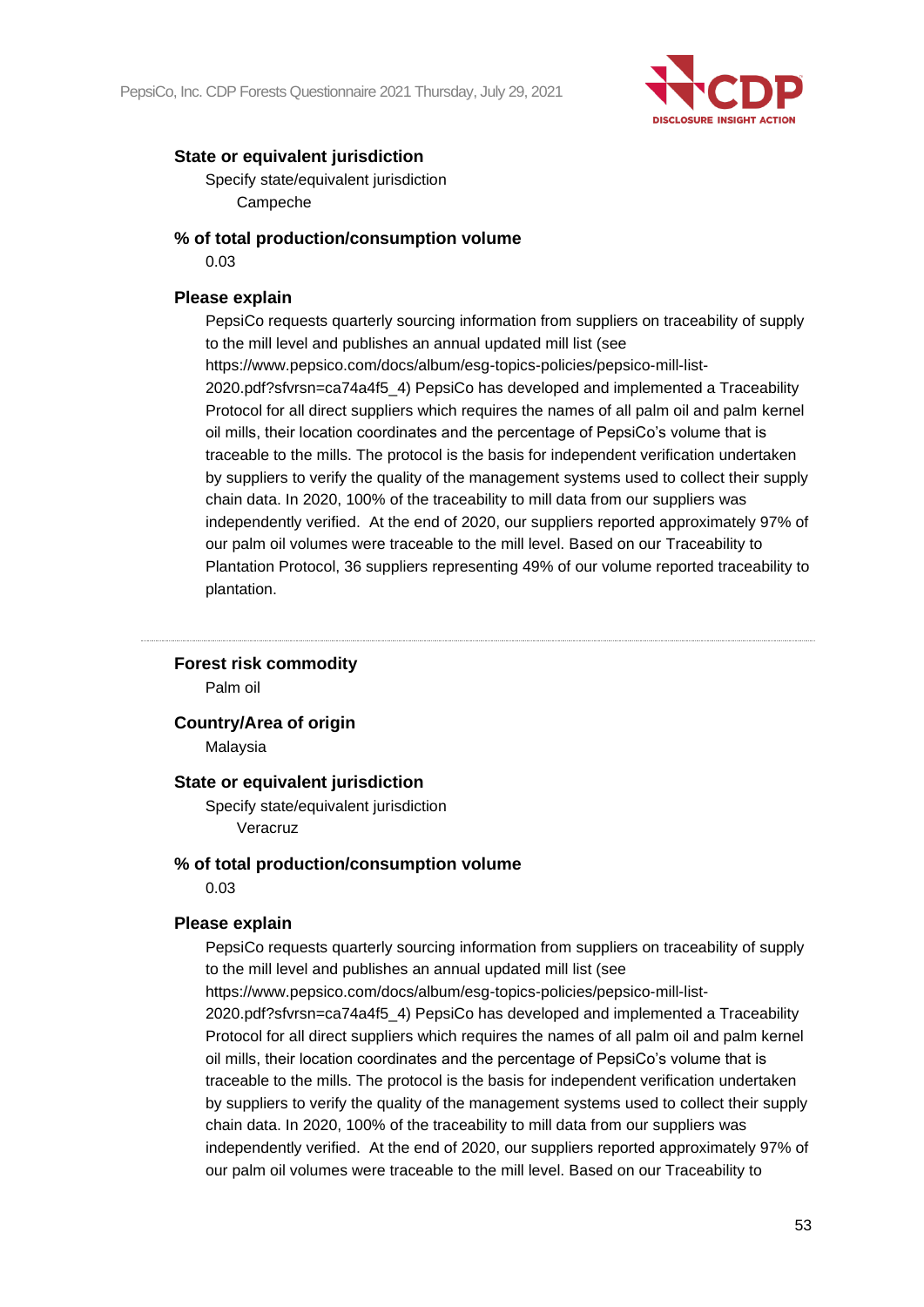

**Forest risk commodity**

Palm oil

**Country/Area of origin**

**Nicaragua** 

## **State or equivalent jurisdiction**

Specify state/equivalent jurisdiction Atlantico Sur

## **% of total production/consumption volume**

0.06

### **Please explain**

PepsiCo requests quarterly sourcing information from suppliers on traceability of supply to the mill level and publishes an annual updated mill list (see https://www.pepsico.com/docs/album/esg-topics-policies/pepsico-mill-list-2020.pdf?sfvrsn=ca74a4f5\_4) PepsiCo has developed and implemented a Traceability Protocol for all direct suppliers which requires the names of all palm oil and palm kernel oil mills, their location coordinates and the percentage of PepsiCo's volume that is traceable to the mills. The protocol is the basis for independent verification undertaken by suppliers to verify the quality of the management systems used to collect their supply chain data. In 2020, 100% of the traceability to mill data from our suppliers was independently verified. At the end of 2020, our suppliers reported approximately 97% of our palm oil volumes were traceable to the mill level. Based on our Traceability to Plantation Protocol, 36 suppliers representing 49% of our volume reported traceability to plantation.

**Forest risk commodity**

Palm oil

### **Country/Area of origin**

Panama

### **State or equivalent jurisdiction**

Specify state/equivalent jurisdiction Chiriqui

### **% of total production/consumption volume**

0.06

#### **Please explain**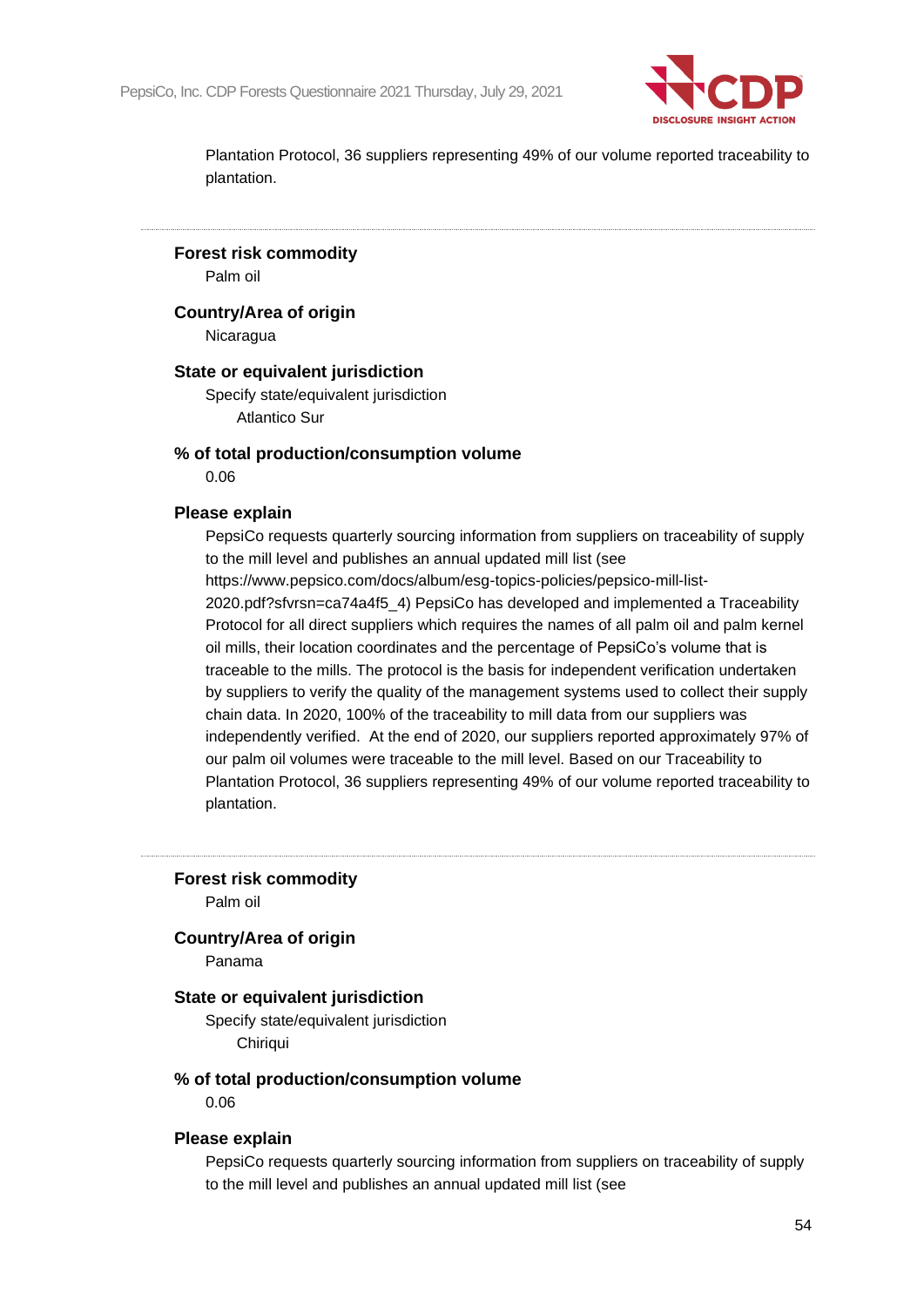

## **Forest risk commodity**

Palm oil

## **Country/Area of origin**

Papua New Guinea

## **State or equivalent jurisdiction**

Specify state/equivalent jurisdiction West New Britain

## **% of total production/consumption volume**

0.16

#### **Please explain**

PepsiCo requests quarterly sourcing information from suppliers on traceability of supply to the mill level and publishes an annual updated mill list (see https://www.pepsico.com/docs/album/esg-topics-policies/pepsico-mill-list-2020.pdf?sfvrsn=ca74a4f5\_4) PepsiCo has developed and implemented a Traceability Protocol for all direct suppliers which requires the names of all palm oil and palm kernel oil mills, their location coordinates and the percentage of PepsiCo's volume that is traceable to the mills. The protocol is the basis for independent verification undertaken by suppliers to verify the quality of the management systems used to collect their supply chain data. In 2020, 100% of the traceability to mill data from our suppliers was independently verified. At the end of 2020, our suppliers reported approximately 97% of our palm oil volumes were traceable to the mill level. Based on our Traceability to Plantation Protocol, 36 suppliers representing 49% of our volume reported traceability to plantation.

**Forest risk commodity** Palm oil

**Country/Area of origin** Papua New Guinea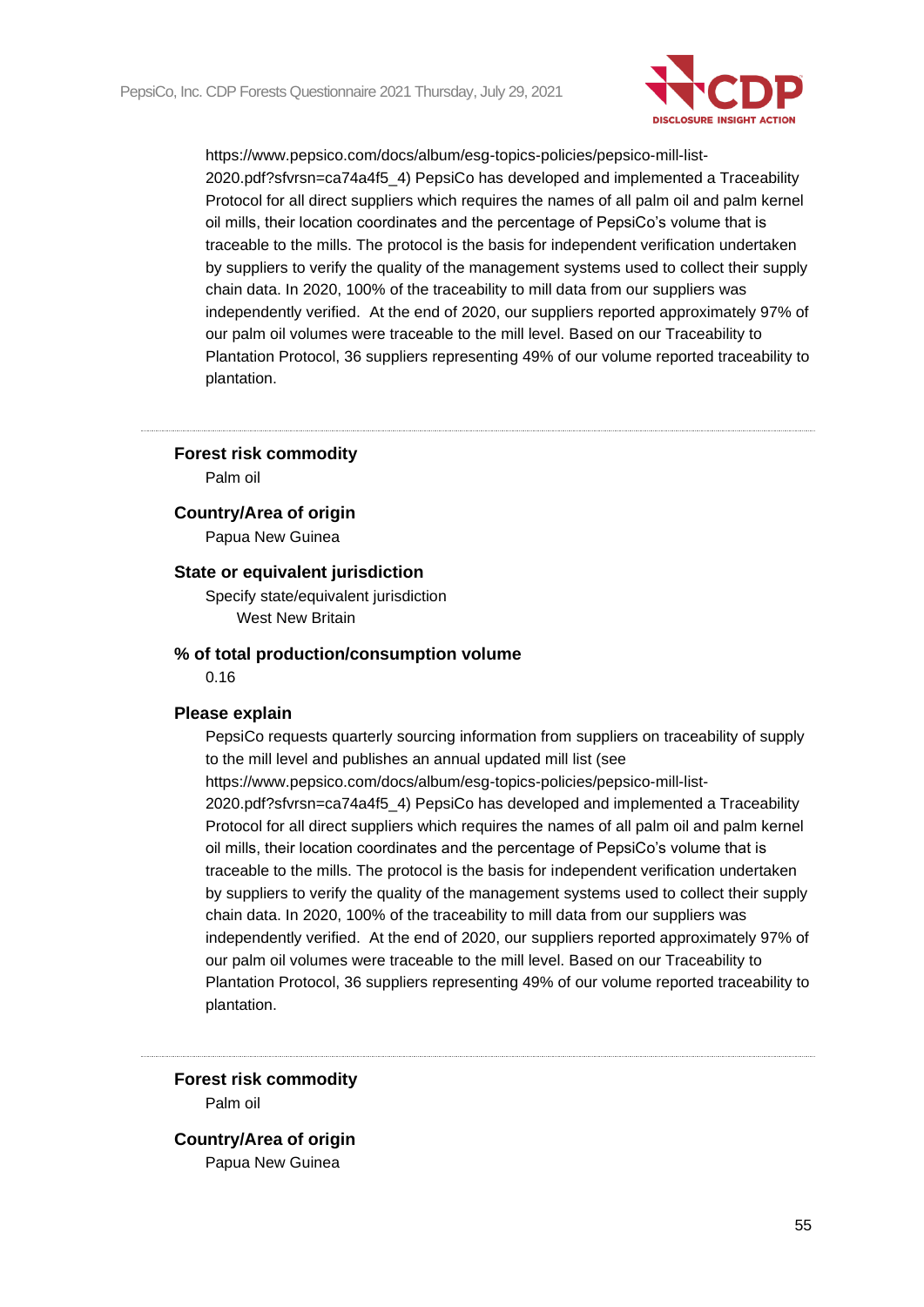

Specify state/equivalent jurisdiction Oro

## **% of total production/consumption volume**

0.1

## **Please explain**

PepsiCo requests quarterly sourcing information from suppliers on traceability of supply to the mill level and publishes an annual updated mill list (see https://www.pepsico.com/docs/album/esg-topics-policies/pepsico-mill-list-2020.pdf?sfvrsn=ca74a4f5\_4) PepsiCo has developed and implemented a Traceability Protocol for all direct suppliers which requires the names of all palm oil and palm kernel oil mills, their location coordinates and the percentage of PepsiCo's volume that is traceable to the mills. The protocol is the basis for independent verification undertaken by suppliers to verify the quality of the management systems used to collect their supply chain data. In 2020, 100% of the traceability to mill data from our suppliers was independently verified. At the end of 2020, our suppliers reported approximately 97% of our palm oil volumes were traceable to the mill level. Based on our Traceability to Plantation Protocol, 36 suppliers representing 49% of our volume reported traceability to plantation.

## **Forest risk commodity**

Palm oil

## **Country/Area of origin**

Papua New Guinea

## **State or equivalent jurisdiction**

Specify state/equivalent jurisdiction Milne Bay

## **% of total production/consumption volume**

0.03

## **Please explain**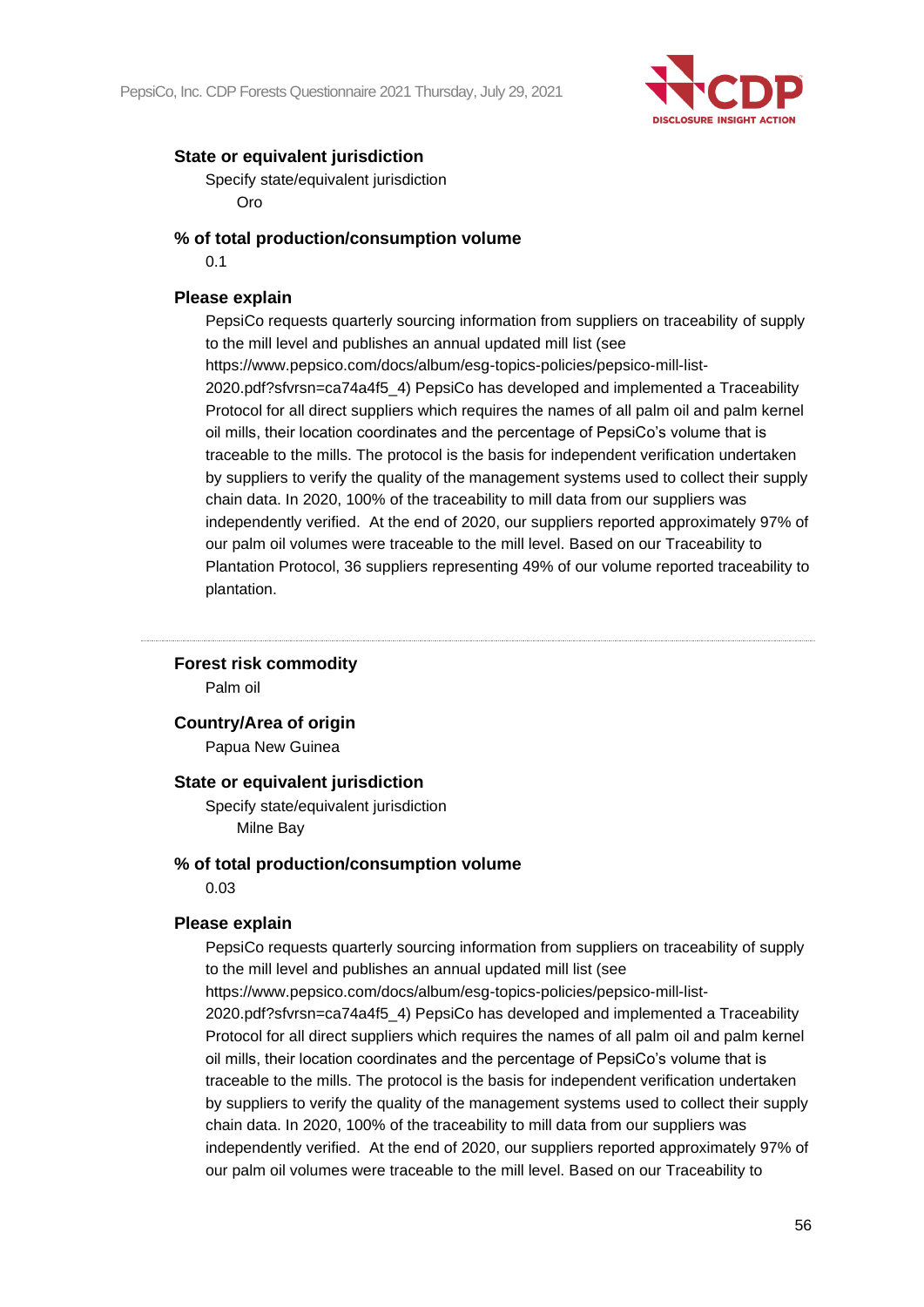

**Forest risk commodity**

Palm oil

## **Country/Area of origin**

Papua New Guinea

## **State or equivalent jurisdiction**

Specify state/equivalent jurisdiction New Ireland

## **% of total production/consumption volume**

0.03

#### **Please explain**

PepsiCo requests quarterly sourcing information from suppliers on traceability of supply to the mill level and publishes an annual updated mill list (see https://www.pepsico.com/docs/album/esg-topics-policies/pepsico-mill-list-2020.pdf?sfvrsn=ca74a4f5\_4) PepsiCo has developed and implemented a Traceability Protocol for all direct suppliers which requires the names of all palm oil and palm kernel oil mills, their location coordinates and the percentage of PepsiCo's volume that is traceable to the mills. The protocol is the basis for independent verification undertaken by suppliers to verify the quality of the management systems used to collect their supply chain data. In 2020, 100% of the traceability to mill data from our suppliers was independently verified. At the end of 2020, our suppliers reported approximately 97% of our palm oil volumes were traceable to the mill level. Based on our Traceability to Plantation Protocol, 36 suppliers representing 49% of our volume reported traceability to plantation.

**Forest risk commodity**

Palm oil

### **Country/Area of origin**

Papua New Guinea

#### **State or equivalent jurisdiction**

Specify state/equivalent jurisdiction Morobe

### **% of total production/consumption volume**

0.03

#### **Please explain**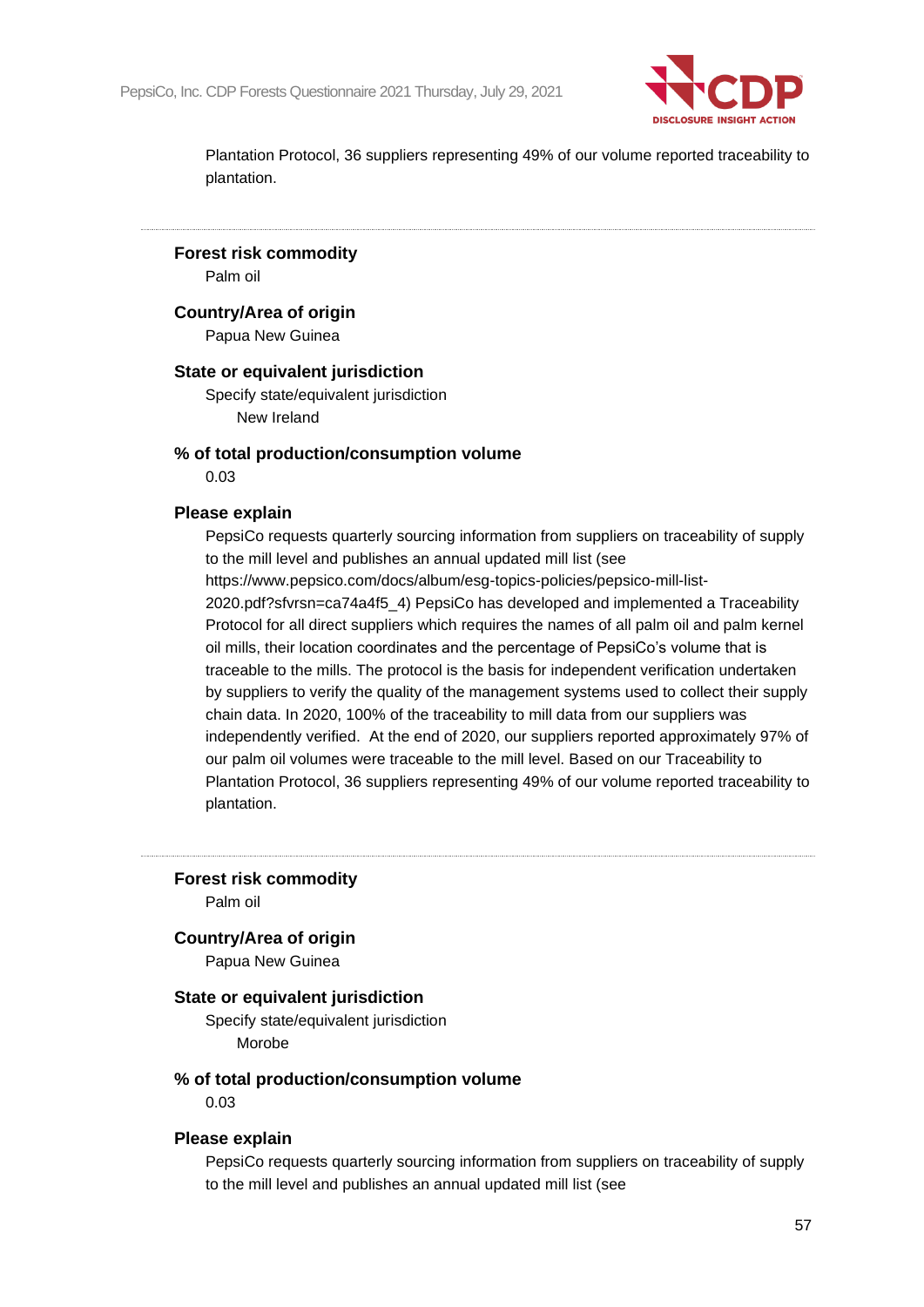

### **Forest risk commodity**

Palm oil

**Country/Area of origin**

Peru

## **State or equivalent jurisdiction**

Specify state/equivalent jurisdiction San Martin

#### **% of total production/consumption volume**

0.13

#### **Please explain**

PepsiCo requests quarterly sourcing information from suppliers on traceability of supply to the mill level and publishes an annual updated mill list (see https://www.pepsico.com/docs/album/esg-topics-policies/pepsico-mill-list-2020.pdf?sfvrsn=ca74a4f5\_4) PepsiCo has developed and implemented a Traceability Protocol for all direct suppliers which requires the names of all palm oil and palm kernel oil mills, their location coordinates and the percentage of PepsiCo's volume that is traceable to the mills. The protocol is the basis for independent verification undertaken by suppliers to verify the quality of the management systems used to collect their supply chain data. In 2020, 100% of the traceability to mill data from our suppliers was independently verified. At the end of 2020, our suppliers reported approximately 97% of our palm oil volumes were traceable to the mill level. Based on our Traceability to Plantation Protocol, 36 suppliers representing 49% of our volume reported traceability to plantation.

**Forest risk commodity** Palm oil

**Country/Area of origin** Peru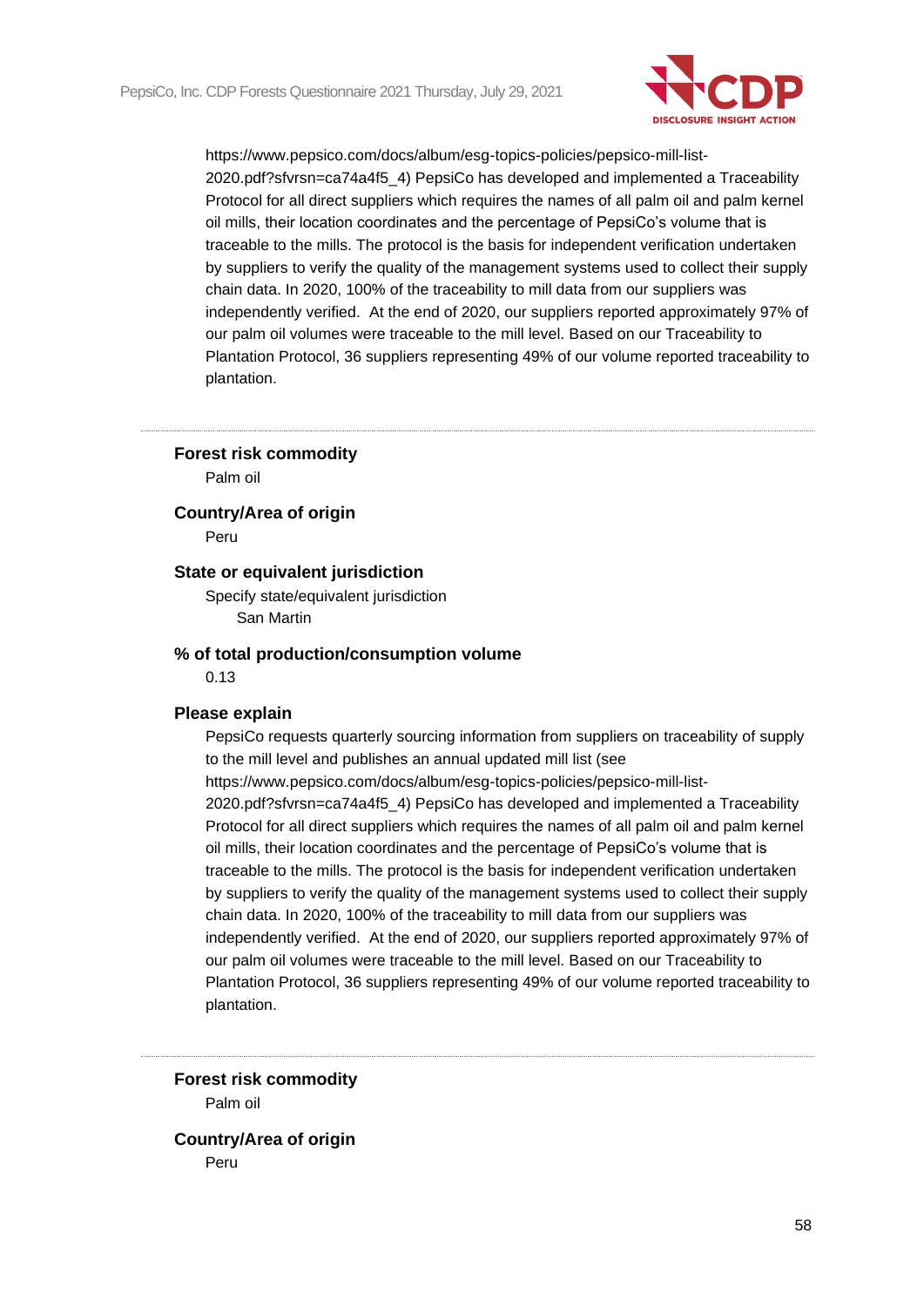

Specify state/equivalent jurisdiction Ucayali

## **% of total production/consumption volume**

0.06

## **Please explain**

PepsiCo requests quarterly sourcing information from suppliers on traceability of supply to the mill level and publishes an annual updated mill list (see https://www.pepsico.com/docs/album/esg-topics-policies/pepsico-mill-list-2020.pdf?sfvrsn=ca74a4f5\_4) PepsiCo has developed and implemented a Traceability Protocol for all direct suppliers which requires the names of all palm oil and palm kernel oil mills, their location coordinates and the percentage of PepsiCo's volume that is traceable to the mills. The protocol is the basis for independent verification undertaken by suppliers to verify the quality of the management systems used to collect their supply chain data. In 2020, 100% of the traceability to mill data from our suppliers was independently verified. At the end of 2020, our suppliers reported approximately 97% of our palm oil volumes were traceable to the mill level. Based on our Traceability to Plantation Protocol, 36 suppliers representing 49% of our volume reported traceability to plantation.

## **Forest risk commodity**

Palm oil

## **Country/Area of origin**

Peru

## **State or equivalent jurisdiction**

Specify state/equivalent jurisdiction Loreto

## **% of total production/consumption volume**

0.03

## **Please explain**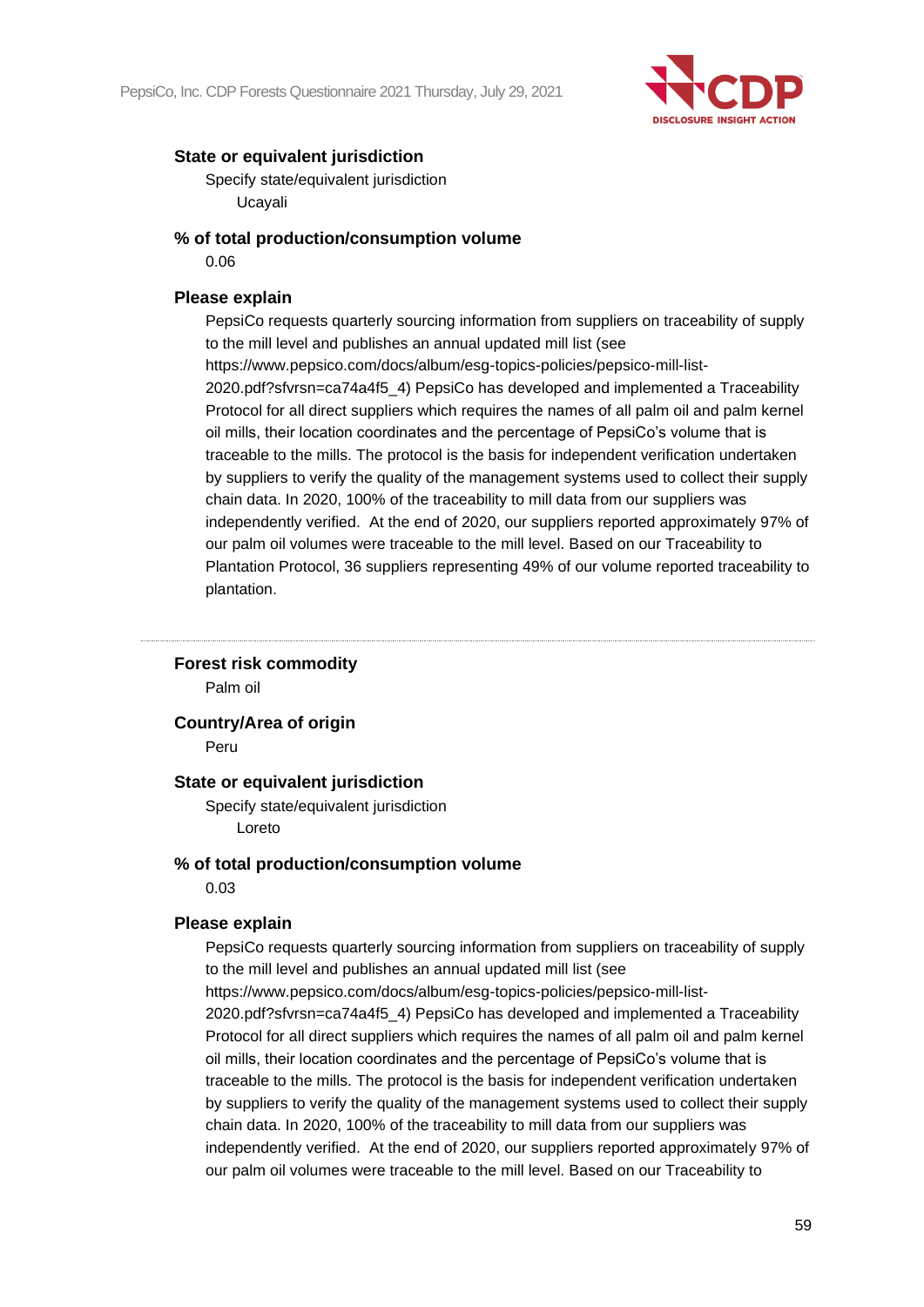

**Forest risk commodity**

Palm oil

**Country/Area of origin**

Thailand

## **State or equivalent jurisdiction**

Specify state/equivalent jurisdiction Surat Thani

## **% of total production/consumption volume**

0.35

### **Please explain**

PepsiCo requests quarterly sourcing information from suppliers on traceability of supply to the mill level and publishes an annual updated mill list (see https://www.pepsico.com/docs/album/esg-topics-policies/pepsico-mill-list-2020.pdf?sfvrsn=ca74a4f5\_4) PepsiCo has developed and implemented a Traceability Protocol for all direct suppliers which requires the names of all palm oil and palm kernel oil mills, their location coordinates and the percentage of PepsiCo's volume that is traceable to the mills. The protocol is the basis for independent verification undertaken by suppliers to verify the quality of the management systems used to collect their supply chain data. In 2020, 100% of the traceability to mill data from our suppliers was independently verified. At the end of 2020, our suppliers reported approximately 97% of our palm oil volumes were traceable to the mill level. Based on our Traceability to Plantation Protocol, 36 suppliers representing 49% of our volume reported traceability to plantation.

**Forest risk commodity**

Palm oil

### **Country/Area of origin**

Thailand

### **State or equivalent jurisdiction**

Specify state/equivalent jurisdiction Chumphon

### **% of total production/consumption volume**

0.24

#### **Please explain**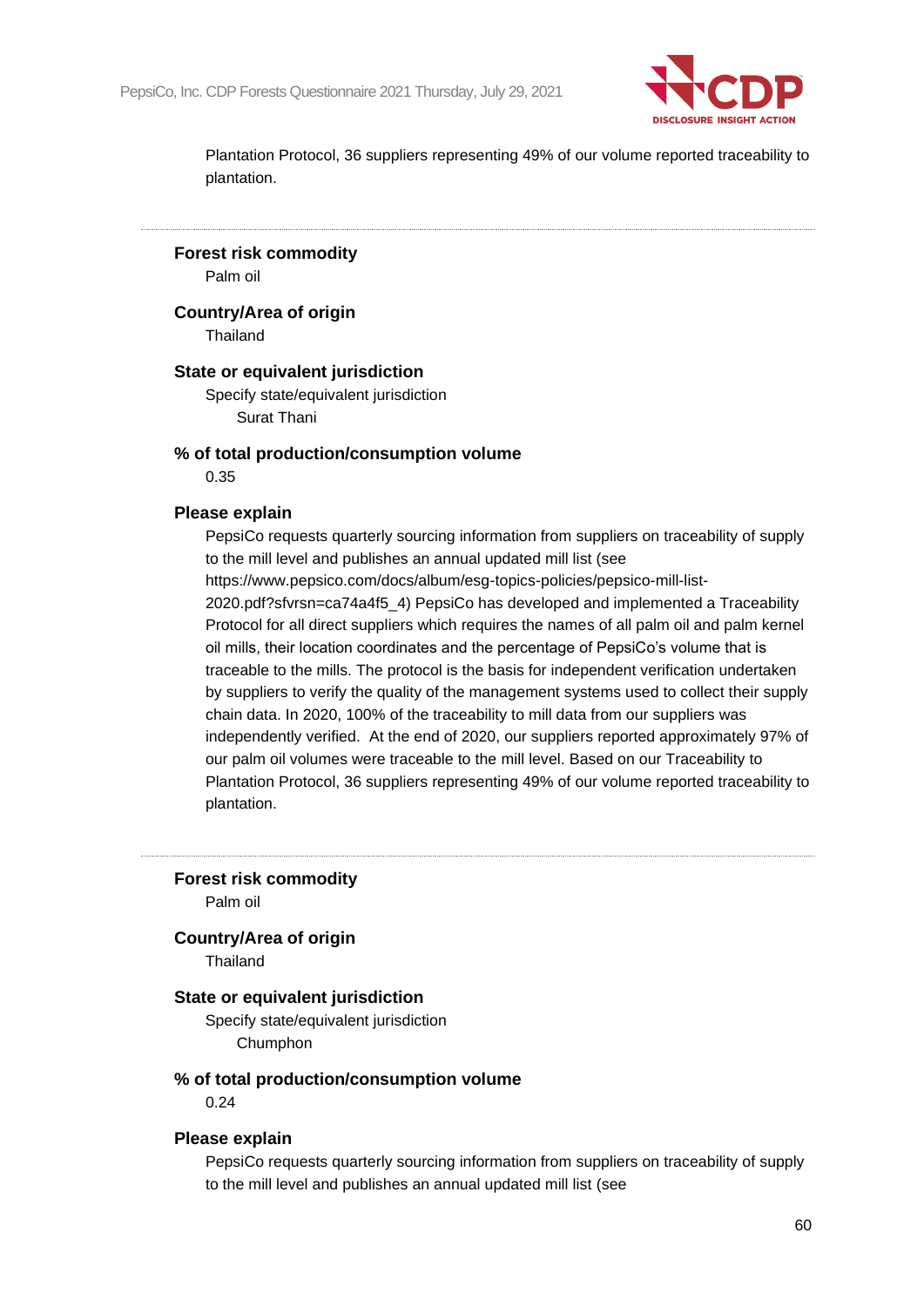

### **Forest risk commodity**

Palm oil

### **Country/Area of origin**

Thailand

## **State or equivalent jurisdiction**

Specify state/equivalent jurisdiction Krabi

## **% of total production/consumption volume**

0.17

#### **Please explain**

PepsiCo requests quarterly sourcing information from suppliers on traceability of supply to the mill level and publishes an annual updated mill list (see https://www.pepsico.com/docs/album/esg-topics-policies/pepsico-mill-list-2020.pdf?sfvrsn=ca74a4f5\_4) PepsiCo has developed and implemented a Traceability Protocol for all direct suppliers which requires the names of all palm oil and palm kernel oil mills, their location coordinates and the percentage of PepsiCo's volume that is traceable to the mills. The protocol is the basis for independent verification undertaken by suppliers to verify the quality of the management systems used to collect their supply chain data. In 2020, 100% of the traceability to mill data from our suppliers was independently verified. At the end of 2020, our suppliers reported approximately 97% of our palm oil volumes were traceable to the mill level. Based on our Traceability to Plantation Protocol, 36 suppliers representing 49% of our volume reported traceability to plantation.

**Forest risk commodity** Palm oil

**Country/Area of origin Thailand**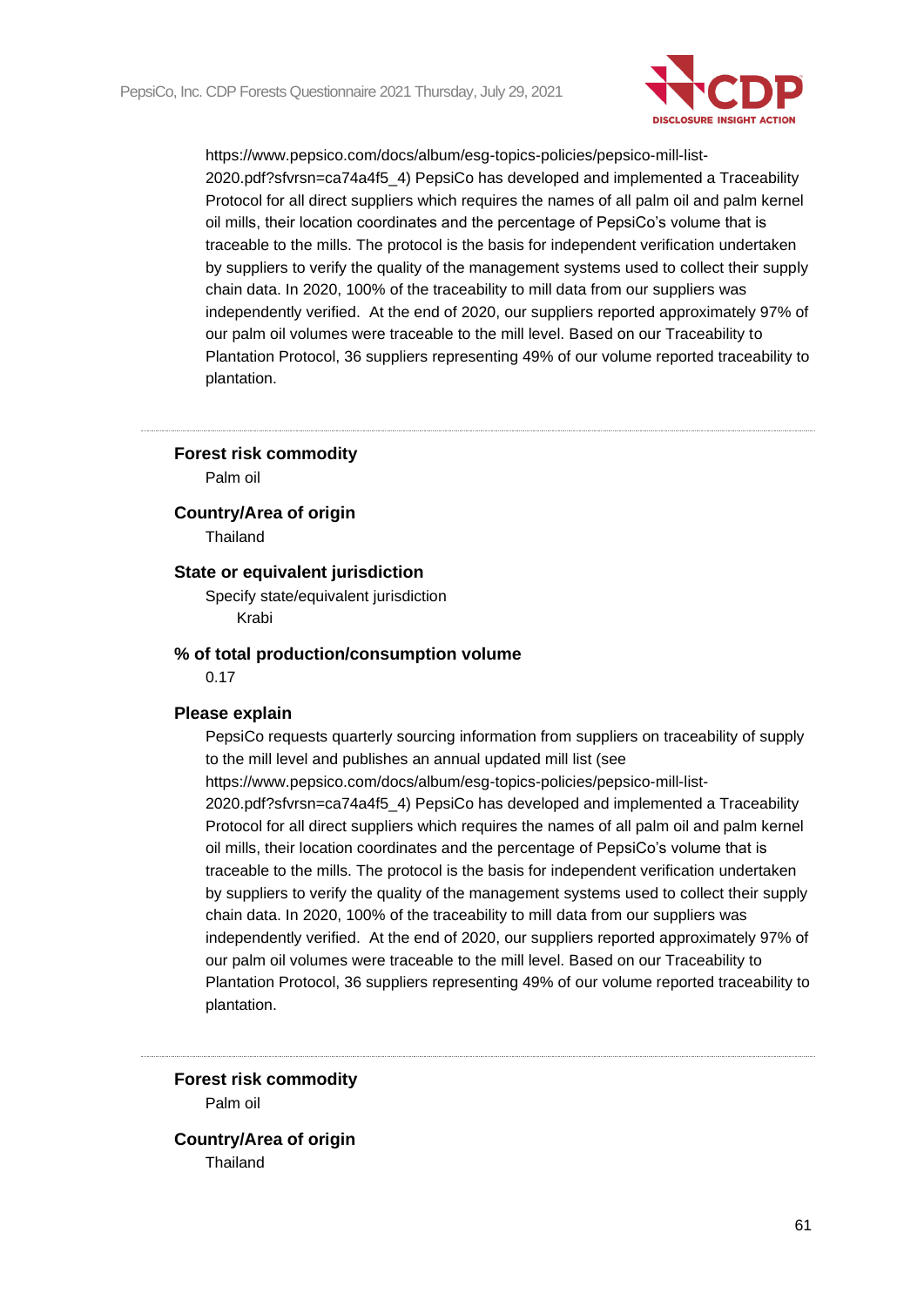

Specify state/equivalent jurisdiction Trang

## **% of total production/consumption volume**

0.07

## **Please explain**

PepsiCo requests quarterly sourcing information from suppliers on traceability of supply to the mill level and publishes an annual updated mill list (see https://www.pepsico.com/docs/album/esg-topics-policies/pepsico-mill-list-2020.pdf?sfvrsn=ca74a4f5\_4) PepsiCo has developed and implemented a Traceability Protocol for all direct suppliers which requires the names of all palm oil and palm kernel oil mills, their location coordinates and the percentage of PepsiCo's volume that is traceable to the mills. The protocol is the basis for independent verification undertaken by suppliers to verify the quality of the management systems used to collect their supply chain data. In 2020, 100% of the traceability to mill data from our suppliers was independently verified. At the end of 2020, our suppliers reported approximately 97% of our palm oil volumes were traceable to the mill level. Based on our Traceability to Plantation Protocol, 36 suppliers representing 49% of our volume reported traceability to plantation.

## **Forest risk commodity**

Palm oil

## **Country/Area of origin**

Thailand

## **State or equivalent jurisdiction**

Specify state/equivalent jurisdiction Nakhon Si Thammarat

## **% of total production/consumption volume**

0.03

## **Please explain**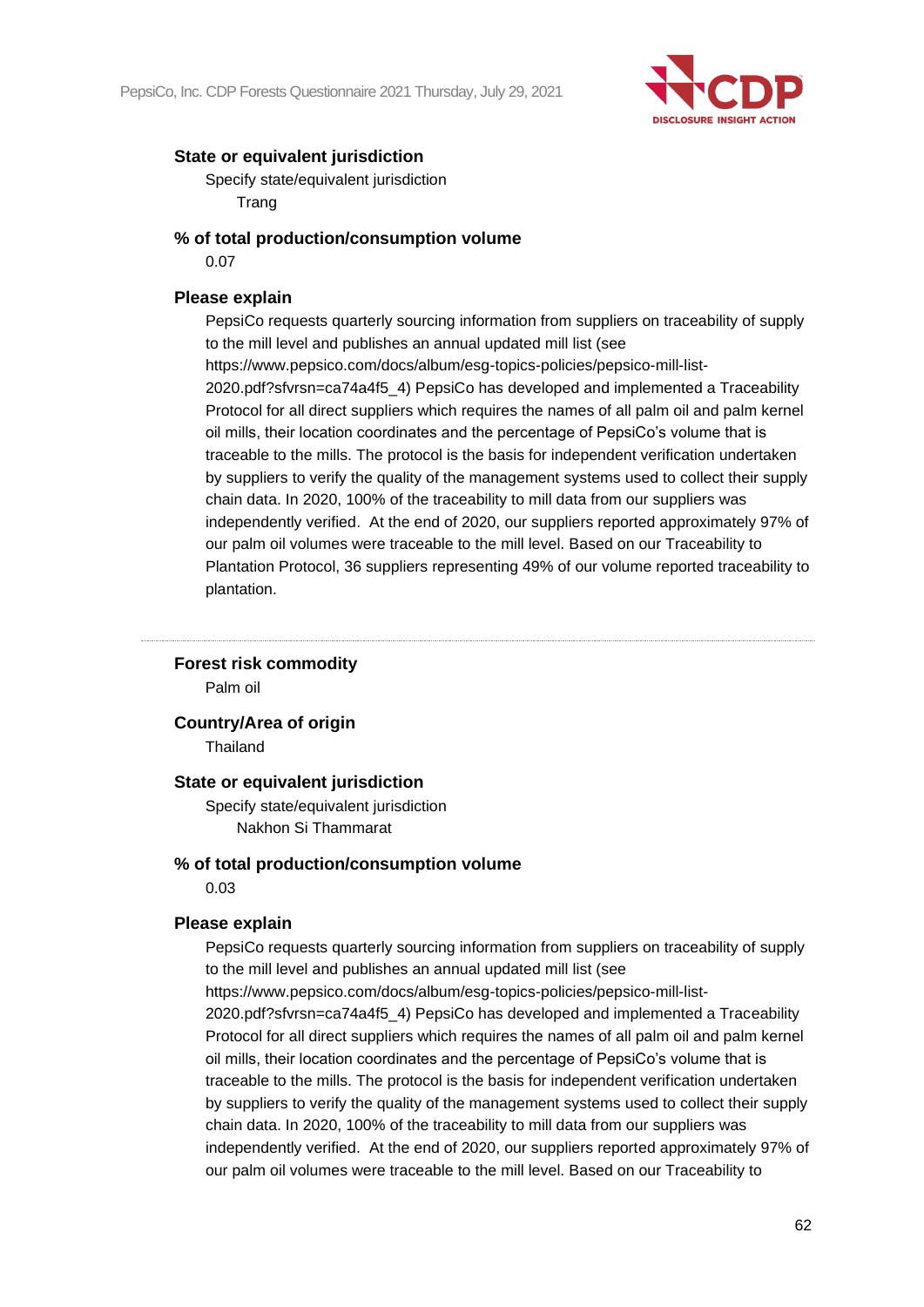

**Forest risk commodity**

Palm oil

**Country/Area of origin**

Thailand

## **State or equivalent jurisdiction**

Specify state/equivalent jurisdiction Trat

## **% of total production/consumption volume**

0.03

### **Please explain**

PepsiCo requests quarterly sourcing information from suppliers on traceability of supply to the mill level and publishes an annual updated mill list (see https://www.pepsico.com/docs/album/esg-topics-policies/pepsico-mill-list-

2020.pdf?sfvrsn=ca74a4f5\_4) PepsiCo has developed and implemented a Traceability Protocol for all direct suppliers which requires the names of all palm oil and palm kernel oil mills, their location coordinates and the percentage of PepsiCo's volume that is traceable to the mills. The protocol is the basis for independent verification undertaken by suppliers to verify the quality of the management systems used to collect their supply chain data. In 2020, 100% of the traceability to mill data from our suppliers was independently verified. At the end of 2020, our suppliers reported approximately 97% of our palm oil volumes were traceable to the mill level. Based on our Traceability to Plantation Protocol, 36 suppliers representing 49% of our volume reported traceability to plantation.

**Forest risk commodity**

Palm oil

### **Country/Area of origin**

Any other countries/areas

#### **State or equivalent jurisdiction**

## **% of total production/consumption volume**

0.15

## **Please explain**

Other countries include: Costa Rica and the Dominic Republic

PepsiCo requests quarterly sourcing information from suppliers on traceability of supply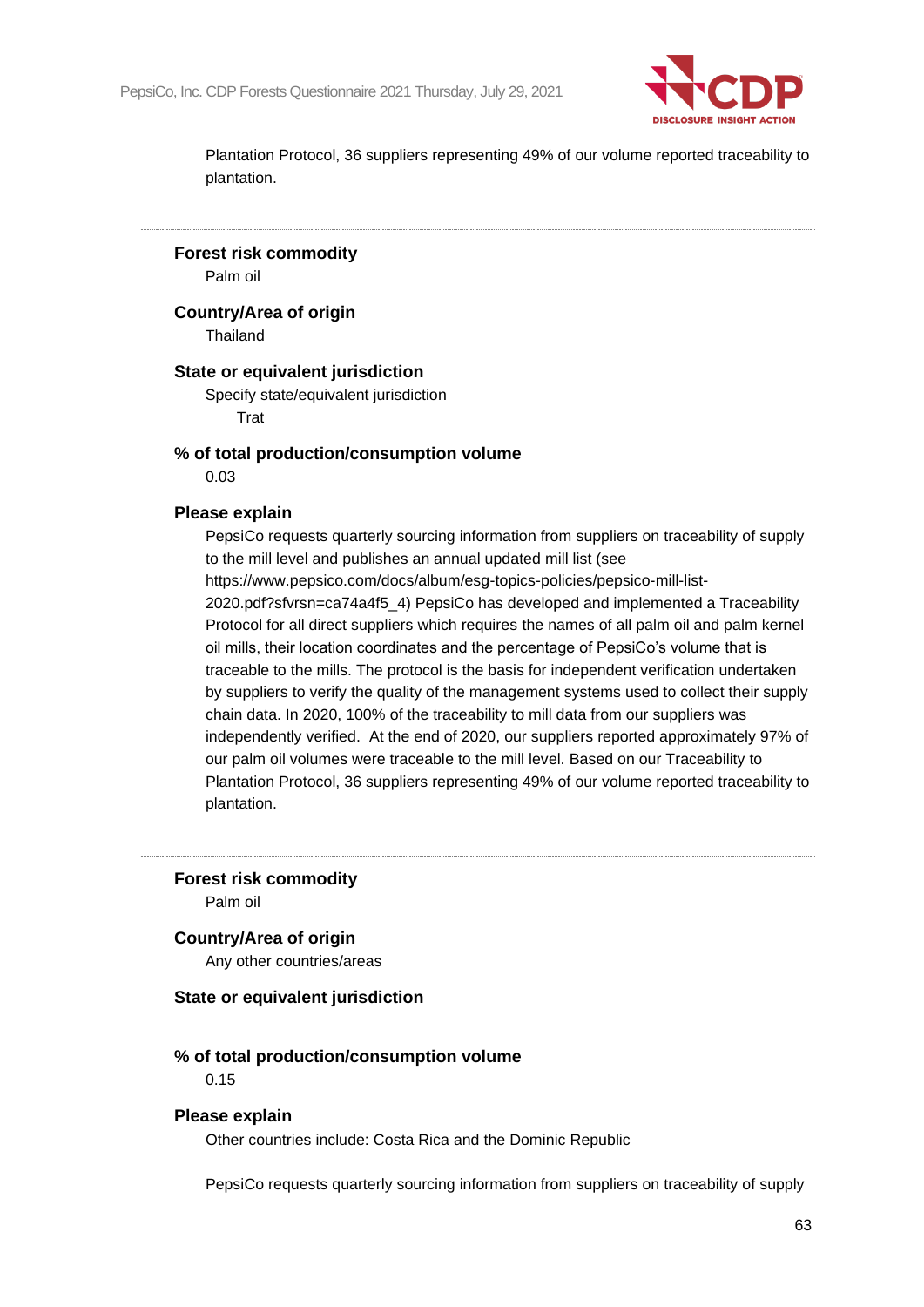

# **F1.5e**

**(F1.5e) How does your organization produce or consume biofuel derived from palm oil?**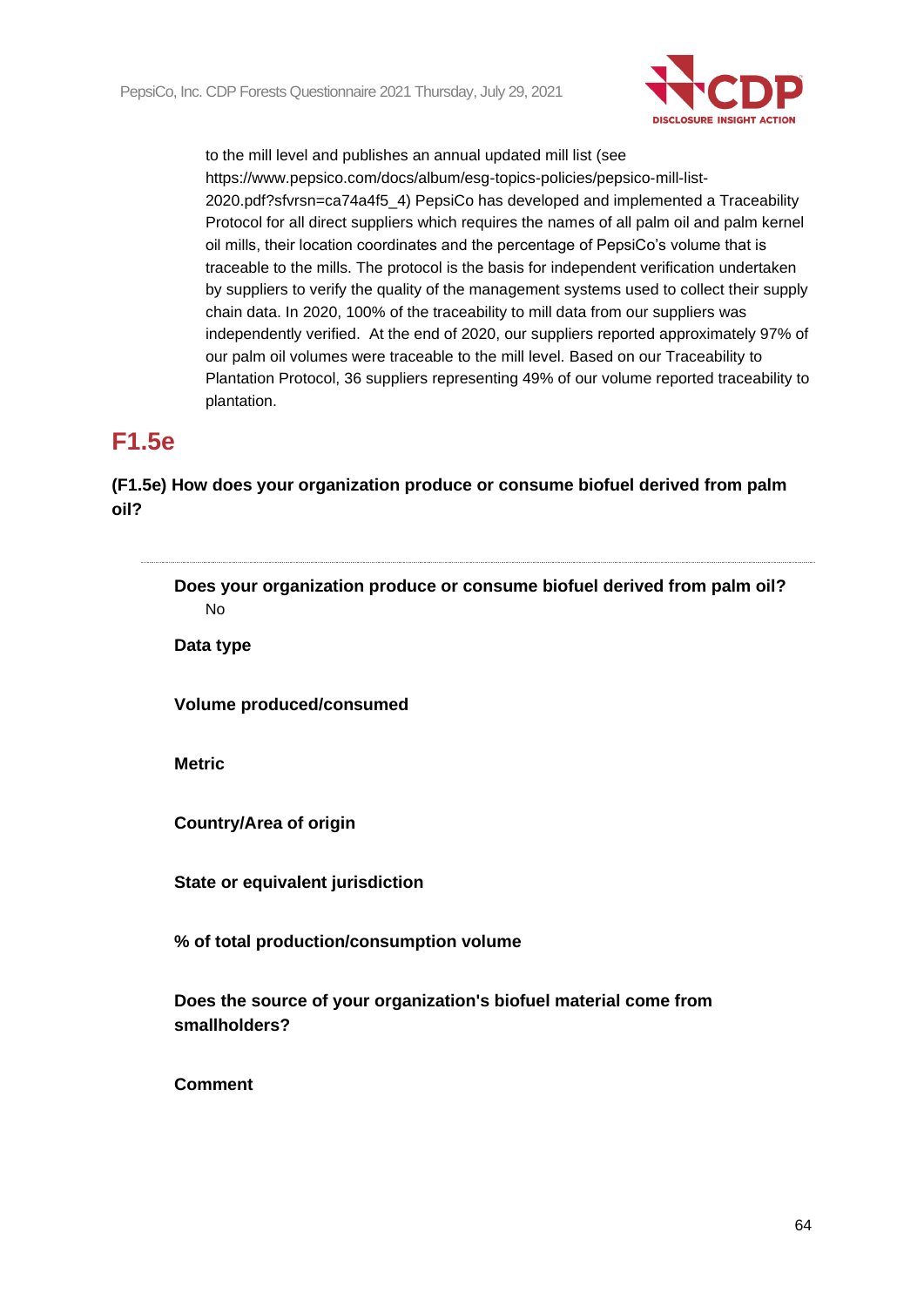

# **F1.6**

**(F1.6) Has your organization experienced any detrimental forests-related impacts?** Yes

## **F1.6a**

**(F1.6a) Describe the forests-related detrimental impacts experienced by your organization, your response, and the total financial impact.**

## **Forest risk commodity**

Timber products

## **Impact driver type**

Reputational and markets

## **Primary impact driver**

Increased stakeholder concern or negative stakeholder feedback

## **Primary impact**

Brand damage

## **Description of impact**

i. Description: Wood fiber products are used in a wide range of PepsiCo's primary, secondary, and tertiary packing. PepsiCo's main fiber need is corrugated cardboard for secondary packaging. PepsiCo has witnessed a growing interest among civil society, Socially Responsible Investors (SRIs), governments and other key stakeholders in our practices associated with forest impact. PepsiCo closely monitors consumer and customer interest in our response to deforestation risks, including potential campaigns against consumer facing companies.

ii. Scale of impact: Increased stakeholder concerns have not yet represented substantive detrimental impacts on our business. However, PepsiCo's aim is to demonstrate our responsibility toward forest-related stewardship and transparently communicate our efforts to tackle deforestation, so that a negative reaction to PepsiCo's reputation relative to the environment, which could adversely affect PepsiCo's business, does not arise.

## **Primary response**

Greater due diligence

## **Total financial impact**

## **Description of response**

i. Stakeholders and outcomes: PepsiCo is committed to realizing zero net deforestation in our Company-owned and -operated activities and global supply chains from direct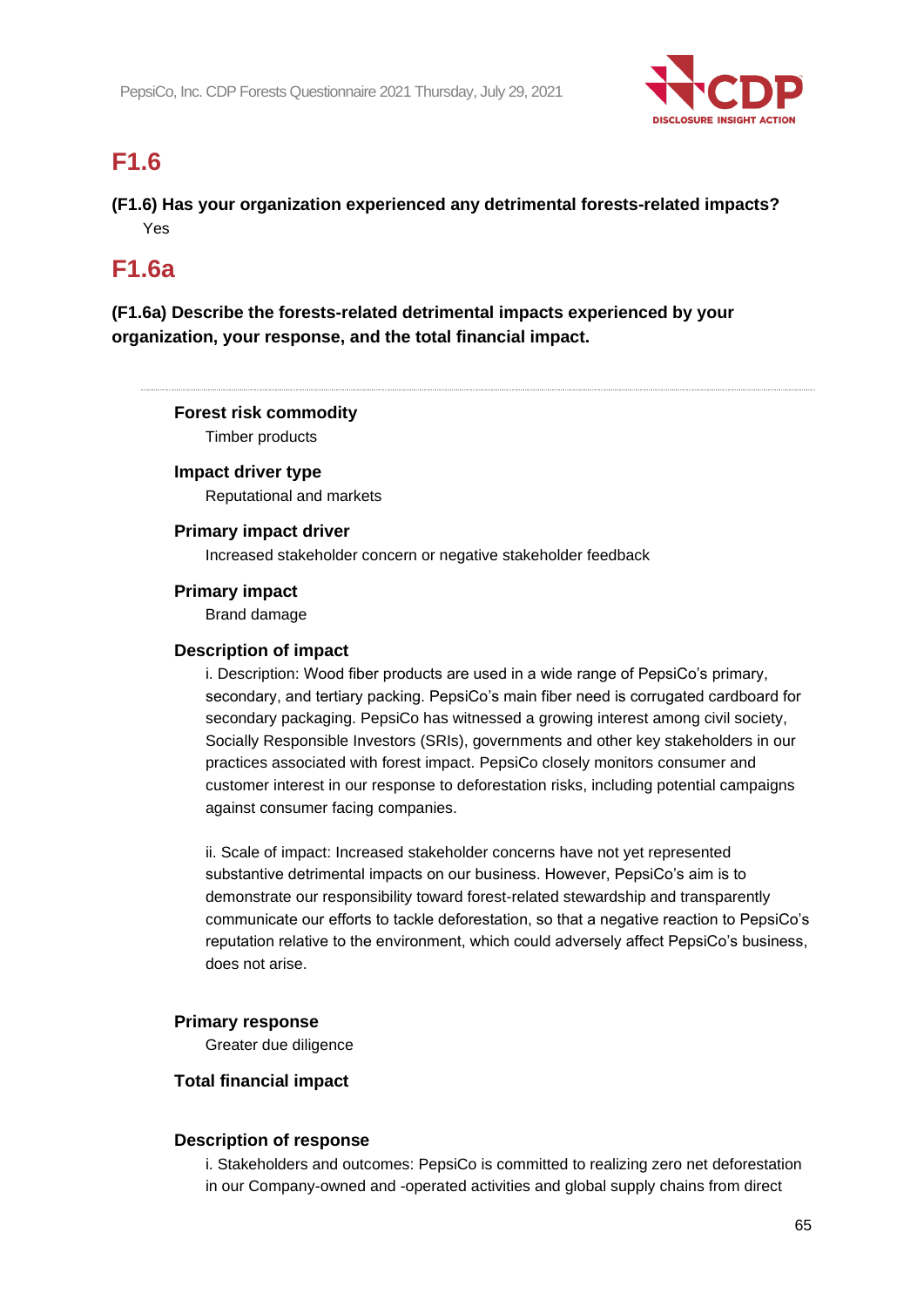

supplier to source. This is facilitated through proactively utilizing certification programs to verify compliance; for timber in our packaging, 90% of our total volume was certified to one of the following standards in 2019: CERFLOR, CSA, FSC, PEFC, or SFI. PepsiCo recognizes the importance of having a credible system for third parties to raise concerns where they believe our standards are not being met. Our agricultural supply chain grievance mechanism helps prevent, identify and manage environmental and social concerns throughout our value chain, including those associated with timber. This allows third parties to raise concerns that our environmental and social goals and policies may not be upheld within our agricultural supply chain. We have engaged our direct suppliers who source from the companies at the center of complaints in 2020 to 1) Validate the allegations, 2) Demonstrate the importance we attach to addressing the concerns raised, 3) Understand corrective action steps already taken and planned in the future, and 4) Influence those actions, monitor progress towards completion and ultimately address the complaint.

ii. Cost impact is confidential.

## **Forest risk commodity**

Palm oil

## **Impact driver type**

Reputational and markets

## **Primary impact driver**

Increased stakeholder concern or negative stakeholder feedback

## **Primary impact**

Brand damage

## **Description of impact**

i. Description: Agriculture is an integral part of PepsiCo's supply chain, accounting for approximately one third of PepsiCo's emissions. The raw materials we use to produce our products are largely commodities subject to price volatility and fluctuations in availability caused by changes in global supply and demand, weather conditions, agricultural uncertainty or government incentives and controls. We have witnessed a growing interest among civil society, Socially Responsible Investors (SRIs), governments and other key stakeholders in the role of consumer facing companies like PepsiCo tackle deforestation in their palm oil supply chains. PepsiCo closely monitors consumer and customer interest in our response to deforestation risks, including potential campaigns against consumer facing companies.

ii. Scale of impact: Increased stakeholder concerns have not yet represented substantive detrimental impacts on our business. However, PepsiCo's aim is to demonstrate our responsibility toward forest-related stewardship and transparently communicate our efforts to tackle deforestation, so that a negative reaction to PepsiCo's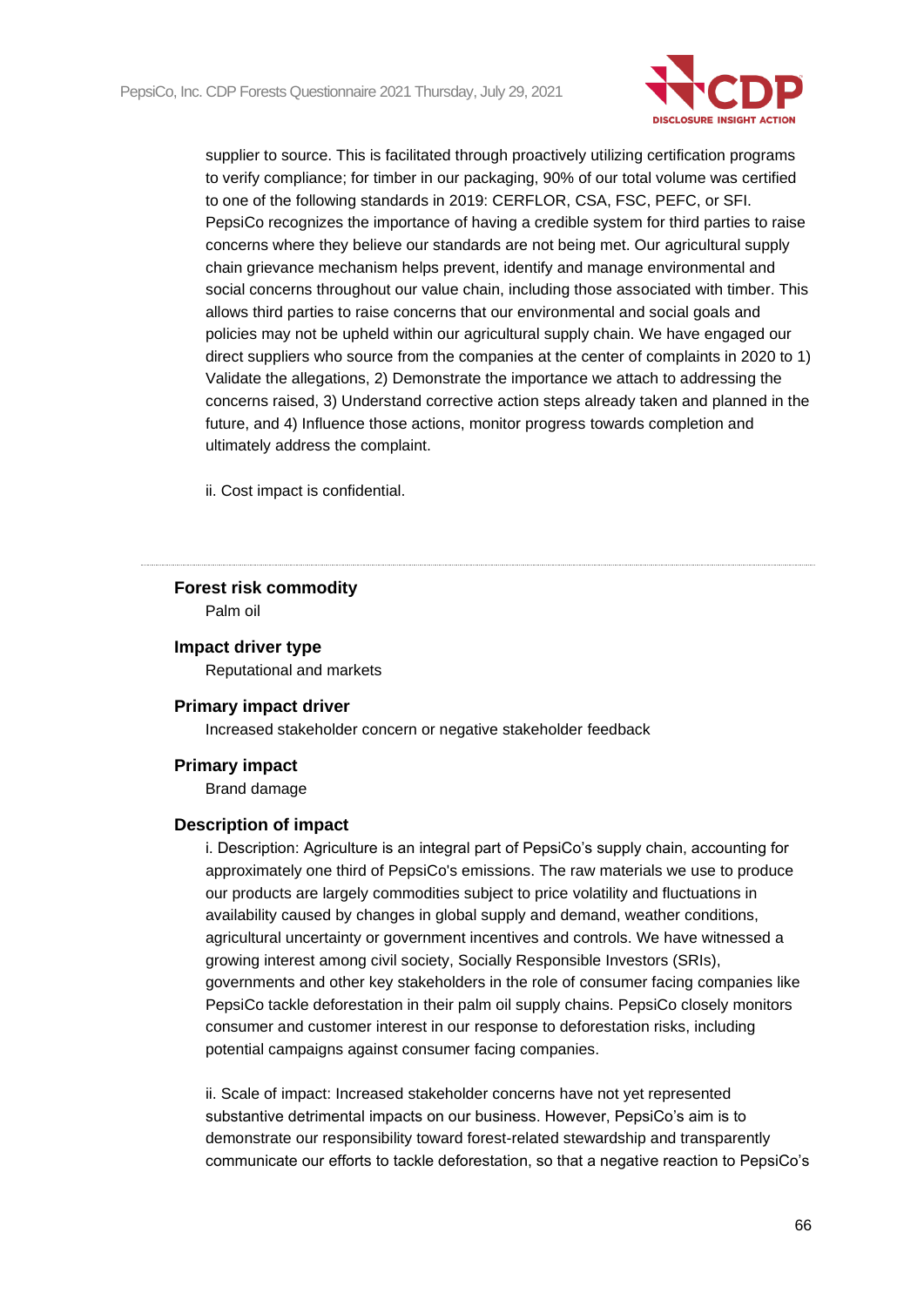

reputation relative to the environment, which could adversely affect PepsiCo's business, does not arise.

## **Primary response**

Engagement in multi-stakeholder initiatives

## **Total financial impact**

## **Description of response**

i. Stakeholders and outcomes: PepsiCo's strategy for sourcing sustainable palm oil is based on four interconnected pillars: Risk management (how we understand areas of concern and opportunity in our supply chain); Supplier engagement: (how we engage with suppliers to communicate expectations and improve performance); Positive impact: (how we work collaboratively to help transform the wider industry; and Transparency and stakeholder engagement (how we report on our progress and engage with the broader stakeholder community). We disclose our progress through annual reports. Collaboration with peers, the wider industry and stakeholders is vital to achieving our sustainable palm oil commitments. In 2020, we continued to play an active role in industry platforms (e.g. Palm Oil Collaboration Group, Consumer Goods Forum, AIM-Progress, and the Tropical Forest Alliance) and met regularly with civil society to consider ways to achieve shared objectives. In response to issues raised in 2020 we: updated our approach to sustainable palm oil that recognizes the need to adopt a forest positive mindset, reflected in our new Palm Oil strategy launched in April 2021; committed to closer collaboration with peers to maximize our impact and updated our palm oil policy to apply to companies at the company-wide level; and committed to greater clarity and visibility through a review of our agricultural grievance process, led by an expert external organization.

ii. Cost impact is confidential.

# **F2. Procedures**

## **F2.1**

**(F2.1) Does your organization undertake a forests-related risk assessment?** Yes, forests-related risks are assessed

## **F2.1a**

**(F2.1a) Select the options that best describe your procedures for identifying and assessing forests-related risks.**

## **Timber products**

**Value chain stage** Direct operations Supply chain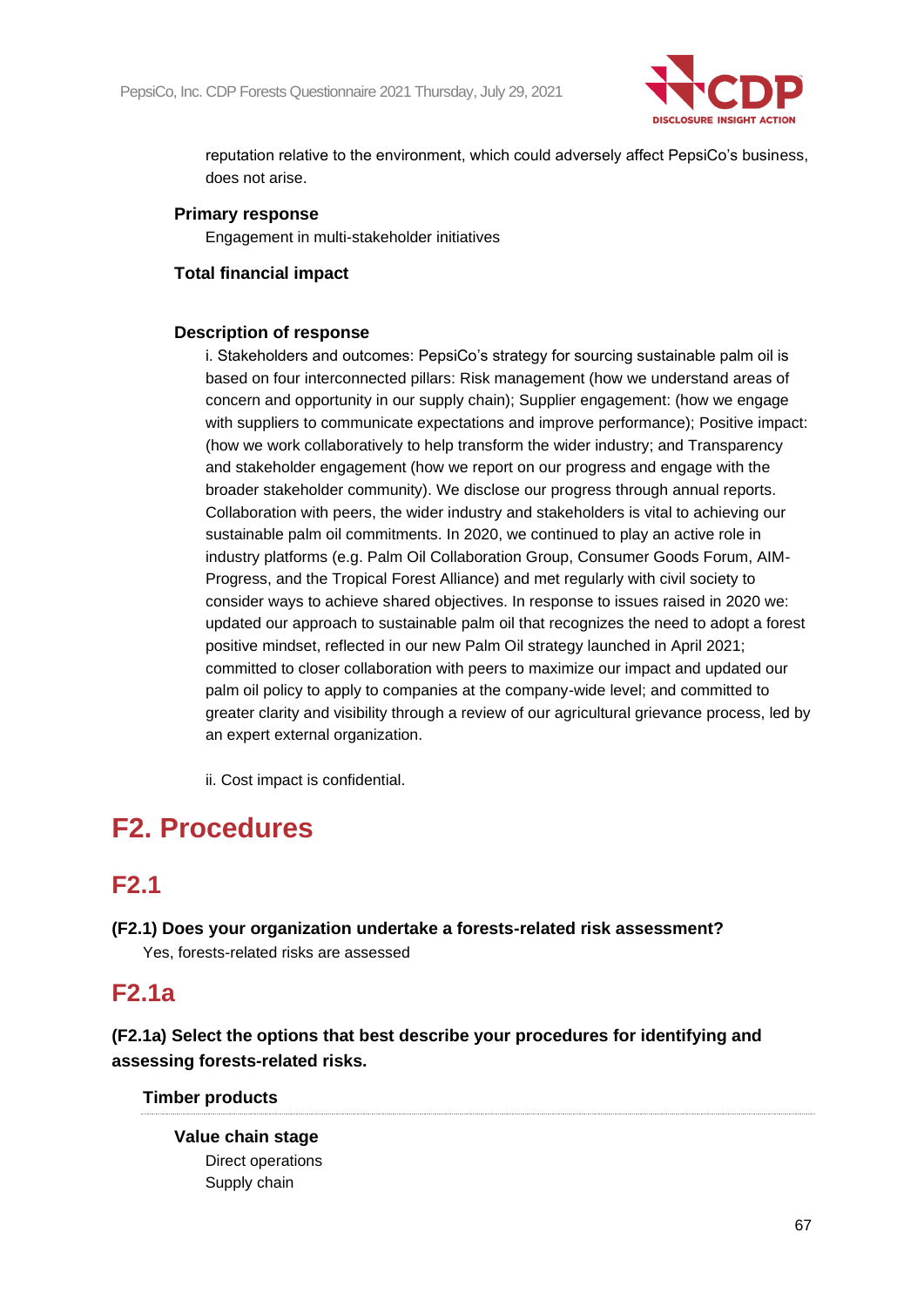

## **Coverage**

Full

## **Risk assessment procedure**

Assessed as a standalone issue

## **Frequency of assessment** Annually

## **How far into the future are risks considered?** 1 to 3 years

## **Tools and methods used**

Internal company methods

## **Please explain**

i. Tools, methods, effectiveness: PepsiCo assesses deforestation risks in our paperbased packaging supply chain on an annual basis using internal methods, supplemented with external support from Proforest on an as-needed basis, with results being reported to the senior vice president, chief supply officer. The combination of internal and external input into our risk assessment process helps ensure that necessary expertise is available to have thorough coverage of stakeholder considerations and the overall commodity landscape. The risk assessment procedure is chosen to help identify the sustainability risks in the commodity and where they exist in our supply chain. This is part of an ongoing process through which we work with our suppliers to help them become more environmentally sustainable in their practices by following credible forestry standards and purchasing their wood fiber only from sources that support responsible forest management, as outlined in our policies. To enable a greater understanding of and visibility into our supply chain, PepsiCo has been working with Proforest since 2016, to trace the supply chain and support implementation of our policies related to paper packaging.

ii. Example: Proforest conducts on an ongoing basis an assessment of certification schemes that we recognize (e.g., CERFLOR, CSA, FSC, PEFC, SFI) to analyze the extent to which they deliver PepsiCo requirements, as outlined in our Forestry Stewardship, Land Use and Sustainable Packaging policies. In addition, Proforest conducted a rapid assessment of our current performance and overview of risks involved in the main regions/countries of our paper packaging supply base. These findings are being addressed as we renew contracts; we have seen our percent certified material increase in identified areas of higher risk as we renew contracts from 5% to 94% in Russia, 19% to 32% in China, 0% to 58% in Thailand, as well as 10% to 100% in Brazil, comparing 2015 to 2020 volumes. Additionally, we perform an annual analysis of our contracted volumes to understand the attributes of the fiber packaging products we purchase, including the source country, whether the volumes are certified to a specific sustainability standard, and if suppliers are considered high risk.

## **Palm oil**

## **Value chain stage**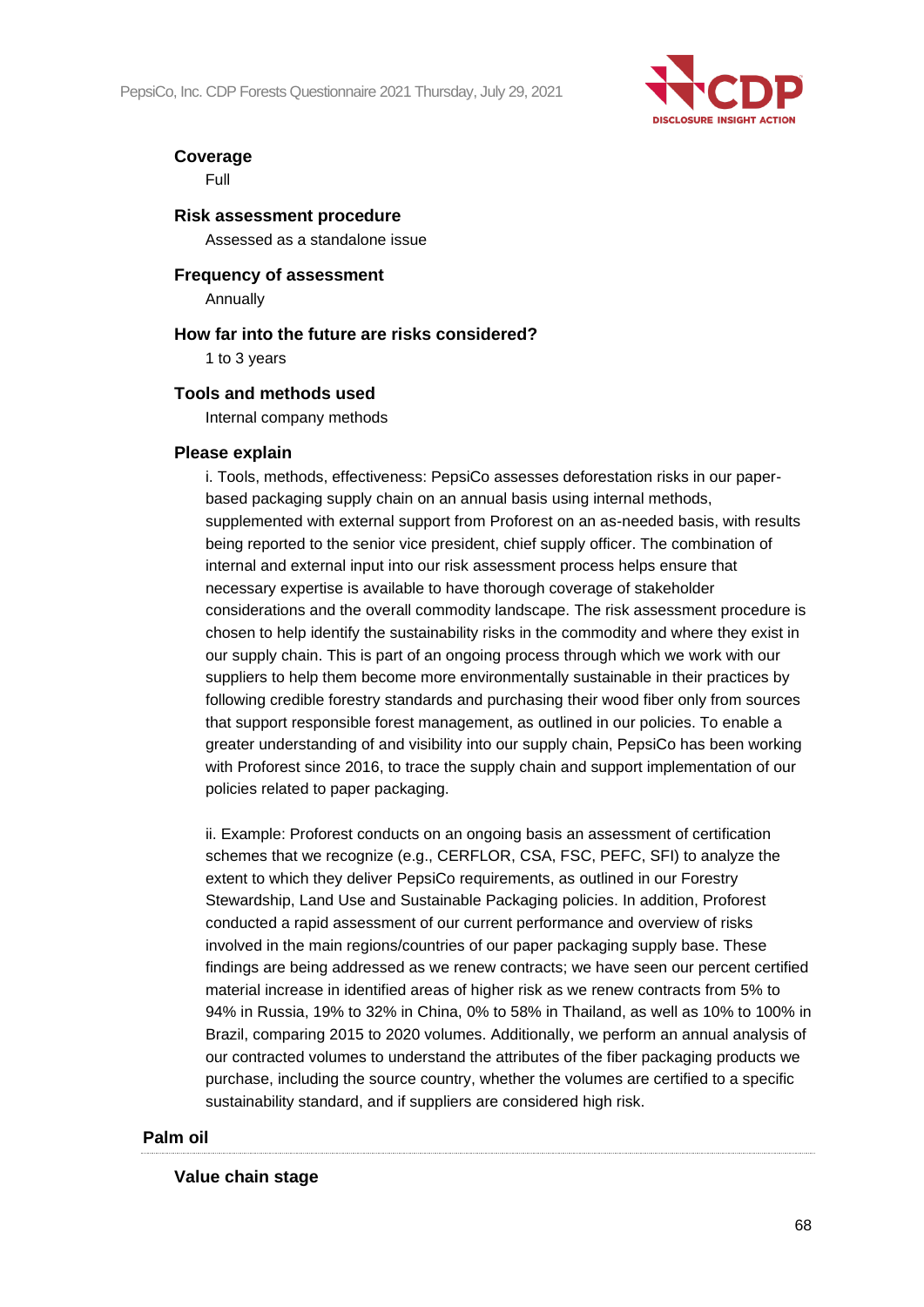

Direct operations Supply chain

### **Coverage**

Full

#### **Risk assessment procedure**

Assessed as a standalone issue

## **Frequency of assessment**

Annually

### **How far into the future are risks considered?**

> 6 years

## **Tools and methods used**

Internal company methods External consultants Global Forest Watch Pro

## **Please explain**

i. Tools, methods, effectiveness: We assess risks in our supply chain and the palm oil industry to identify geographic areas and issues that have the highest likelihood of risk and prioritize our efforts to raise standards. We also rely on other sources to assess risks, including: Engagement with direct and indirect suppliers; Feedback from assessments and audits conducted as part of our Sustainable Sourcing Program (SSP) and sustainable agriculture programs; Participation in collaborative forums; Feedback from civil society; Experience and knowledge of PepsiCo employees; Working with Proforest and other organizations with expertise in managing natural resources sustainably; Risks discovered and addressed through our grievance mechanism. PepsiCo engages in industry platforms designed to tackle risks, including the World Resource Institute's Global Forest Watch (GFW) Universal Mill List and the GFW Pro platform, to identify risks at the mill and plantation level. The combination of methods was chosen for its thorough coverage of internal and external stakeholder considerations and the overall commodity landscape. The combination is effective to ensure PepsiCo stays aware of latest developments as the industry's collective knowledge grows, and through the collected insight we have established that smallholder production, worker rights, deforestation/peatlands, and land rights are the most significant to our palm oil supply chain.

ii. Example: In 2020, Proforest conducted a social risk assessment for PepsiCo, addressing several geographic locations including Brazil, Cambodia, Colombia, Costa Rica, Ecuador, Guatemala, Honduras, India, Indonesia, Malaysia, Mexico, Nicaragua, Panama , Papua New Guinea, Peru, Thailand, and Venezuela. The assessment looked into the risk and occurrence of four social issues commonly occurring in palm oil production, which included child labor, forced labor, health and safety, and land issues. Proforest also conducted a global analysis of deforestation that has happened between 2016 and 2019. Proforest subsequently overlaid the results of the social risk assessment and deforestation analysis with PepsiCo's traceability data, which allows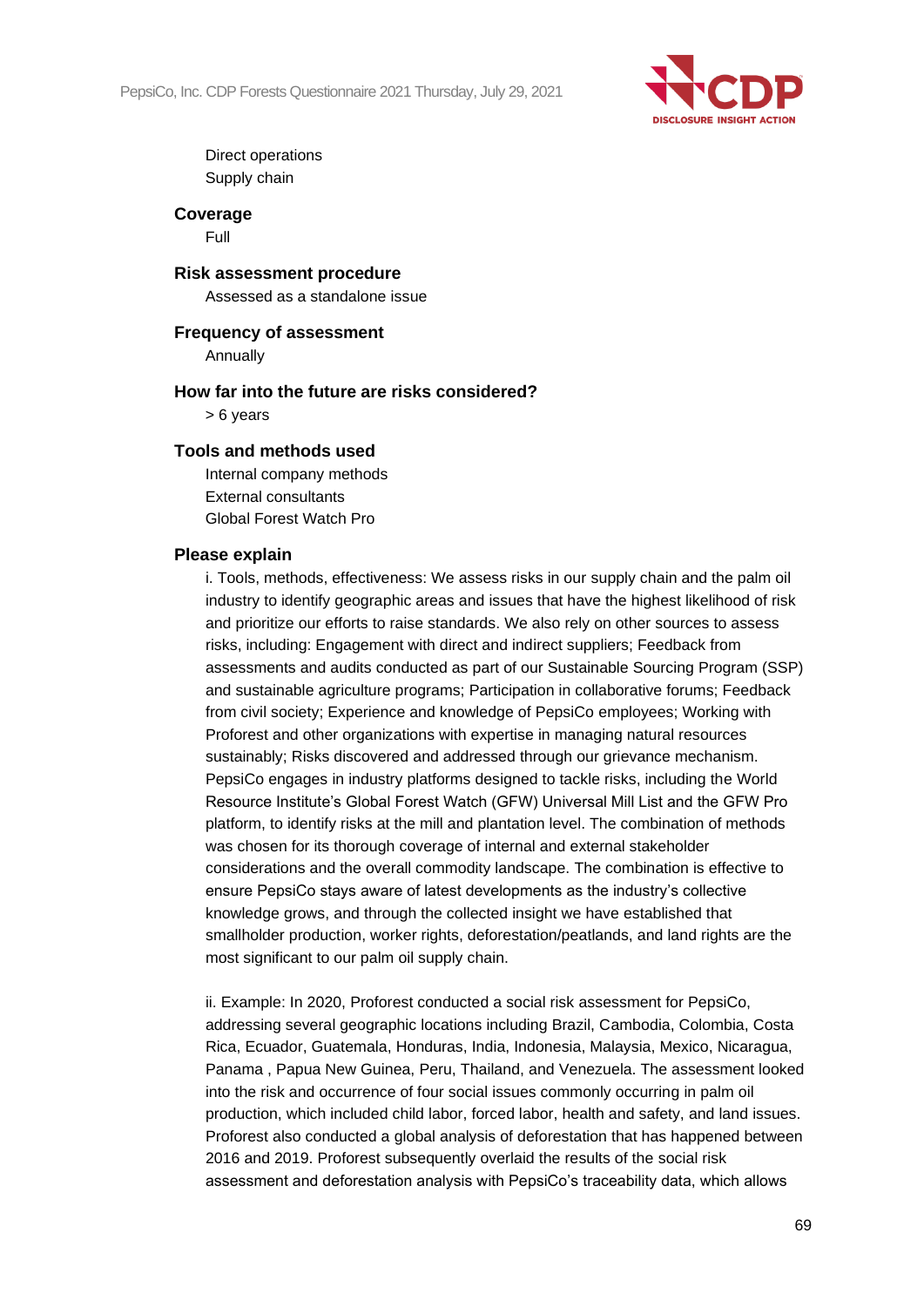

PepsiCo to better understand what social issues as well as whether and where deforestation may be occurring in our own supply chain, and what actions we can undertake to drive improvement.

## **F2.1b**

## **(F2.1b) Which of the following issues are considered in your organization's forestsrelated risk assessment(s)?**

## **Availability of forest risk commodities**

## **Relevance & inclusion**

Relevant, always included

## **Please explain**

i. Description of assessment, tools used and how results are used in decision-making: Our assessments of risk are based on our Enterprise Risk Management process and consultation with subject matter experts throughout the business on our key environmental risks. Factored criteria include, but are not limited to: regulation, changes in commodity availability, price increases for commodities and reputational risk. On palm oil, we worked with Proforest to develop a risk analysis and mitigation plan, as well as a verification process that stresses PepsiCo's goals on High Carbon Stock (HCS), High Conservation Values (HCV), peatlands, land rights, including Free, Prior and Informed Consent (FPIC), human rights, as defined by the United Nations Universal Declaration of Human Rights, and no burning, as described by RSPO. This work involves a risk assessment of direct suppliers and their supply base (leveraging the mill traceability data) to identify, assess, prioritize and address top compliance risks under PepsiCo's policies, including recommending priority mills and supply bases for verification assessments and wider engagement. The process entails site-based verification assessments and eventual engagement with site-assessed suppliers to monitor implementation of continuous improvement plans. We utilize the information from the assessments to ensure our activities will support progress against our related goals.

## **Quality of forest risk commodities**

## **Relevance & inclusion**

Relevant, always included

## **Please explain**

i. Description of assessment, tools used and how results are used in decision-making: Our assessments of risk are based on our Enterprise Risk Management process and consultation with subject matter experts throughout the business on our key environmental risks. Factored criteria include, but are not limited to: regulation, changes in commodity availability, price increases for commodities and reputational risk. On palm oil, we worked with Proforest to develop a risk analysis and mitigation plan, as well as a verification process that stresses PepsiCo's goals on HCS, HCV, peatlands, land rights, including FPIC, human rights, as defined by the UN Universal Declaration of Human Rights, and no burning, as described by RSPO. This work involves a risk assessment of direct suppliers and their supply base (leveraging the mill traceability data) to identify,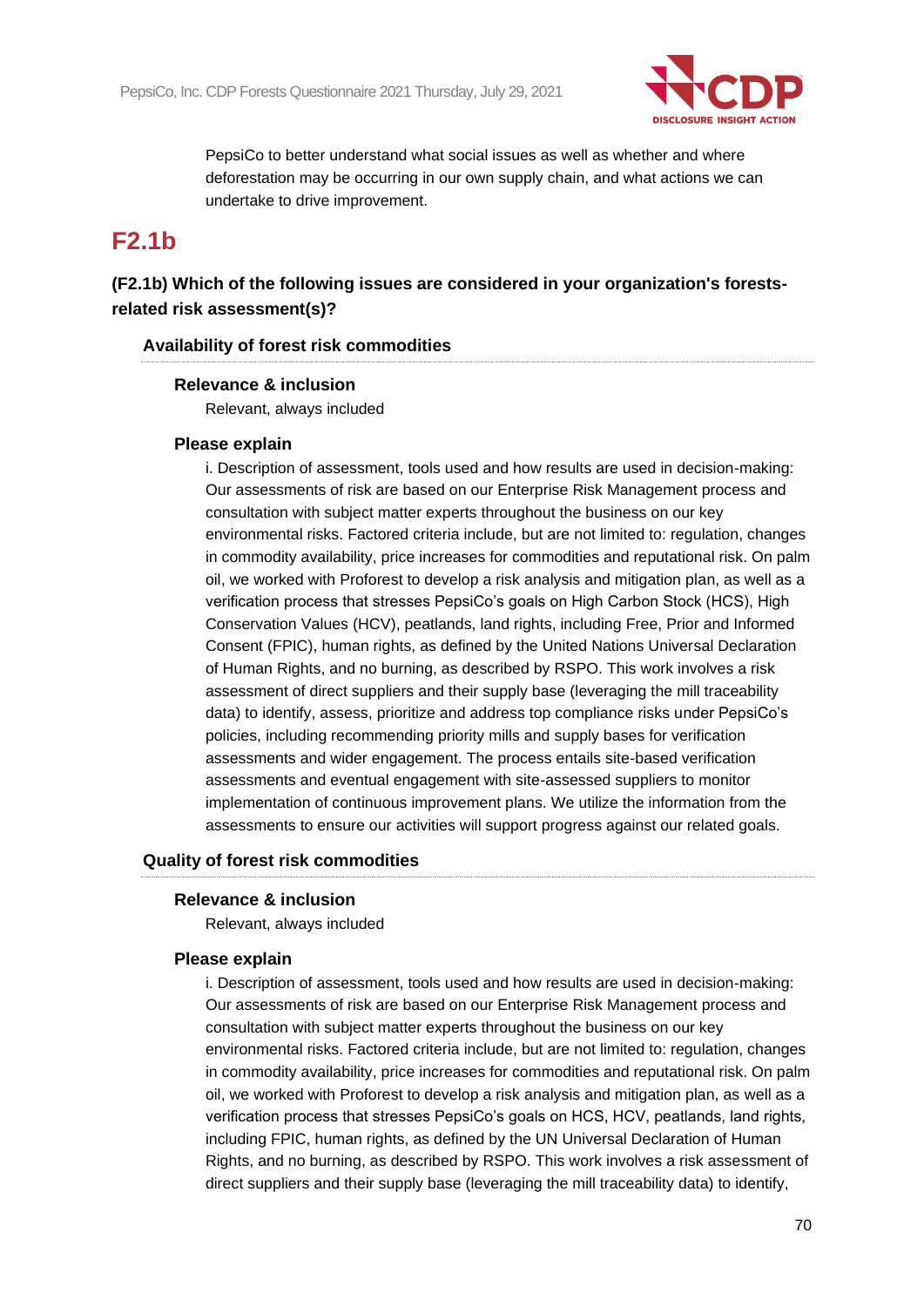

assess, prioritize and address top compliance risks under PepsiCo's policies, including recommending priority mills and supply bases for verification assessments and wider engagement. The process entails site-based verification assessments and eventual engagement with site-assessed suppliers to monitor implementation of continuous improvement plans. We utilize the information from the assessments to ensure our activities will support progress against our related goals.

## **Impact of activity on the status of ecosystems and habitats**

## **Relevance & inclusion**

Relevant, always included

## **Please explain**

i. Description of assessment, tools used and how results are used in decision-making: Our assessments of risk are based on our Enterprise Risk Management process and consultation with internal and third-party subject matter experts on our key environmental risks. Factored criteria include, but are not limited to: regulation, changes in commodity availability, price increases for commodities and reputational risk. For example, in 2020, Proforest conducted a global analysis of deforestation that has happened between 2016 and 2019. Proforest subsequently overlaid the results of the deforestation analysis with PepsiCo's traceability data, which allows PepsiCo to better understand whether and where deforestation may be occurring in our own supply chain, and what actions we can undertake to drive improvement. We utilize the information from the assessments to ensure our activities are in compliance with our Forestry Stewardship Policy. Additionally, for all forest-related commodities, we completed a risk assessment conducted by Verisk Maplecroft that first undertook a high level screening to examine the presence of environmental, social, and governance issues, including the noted risk, at the national level for indirect sourcing locations. Moving beyond the national-level data associated with the screening exercise, a follow-on detailed assessment focused on rating the commodities based on evidence of ESG issues directly related to their production in the indirect sourcing locations. The assessment utilized a combination of Verisk Maplecroft's risk indices, external datasets and PepsiCo's internal data on sourcing locations and commercial risk, to analyze environmental, social, and governance risks and ultimately enable evidence-led decisions to re-evaluate where the Company should prioritize risk mitigation efforts.

## **Regulation**

#### **Relevance & inclusion**

Relevant, always included

#### **Please explain**

i. Description of assessment, tools used and how results are used in decision-making: Our assessments of risk are based on our Enterprise Risk Management process and consultation with subject matter experts and Government Affairs experts throughout the business on our key environmental risks. Factored criteria include, but are not limited to: regulation, changes in commodity availability, price increases for commodities and reputational risk. Through our Forestry Stewardship Policy, Land Use Policy, Palm Oil Commitments, Palm Oil Action Plan and Sustainable Packaging Policy, PepsiCo has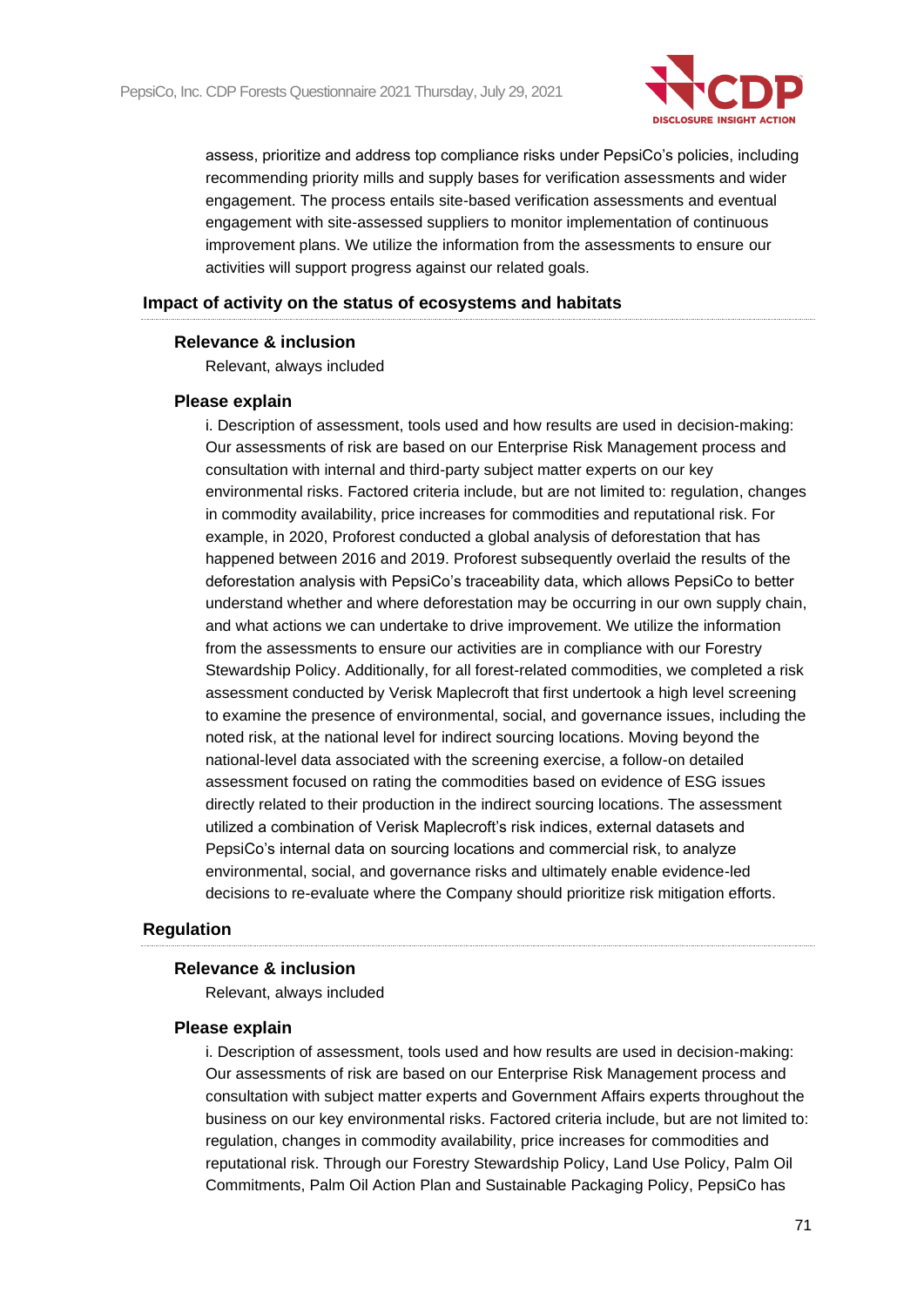

created a robust framework to help achieve our goal of zero deforestation in our Company-owned and -operated facilities and global supply chains from direct suppliers to source. Our policy framework, deforestation-related sourcing standards, and decisionmaking processes are meant to help us stay ahead of regulatory requirements. PepsiCo has also been working to develop country-specific risk profiles starting with our largest sources of supply, thereby identifying regions that have the highest likelihood of noncompliance and prioritizing our efforts to raise standards accordingly. Additionally, for all forest-related commodities, we completed a risk assessment conducted by Verisk Maplecroft that first undertook a high level screening to examine the presence of environmental, social, and governance issues, including the noted risk, at the national level for indirect sourcing locations. Moving beyond the national-level data associated with the screening exercise, a follow-on detailed assessment focused on rating the commodities based on evidence of ESG issues directly related to their production in the indirect sourcing locations. The assessment utilized a combination of Verisk Maplecroft's risk indices, external datasets and PepsiCo's internal data on sourcing locations and commercial risk, to analyze environmental, social, and governance risks and ultimately enable evidence-led decisions to re-evaluate where the Company should prioritize risk mitigation efforts.

## **Climate change**

## **Relevance & inclusion**

Relevant, always included

#### **Please explain**

i. Description of assessment, tools used and how results are used in decision-making: Realizing the connection between deforestation and climate change, PepsiCo updated our already ambitious science-based goal to reduce absolute greenhouse gas (GHG) emissions by more than 40% across our value chain by 2030 to help limit global temperature increase to 1.5˚ Celsius. Our GHG emissions reduction goal covers our entire value chain (scope 3) and has been approved by the Science Based Targets Initiative. PepsiCo has also pledged to achieve net-zero emissions by 2040. In early 2020, we signed the UN's Business Ambition for 1.5°C pledge, joining other leading companies in committing to set science-based emissions-reduction targets, across our entire value chain, aimed at limiting global warming to 1.5°C above pre-industrial levels, while also developing a long-term strategy for achieving net-zero emissions by 2050. To progress against this ambitious goal, we must reduce emissions associated with deforestation including in our timber and palm oil supply chains, by implementing our NDPE policy commitments (specifically no deforestation and no development on peatlands). This directly ties to PepsiCo's efforts to realize our goal of zero deforestation in our Company-owned and - operated facilities and global supply chains from direct supplier to source. Recognizing potential environmental benefits, including climate and biodiversity, as well as human rights, we committed to source 100% physically-certified palm oil by the end of 2020. Finally, for all forest-related commodities, we completed a risk assessment conducted by Verisk Maplecroft that first undertook a high level screening to examine the presence of environmental, social, and governance issues, including the noted risk, at the national level for indirect sourcing locations. A follow-on detailed assessment focused on rating the commodities based on evidence of ESG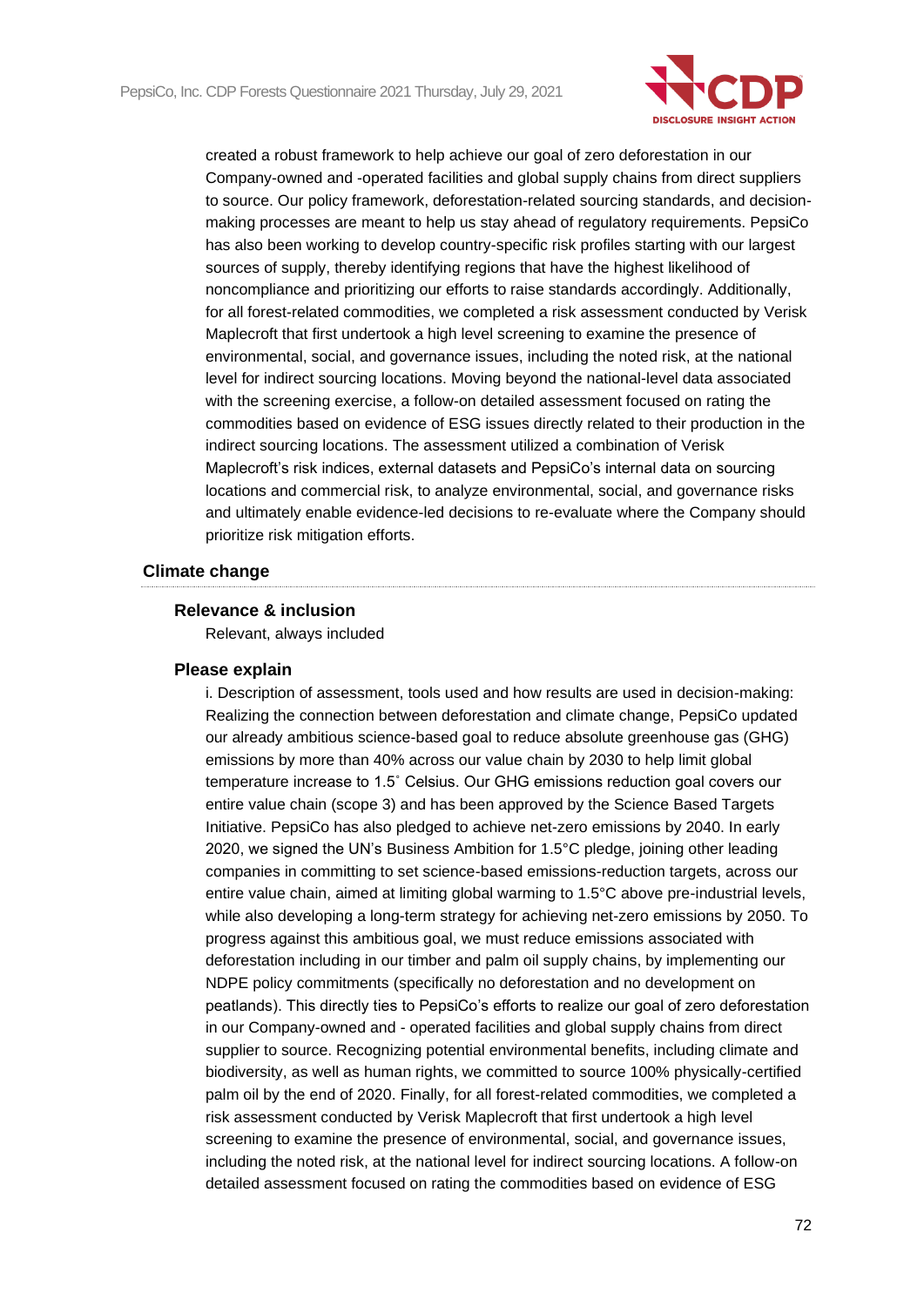

issues directly related to their production in the indirect sourcing locations. The assessment utilized a combination of Verisk Maplecroft's risk indices, external datasets and PepsiCo's internal data on sourcing locations and commercial risk, to analyze environmental, social, and governance risks and ultimately enable evidence-led decisions to re-evaluate where the Company should prioritize risk mitigation efforts.

#### **Impact on water security**

#### **Relevance & inclusion**

Relevant, always included

#### **Please explain**

i. Description of assessment, tools used and how results are used in decision-making: PepsiCo continues to assess environmental risk, including those related to water security, in our supply base; this includes supporting industry platforms - such as WRI's GFW Universal Mill List and the GFW Pro platform - to identify risks at the mill and plantation level (https://www.globalforestwatch.org/). Additionally, in our efforts to achieve our water efficiency goals, we are investing in projects in high water-risk watersheds that improve the quantity and/or the quality of the water in the watershed. These include watershed protection projects like reforestation, wetlands rehabilitation, and aquifer recharge. Finally, for all forest-related commodities, we completed a risk assessment conducted by Verisk Maplecroft that first undertook a high level screening to examine the presence of environmental, social, and governance issues, including the noted risk, at the national level for indirect sourcing locations. Moving beyond the national-level data associated with the screening exercise, a follow-on detailed assessment focused on rating the commodities based on evidence of ESG issues directly related to their production in the indirect sourcing locations. The assessment utilized a combination of Verisk Maplecroft's risk indices, external datasets and PepsiCo's internal data on sourcing locations and commercial risk, to analyze environmental, social, and governance risks and ultimately enable evidence-led decisions to re-evaluate where the Company should prioritize risk mitigation efforts.

#### **Tariffs or price increases**

#### **Relevance & inclusion**

Relevant, always included

#### **Please explain**

i. Description of assessment, tools used and how results are used in decision-making: Our assessments of risk are based on our Enterprise Risk Management process and consultation with subject matter experts. PepsiCo manages this risk through the use of fixed-price contracts and purchase orders, pricing agreements and derivative instruments, including swaps and futures. In addition, risk to our supply of certain raw materials is mitigated through purchases from multiple geographies and suppliers. When prices increase, we may or may not pass on such increases to our customers. In addition, we are making investments to improve the sustainability and resources of our agricultural supply chain, including the development of our initiative to advance sustainable farming practices by our suppliers and expanding it globally.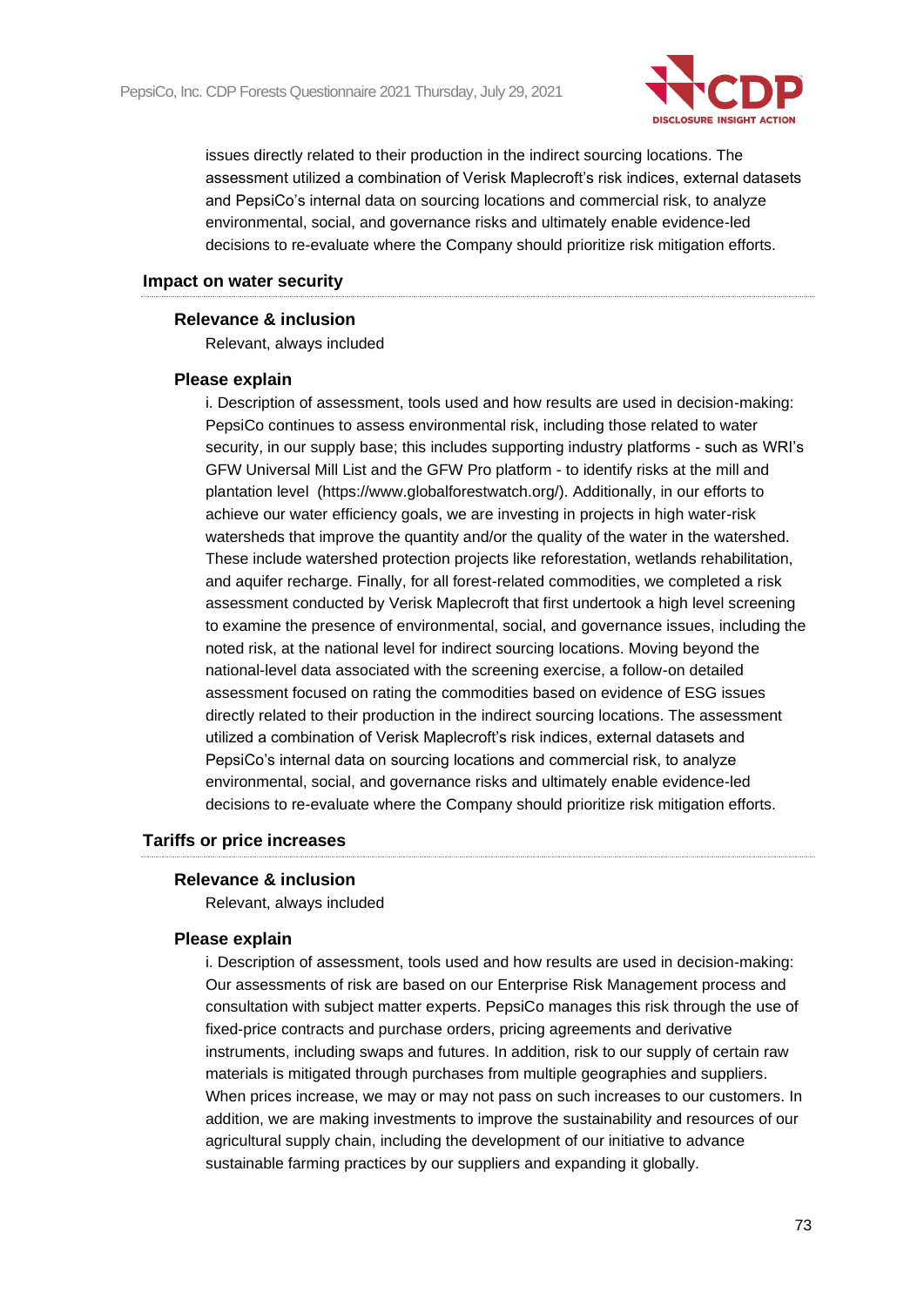

#### **Loss of markets**

#### **Relevance & inclusion**

Relevant, always included

#### **Please explain**

i. Description of assessment, tools used and how results are used in decision-making: Loss of production markets for our agricultural supply chain as a result of climate change and other issues could have a significant impact on where and how we source forest related commodities. Changes to our supply chain which could add complexity and cost to our business.

As we work towards our Business Ambition for 1.5 degrees Pledge, we continue to review our forest commodities supply chains on a regular basis to ensure they are adaptable and resilient to climate change.

#### **Leakage markets**

#### **Relevance & inclusion**

Relevant, always included

#### **Please explain**

i. Description of assessment, tools used and how results are used in decision-making: PepsiCo monitors the risk of leakage markets through several sources, such as our internal experience, engagement through collaborative groups such as the Consumer Goods Forum, Palm Oil Collaboration Group, as well as engagement with stakeholder/civil society. These multitude of inputs are consolidated and reported to the palm oil custodian of our overall strategy to ensure integration. Additionally, the use of NDPE Implementation Reporting Framework, a reporting tool designed to help companies to systematically understand and track progress in delivering NDPE commitments in their palm oil supply chains, helps to provide an overall sense of where risk exist, as well as support engagement with suppliers toward delivering NDPE. Finally, our membership in stakeholder organizations such as the Tropical Forest Alliance helps us stay aware of the risks associated with leakage markets.

#### **Brand damage related to forest risk commodities**

#### **Relevance & inclusion**

Relevant, always included

#### **Please explain**

i. Description of assessment, tools used and how results are used in decision-making: PepsiCo closely monitors consumer and customer interest in palm oil, deforestation and the role of consumer facing companies like PepsiCo, including through campaigns. as part of our due diligence approach to ensure our strategy and actions are appropriate. Consumer concerns received directly and through civil society have helped to shape our approach to transparency and grievance management in particular. Our assessments of risk are based on our Enterprise Risk Management process and consultation with subject matter experts throughout the business on our key environmental risks.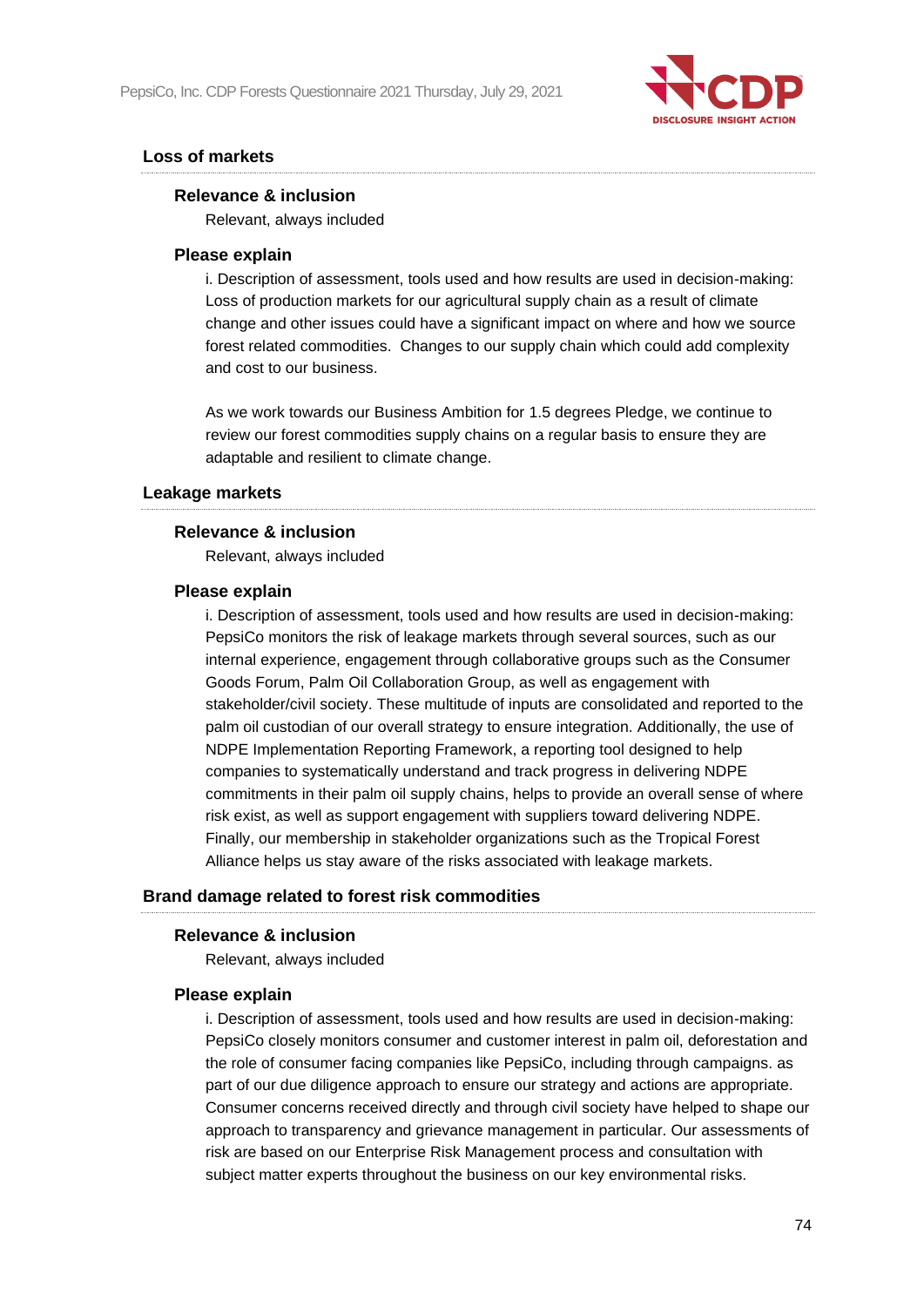

Factored criteria include: reputational risks, such as potential brand damage caused by increased stakeholder concerns regarding social and environmental impacts of PepsiCo's activities with regard to our forest-risk commodities.

#### **Corruption**

#### **Relevance & inclusion**

Relevant, always included

#### **Please explain**

i. Description of assessment, tools used and how results are used in decision-making: In July 2017, we formalized a grievance mechanism for our agricultural supply chain to complement our existing programs and processes to prevent, identify, and manage environmental and social concerns throughout our value chain. The mechanism allows third parties to raise concerns that our environmental and social goals and policies may not be upheld within our agricultural supply chain. Consistent with our alignment with the UN Guiding Principles on Business and Human Rights, we have sought to use our relationships to bring resolution to deforestation-related complaints involving our supply chain. PepsiCo prohibits all forms of bribery and corruption in our operations, and we expect our third parties, including suppliers, service providers, agents and contractors to do the same. Many of our third parties are required through mandatory contract provisions to comply with our Supplier Code of Conduct which prohibits corruption and bribery and incorporates by reference PepsiCo's Global Anti-Bribery Compliance Policy. We also conduct anticorruption due diligence on third parties. No third party may be engaged by PepsiCo until required anticorruption due diligence processes have been completed and it has successfully gone through PepsiCo's Third Party Due Diligence (TPDD) program review.

#### **Social impacts**

#### **Relevance & inclusion**

Relevant, always included

#### **Please explain**

i. Description of assessment, tools used and how results are used in decision-making: As with other agricultural commodities that rely on seasonal labor and workers meeting "piece-rate" quotas, there are many risks for workers in the supply chain, including rights of temporary workers, working hours and pay, forced labor and underage labor. To help ensure that we are in the best position to prevent, identify, and address potential impacts across our value chain, we use tools including a global human rights management approach that is guided by the UN Guiding Principles on Business and Human Rights (UNGPs), third party consultant expertise, collaborative initiatives, and our grievance mechanism. For example, in 2020, Proforest conducted a social risk assessment for PepsiCo, addressing several geographic locations in Central and South America and Asia. The assessment looked into the risk and occurrence of four social issues commonly occurring in palm oil production, which included child labor, forced labor, health and safety, and land issues. Proforest subsequently overlaid the results of the social risk assessment and deforestation analysis with PepsiCo's traceability data to better understand what social issues may be occurring in our own supply chain and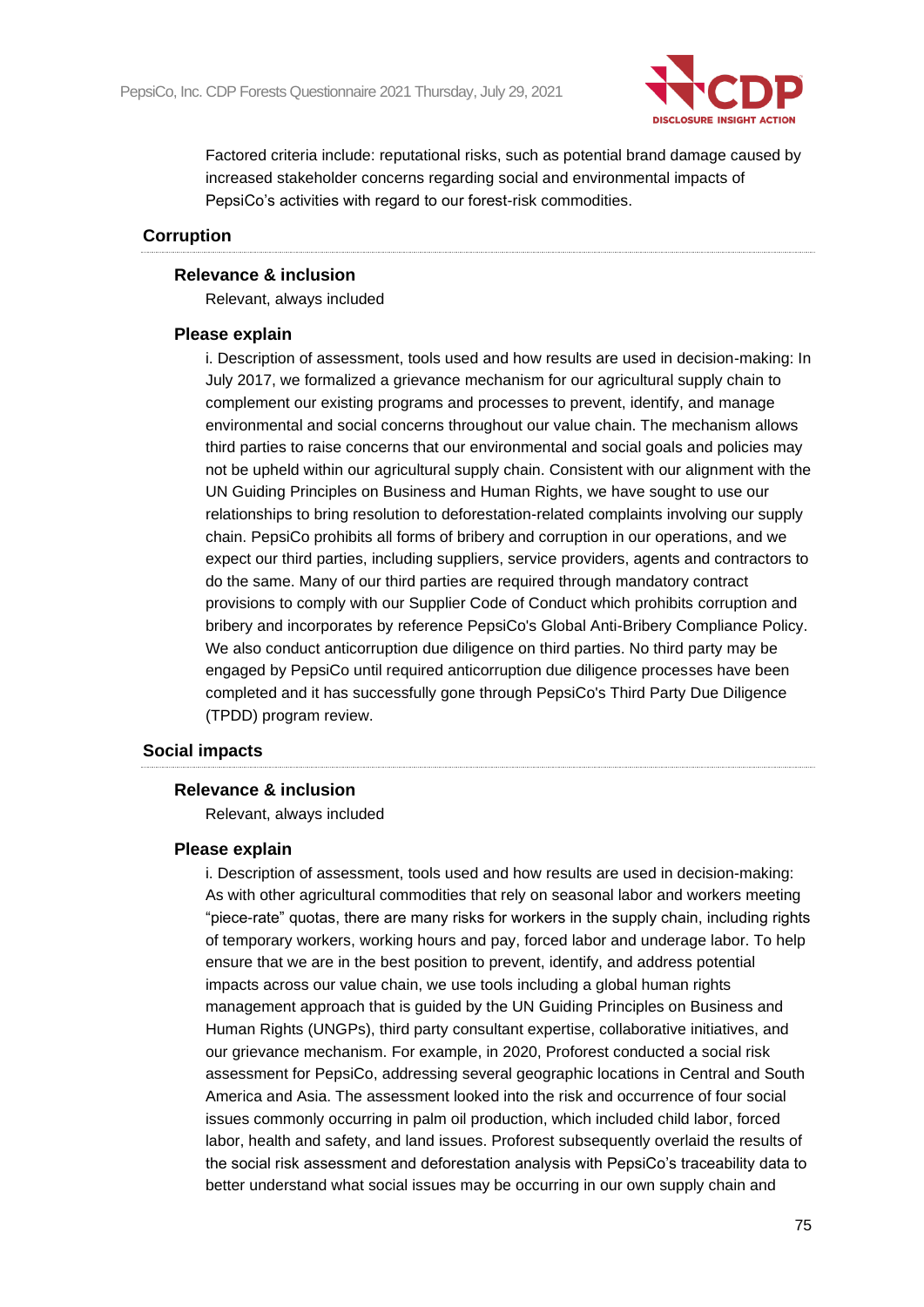

what actions we can undertake to drive improvement. We are also leading or involved in a number of programs seeking to manage social impacts in our palm oil supply chain including the Palm Oil Collaboration Group, a specific workstream on Social Issues and Independent Verification of NDPE, and the Child Protection and Safeguarding Coalition (Business for Social Responsibility (BSR) led). Finally, our grievance mechanism for dealing with environmental and social complaints involving agricultural raw materials in our supply chain aims to uphold our policies and achieve positive outcomes related to social as well as environmental concerns in a way that is consistent with our alignment with the UNGPs. We utilize the information from these tools and assessments to ensure our activities will support progress against our related goals. Finally, for all forest-related commodities, we completed a risk assessment conducted by Verisk Maplecroft that assessed social impacts to enable evidence-led decisions to re-evaluate where the Company should prioritize risk mitigation efforts.

#### **Other, please specify**

**Relevance & inclusion** Not considered

**Please explain**

## **F2.1c**

**(F2.1c) Which of the following stakeholders are considered in your organization's forests-related risk assessments?**

#### **Customers**

#### **Relevance & inclusion**

Relevant, always included

#### **Please explain**

i. Why the stakeholder is considered: Damage to our reputation or brand image, or loss of consumer confidence in our products or employees could result in decreased demand for our products and could adversely affect our business, financial condition or results of operations, as well as require additional resources to rebuild our reputation. There is an increased focus, including by governments and civil society, investors, customers and consumers, on these and other environmental sustainability matters, including deforestation, land use, climate impact and water use. This interest may lead to brand damage and reputational risk, a key criterion considered not just in our commodityspecific risk assessment process but also in our Enterprise Risk Management process.

ii. Engagement method: Transparency is important for our risk mitigation efforts in response to customer concerns, particularly in relation to potential reputational impacts. PepsiCo's sustainability agenda includes a comprehensive sustainability reporting effort across a wide array of topics, including deforestation and palm oil. We provide regular, detailed information on progress toward delivering on our sustainability goals, all of which are publicly available to stakeholders on our website. Additionally, we solicit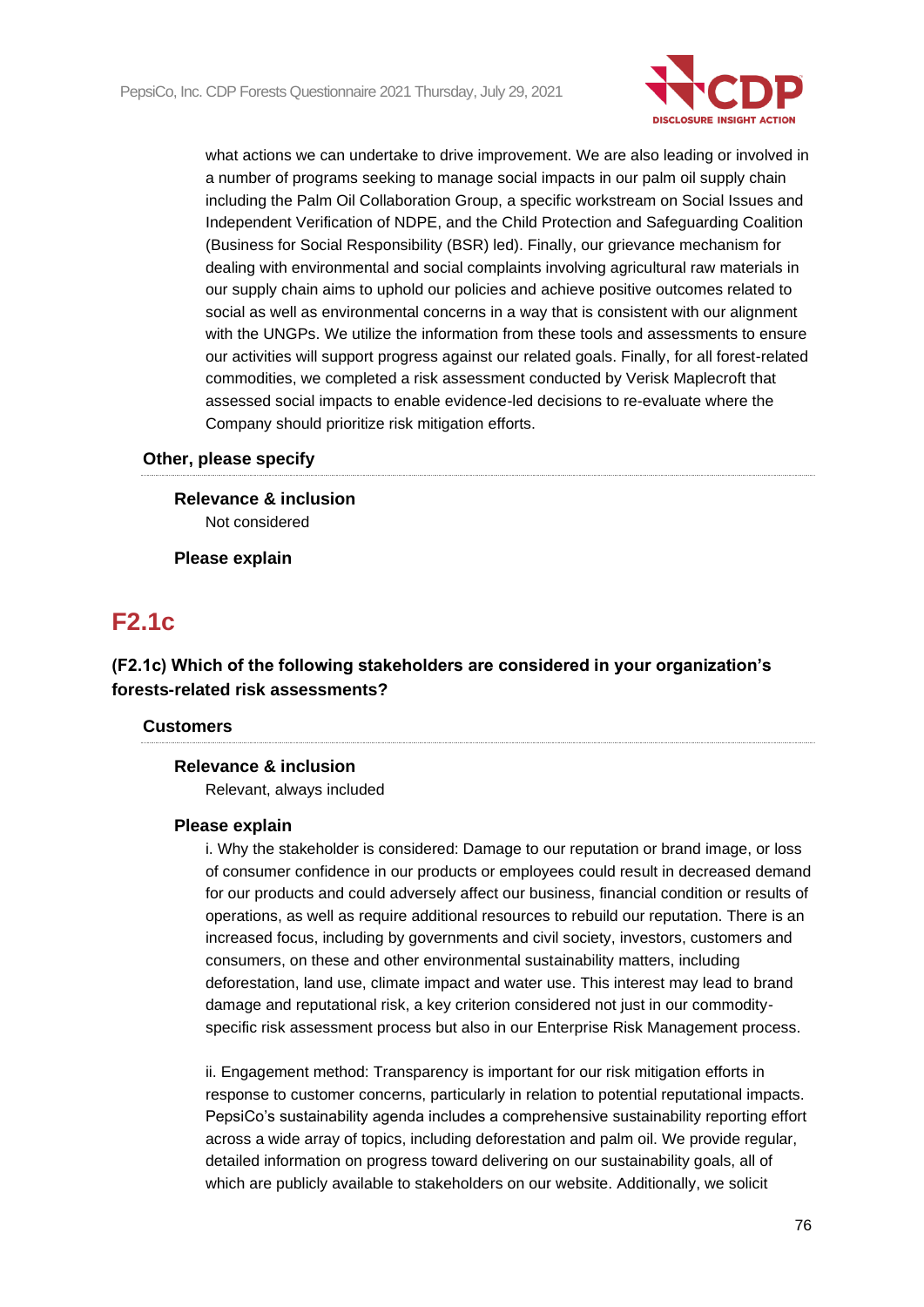

feedback from civil society through direct meetings and workshops and consider reports by civil society and other organizations.

#### **Employees**

#### **Relevance & inclusion**

Relevant, sometimes included

#### **Please explain**

i. Why the stakeholder is considered: PepsiCo seeks feedback from employees on sustainability issues and recognizes the increasing role that our approach on sustainability has on employee satisfaction and retention. Addressing concerns related to palm oil is important to many of our employees and is a factor in driving our commitments and actions.

ii. Engagement method: We have dedicated cross functional team with expertise on palm oil and related issues such as deforestation and human rights. We proactively seek the views of employees on sustainability through various means, such as through organizational health surveys and encourage ongoing feedback from employees about issues including palm oil and deforestation.

Our recently launched Agrovita Sustainability Landscape Program in Mexico engaged a large population of employees; this engagement will continue to support execution of our strategy for conservation projects and technical assistance projects with growers on the ground. Additionally, subject matter experts across the business touch on the program via various departments who help assess forests-related risk.

Finally, our employee-led Green Teams – among other activities – provide education to increase awareness of PepsiCo's global sustainability goals & progress, including those related to forest stewardship, leading to an increased understanding of related risks.

#### **Investors**

#### **Relevance & inclusion**

Relevant, always included

#### **Please explain**

i. Why the stakeholder is considered: PepsiCo has witnessed a growing interest among investors, particularly SRIs, in the link between palm oil and deforestation. This interest may lead to reputational risk, a key criterion considered not just in our commodityspecific risk assessment process but also in our Enterprise Risk Management process. Additionally, commodity-specific risks such as availability and quality of the inputs required to make our products could potentially disrupt business operations, leading to investor concern.

ii. Engagement method: Transparency is important for our risk mitigation efforts in response to investor concerns, particularly in relation to potential reputational risk. We provide regular, detailed information on progress toward delivering our sustainability goals, all of which are publicly available to stakeholders on our website. In addition, we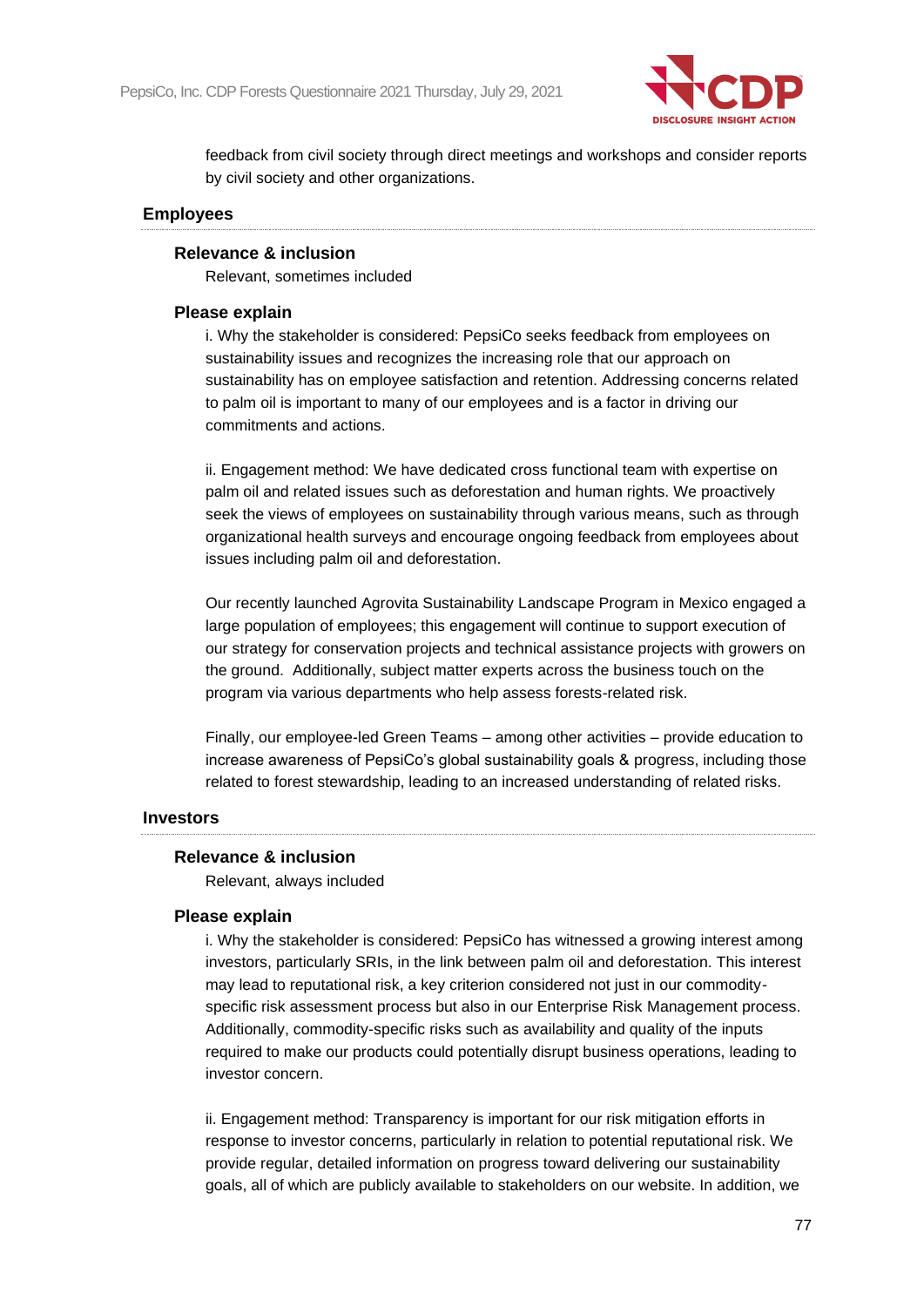

respond to CDP's Forests questionnaire, which is made publicly available to over 590 investors with over US\$110 trillion in assets as of the 2020 disclosure cycle. In terms of potential business disruption related to commodity risks, this communication demonstrates to investors PepsiCo's long-term priority to make our growth, our operations and our impact more sustainable.

#### **Local communities**

#### **Relevance & inclusion**

Relevant, always included

#### **Please explain**

i. Why the stakeholder is considered: There is growing potential for land rights disputes as new plantations are established. While some laws are in place, enforcement is patchy and certification schemes are not well established, meaning that companies need to have policies in place and work on implementation on the ground. PepsiCo introduced a land rights policy in 2014, which includes the requirement that suppliers implement Free, Prior and Informed Consent (FPIC) in line with the International Finance Corporation (IFC) Performance Standards. We will continue to engage with RSPO and others to ensure that sufficient standards are in place and look for opportunities to increase knowledge and capacity throughout Indonesia. PepsiCo will also seek to engage with an external organization to improve the way we can manage and implement issues on the ground.

ii. Engagement method: PepsiCo is committed to doing business the right way and has a zero tolerance for illegal activities in our supply chain and land displacements of any legitimate land tenure holders which are contrary to the International Finance Corporation (IFC) Performance Standards. PepsiCo has also made a number of timebound implementation plans regarding its land rights commitments in Brazil, Mexico, Thailand and Indonesia. For example, PepsiCo committed to participate in Oxfam's FAIR Company-Community Partnerships project in Indonesia. The project promotes a model for sustainable palm oil that benefits women, smallholder farmers, local communities, the environment and participating companies. In Riau, Indonesia, PepsiCo is one of seven companies who are working together on a landscape program for sustainable palm oil in the districts of Siak and Pelalawan. The goal of the program is to create sustainable landscapes across both districts that will produce deforestation-free and exploitation-free palm oil and maintain or enhance key conservation areas. This will build upon existing local efforts and multi-stakeholder platforms to advance a shared vision of sustainable, inclusive palm oil production models. In 2020, the program established a final definition of the partnership and implemented activities within the workplan including support to local communities, engagement of mills, improving traceability, and coordination of deforestation monitoring.

#### **NGOs**

#### **Relevance & inclusion**

Relevant, always included

#### **Please explain**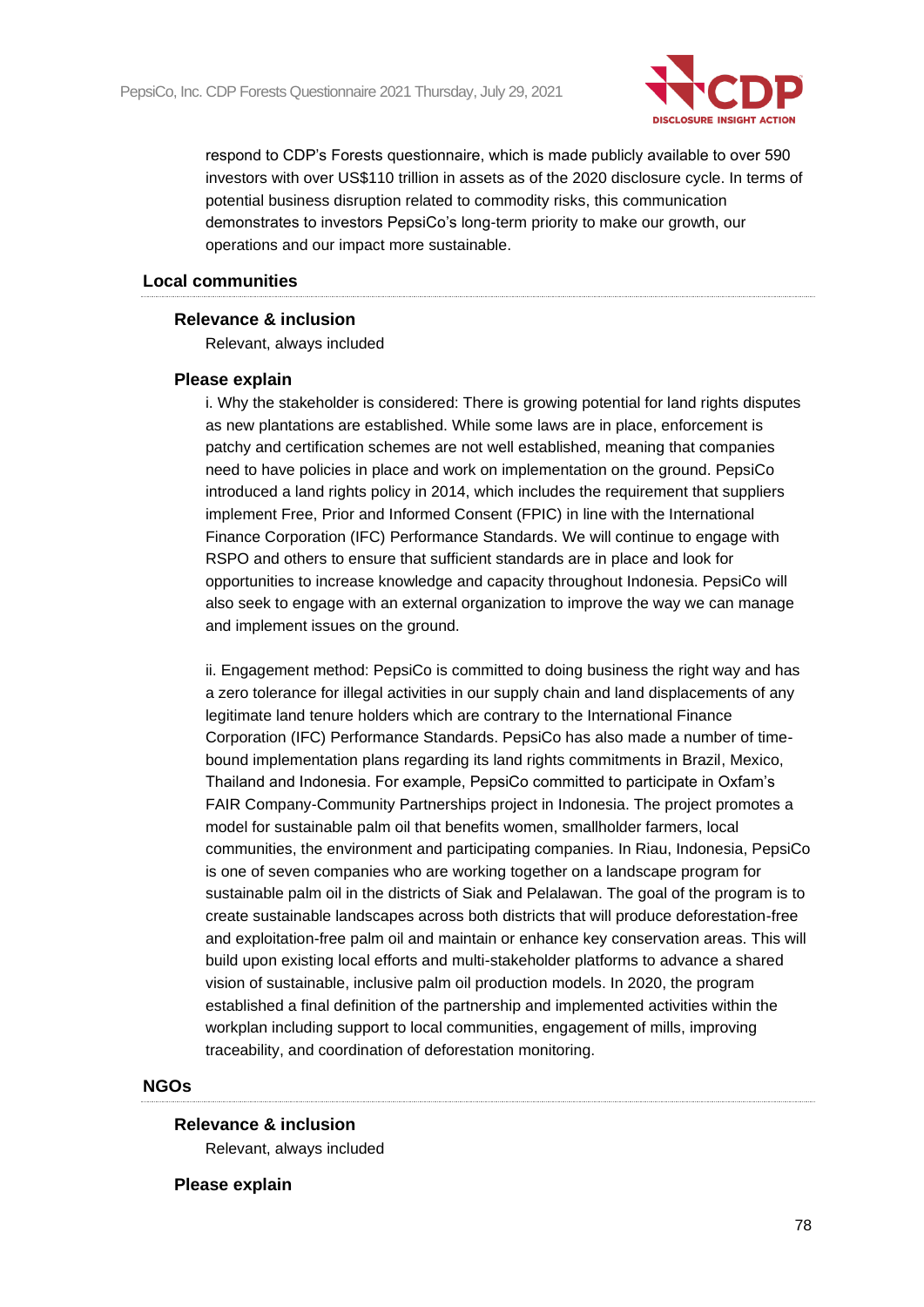

i. Why stakeholder is considered: PepsiCo has witnessed a growing interest among SRIs, governments and civil society including NGOs, and other key stakeholders in the link between palm oil and deforestation. PepsiCo has closely monitored consumer and customer campaigns and their general interest in the responsible sourcing of palm oil in our business. This interest may lead to reputational risk, a key criterion considered in our commodity-specific risk assessment process as well as our Enterprise Risk Management process.

ii. Engagement method: Transparency is important for our risk mitigation efforts in response to NGO concerns. We provide regular, detailed, publicly available information on progress toward delivering our sustainability goals. Additionally, we solicit feedback from civil society through direct meetings and workshops and consider reports by civil society and other organizations. We continually work to address issues raised via this feedback process, such as a desire for clearer statements on our aspirations for an NDPE free supply chain, the scope of our policy and the request to apply our policy to companies in our supply chain at the company wide level, and the need for greater confidence in the independent verification that standards are being met throughout the palm oil supply chain. PepsiCo and other major companies are working in collaboration with Business for Social Responsibility (BSR) to deliver a program to protect the rights of children living on oil palm plantations. More than 190 people, including senior government, private sector and union representatives alongside plantation and mill companies, civil society and industry organizations, participated in four workshops held in 2020 for suppliers to improve working conditions and livelihoods of plantation workers. PepsiCo also engages regularly with NGOs with missions ranging from environmental conservation to protection of human rights. In particular, we engage with our peers to maximize our impact and regularly engage with civil society and other stakeholders regarding our policy, progress and future actions. In Aceh PepsiCo has developed a project with local plantation and mill companies, NGOs and others to support at least 500 smallholders in Aceh Tamiang district with better production and sustainability practices and restoration of 300 hectares.

#### **Other forest risk commodity users/producers at a local level**

#### **Relevance & inclusion**

Relevant, always included

#### **Please explain**

i. Why the stakeholder is considered: As a buyer of palm oil, PepsiCo is an important participant in addressing land-related human rights issues in the industry, which can affect other forest risk commodity users/producers with whom PepsiCo and our suppliers do business. PepsiCo has identified land rights as an important human rights issue - the human right at risk with the potential for severe impact on the Company's operations and supply chains. PepsiCo's human rights issues also include the human right to water and vulnerable workers.

ii. Engagement method: PepsiCo committed to participate in Oxfam's FAIR Company-Community Partnerships project in Indonesia. The project promotes a model for sustainable palm oil that benefits women, smallholder farmers, local communities, the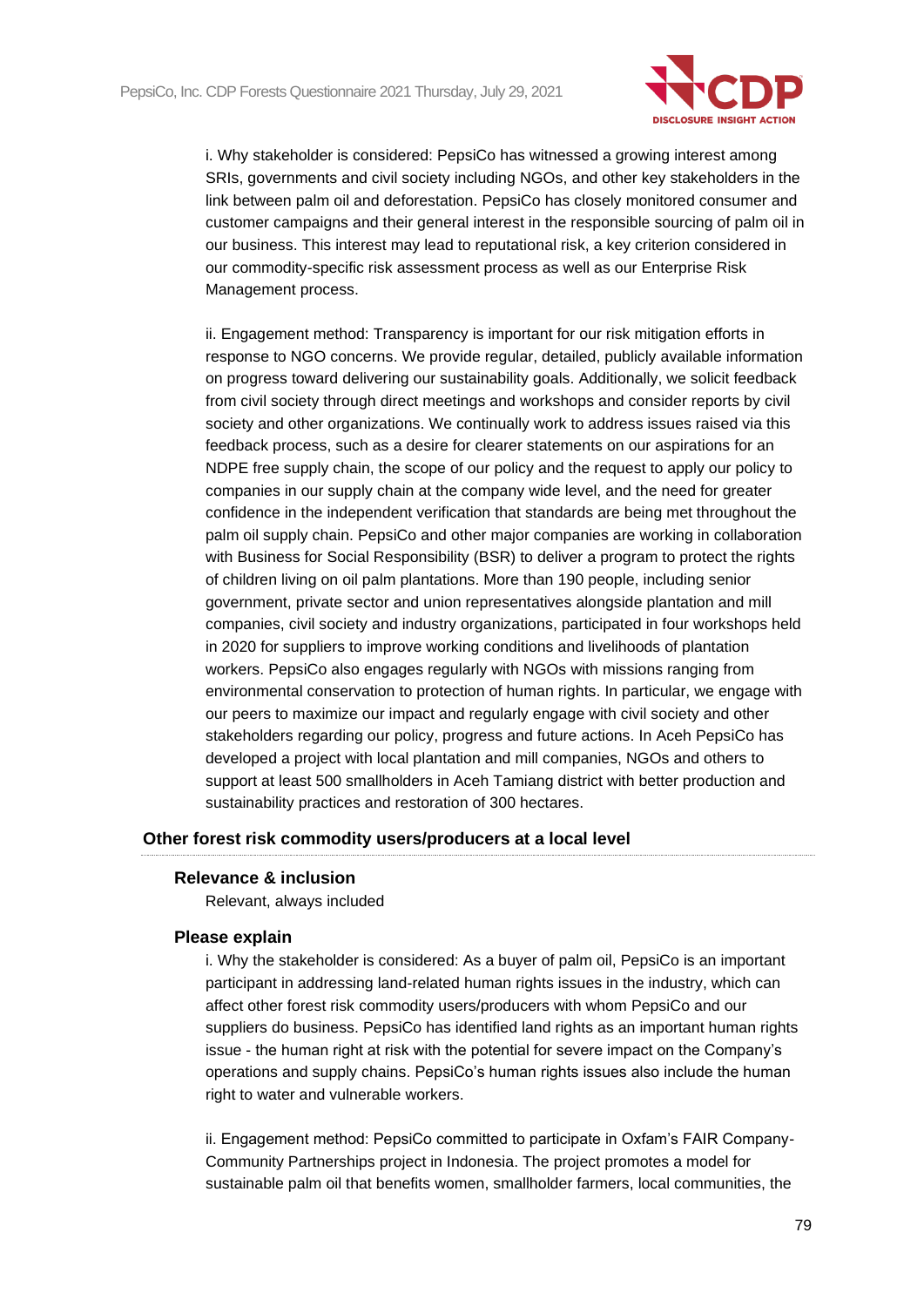

environment and participating companies. In 2020, Oxfam and partners were able to complete the first stage of work, which has been to build on the initial scoping study with a more detailed investigation and strengthen engagement with local stakeholders to identify the root cause of problems present in the area and gauge interest from critical stakeholders including mills, farmers, local government, and civil society. Another recent example of engagement occurred in 2020 through a program to protect the rights of children living on oil palm plantations. PepsiCo, together with other major companies, are working in collaboration with Business for Social Responsibility (BSR) to deliver the program. More than 190 people, including senior government, private sector and union representatives alongside plantation and mill companies, civil society and industry organizations, participated in four workshops held in 2020 for suppliers to improve working conditions and livelihoods of plantation workers.

#### **Regulators**

#### **Relevance & inclusion**

Relevant, always included

#### **Please explain**

i. Why the stakeholder is considered: PepsiCo is seeing increasing interest from national governments and supra-national agencies in the impact of deforestation and in setting regulations to increase transparency and reduce the environmental and social impacts of deforestation around the world. We have also seen an increase in international cooperation, which is highlighted by UN Conference of the Parties (COP)-17 and the Rio+20 Conferences that led to the REDD+ program enhancement, the U.S. Lacey Act and the European Union Timber regulations. PepsiCo stays informed of current and emerging regulatory risks for compliance purposes and also looks to collaborate with regulators and governments to build capacity for the sustainable production of commodities such as palm oil while maintaining availability and quality.

ii. Engagement method: PepsiCo continues to work with the RSPO and other trade associations, governments, civil society, and other critical stakeholders to help bring about positive change and improvements in the operation, regulation and governance of the palm oil industry. As the largest buyer of palm oil in Mexico, PepsiCo has published a detailed analysis of land tenure risks and impacts and is now carrying out training on High Conservation Values (HCV) and High Carbon Stock assessments, as well as separate capacity-building programs with the national association of palm oil mills and producers, smallholders and the federal government. A recent example of engagement with regulators occurred in 2020 through a program to protect the rights of children living on oil palm plantations. PepsiCo, together with other major companies, are working in collaboration with Business for Social Responsibility (BSR) to deliver the program. More than 190 people, including senior government, private sector and union representatives alongside plantation and mill companies, civil society and industry organizations, participated in four workshops held in 2020 for suppliers to improve working conditions and livelihoods of plantation workers.

#### **Suppliers**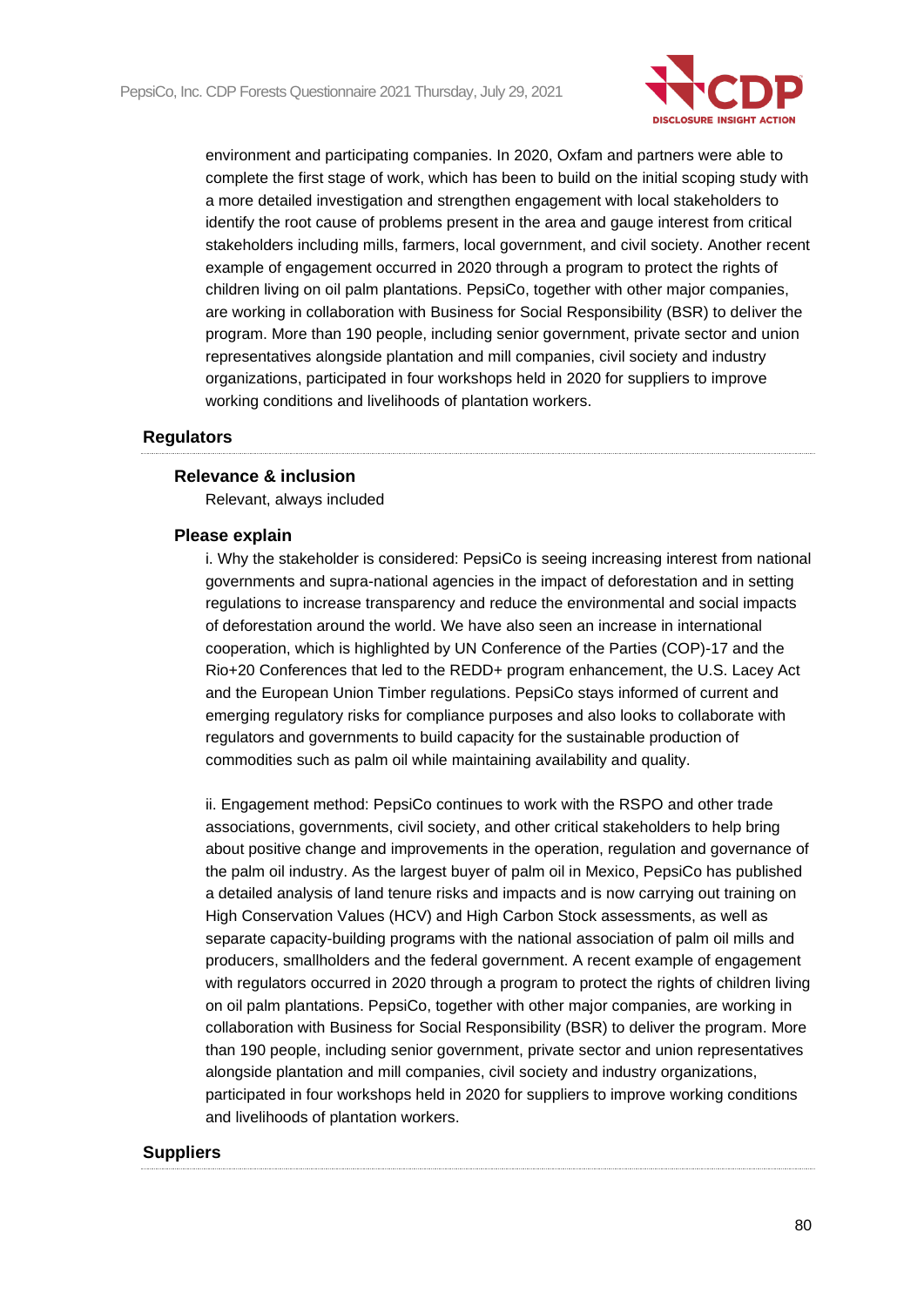

## **Relevance & inclusion**

Relevant, always included

#### **Please explain**

i. Why stakeholder is considered: Approximately 40% of palm oil is grown by smallholder farmers who often lack access to expertise, capacity building and infrastructure for sustainable practices. Their participation in the shift to sustainable palm requires industry-wide collaboration to remove barriers so that certification can be achieved in markets particularly dependent on smallholders, such as Indonesia and Mexico - two of the top countries from which PepsiCo sources palm oil.

ii. Engagement method: PepsiCo aims to work with suppliers to see that our palm oil policies are implemented in a way that supports the inclusion of smallholders. We evaluate and participate in several positive impact programs that bring industry supply chain actors together to engage and build capability for these smallholders. These programs are guided in part by a risk assessment process that identifies relevant geographic areas within our supply chain. We launched a holistic program for sustainable palm oil in Mexico that engages the entire supply chain to build certification capacity: from the national palm oil federation Femexpalma to our main supplier Oleofinos, to Oleopalma and the smallholders in their supply base. PepsiCo is also investing in piloting studies and adapting global approaches to the Mexico context, specifically in Environmental and Social Impact Assessments and High Conservation Value (HCV). A study surveyed 200,000 hectares in Chiapas and Tabasco, assessed the presence of High Conservation Values (HCV) in over 70,000 hectares of land; this assessment includes recommendations for the management and monitoring of the HCVs identified. As part of its role in the CSL, PepsiCo has been supporting the development of the Aceh Tamiang district initiative and implementation of the landscape plan that the Coalition has formulated. In 2020, PepsiCo's support allowed for the training of 500 smallholders in good agricultural practices, sustainability and risk analysis of local palm oil producers. Finally, in instances of NDPE noncompliance we apply our agricultural supply chain grievance process to proactively work with suppliers, and when corrective action plans are not implemented, can take action to terminate the relationships with the suppliers and/or exclude the noncompliant suppliers/producers from our supply chain.

## **Other stakeholders, please specify**

**Relevance & inclusion** Not considered

## **Please explain**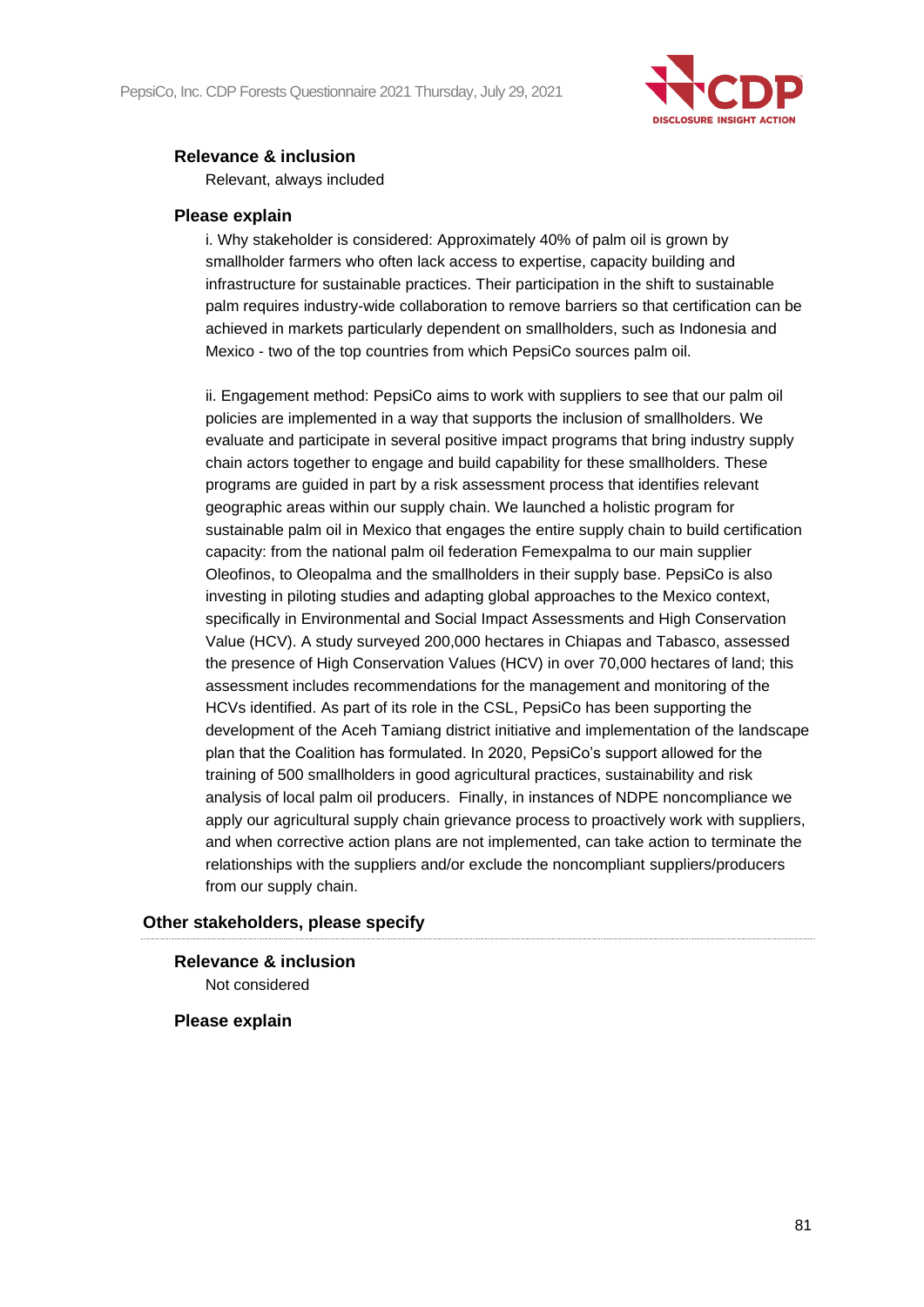

# **F3. Risks and opportunities**

## **F3.1**

**(F3.1) Have you identified any inherent forests-related risks with the potential to have a substantive financial or strategic impact on your business?**

|                 | <b>Risk identified?</b> |
|-----------------|-------------------------|
| Timber products | Yes                     |
| Palm oil        | Yes                     |

## **F3.1a**

**(F3.1a) How does your organization define substantive financial or strategic impact on your business?**

At PepsiCo, risk impact is evaluated based on the ability to achieve operational, financial and strategic objectives and/or potential for creating a sustained adverse impact on the business' profit, or the company's shareholder value and/or reputation. It leverages a five point scale (Minimal, Low, Medium, High, Critical) depending on its intensity. For quantitative purposes, one example is to use % of NOPBT (Net Operating Profit Before Taxes). Once forests risks have been identified, the next step in our process is to prioritize each risk based on the likelihood that it will occur, the financial impact to PepsiCo should it occur (any impact over \$1 million could be considered substantive), and whether the activities needed to mitigate the risk are aligned with our overall climate strategy and business plan, including our approach to deforestation. For example, we incorporate environmental sustainability criteria into our Capital Expenditure Filter and is applied to all capital expenditure requests over \$5 million. Each request is reviewed not only against business financial metrics and value to advancing our business strategy but also for the impact (positive or negative) that it will have on our environmental performance, including deforestation, and its contribution to our efforts to achieve our sustainability goals. This definition of substantive change applies to both direct operations and to elements of our supply chain and value chains.

## **F3.1b**

**(F3.1b) For your disclosed forest risk commodity(ies), provide details of risks identified with the potential to have a substantive financial or strategic impact on your business, and your response to those risks.**

**Forest risk commodity** Timber products

**Type of risk** Physical

**Geographical scale**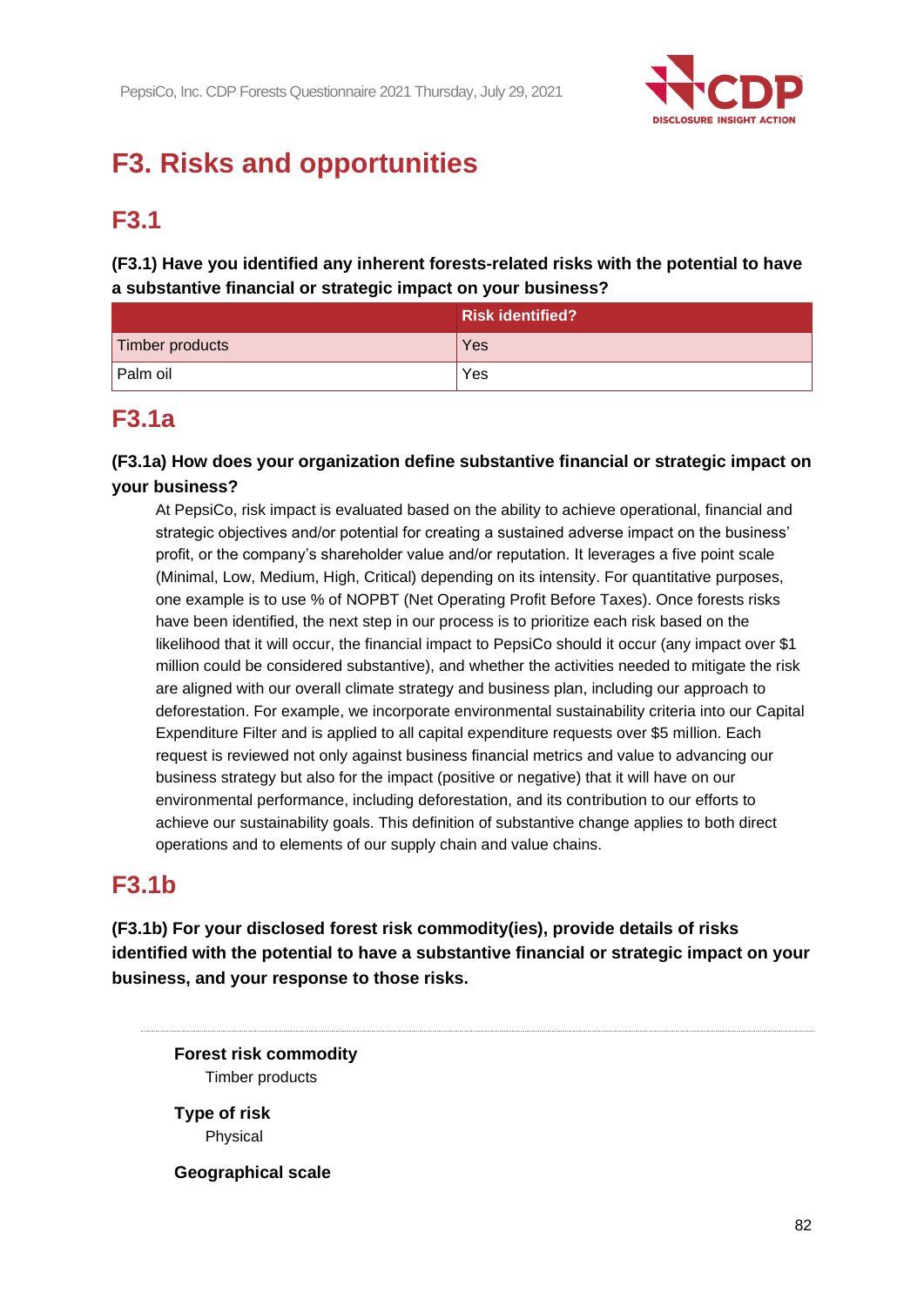

#### **Country**

#### **Where in your value chain does the risk driver occur?**

Supply chain

#### **Primary risk driver**

Declining ecosystem services

### **Primary potential impact**

Supply chain disruption

#### **Company-specific description**

The materials PepsiCo uses to produce our products are largely commodities subject to price volatility and fluctuations in availability caused by changes in global supply and demand, weather conditions, agricultural uncertainty, or government incentives and controls. Particular to timber, PepsiCo recognizes that severe weather events, losses of ecosystem services, and an unsteady supply of certified sustainable material have the potential to adversely impact our supply chain over the next 1-3 years.

#### **Timeframe**

1-3 years

#### **Magnitude of potential impact**

Low

#### **Likelihood**

Very unlikely

**Are you able to provide a potential financial impact figure?** No, we do not have this figure

## **Potential financial impact (currency)**

## **Potential financial impact figure - minimum (currency)**

## **Potential financial impact figure - maximum (currency)**

#### **Explanation of financial**

Many of the commodities used in our products are purchased on the open market. The prices we pay for such items are subject to fluctuation, and any increases could adversely impact our operating costs and decrease our operating profit growth.

#### **Primary response to risk**

Other, please specify Global purchasing and hedging strategies

#### **Description of response**

i. Timeframe: In the normal course of business, we currently manage these risks through a variety of strategies, including global purchasing programs and systematic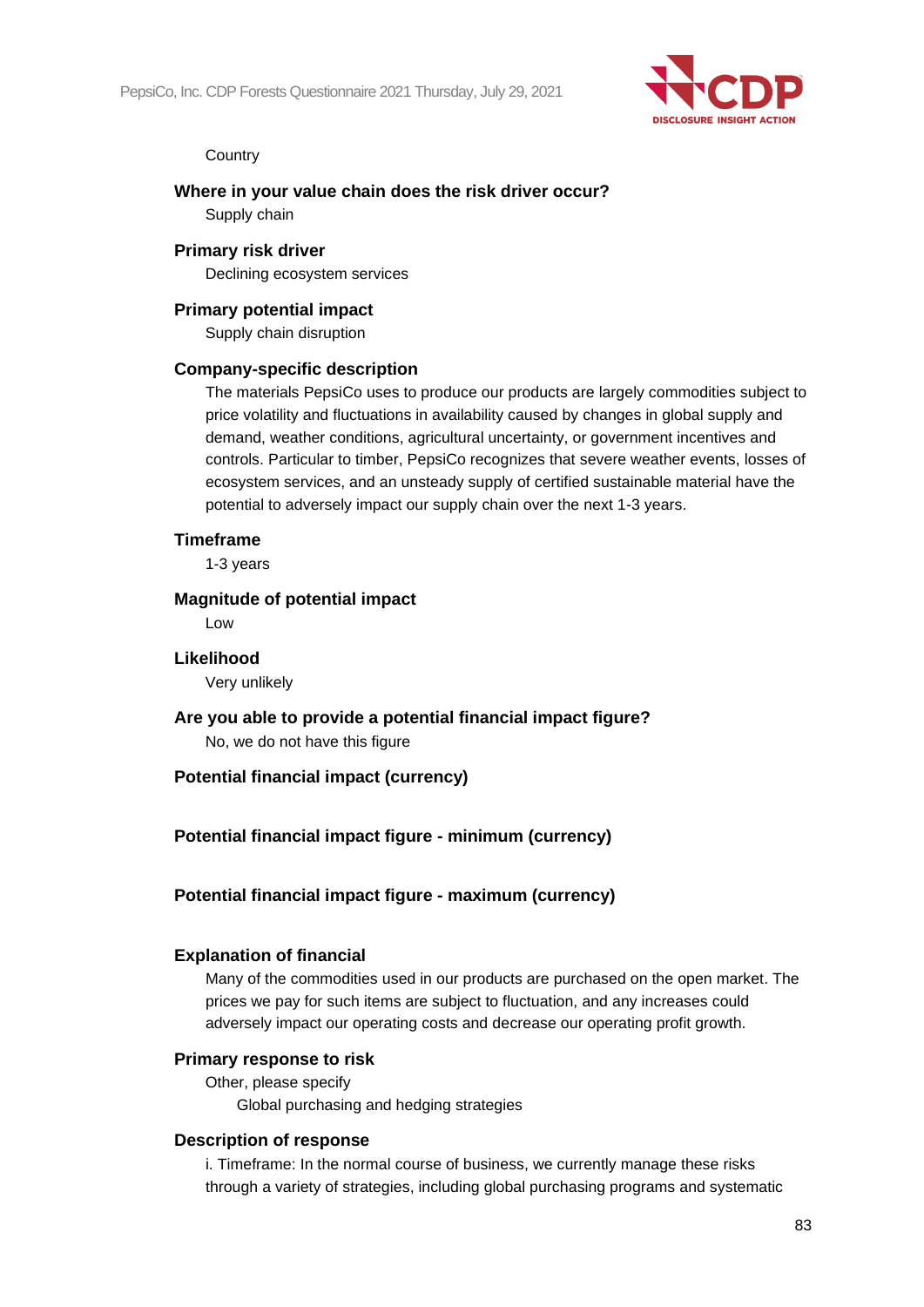

hedging strategies. Our global purchasing programs include fixed-price contracts, purchase orders and pricing agreements. Our hedging strategies include the use of derivatives to economically hedge price fluctuations related to a portion of our anticipated commodity purchases, primarily for agricultural products, energy and metals.

ii. Response effectiveness: Commodity Risk Management provides reasonable predictability of cost across our global commodity exposures while allowing controlled flexibility to adapt to unique market circumstances. For timber, PepsiCo considers country of origin and supplier business continuity planning by region. We have identified specific goals at the regional level to address the identified risks, thereby increasing our resilience to mitigate potential impacts.

#### **Cost of response**

 $\Omega$ 

#### **Explanation of cost of response**

As our management methods for these risks occur during the normal course of business and are interrelated with several other potential risks that may not be specific to forests, we consider our specific cost to manage these risks to be zero (0).

#### **Forest risk commodity**

Timber products

**Type of risk** Regulatory

**Geographical scale**

**Country** 

**Where in your value chain does the risk driver occur?** Supply chain

**Primary risk driver**

Regulatory uncertainty

#### **Primary potential impact**

Fines, penalties or enforcement orders

#### **Company-specific description**

We are seeing increasing interest from national governments and supra-national agencies in the impact of deforestation and in setting regulations to increase transparency and reduce the environmental and social impacts of deforestation around the world. We have also seen an increase in international cooperation, which was highlighted in the past by UN Conference of the Parties (COP)-17 and the Rio+20 Conferences that led to the REDD+ program enhancement, the U.S. Lacey Act, and the European Union Timber regulations. PepsiCo must stay informed of these developments to facilitate ongoing compliance and alignment with our deforestationrelated policies.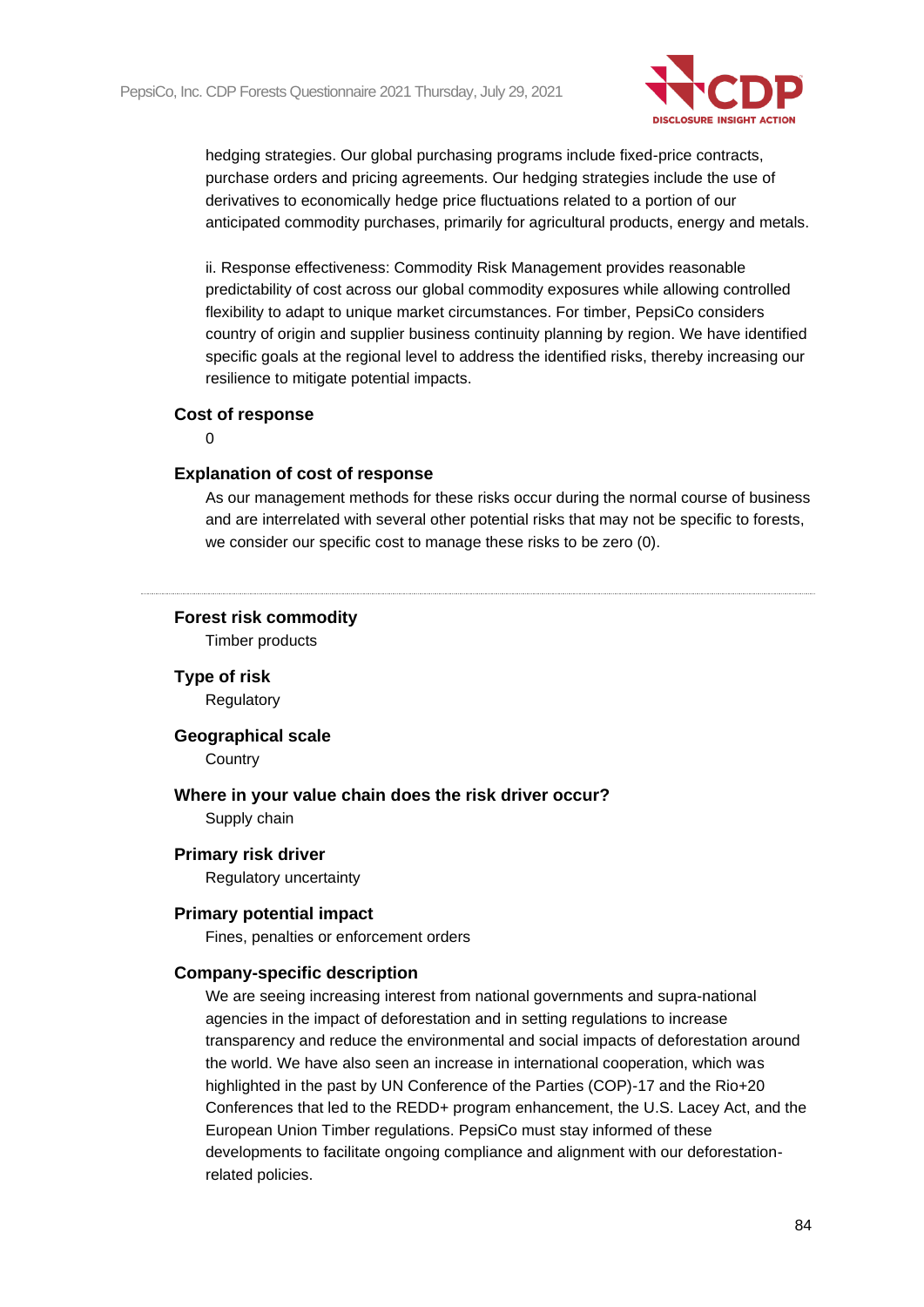PepsiCo, Inc. CDP Forests Questionnaire 2021 Thursday, July 29, 2021



## **Timeframe**

1-3 years

## **Magnitude of potential impact**

Low

## **Likelihood** Very unlikely

**Are you able to provide a potential financial impact figure?** No, we do not have this figure

## **Potential financial impact (currency)**

**Potential financial impact figure - minimum (currency)**

## **Potential financial impact figure - maximum (currency)**

## **Explanation of financial**

The financial impact of this risk is confidential.

## **Primary response to risk**

More ambitious forest-related commitments

## **Description of response**

i. Timeframe: Through our Forestry Stewardship Policy, Land Use Policy, Palm Oil Commitments, Palm Oil Action Plan, and Sustainable Packaging Policy, PepsiCo has created a robust framework to help achieve our goal of zero deforestation in our Company-owned and operated facilities and global supply chains from direct suppliers to source.

ii. Response effectiveness: PepsiCo engaged Proforest to map the supply chain and support implementation of its policies related to paper packaging, including an assessment of certification schemes that PepsiCo recognizes (e.g., CERFLOR, CSA, FSC, PEFC, SFI) to analyze the extent to which such schemes deliver PepsiCo requirements outlined in our policies. In addition, Proforest conducted a rapid assessment of PepsiCo's current performance and overview of risks involved in main regions/countries of our current paper packaging supply base. We believe this groundwork, along with our policy framework and timber specific sourcing standards and goals will help us stay ahead of regulatory requirements.

## **Cost of response**

 $\Omega$ 

## **Explanation of cost of response**

The cost of managing this risk is confidential.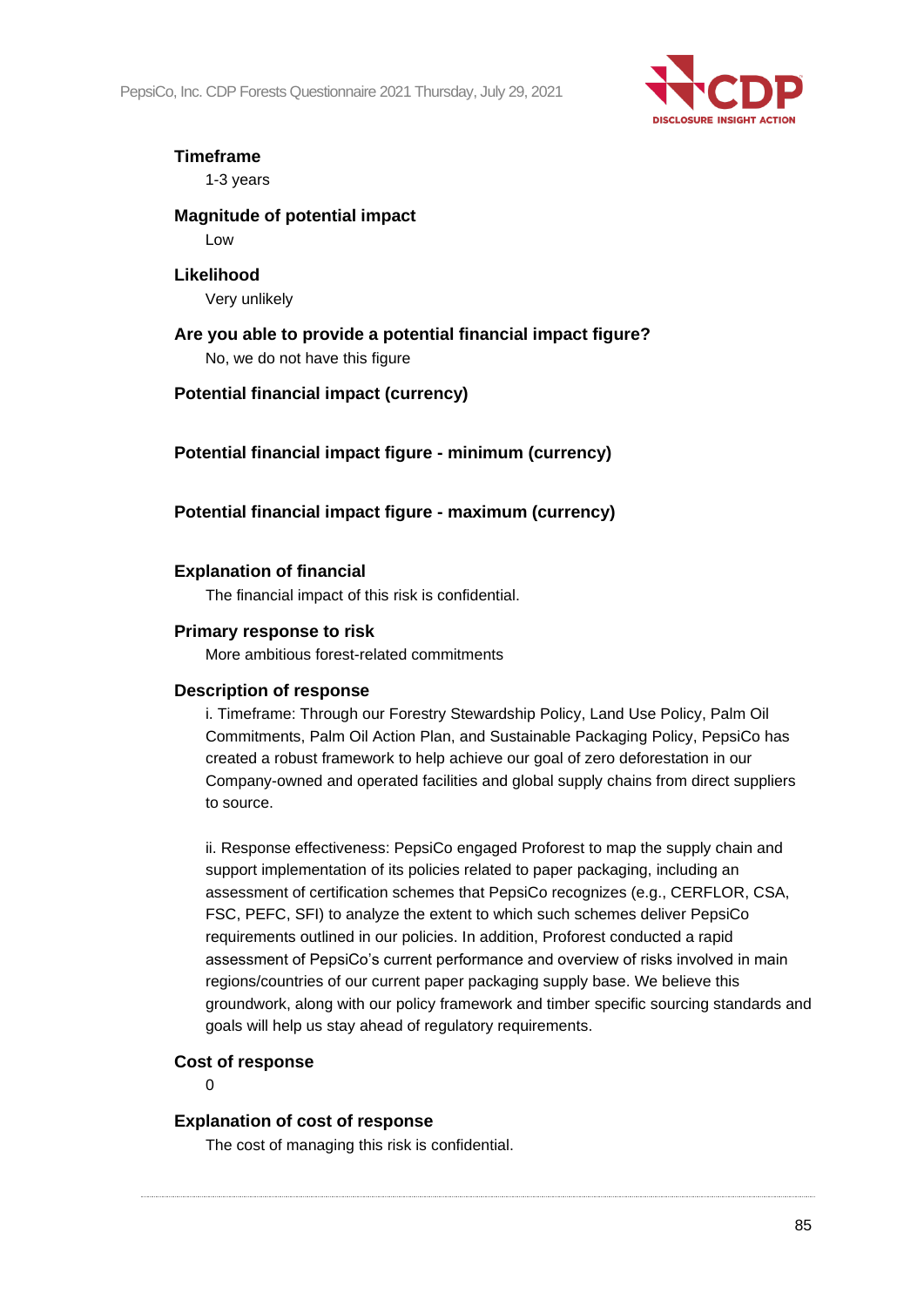PepsiCo, Inc. CDP Forests Questionnaire 2021 Thursday, July 29, 2021



## **Forest risk commodity**

Timber products

**Type of risk** Reputational and markets

**Geographical scale** Global

**Where in your value chain does the risk driver occur?** Supply chain

#### **Primary risk driver**

Increased stakeholder concern or negative stakeholder feedback

## **Primary potential impact**

Reduced demand for products and services

#### **Company-specific description**

We are a leading global beverage and food company with brands that are respected household names throughout the world. Maintaining a good reputation globally is critical to selling our branded products. Socially Responsible Investors (SRIs), governments, civil society, the media and other key stakeholders have shown a growing interest in the link between timber for packaging and deforestation in Company-owned operations and supply chains, leading to increased pressure on PepsiCo to respond to related concerns. PepsiCo has closely monitored consumer and customer campaigns, and their overall interest in responsible timber sourcing in our business and how we are addressing deforestation issues that may arise.

#### **Timeframe**

1-3 years

#### **Magnitude of potential impact**

Low

#### **Likelihood**

Very unlikely

**Are you able to provide a potential financial impact figure?** No, we do not have this figure

## **Potential financial impact (currency)**

**Potential financial impact figure - minimum (currency)**

**Potential financial impact figure - maximum (currency)**

**Explanation of financial**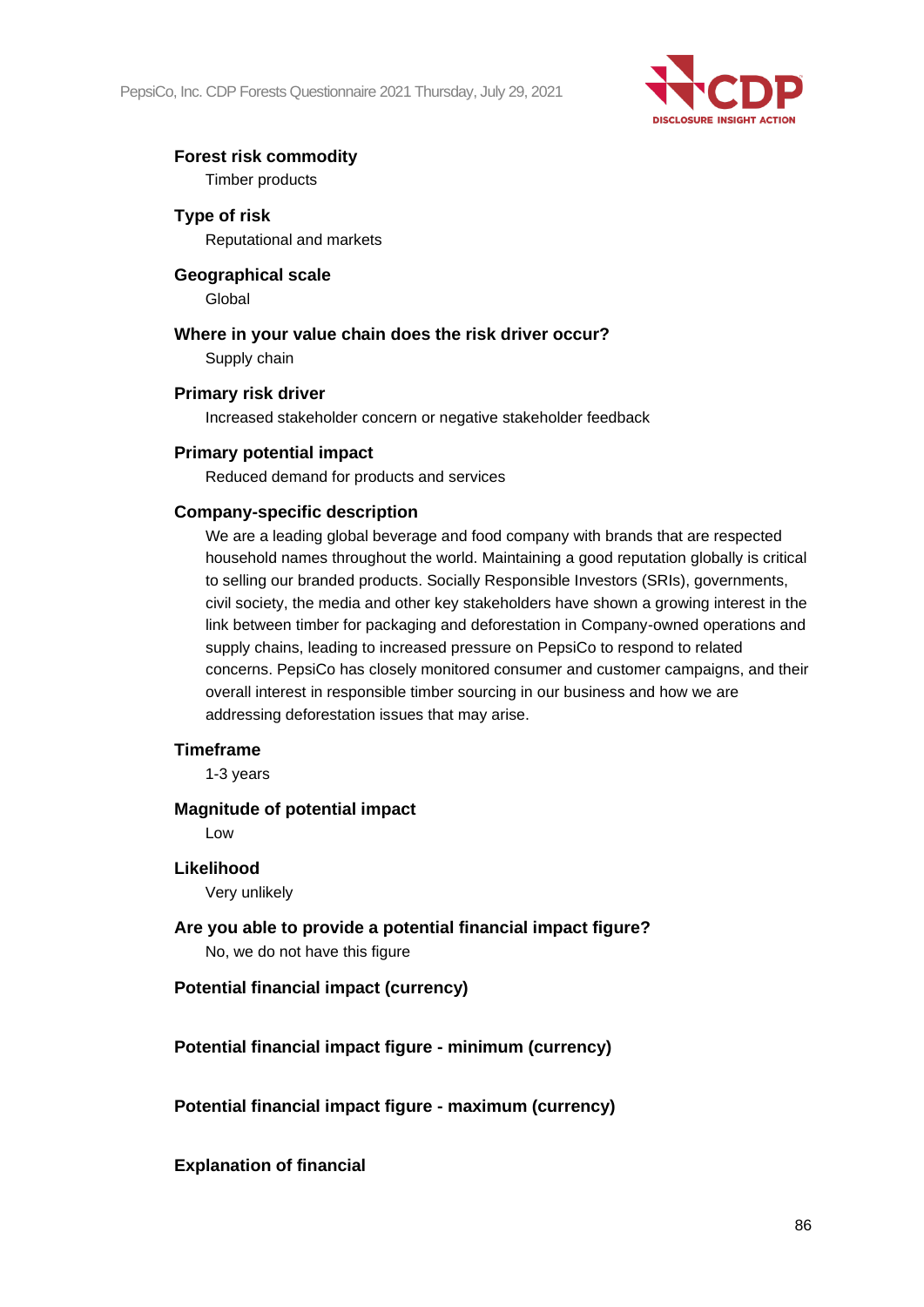

PepsiCo's reputation and the behavior of consumers in choosing our products are important to the market value and revenue generation of the Company. Changes in consumer preference, for example, due to a negative reaction to PepsiCo's reputation relative to the environment could adversely affect PepsiCo's business.

#### **Primary response to risk**

More ambitious forest-related commitments

#### **Description of response**

i. Timeframe: Through our Forestry Stewardship Policy, Land Use Policy, Palm Oil Commitments, Palm Oil Action Plan and Sustainable Packaging Policy, PepsiCo has created a robust framework to help achieve our goal of zero deforestation in our Company-owned and operated facilities and global supply chains from direct supplier to source.

ii. Response effectiveness: To help us to better understand the risks in our supply chain, we are working with Proforest to provide traceability data of our supply chain. This includes conducting supply chain mapping with suppliers to identify high-risk suppliers, regions and countries where interventions are required. In addition, we plan to revise our paper packaging-related policies to clarify scope, make implementation targets more explicit and further develop requirements on recycled content. We believe that our policy framework and timber-specific sourcing standards and goals will help us manage the increasing reputational risk associated with timber and deforestation.

#### **Cost of response**

 $\Omega$ 

#### **Explanation of cost of response**

The cost of managing this risk is confidential.

**Forest risk commodity**

Palm oil

**Type of risk**

Reputational and markets

## **Geographical scale**

**Global** 

## **Where in your value chain does the risk driver occur?** Supply chain

#### **Primary risk driver**

Availability of certified sustainable material

## **Primary potential impact**

Supply chain disruption

#### **Company-specific description**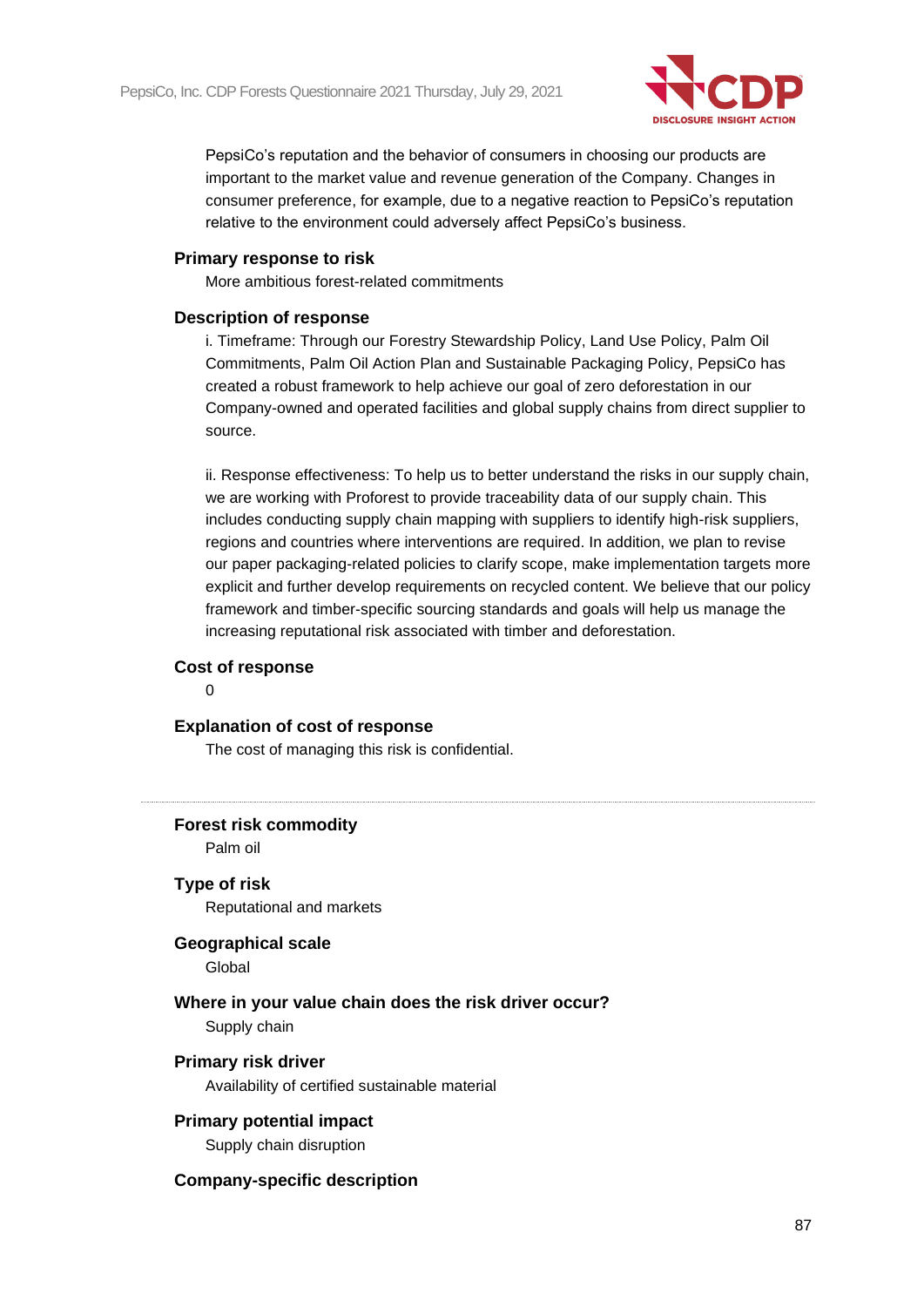

As a leading global food and beverage company with a complementary portfolio of brands, including Frito-Lay, Gatorade, Pepsi-Cola, Quaker and Tropicana, we make, market, distribute and sell a wide variety of convenient beverages, foods and snacks, serving customers and consumers in more than 200 countries and territories. As such, agriculture is an integral part of PepsiCo's supply chain. The raw materials we use to produce our products are largely commodities subject to price volatility and fluctuations in availability caused by changes in global supply and demand, weather conditions, agricultural uncertainty, or government incentives and controls.

#### **Timeframe**

1-3 years

#### **Magnitude of potential impact**

Medium-low

#### **Likelihood**

About as likely as not

**Are you able to provide a potential financial impact figure?** No, we do not have this figure

#### **Potential financial impact (currency)**

**Potential financial impact figure - minimum (currency)**

#### **Potential financial impact figure - maximum (currency)**

#### **Explanation of financial**

Many of the commodities used in our products are purchased on the open market. The prices we pay for such items are subject to fluctuation, and any increases could adversely impact our operating costs and decrease our operating profit growth.

#### **Primary response to risk**

Other, please specify Global purchasing and hedging strategies

#### **Description of response**

i. Timeframe: In the normal course of business, we currently manage these risks through a variety of strategies, including global purchasing programs and systematic hedging strategies. Our global purchasing programs include fixed-price contracts, purchase orders and pricing agreements. Our hedging strategies include the use of derivatives to economically hedge price fluctuations related to a portion of our anticipated commodity purchases, primarily for agricultural products, energy and metals.

ii. Response effectiveness: Commodity Risk Management provides reasonable predictability of cost across our global commodity exposures, while allowing controlled flexibility to adapt to unique market circumstances. For palm oil, PepsiCo considers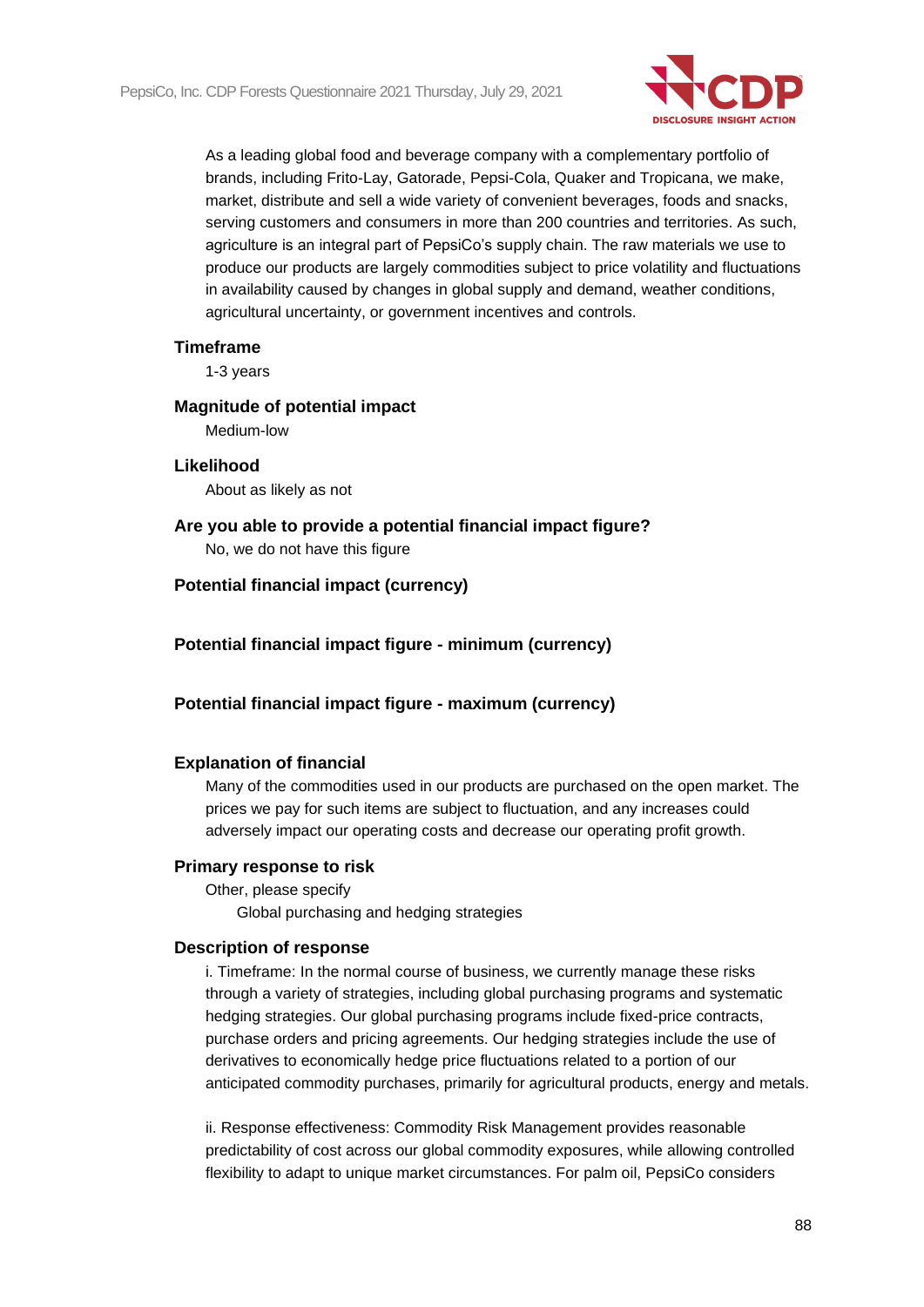

country of origin, supplier business continuity planning by region and commodity risk management through financial planning on market-based commodities, thereby increasing our resilience to mitigate potential impacts.

#### **Cost of response**

 $\Omega$ 

## **Explanation of cost of response**

As our management methods for these risks occur during the normal course of business and are interrelated with several other potential risks that may not be specific to forests, we consider our specific cost to manage these risks to be zero (0).

**Forest risk commodity**

Palm oil

**Type of risk Regulatory** 

**Geographical scale**

**Country** 

#### **Where in your value chain does the risk driver occur?**

Direct operation Supply chain

#### **Primary risk driver**

Regulatory uncertainty

#### **Primary potential impact**

Increased operating costs

#### **Company-specific description**

While most of the mechanisms to deliver more sustainable palm oil (e.g., RSPO, Consumer Goods Forum) are non-regulatory, we are seeing increasing interest from governments in using regulation to drive change. PepsiCo must stay informed of these developments to facilitate ongoing compliance and alignment with our palm oil related policies and action plan.

#### **Timeframe**

4-6 years

#### **Magnitude of potential impact**

Low

#### **Likelihood**

**Unlikely** 

#### **Are you able to provide a potential financial impact figure?**

No, we do not have this figure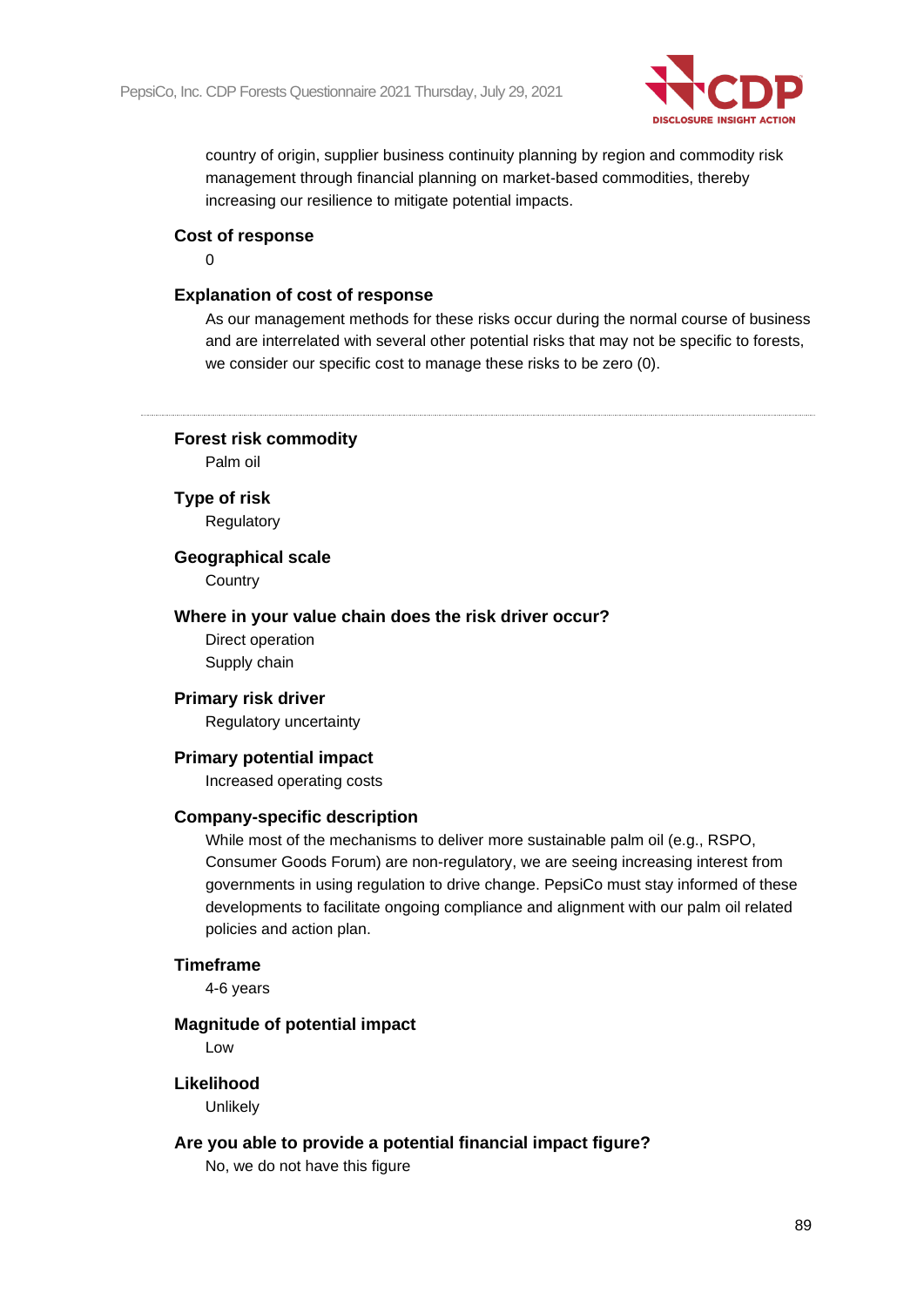PepsiCo, Inc. CDP Forests Questionnaire 2021 Thursday, July 29, 2021



## **Potential financial impact (currency)**

## **Potential financial impact figure - minimum (currency)**

## **Potential financial impact figure - maximum (currency)**

#### **Explanation of financial**

The financial impact of this risk is confidential.

#### **Primary response to risk**

More ambitious forest-related commitments

#### **Description of response**

i. Timeframe: PepsiCo has taken a multi-faceted approach to address our palm oil supply chain by enacting a number of policies and programs on this issue. In 2015, we published the PepsiCo Palm Oil Action Plan, describing our strategy for sourcing sustainable palm oil and achieving our goal of sourcing 100% sustainable palm oil by the end of 2020. Our strategy was updated in April 2021. We also publicize our Forestry Stewardship Policy, Land Use Policy and annual palm oil reporting describing strategic collaborations, use of new tools and impact programs.

ii. Response effectiveness: We are working with Proforest to develop risk analysis and mitigation plans for key regions, as well as a verification process that stresses PepsiCo's goals on High Carbon Stock, High Conservation Values, peatlands, land rights, including Free, Prior and Informed Consent, human rights, and no burning, as described by RSPO. This work involves a risk assessment of direct suppliers and their supply base (leveraging mill traceability data) to identify, assess, prioritize and address top compliance risks under PepsiCo's policies, including recommending priority mills and supply bases for verification assessments and wider engagement. We expect that this work will increase engagement with suppliers to monitor implementation of continuous improvement plans. We believe our progress against our Palm Oil Action Plan and related deforestation policies will help us stay ahead of regulatory requirements.

#### **Cost of response**

 $\Omega$ 

#### **Explanation of cost of response**

The cost of managing this risk is confidential.

#### **Forest risk commodity**

Palm oil

## **Type of risk**

Reputational and markets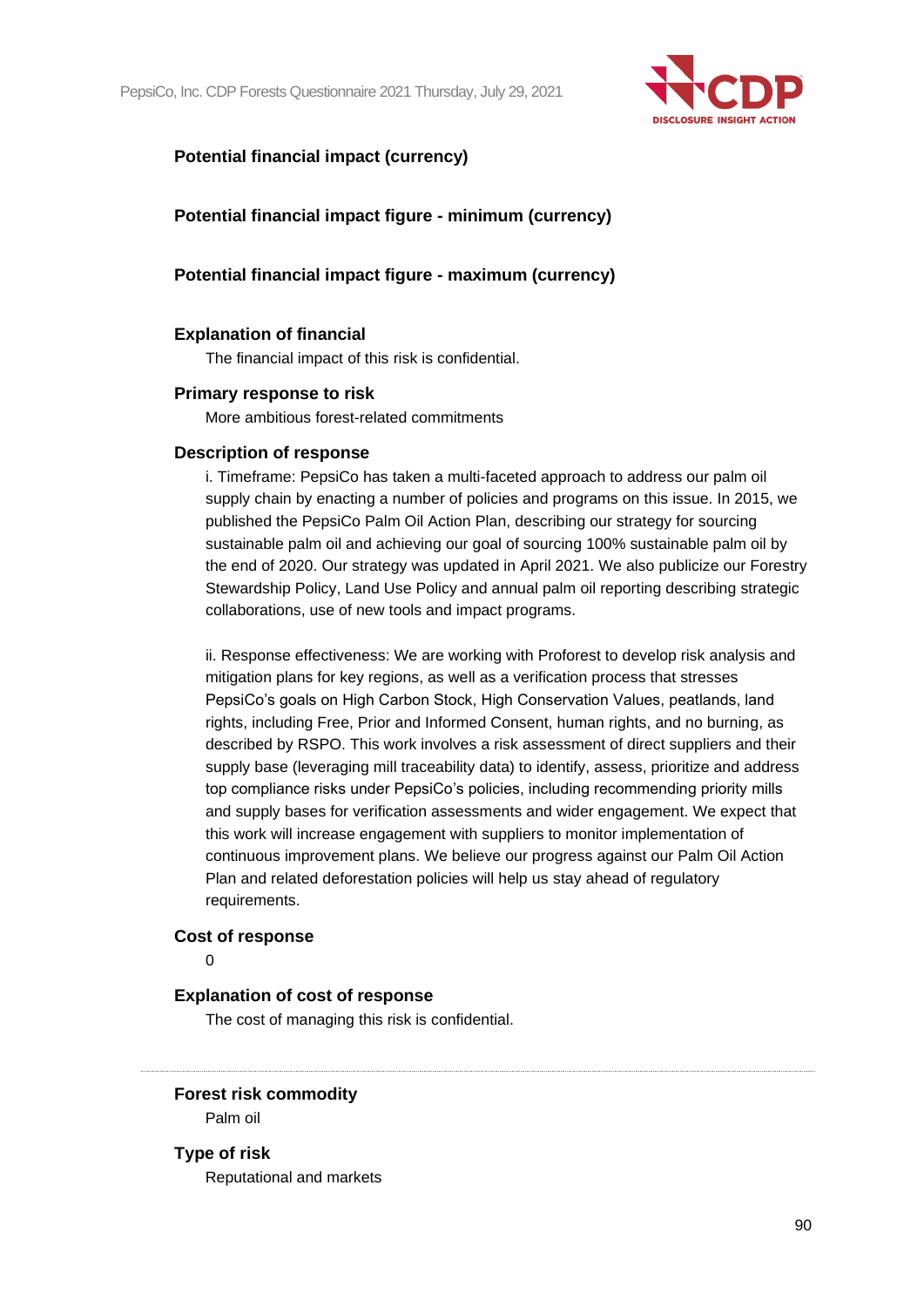

## **Geographical scale**

Global

## **Where in your value chain does the risk driver occur?**

Direct operation Supply chain

#### **Primary risk driver**

Increased stakeholder concern or negative stakeholder feedback

#### **Primary potential impact**

Reduced demand for products and services

#### **Company-specific description**

We are a leading global beverage and food company with brands that are respected household names throughout the world. Maintaining a good reputation globally is critical to selling our branded products. SRIs, governments, civil society, the media, and other key stakeholders have shown a growing interest in the link between palm oil and deforestation in Company-owned operations and supply chains. PepsiCo has closely monitored consumer and customer campaigns and general interest in responsible palm oil sourcing in our business.

#### **Timeframe**

1-3 years

#### **Magnitude of potential impact**

Low

#### **Likelihood**

Unlikely

## **Are you able to provide a potential financial impact figure?**

No, we do not have this figure

## **Potential financial impact (currency)**

**Potential financial impact figure - minimum (currency)**

## **Potential financial impact figure - maximum (currency)**

## **Explanation of financial**

PepsiCo's reputation and the behavior of consumers in choosing our products are important to the market value and revenue generation of the Company. Changes in consumer preference, for example, due to a negative reaction to PepsiCo's reputation relative to the environment could adversely affect PepsiCo's business.

## **Primary response to risk**

More ambitious forest-related commitments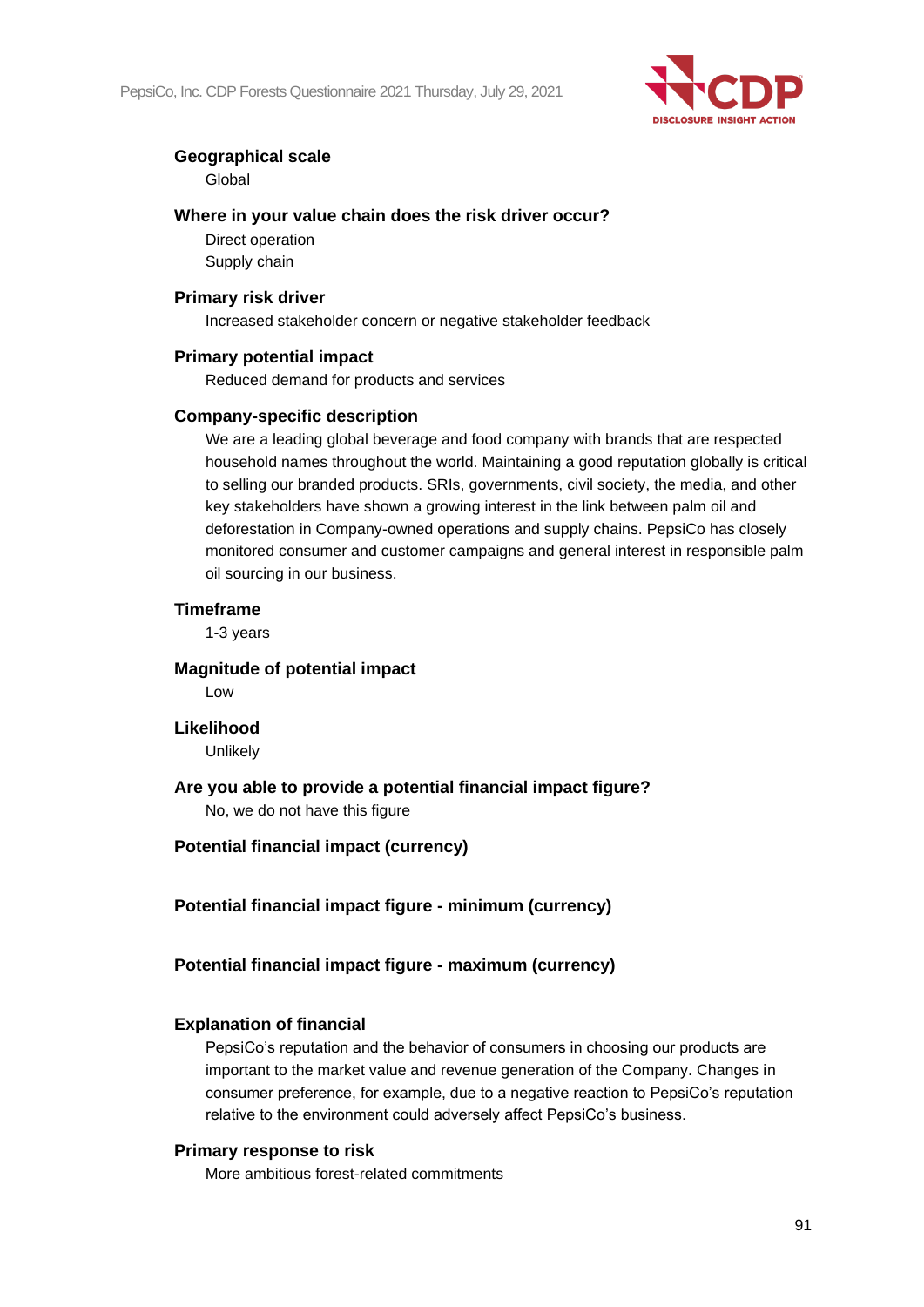

## **Description of response**

Timeframe: In 2015, we published the PepsiCo Palm Oil Action Plan, describing our strategy for sourcing sustainable palm oil; our strategy was subsequently updated in April 2021.

ii. Response effectiveness: Transparency is important for our risk mitigation efforts in response to NGO concerns, particularly in relation to potential reputational impacts. We provide regular, detailed information on progress toward delivering our palm oil-related goals, all of which are publicly available to stakeholders on our website. Additionally, we solicit feedback from civil society through direct meetings and workshops and consider reports by civil society and other organizations. Our stakeholder collaboration efforts, including participation in the Palm Oil Working Group of the Consumer Goods Forum, membership in the Tropical Forest Alliance 2020, and regular meetings with NGOs to discuss our efforts, exchange information and consider ways to achieve shared objectives have resulted in increased confidence in our efforts. As evidence of our progress, the WWF 2016 Palm Oil Scorecard ranked PepsiCo as leading the way in progress on essential actions taken to source sustainable palm oil. In July 2017, we formalized a grievance mechanism for our agricultural supply chain, allowing third parties to raise concerns regarding compliance within our agricultural supply chain and mitigating potential reputational impacts.

## **Cost of response**

0

## **Explanation of cost of response**

The cost of managing this risk is confidential.

## **F3.2**

**(F3.2) Have you identified any forests-related opportunities with the potential to have a substantive financial or strategic impact on your business?**

|                 | Have you identified opportunities? |
|-----------------|------------------------------------|
| Timber products | Yes                                |
| Palm oil        | Yes                                |

## **F3.2a**

**(F3.2a) For your selected forest risk commodity(ies), provide details of the identified opportunities with the potential to have a substantive financial or strategic impact on your business.**

**Forest risk commodity** Timber products

**Type of opportunity**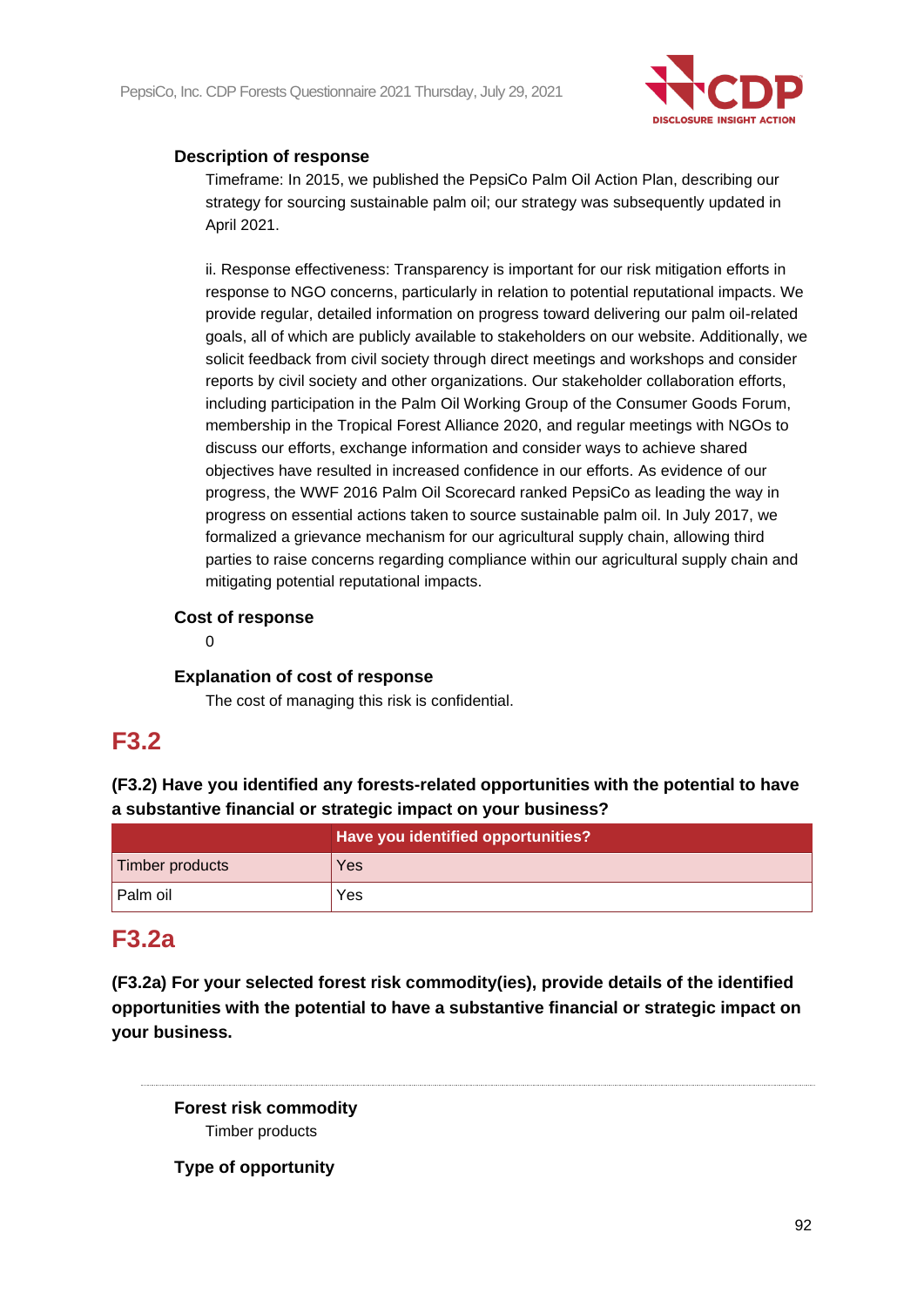

Products & services

#### **Where in your value chain does the opportunity occur?**

Other parts of the value chain

#### **Primary forests-related opportunity**

Increased brand value

#### **Company-specific description & strategy to realize opportunity**

i. Explanation of opportunity: PepsiCo understands the unique role packaging holds in shaping the way our products are presented to consumers, customers and communities. In addition to understanding its necessary role in protecting the quality and experience consumers have with our products, we believe that our most significant influence on forests is through our sourcing of paper and wood-based products and raw agricultural materials.

ii. Explanation of strategy: Through our Forestry Stewardship Policy, Land Use Policy, Palm Oil Commitments, and Sustainable Packaging Policy, PepsiCo has created a robust framework to help achieve our goal of zero deforestation in our Company-owned and -operated facilities and global supply chains from direct supplier to source. PepsiCo seeks to purchase only responsibly sourced wood fiber products and will not knowingly accept from its supply chain paper-based packaging that may contain wood fiber harvested illegally or sourced from protected forest areas. We are focused on developing and maintaining a deeper understanding of our paper-based packaging supply chain and our supply base sourcing as close to the forest of origin as possible.

iii. Implementation case study: PepsiCo is working with our suppliers to help them become more environmentally sustainable in their practices by following credible forestry standards and purchasing fiber only from sources that support responsible forest management, as outlined in our policies. PepsiCo engaged Proforest to map the supply chain and support implementation of its policies related to paper packaging, including an assessment of certification schemes that PepsiCo recognizes (e.g., CERFLOR, CSA, FSC, PEFC, SFI) to analyze the extent to which they deliver PepsiCo requirements outlined in our policies. In addition, Proforest conducted a rapid assessment of PepsiCo's current performance and overview of risks involved in main regions/countries of our paper packaging supply base.

#### **Estimated timeframe for realization**

1-3 years

#### **Magnitude of potential impact**

Low

**Likelihood**

Very unlikely

## **Are you able to provide a potential financial impact figure?**

Yes, a single figure estimate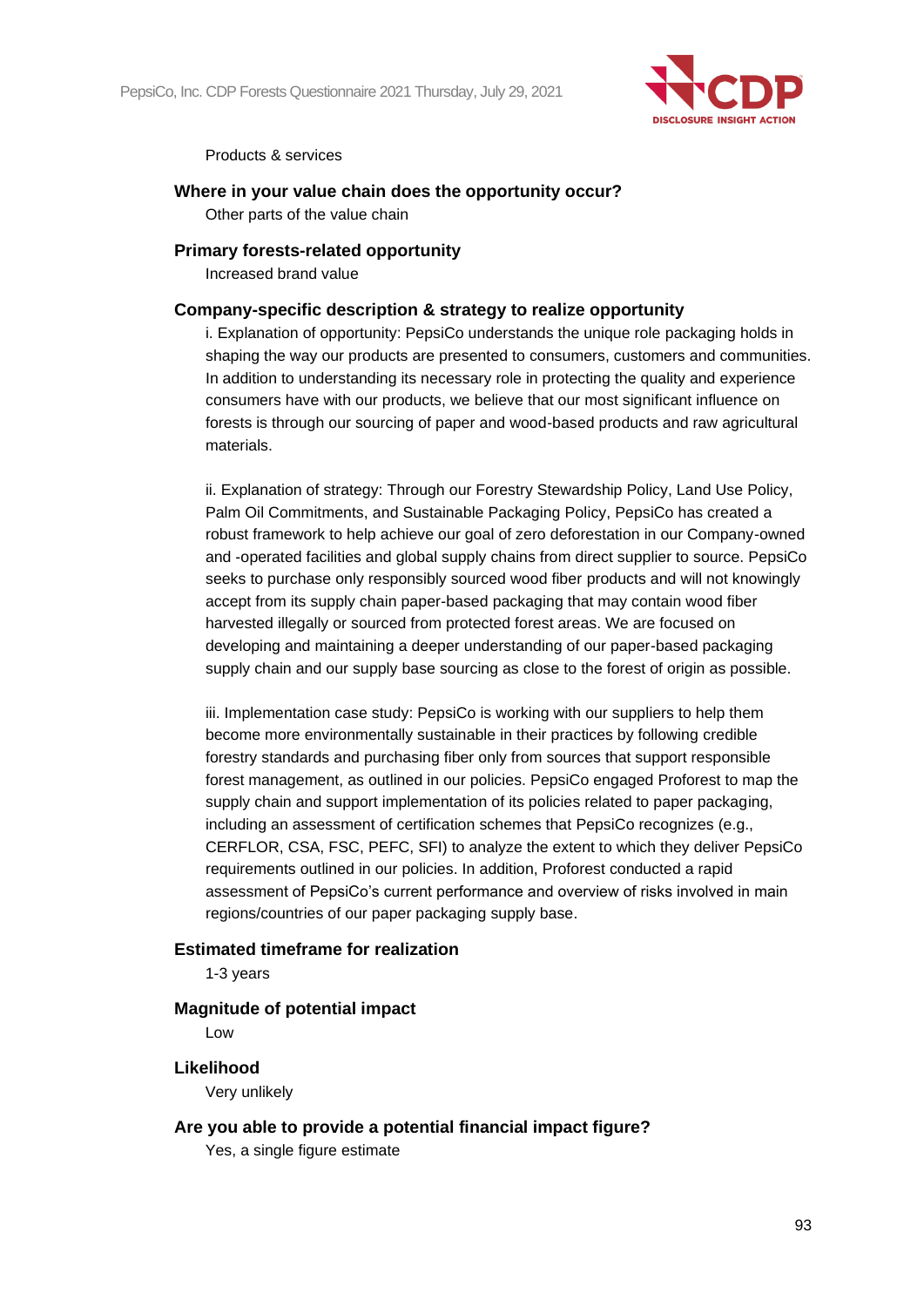

## **Potential financial impact figure (currency)**

2,000,000,000

**Potential financial impact figure – minimum (currency)**

## **Potential financial impact figure – maximum (currency)**

## **Explanation of financial impact figure**

PepsiCo's reputation and the behavior of consumers in choosing our products are important to the market cap and revenue generation of the Company. The 2020 net revenues for PepsiCo were more than \$70 billion. PepsiCo revenues are sensitive to changes in consumer preferences. For example, a one percent impact on PEP's market value (defined as our market capitalization) would equate to ~\$2 billion. Changes in consumer preferences, for example, due to a positive reaction to PepsiCo's reputation, and the reputation of its products relative to the environment, could positively affect PepsiCo's business, financial condition or results of operations although it would be difficult to precisely identify the driving factors causing a change in consumer behavior.

#### **Forest risk commodity** Palm oil

## **Type of opportunity**

Products & services

#### **Where in your value chain does the opportunity occur?**

Other parts of the value chain

#### **Primary forests-related opportunity**

Increased brand value

#### **Company-specific description & strategy to realize opportunity**

i. Explanation of opportunity: Socially Responsible Investors, governments, civil society, the media and other key stakeholders have shown a growing interest in the link between palm oil and deforestation in our Company-owned operations and supply chains. PepsiCo has closely monitored consumer and customer campaigns and general interest in responsible palm oil sourcing in our business. As awareness around palm oil grows, improved consumer response to products carrying RSPO-certified sourced material represents a potential opportunity to grow our revenue.

ii. Explanation of strategy: In 2015, we published the PepsiCo Palm Oil Action Plan, describing our strategy for sourcing sustainable palm oil and including our commitment to source 100% physically-certified sustainable palm oil by the end of 2020, achieve and maintain PepsiCo and our suppliers' compliance with our various deforestation-related policies and Supplier Code of Conduct; engage suppliers on various capacity building initiatives; and achieve greater traceability. We disclose results of our work annually in Palm Oil Progress Reports, synchronized with our Annual Communication of Progress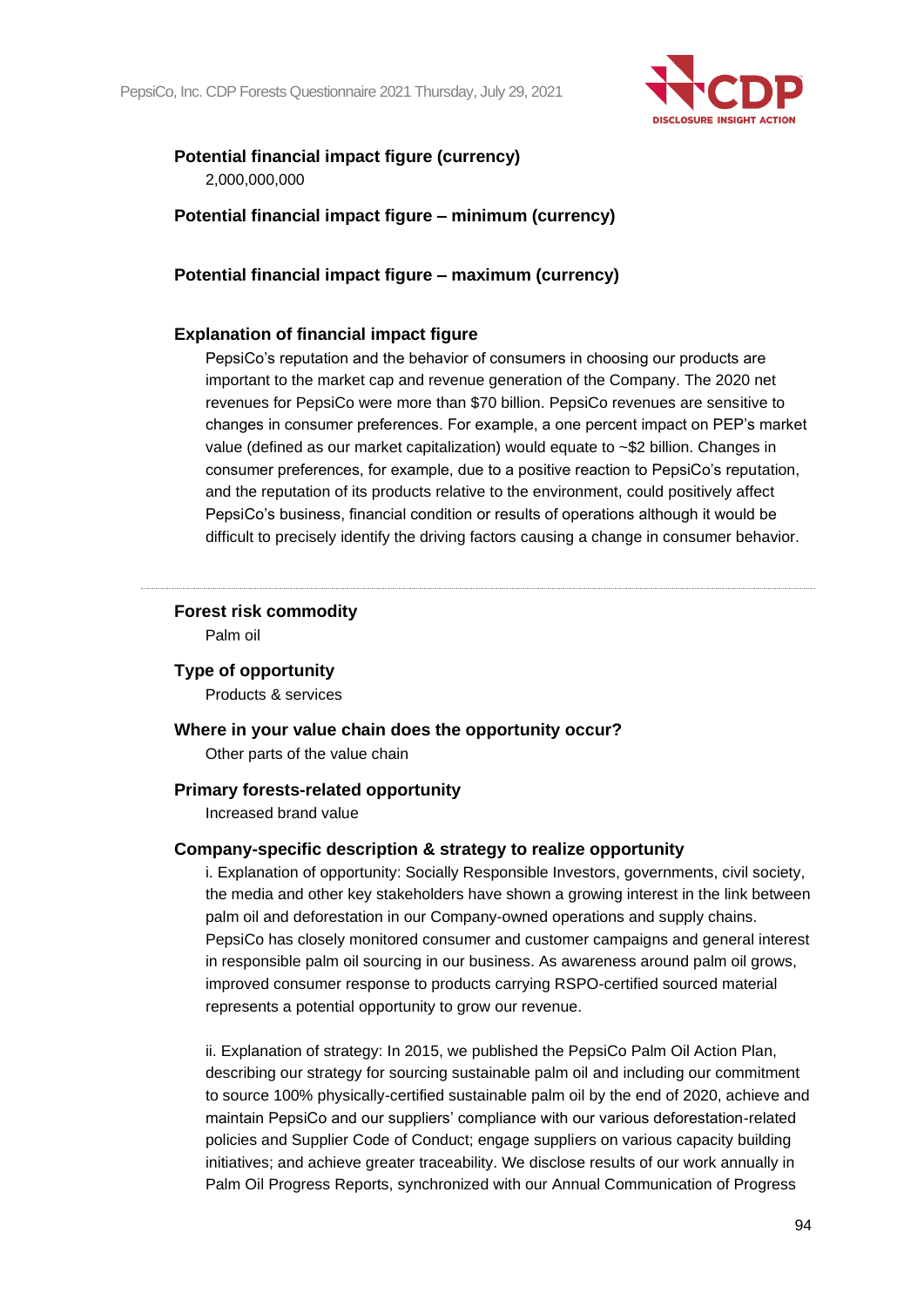

#### to the RSPO.

iii. Implementation case study: In 2020, we achieved 99.3% physically-certified sustainable palm oil with the balance comprised of Independent Smallholders (ISH) credits. We encouraged our direct suppliers to be RSPO members; since 2017, 100% of our direct suppliers have been RSPO members. We are also mapping to the mill of origin and aiming for 100%, with a concurrent goal to achieve traceability to the farm/plantation by the end of 2020. In 2020, 96.5% of our supply was traceable to the mill. Since launching our Traceability to Plantation Protocol, 36 suppliers representing 49% of our volume reported traceability to plantation in 2020. Our Supplier Scorecards provide a means to track and encourage our suppliers' progress towards establishing policies and programs to enhance performance and capability in sustainable palm. Our Palm Oil Traceability Protocol, developed in collaboration with palm experts and industry partners, supports the development of better information systems to help achieve our goals and prioritize opportunities for improvement. Finally, our impact programs prioritize capacity building, particularly training and development.

#### **Estimated timeframe for realization**

1-3 years

#### **Magnitude of potential impact**

Low

**Likelihood**

**Unlikely** 

**Are you able to provide a potential financial impact figure?** Yes, a single figure estimate

## **Potential financial impact figure (currency)**

2,000,000,000

## **Potential financial impact figure – minimum (currency)**

## **Potential financial impact figure – maximum (currency)**

## **Explanation of financial impact figure**

PepsiCo's reputation and the behavior of consumers in choosing our products are important to the market cap and revenue generation of the Company. The 2020 net revenues for PepsiCo were more than \$70 billion. PepsiCo revenues are sensitive to changes in consumer preferences. For example, a one percent impact on PEP's market value (defined as our market capitalization) would equate to ~\$2 billion. Changes in consumer preferences, for example, due to a positive reaction to PepsiCo's reputation, and the reputation of its products relative to the environment, could positively affect PepsiCo's business, financial condition or results of operations although it would be difficult to precisely identify the driving factors causing a change in consumer behavior.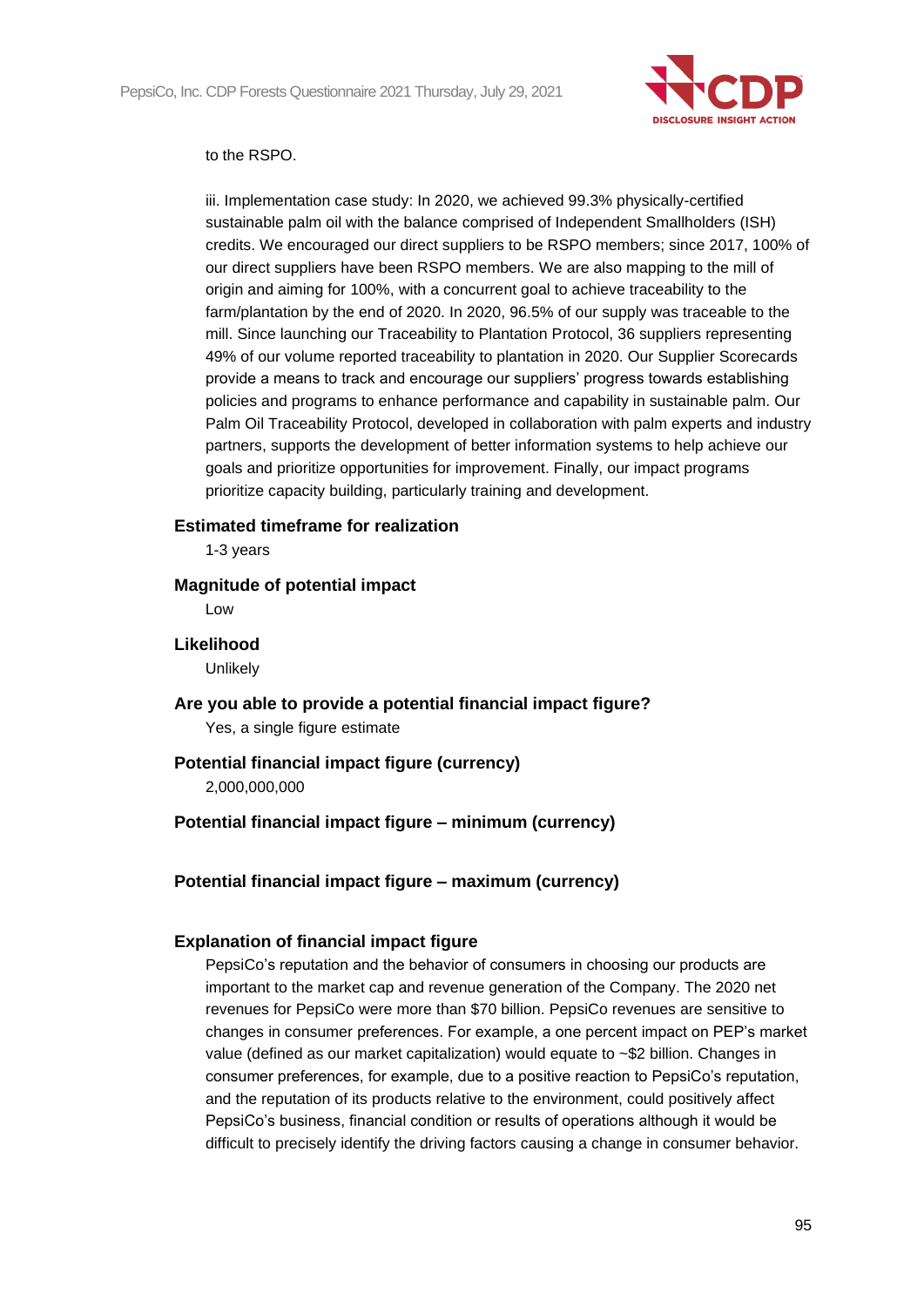

# **F4. Governance**

## **F4.1**

**(F4.1) Is there board-level oversight of forests-related issues within your organization?**

Yes

## **F4.1a**

**(F4.1a) Identify the position(s) of the individual(s) (do not include any names) on the board with responsibility for forests-related issues.**

| <b>Position of</b><br>individual | <b>Please explain</b>                                                                                                                                                                                                                                                                                                                                                                                                                                                                                                                                                                                                                                                                                               |
|----------------------------------|---------------------------------------------------------------------------------------------------------------------------------------------------------------------------------------------------------------------------------------------------------------------------------------------------------------------------------------------------------------------------------------------------------------------------------------------------------------------------------------------------------------------------------------------------------------------------------------------------------------------------------------------------------------------------------------------------------------------|
| Board-level<br>committee         | i. Responsibility: Under PepsiCo's By-Laws and Corporate Governance Guidelines,<br>the Board has the responsibility to manage the business of the Company. Because<br>sustainability matters, including forests-related issues, are integrated into our<br>business, the Board considers them an integral part of its oversight. The<br>Sustainability, Diversity and Public Policy Committee assists the Board in providing<br>more focused oversight over the Company's policies, programs and related risks that<br>concern key sustainability matters. The PepsiCo Executive Committee (PEC) has<br>direct oversight of the sustainability agenda, including strategic decisions and<br>performance management. |
|                                  | ii. Decision: In 2020, the PEC and the Board made the decision to review and<br>approve the PEC's action to sign the Business Ambition for 1.5C pledge as well as<br>PepsiCo's new climate goal in line with the pledge that was subsequently announced<br>in early 2021, which requires forest-related actions and progress.                                                                                                                                                                                                                                                                                                                                                                                       |

## **F4.1b**

#### **Frequency that forests-related issues are a scheduled agenda item Governance mechanisms into which forestsrelated issues are integrated Please explain** Row Scheduled - 1 some meetings **Monitoring** implementation and performance **Overseeing** acquisitions and divestiture i. The Sustainability, Diversity and Public Policy Committee assists the Board with oversight of PepsiCo's policies, programs and risks concerning key sustainability matters. The committee typically meets 4x/year and is comprised of independent directors with a mix of public policy, risk, international and science-related skills, qualifications and experience. The key agenda item

## **(F4.1b) Provide further details on the board's oversight of forests-related issues.**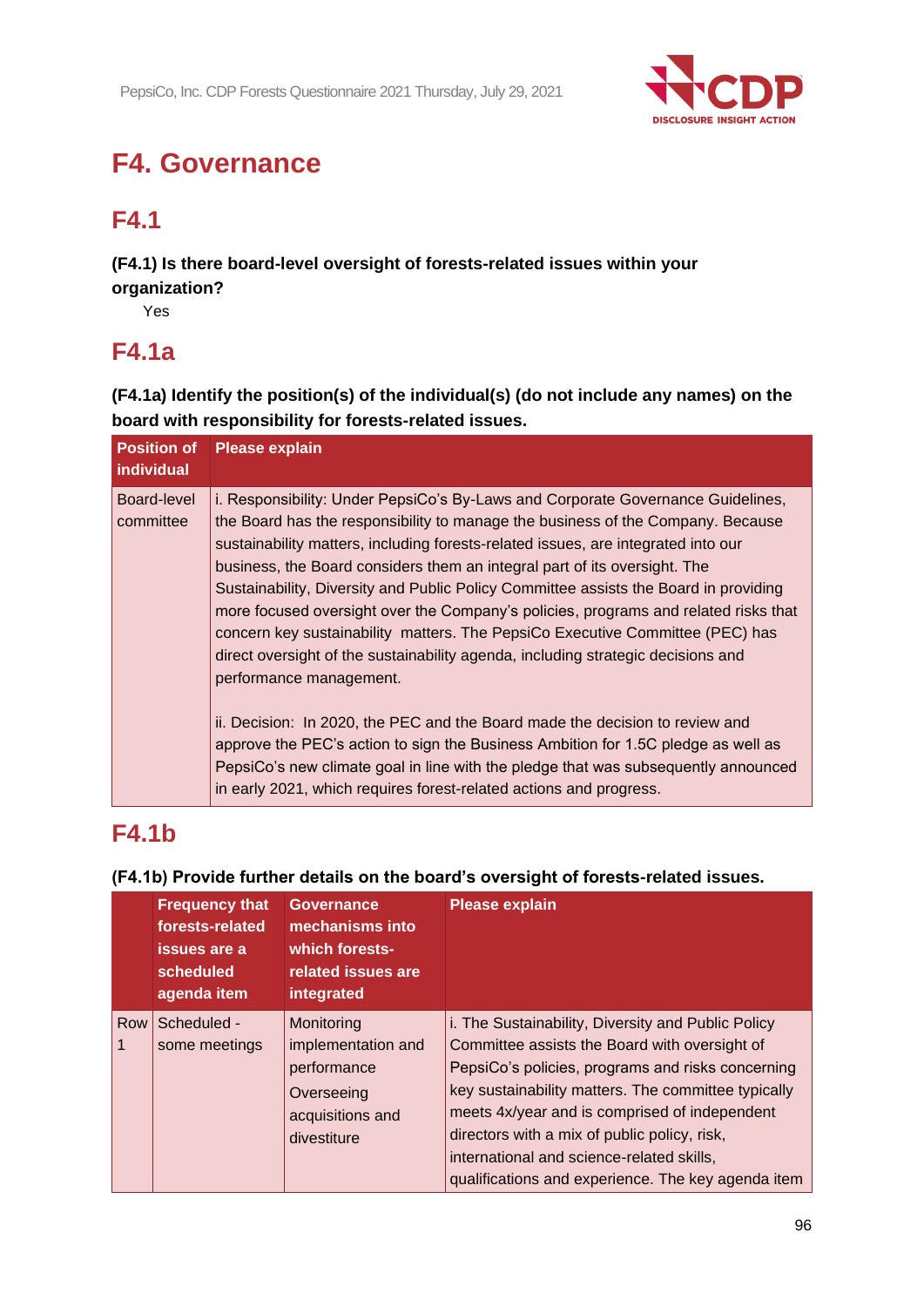

| incentives<br>Reviewing and<br>guiding annual<br>budgets<br>Reviewing and<br>guiding business<br>plans<br>Reviewing and<br>Reviewing and<br>action<br>Reviewing and<br>guiding risk<br>Reviewing and<br>guiding strategy<br>objectives | Overseeing major<br>capital expenditures<br>Providing employee<br>guiding corporate<br>responsibility strategy<br>quiding major plans of<br>management policies<br>Setting performance | for these meetings is a review of progress on our<br>sustainability goals, including those related to<br>deforestation. The Board also oversees PepsiCo's<br>integrated risk management framework to address<br>top strategic, financial, operating, business,<br>compliance, safety, reputational and other risks,<br>including forests-related issues across the<br>organization.<br>The PepsiCo Risk Committee (PRC) is a cross-<br>functional diverse group that meets regularly and is<br>responsible for reporting progress on risk mitigation<br>efforts to the Board. The PRC reviews potential<br>impacts in agricultural commodity supplies and<br>regulatory changes that may impact PepsiCo's<br>business. The Board receives updates on key risks<br>throughout the year. Key risks related to forests-<br>related issues are included in our 2020 Annual<br>Report on Form 10-K.<br>ii. The governance mechanisms selected reflect<br>PepsiCo's comprehensive approach to<br>sustainability. The full Board considers sustainability<br>issues an integral part of its business oversight, as<br>sustainability topics are integrated into, and not<br>separate from, our business strategy. |
|----------------------------------------------------------------------------------------------------------------------------------------------------------------------------------------------------------------------------------------|----------------------------------------------------------------------------------------------------------------------------------------------------------------------------------------|------------------------------------------------------------------------------------------------------------------------------------------------------------------------------------------------------------------------------------------------------------------------------------------------------------------------------------------------------------------------------------------------------------------------------------------------------------------------------------------------------------------------------------------------------------------------------------------------------------------------------------------------------------------------------------------------------------------------------------------------------------------------------------------------------------------------------------------------------------------------------------------------------------------------------------------------------------------------------------------------------------------------------------------------------------------------------------------------------------------------------------------------------------------------------------------------------------|

## **(F4.2) Provide the highest management-level position(s) or committee(s) with responsibility for forests-related issues (do not include the names of individuals).**

| Name of the<br>position(s)<br>and/or<br>committee(s) | <b>Responsibility</b>                                                         | <b>Frequency of</b><br>reporting to<br>the board on<br>forests-related<br><b>issues</b> | <b>Please explain</b>                                                                                                                                                                                                                                                                                                                                                                                                                                             |
|------------------------------------------------------|-------------------------------------------------------------------------------|-----------------------------------------------------------------------------------------|-------------------------------------------------------------------------------------------------------------------------------------------------------------------------------------------------------------------------------------------------------------------------------------------------------------------------------------------------------------------------------------------------------------------------------------------------------------------|
| Chief<br>Sustainability<br>Officer (CSO)             | Both assessing and<br>managing forests-<br>related risks and<br>opportunities | Quarterly                                                                               | i. Role, rationale, responsibilities, reporting:<br>Overall responsibility lies with PepsiCo's<br>Chief Sustainability Officer (CSO), who<br>reports directly to the CEO. With a specific<br>focus on sustainability, forests-related<br>issues monitoring and overseeing the<br>delivery of our forests-related goals fall<br>directly under the role's responsibilities. The<br>CSO is involved in the day-to-day<br>management of our strategy toward delivery |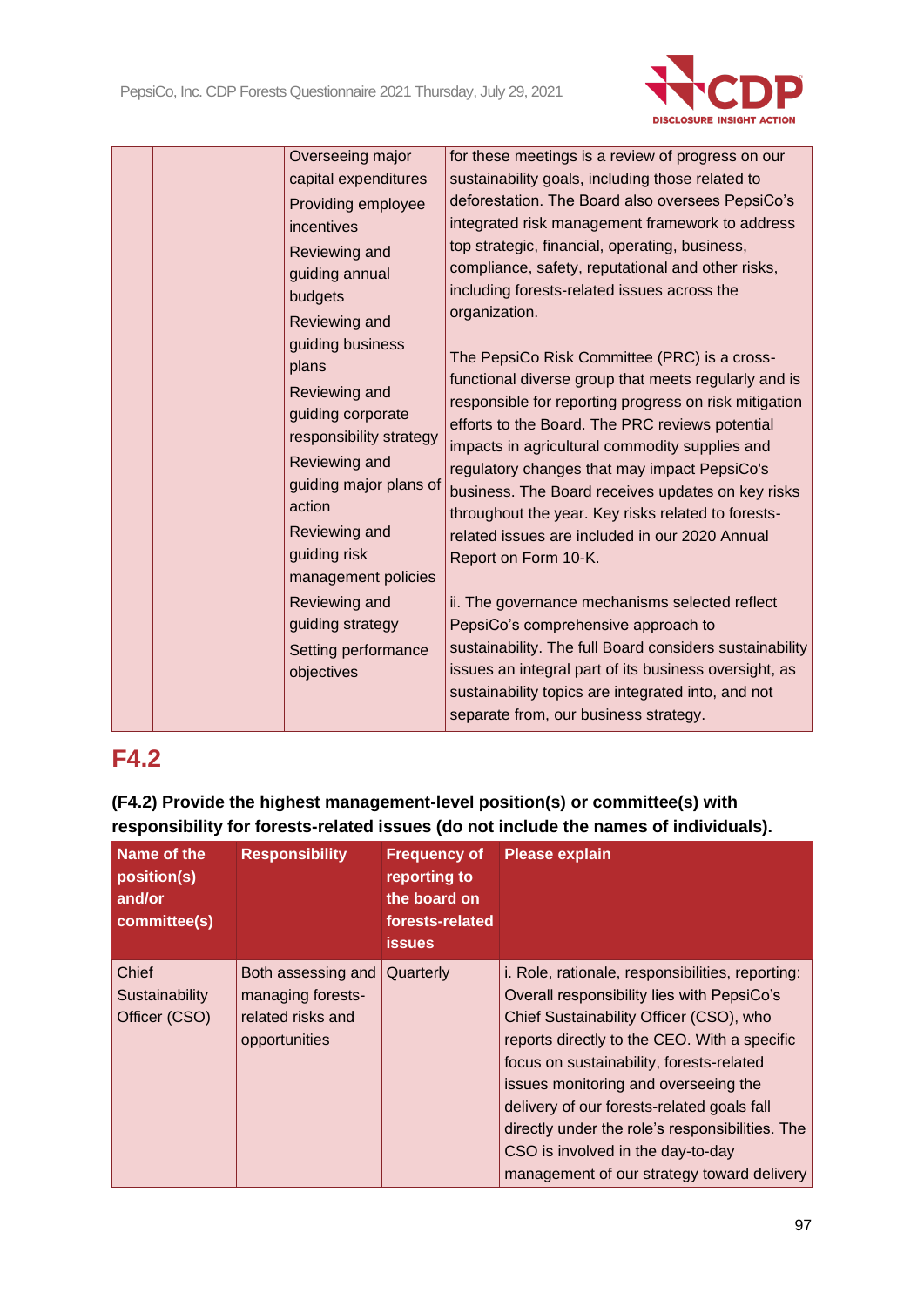

| of our sustainability agenda; responsibilities |  |
|------------------------------------------------|--|
| include providing strategic direction,         |  |
| guidance and leadership on critical forests-   |  |
| related issues facing the Company and          |  |
| actions the Company must take. In 2019,        |  |
| PepsiCo's CEO convened a PepsiCo               |  |
| <b>Executive Committee Sustainability</b>      |  |
| Subcommittee, which comprises executives       |  |
| including the CSO. The Sustainability          |  |
| Subcommittee meets at least quarterly and      |  |
| forests-related topics addressed include       |  |
| reviewing progress against our strategy as     |  |
| well as assessing and approving                |  |
| improvements to our strategy. In addition,     |  |
| our Chief Sustainability Officer sits on the   |  |
| PepsiCo Risk Committee, which meets            |  |
| regularly to identify, assess, prioritize,     |  |
| address, manage, monitor and                   |  |
| communicate our top enterprise risks. The      |  |
| PRC is also responsible for reporting          |  |
| progress on our risk mitigation efforts to the |  |
| Board on an annual basis, including with       |  |
| respect to deforestation. PRC meetings are     |  |
| scheduled one month before the quarterly       |  |
| Board of Directors meetings so that the        |  |
| Board's Risk sub-committee can review the      |  |
| same material.                                 |  |
|                                                |  |

## **(F4.3) Do you provide incentives to C-suite employees or board members for the management of forests-related issues?**

|       | Provide incentives for management of forests-related issues | l Comment <sup>∖</sup> |
|-------|-------------------------------------------------------------|------------------------|
| Row 1 | Yes                                                         |                        |

## **F4.3a**

**(F4.3a) What incentives are provided to C-Suite employees or board members for the management of forests-related issues (do not include the names of individuals)?**

|                    | Role(s)<br>entitled to<br>incentive? | <b>Performance</b><br><b>indicator</b>       | <b>Please explain</b>                                                                                                                              |
|--------------------|--------------------------------------|----------------------------------------------|----------------------------------------------------------------------------------------------------------------------------------------------------|
| Monetary<br>reward | Corporate<br>executive<br>team       | Achievement of<br>commitments<br>and targets | Our corporate executive team has strategic<br>objectives based on an individual executive's role<br>and accountabilities that are aligned with our |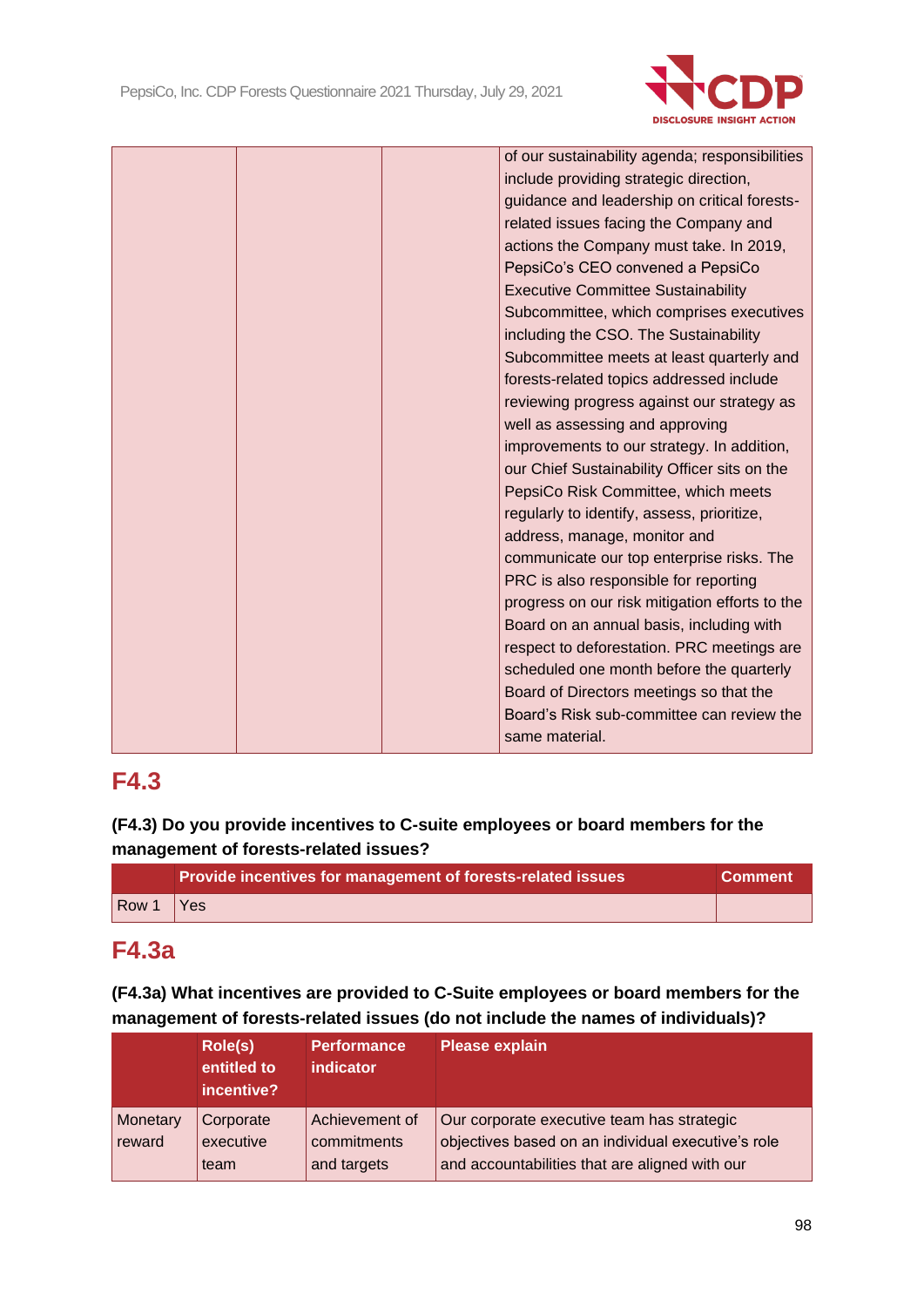

|          |             |                  | sustainability agenda including our forests-related<br>goals. Performance against these objectives impacts<br>a portion of both annual and long-term incentives. |
|----------|-------------|------------------|------------------------------------------------------------------------------------------------------------------------------------------------------------------|
| Non-     | No one is   | No indicator for | N/A                                                                                                                                                              |
| monetary | entitled to | incentivized     |                                                                                                                                                                  |
| reward   | these       | performance      |                                                                                                                                                                  |
|          | incentives  |                  |                                                                                                                                                                  |

## **(F4.4) Did your organization include information about its response to forests-related risks in its most recent mainstream financial report?**

Yes (you may attach the report – this is optional)

## **F4.5**

## **(F4.5) Does your organization have a policy that includes forests-related issues?**

Yes, we have a documented forests policy that is publicly available

## **F4.5a**

|                    | <b>Scope</b>     | <b>Content</b>                                                                                                                                                                                                                                                                                                                                                    | <b>Please explain</b>                                                                                                                                                                                                                                                                                                                                                                                                                                                                                                                                                                                                                                                                                                                                                                                                                                                                                                                                                                                                                                                                                                                                                                                                                                             |
|--------------------|------------------|-------------------------------------------------------------------------------------------------------------------------------------------------------------------------------------------------------------------------------------------------------------------------------------------------------------------------------------------------------------------|-------------------------------------------------------------------------------------------------------------------------------------------------------------------------------------------------------------------------------------------------------------------------------------------------------------------------------------------------------------------------------------------------------------------------------------------------------------------------------------------------------------------------------------------------------------------------------------------------------------------------------------------------------------------------------------------------------------------------------------------------------------------------------------------------------------------------------------------------------------------------------------------------------------------------------------------------------------------------------------------------------------------------------------------------------------------------------------------------------------------------------------------------------------------------------------------------------------------------------------------------------------------|
| Row<br>$\mathbf 1$ | Company-<br>wide | Commitment to<br>eliminate<br>deforestation<br>Commitment to<br>remediation,<br>restoration and/or<br>compensation of<br>past harms<br>Commitment to<br>protect rights and<br>livelihoods of<br>local<br>communities<br>Commitment to<br>transparency<br>Commitment to<br>align with the<br><b>SDGs</b><br>Description of<br>business<br>dependency on<br>forests | i. Policy governance: The Public Policy & Government Affairs<br>group reviews policies every two years and amends them as<br>appropriate.<br>ii. Why content is included: PepsiCo's standards are based on<br>international conventions and reference best practices<br>established by forest-related initiatives and industry groups.<br>Specific to forests-related issues, PepsiCo's publicly available<br>Forestry Stewardship Policy and Land Policy are important<br>components of the more comprehensive PepsiCo Responsible<br>Sourcing Guidelines, which applies to all PepsiCo global<br>operations and global supply chains from direct supplier to<br>source. Details in these policies regarding our operational<br>standards, references, targets and business context<br>demonstrate a robust framework to help achieve our goal of<br>zero deforestation in our Company-owned and -operated<br>facilities and global supply chains from direct supplier to source.<br>Additionally, our Human Rights policy specifies access to<br>remedies.<br>iii. How policy informs internal decision making: PepsiCo's<br>policies inform our decision making by formalizing the principles<br>we aim to comply with across all commodities: (i) comply with |

## **(F4.5a) Select the options to describe the scope and content of your policy.**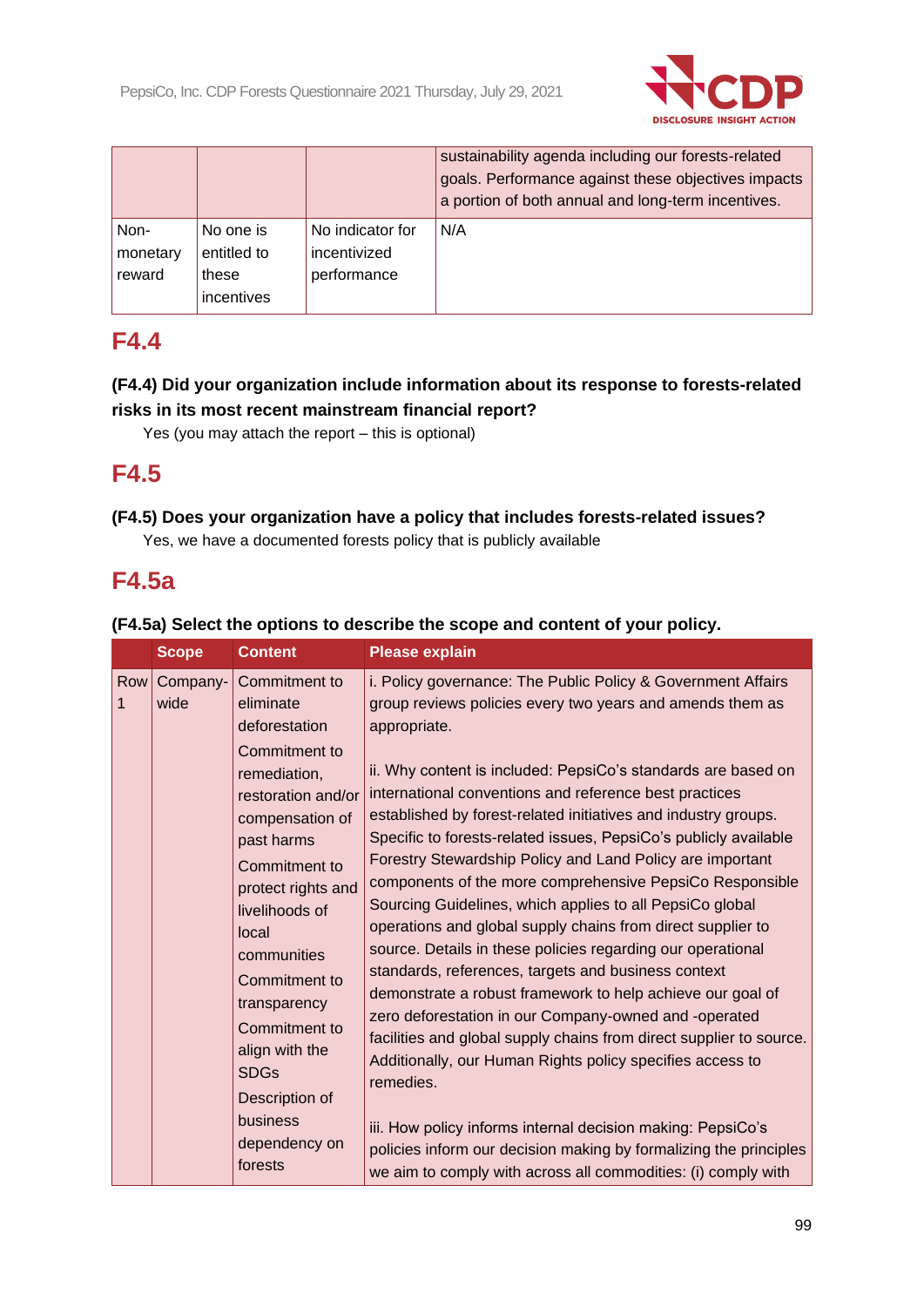

|  | Recognition of<br>potential | applicable legal requirements of each country in which we<br>operate and from which we source; (ii) No further development |
|--|-----------------------------|----------------------------------------------------------------------------------------------------------------------------|
|  | business impact             | on High Carbon Stock Forests; (iii) No further development on                                                              |
|  | on forests and              | High Conservation Values Forests; (iv) No new conversion of                                                                |
|  | other natural               | peatlands; and (v) Free, Prior and Informed Consent as                                                                     |
|  | habitats                    | outlined in our Land Policy. In addition, PepsiCo intends to: (i)                                                          |
|  | Description of              | Engage with appropriate industry and other groups to improve                                                               |
|  | forest risk                 | our understanding of deforestation issues, adapt our policy and                                                            |
|  | commodities,                | achieve our goals; (ii) Provide appropriate grievance                                                                      |
|  | parts of the                | mechanisms for suppliers to report suspected breaches; (iii)                                                               |
|  | business, and               | Leverage our Supplier Code of Conduct as a means of                                                                        |
|  | stages of value-            | communicating PepsiCo's Forestry Stewardship Policy and                                                                    |
|  | chain covered by            | associated commitments to our suppliers; and (iv) Periodically                                                             |
|  | the policy                  | report on our performance against this policy and its associated                                                           |
|  | List of timebound           | commitments. Our policies reflect PepsiCo's commitment to                                                                  |
|  | milestones and              | doing business the right way and transparently communicating                                                               |
|  | targets                     | to stakeholders our responsibility to ensure that we and our                                                               |
|  | Description of              | suppliers practice responsible forestry stewardship.                                                                       |
|  | forests-related             |                                                                                                                            |
|  | performance                 | Relevant policies are available via our Sustainable Sourcing<br>page: https://www.pepsico.com/sustainability/sustainable-  |
|  | standards for               | sourcing                                                                                                                   |
|  | direct operations           |                                                                                                                            |
|  | Description of              |                                                                                                                            |
|  | forests-related             |                                                                                                                            |
|  | standards for               |                                                                                                                            |
|  | procurement                 |                                                                                                                            |

## **F4.5b**

**(F4.5b) Do you have commodity specific sustainability policy(ies)? If yes, select the options that best describe their scope and content.**

|                    | Do you have<br>a commodity<br><b>specific</b><br>sustainability<br>policy? | <b>Scope</b>     | <b>Content</b>                                                                                                                  | <b>Please explain</b>                                                                                                                                                                                                                                                                                                                             |
|--------------------|----------------------------------------------------------------------------|------------------|---------------------------------------------------------------------------------------------------------------------------------|---------------------------------------------------------------------------------------------------------------------------------------------------------------------------------------------------------------------------------------------------------------------------------------------------------------------------------------------------|
| Timber<br>products | <b>Yes</b>                                                                 | Company-<br>wide | Commitment<br>to eliminate<br>deforestation<br>Commitment<br>to protect<br>rights and<br>livelihoods of<br>local<br>communities | i. Policy governance: The Public Policy &<br>Government Affairs group reviews policies<br>every two years and amends them as<br>appropriate.<br>ii. Why content is included: Our policies reflect<br>PepsiCo's commitment to doing business the<br>right way and transparently communicating to<br>stakeholders our responsibility to ensure that |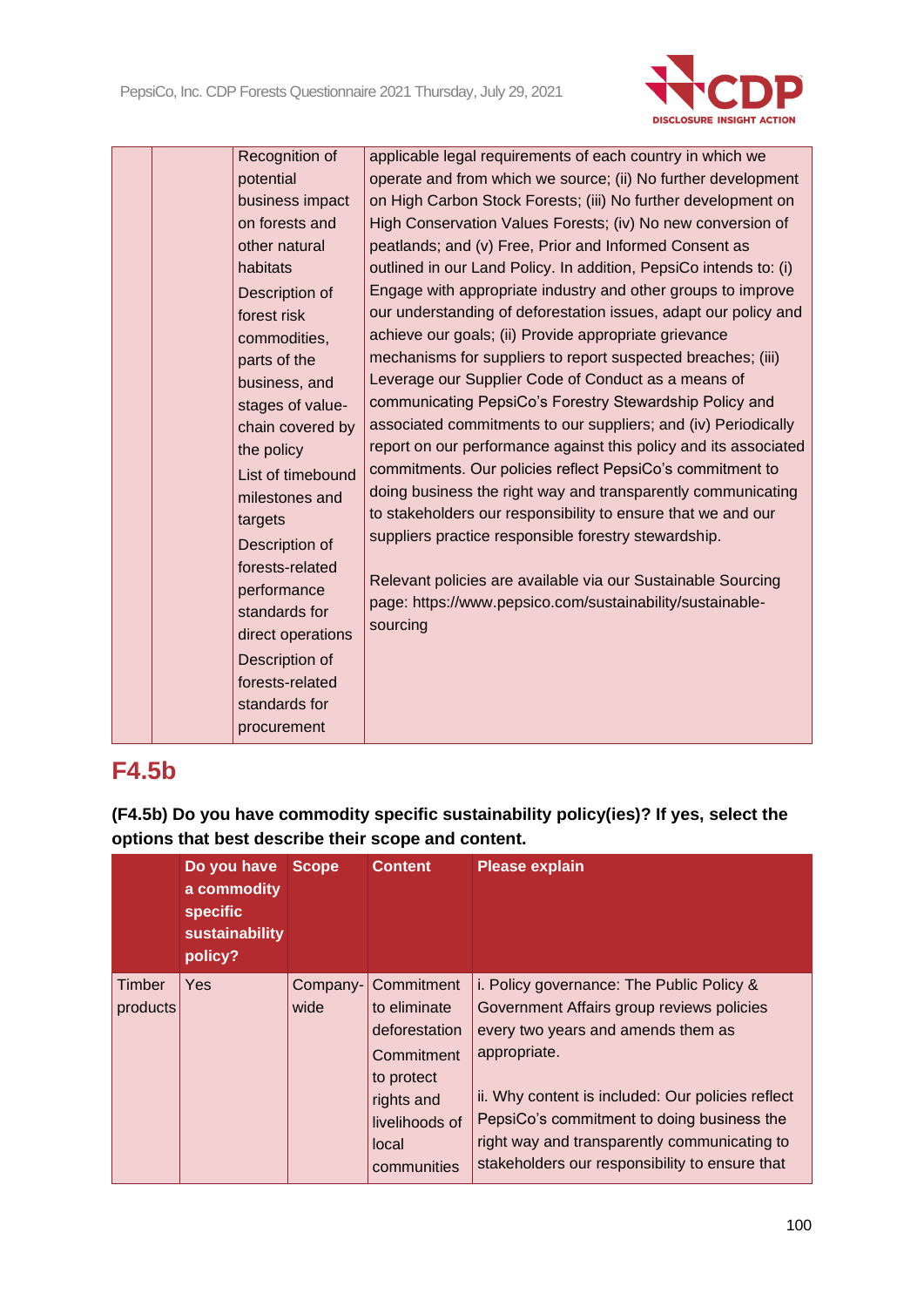

|          |     |                  | Commitment<br>to<br>transparency<br>Commitment<br>to align with<br>the SDGs<br>Description of<br>business<br>dependency<br>on forests<br>Recognition<br>of potential<br>business<br>impact on<br>forests and<br>other natural<br>ecosystems<br>Description of<br>forest risk<br>commodities,<br>parts of the<br>business, and<br>stages of<br>value-chain<br>covered by<br>the policy<br>List of<br>timebound<br>commitments<br>and targets<br>Description of<br>forests-<br>related<br>performance<br>standards for<br>direct<br>operations<br>Description of<br>forests-<br>related<br>standards for<br>procurement | we and our suppliers practice responsible<br>forestry stewardship. Through our Forestry<br>Stewardship Policy, Land Use Policy and<br>Sustainable Packaging Policy, PepsiCo has<br>created a robust framework to help address our<br>timber commodity practices and achieve our<br>goal of zero deforestation in our company-<br>owned and -operated facilities and global<br>supply chains from direct supplier to source. iii.<br>How policy informs internal decision making:<br>Details regarding our operational standards,<br>references, targets and business context are<br>provided in our policies to inform decision<br>making. Our sustainable packaging aspirations<br>aim to: (i) Increase the use of recycled content<br>or materials from renewable sources; (ii)<br>Optimize packaging design to use the fewest<br>materials necessary; (iii) Promote the use of<br>materials that can be recycled (beverage<br>containers, cereal cartons, etc.); (iv) Reduce<br>post-industrial waste; (v) Reduce known<br>negative impacts to the environment; and (vi)<br>Achieve a lower carbon footprint by efficient<br>energy usage across the product lifecycle. Our<br>decisions therefore are to be aligned with these<br>aspirations.<br>Relevant policies are available at the following<br>links:<br>https://www.pepsico.com/docs/album/esgtopics-<br>policies/pepsico-forestry-stewardship-policy-<br>1.pdf<br>https://www.pepsico.com/docs/album/esg-<br>topics-policies/pepsico_land_policy.pdf<br>https://www.pepsico.com/docs/album/esg-<br>topics-policies/pepsico-sustainable-packaging-<br>policy.pdf |
|----------|-----|------------------|-----------------------------------------------------------------------------------------------------------------------------------------------------------------------------------------------------------------------------------------------------------------------------------------------------------------------------------------------------------------------------------------------------------------------------------------------------------------------------------------------------------------------------------------------------------------------------------------------------------------------|------------------------------------------------------------------------------------------------------------------------------------------------------------------------------------------------------------------------------------------------------------------------------------------------------------------------------------------------------------------------------------------------------------------------------------------------------------------------------------------------------------------------------------------------------------------------------------------------------------------------------------------------------------------------------------------------------------------------------------------------------------------------------------------------------------------------------------------------------------------------------------------------------------------------------------------------------------------------------------------------------------------------------------------------------------------------------------------------------------------------------------------------------------------------------------------------------------------------------------------------------------------------------------------------------------------------------------------------------------------------------------------------------------------------------------------------------------------------------------------------------------------------------------------------------------------------------------------------------------------------------|
| Palm oil | Yes | Company-<br>wide | Commitment<br>to eliminate<br>conversion of                                                                                                                                                                                                                                                                                                                                                                                                                                                                                                                                                                           | i. Policy governance: The Public Policy &<br>Government Affairs group reviews policies<br>every two years and amends them as                                                                                                                                                                                                                                                                                                                                                                                                                                                                                                                                                                                                                                                                                                                                                                                                                                                                                                                                                                                                                                                                                                                                                                                                                                                                                                                                                                                                                                                                                                 |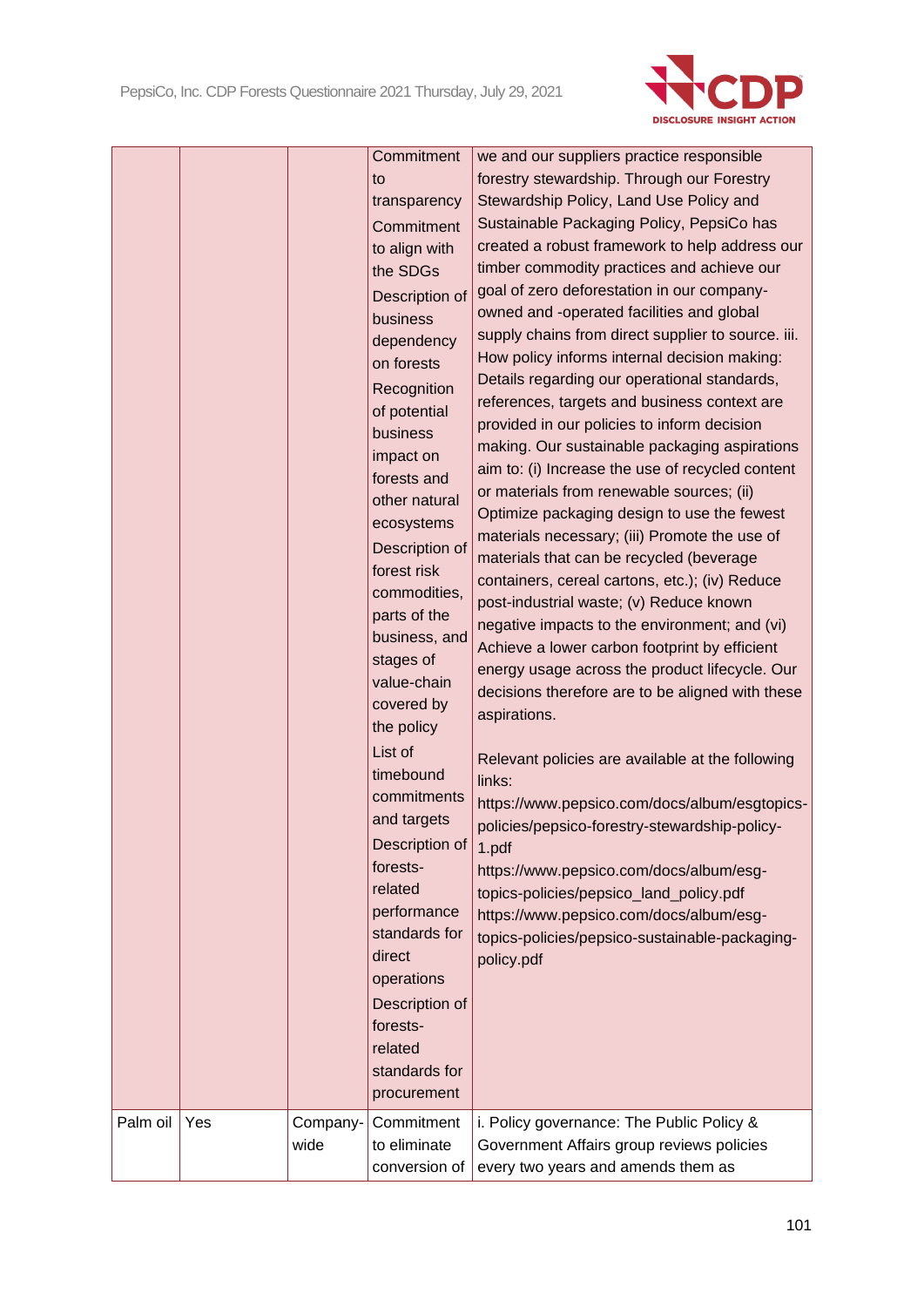

|  | natural        | appropriate.                                      |
|--|----------------|---------------------------------------------------|
|  | ecosystems     |                                                   |
|  | Commitment     | ii. Why content is included: Our policies reflect |
|  | to eliminate   | PepsiCo's commitment to doing business the        |
|  | deforestation  | right way and transparently communicating to      |
|  | Commitment     | stakeholders our, and our suppliers' responsible  |
|  | to no          | forestry stewardship. Recognizing potential       |
|  | deforestation, | environmental benefits, including climate and     |
|  | to no planting | biodiversity, as well as human rights, we         |
|  | on peatlands   | achieved our commitment to source 100%            |
|  | and to no      | physically-certified sustainable palm oil by the  |
|  |                | end of 2020. We published a Palm Oil Action       |
|  | exploitation   | Plan in 2015 describing our operational           |
|  | (NDPE)         | standards, references, targets and business       |
|  | Commitment     | context behind our sustainable palm oil           |
|  | to             | practices; our strategy was updated in April      |
|  | remediation,   | 2021. Subsequent annual progress reports          |
|  | restoration    | detail additional interim goals and specific      |
|  | and/or         | activities undertaken to achieve our goals. Our   |
|  | compensation   | June 2018 palm oil policy update provided our     |
|  | of past harms  | long-term vision for a sustainable palm oil       |
|  | Commitment     | sector and updated our NDPE commitments. In       |
|  | to protect     | February 2020, we published an update to our      |
|  | rights and     | policy, reflecting engagement with civil society, |
|  | livelihoods of | developments in the palm oil sector and further   |
|  | local          | understanding of challenges and opportunities     |
|  | communities    | to meet our goals for sustainable palm oil. The   |
|  | Commitment     | update strengthens our policy, including by:      |
|  | to             | Extending the scope of the policy to include all  |
|  | transparency   | palm oil that is produced by PepsiCo's palm oil   |
|  | Commitment     | suppliers, rather than just the oil that we       |
|  | to align with  | receive; Highlighting our commitment to           |
|  | the SDGs       |                                                   |
|  | Description of | independent verification as a key part of         |
|  | business       | delivering an NDPE palm oil supply chain;         |
|  |                | Clarifying our requirement for our suppliers to   |
|  | dependency     | respect human rights, in line with the UN         |
|  | on forests     | Guiding Principles on Business and Human          |
|  | Recognition    | Rights and other internationally recognized       |
|  | of potential   | frameworks; and Expanding our commitment to       |
|  | business       | a no-deforestation cutoff date of December 31,    |
|  | impact on      | 2015.                                             |
|  | forests and    |                                                   |
|  | other natural  | iii. How policy informs internal decision making: |
|  | ecosystems     | PepsiCo's policies formalize the principles we    |
|  | Description of | aim to comply with, and apply to all of our       |
|  | forest risk    | products, regardless of the source of             |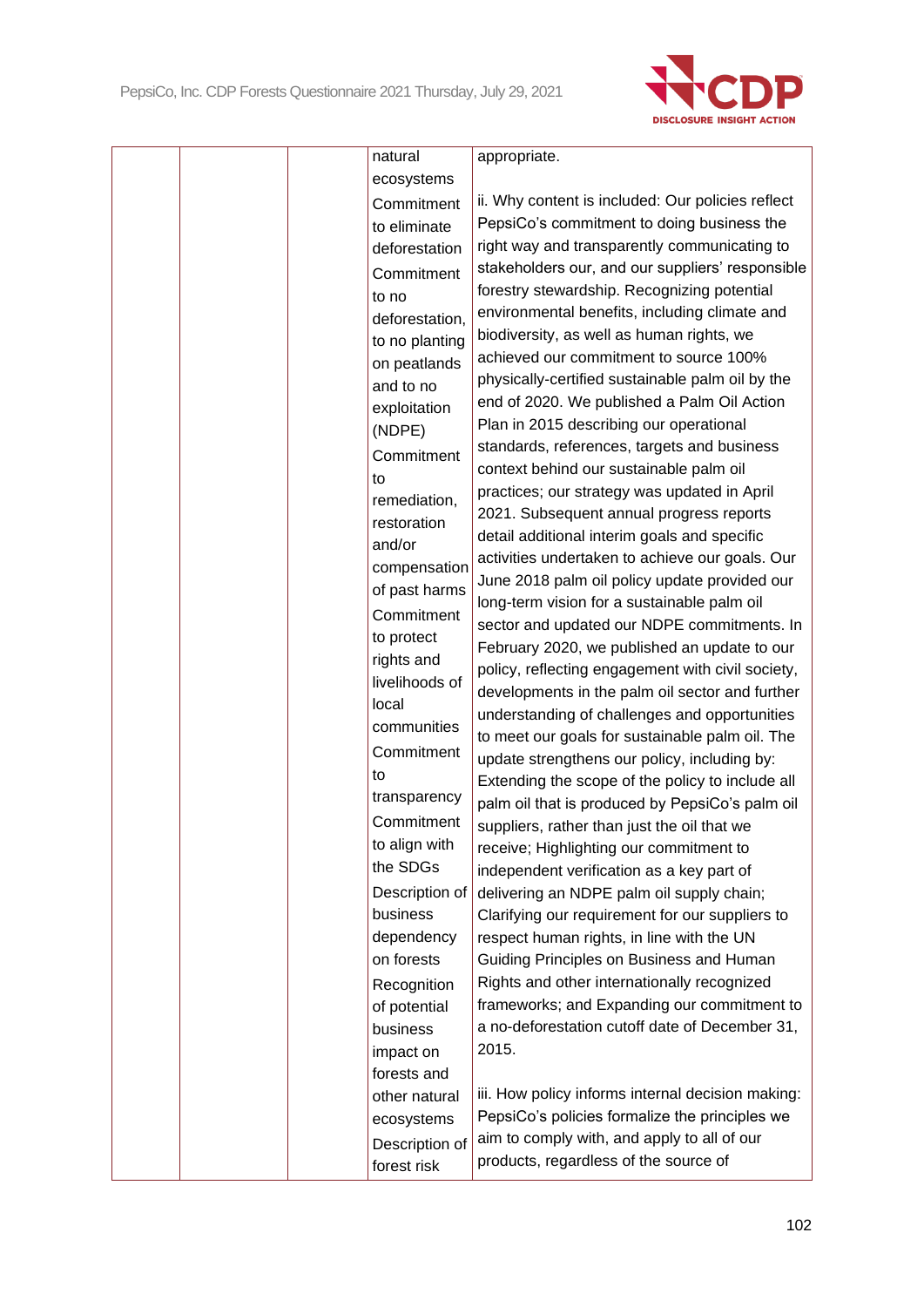

| commodities,   | production. Details regarding our operational    |
|----------------|--------------------------------------------------|
| parts of the   | standards, references, targets and business      |
| business, and  | context are provided in our policies to inform   |
| stages of      | decision making. Our decisions therefore are to  |
| value-chain    | be aligned with these aspirations.               |
| covered by     |                                                  |
| the policy     | Relevant policies are available at the following |
| List of        | links: https://www.pepsico.com/docs/album/esg-   |
| timebound      | topics-policies/global-policy-for-sustainable-   |
| commitments    | palm-oil.pdf                                     |
| and targets    |                                                  |
| Description of |                                                  |
| forests-       |                                                  |
| related        |                                                  |
| performance    |                                                  |
| standards for  |                                                  |
| direct         |                                                  |
|                |                                                  |
| operations     |                                                  |
| Description of |                                                  |
| forests-       |                                                  |
| related        |                                                  |
| standards for  |                                                  |
| procurement    |                                                  |

**(F4.6) Has your organization made a public commitment to reduce or remove deforestation and/or forest degradation from its direct operations and/or supply chain?**

Yes

## **F4.6a**

**(F4.6a) Has your organization endorsed any of the following initiatives as part of its public commitment to reduce or remove deforestation and/or forest degradation?**

Tropical Forest Alliance 2020

## **F4.6b**

**(F4.6b) Provide details on your public commitment(s), including the description of specific criteria, coverage, and actions.**

**Forest risk commodity** Timber products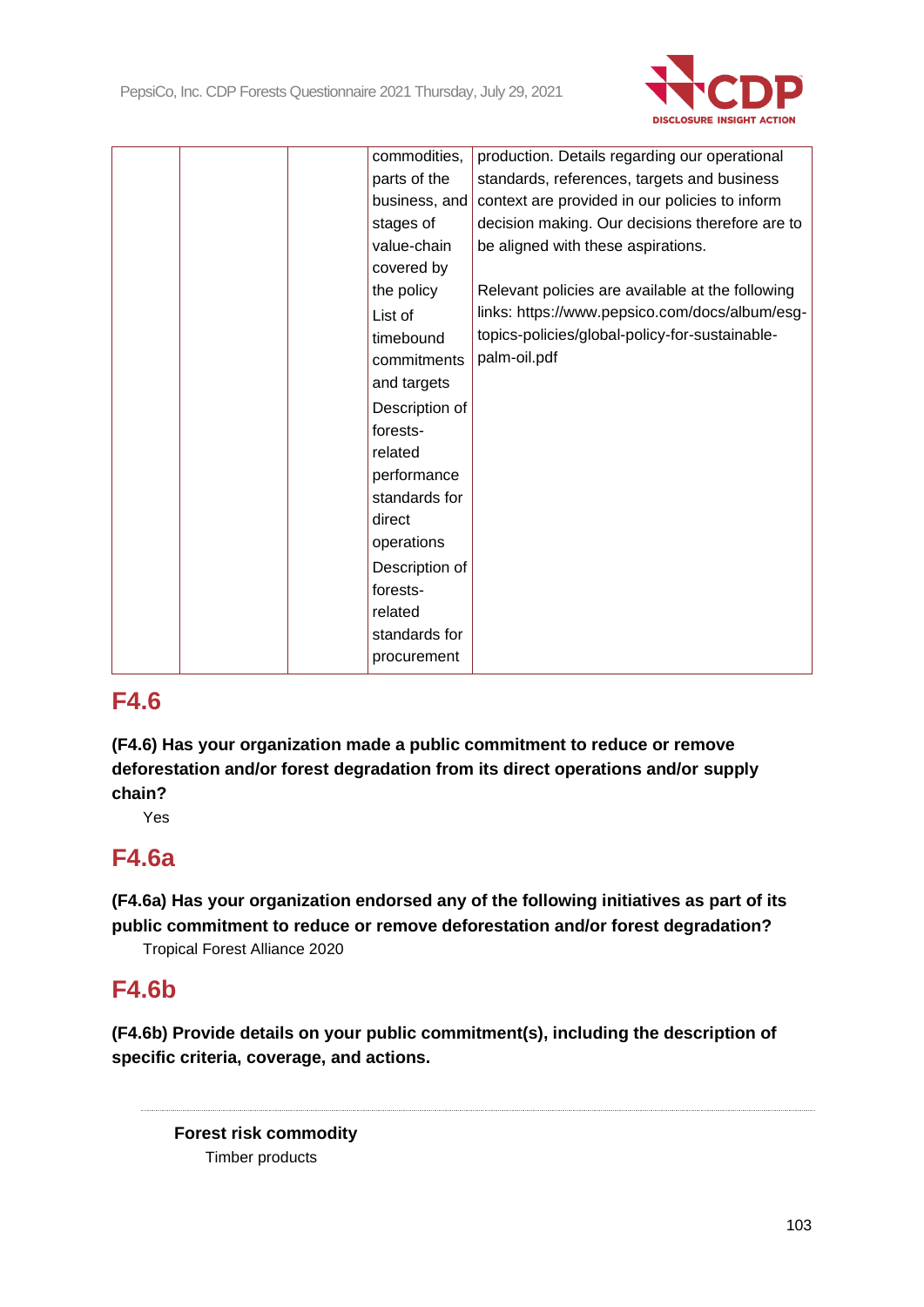

## **Criteria**

Zero gross deforestation/ no deforestation Zero net deforestation No land clearance by burning or clearcutting No conversion of High Conservation Value areas No conversion of High Carbon Stock forests Secure Free, Prior and Informed Consent (FPIC) of indigenous people and local communities Promotion of gender equality and women's empowerment Adoption of the UN International Labour Organization principles Resolution of complaints and conflicts through an open, transparent and consultative process Facilitate the inclusion of smallholders into the supply chain No sourcing of illegally produced and/or traded forest risk commodities No sourcing of forest risk commodities from unknown/controversial sources Restricting the sourcing and/or trade of forest risk commodities to credible certified sources

#### **Operational coverage**

Direct operations and supply chain

**% of total production/ consumption covered by commitment** 100%

#### **Cutoff date**

Not applicable

#### **Commitment target date**

2020

#### **Please explain**

PepsiCo engaged Proforest to map the supply chain and support implementation of its policies related to paper packaging, including an assessment of certification schemes that PepsiCo recognizes (e.g., CERFLOR, CSA, FSC, PEFC, SFI) to analyze the extent to which they deliver PepsiCo requirements, as outlined in our policies. In addition, Proforest conducted a rapid assessment of PepsiCo's current performance and overview of risks involved in main regions/countries of our current paper packaging supply base. We have also developed new form contract language for our sourced materials to be FSC- and SFI-certified, with the intention of further promoting compliance with our policy criteria. As we undertake new contracts, PepsiCo is negotiating by region to determine the capabilities to source certified materials. We have identified Russia, China and parts of South/Southeast Asia as our primary focus to mitigate risks. PepsiCo recognizes the importance of having a credible system for third parties to raise concerns where they believe our standards are not being met, such as any compromise of Free, Prior and Informed Consent principles, our zero net deforestation and forest degradation, and potentially illegal and/or controversial activities occurring in our agricultural supply chain. Our Speak Up Hotline provides a means to report suspected violations of our policies or applicable law. PepsiCo's grievance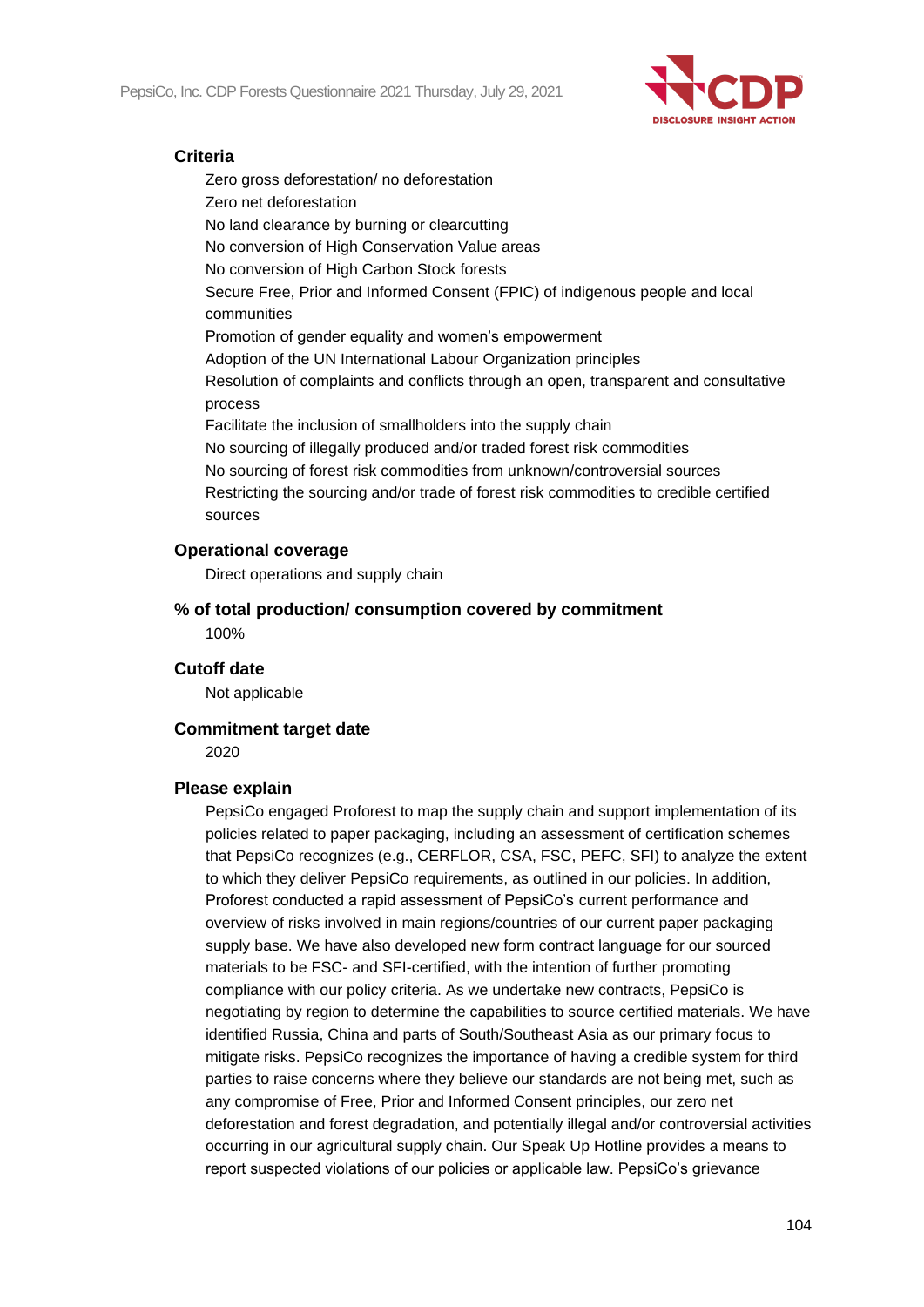

mechanism for our agricultural supply chain complements our existing program to help prevent, identify and manage environmental and social concerns throughout our value chain, including those associated with timber. This allows third parties to raise concerns that our environmental and social goals and policies may not be upheld within our agricultural supply chain. Our approach is available here:

https://www.pepsico.com/docs/album/esg-topics-policies/agricultural-supply-chaingrievance-mechanism-summary.pdf

Additionally, PepsiCo adopted the Consumer Goods Forum (CGF) Deforestation Resolution, which commits a wide range of food and beverage manufacturers and retailers to achieve zero net deforestation by 2020. While good progress has been made since it was issued in 2010, our industry has not fully realized the ambition set out in the resolution. To accelerate progress, PepsiCo became an original signatory to the CGF Forest Positive Coalition of Action (the Coalition), comprised of ambitious member companies committed to moving efficiently and quickly towards a forest positive future and who understand the need to work collaboratively with multiple stakeholders. The previous strategy was rooted in remediating individual company supply chains often through certification. Going forward, the Coalition will focus on systemic change underpinned by two pillars of action – supply chain management and integrated land use approach – developed with significant input from both supply chain companies and other stakeholders. PepsiCo's Chairman and CEO serves on the CGF Board of **Directors** 

## **Forest risk commodity**

Palm oil

#### **Criteria**

No conversion of natural ecosystems Zero gross deforestation/ no deforestation Zero net deforestation No land clearance by burning or clearcutting No conversion of High Conservation Value areas No conversion of High Carbon Stock forests Secure Free, Prior and Informed Consent (FPIC) of indigenous people and local communities Promotion of gender equality and women's empowerment Adoption of the UN International Labour Organization principles Resolution of complaints and conflicts through an open, transparent and consultative process Facilitate the inclusion of smallholders into the supply chain No sourcing of illegally produced and/or traded forest risk commodities No sourcing of forest risk commodities from unknown/controversial sources Restricting the sourcing and/or trade of forest risk commodities to credible certified sources

#### **Operational coverage**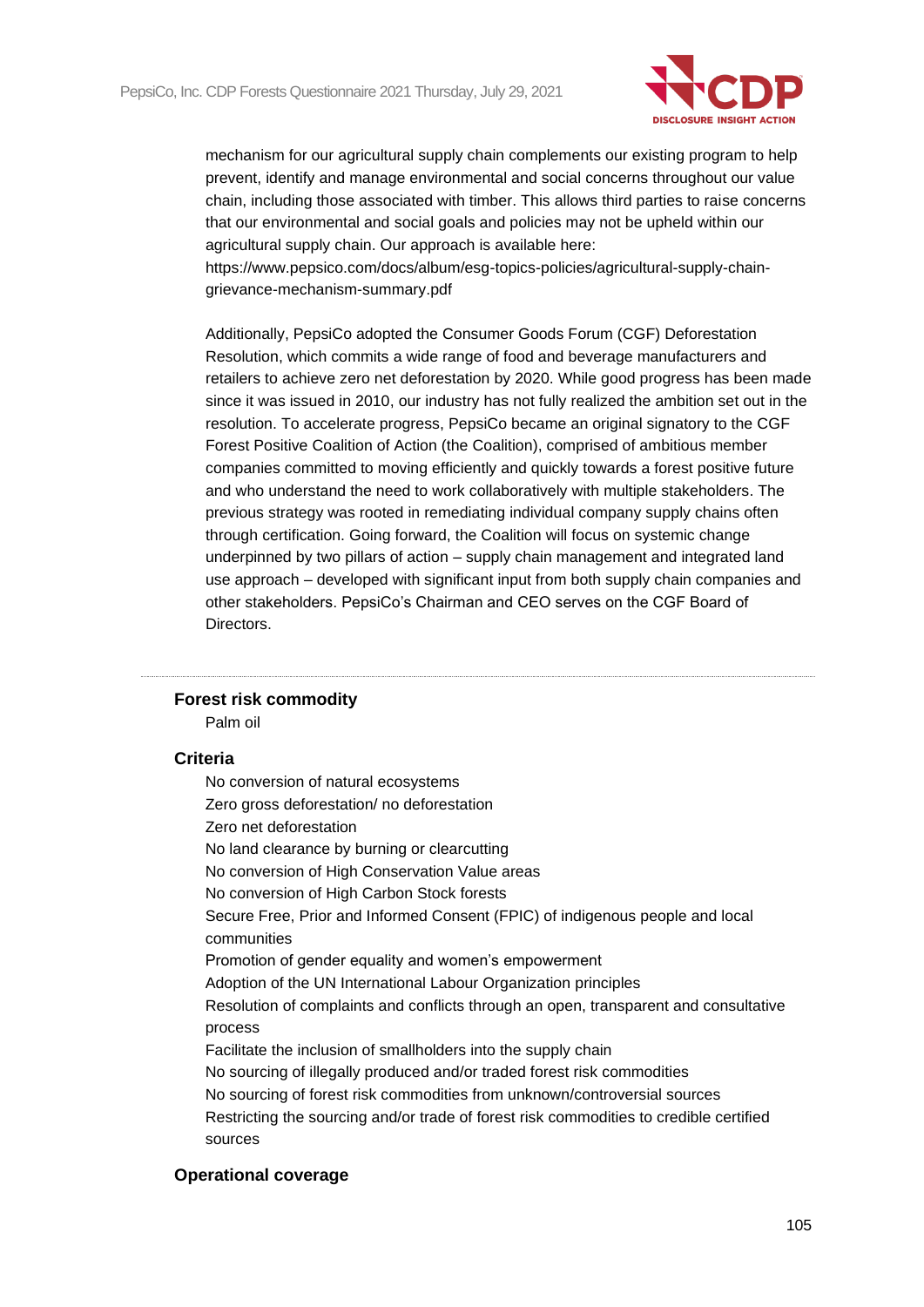

Direct operations and supply chain

**% of total production/ consumption covered by commitment** 100%

**Cutoff date**

2015

**Commitment target date**

2020

#### **Please explain**

PepsiCo undertook several actions in 2020 to meet our commitments. In 2020, we updated our strategy to reflect increased commitments on climate change and sustainable agriculture, industry developments and feedback from stakeholders. Our long-term commitments are reflected in our time-bound targets, which will evolve over time and can be found in our Palm Oil Implementation Plan, updated in April 2021. Since 2017, PepsiCo has been a lead convener of the Palm Oil Collaboration Group (POCG) to address key palm oil-related sustainability challenges with companies throughout the value chain and other stakeholders in a pre-competitive manner. The POCG has work streams on human rights and social issues; independent verification of progress; addressing deforestation outside concessions; and monitoring and reporting on progress through the NDPE Independent Reporting Framework (IRF).

In 2020, PepsiCo worked with our suppliers to help them implement reporting on mills against the NDPE IRF, through both the POCG and our direct suppliers for whom we provided information and training via webinars and one-to-one discussions. For example, in early 2020, we hosted a workshop in Campeche, Mexico, for our suppliers in Latin America.

As part of the Coalition for Sustainable Livelihoods (CSL), PepsiCo is supporting the development of the Aceh Tamiang district initiative and implementation of the CSL's landscape plan. In support of this plan, PepsiCo is partnering with PT Mopoli Raya, Forum Konservasi Leuser (FKL), and the Sustainable Trade Initiative (IDH) to restore 300ha of forest and support the productivity and sustainability of at least 500 smallholders. PepsiCo is currently implementing this partnership work on the ground, while also supporting the development of a government-led landscape management body and working with other stakeholders to develop an effective monitoring system and response protocol to deforestation alerts.

In 2020, PepsiCo's support allowed for the training of 500 smallholders in good agricultural practices, sustainability and risk analysis of local palm oil producers, the training of 93 forest rangers for improved forest protection and tree planting of 30,000 seedlings. In partnership with the government, the clearing of illegal palm oil has begun and the site for the establishment of a community led nursery for indigenous trees used in reforestation and agroforestry on the cleared land has been identified.

In 2019, PepsiCo joined several major companies to work with the Business for Social Responsibility to protect the rights of children living in oil palm plantations. The program ran until the end of 2020 and included developing a Child Protection and Safeguarding Implementation Manual, as well as a series of capacity-building workshops for palm oil producers.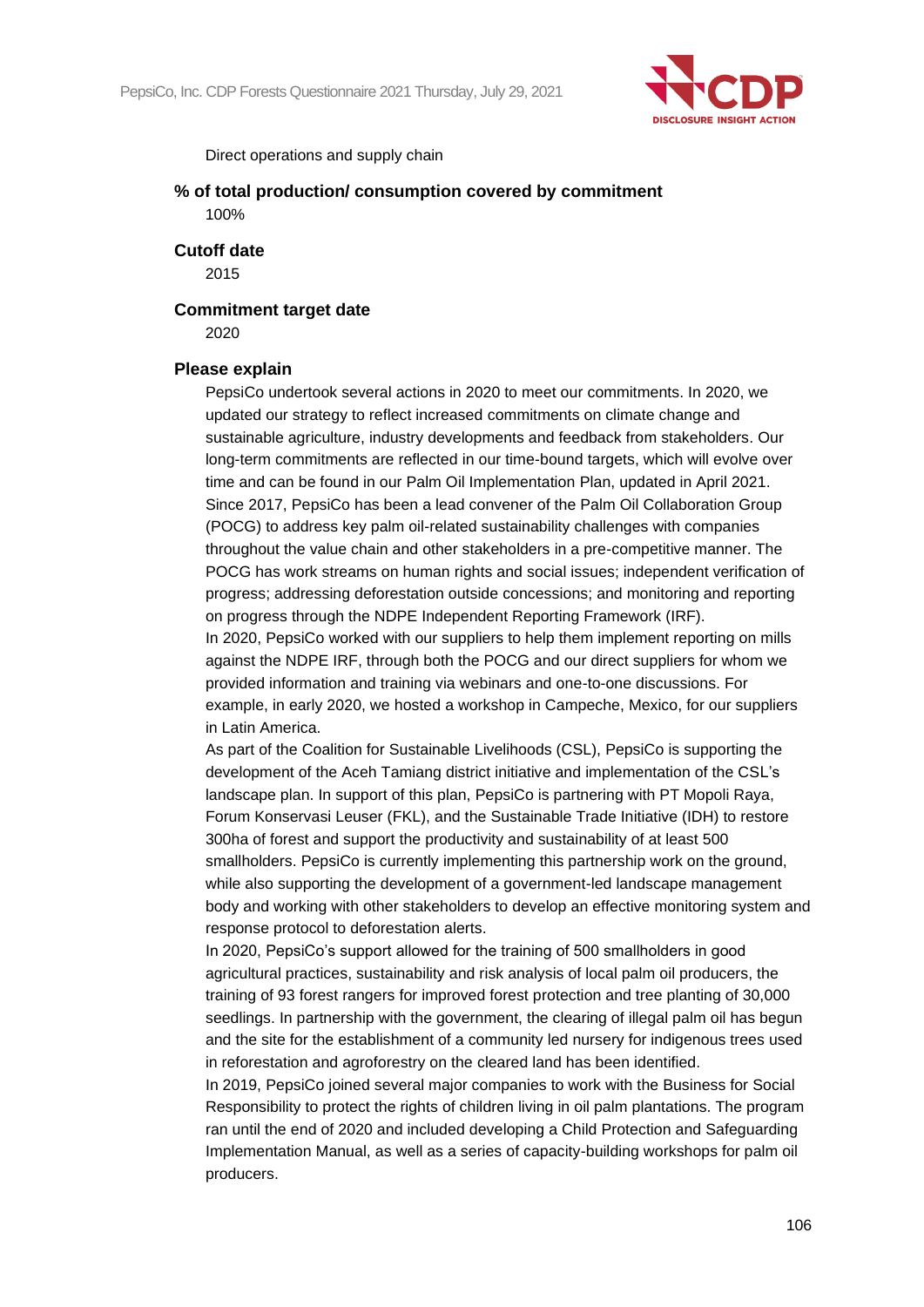

Implementation of our supplier scorecard has seen suppliers improve their overall performance by 106% against the 2017 baseline, a 12% increase from 2019. This mechanism supports our efforts to build suppliers' capability to deliver NDPE compliant palm oil, and to address non-compliances found in our supply chain.

PepsiCo co-chairs the RSPO's Shared Responsibility Working Group, which calls for all RSPO members to do their part to "Mobilize, Act and Transform" to fulfil RSPO's mission. The Shared Responsibility requirements relate to the environment, information and outreach; human rights; complaints and grievances; land use; and Free, Prior and Informed Consent (FPIC).

Finally, our grievance mechanism complements our existing agricultural program to help prevent, identify and manage environmental and social concerns throughout our value chain. Since 2020, we have undertaken a formal review of our grievance approach for our agricultural supply chain to identify ways to strengthen our grievance process in line with the UNGPs. The review is being led by an organization with expertise in the UNGPs and grievance mechanisms, and is expected to be completed in 2021.

# **F5. Business strategy**

## **F5.1**

## **(F5.1) Are forests-related issues integrated into any aspects of your long-term strategic business plan, and if so how?**

|                                     | Are forests-<br>related issues<br>integrated?     | time<br>horizon<br>(years) | <b>Long-term Please explain</b>                                                                                                                                                                                                                                                                                                                                                                                                                                                                                                                                                                                                                                                                                                                                                                                                                                                                                                                                                                                               |
|-------------------------------------|---------------------------------------------------|----------------------------|-------------------------------------------------------------------------------------------------------------------------------------------------------------------------------------------------------------------------------------------------------------------------------------------------------------------------------------------------------------------------------------------------------------------------------------------------------------------------------------------------------------------------------------------------------------------------------------------------------------------------------------------------------------------------------------------------------------------------------------------------------------------------------------------------------------------------------------------------------------------------------------------------------------------------------------------------------------------------------------------------------------------------------|
| Long-term<br>business<br>objectives | Yes, forests-<br>related issues<br>are integrated | $11 - 15$                  | i. Description: PepsiCo considers sustainability issues,<br>including forest-related issues, an integral part of its<br>business objectives; sustainability topics are integrated<br>into, and not separate from, our business strategy. Our<br>sustainability strategy demonstrates PepsiCo's<br>commitment to deliver top-tier financial performance<br>while creating sustainable growth and shareholder value.<br>We believe our strategy enables us to continue<br>delivering strong performance while positioning our<br>Company for long-term sustainable growth. The strategy<br>sets out business objectives, including for those related<br>to forests, through 2025.<br>ii. Example: As a leading global consumer packaged<br>goods company, it is a priority for PepsiCo to develop<br>next-generation packaging that continues to meet the<br>needs of our consumers for high quality, safety and<br>consumer experience, while minimizing our<br>environmental footprint. In line with this strategic priority, |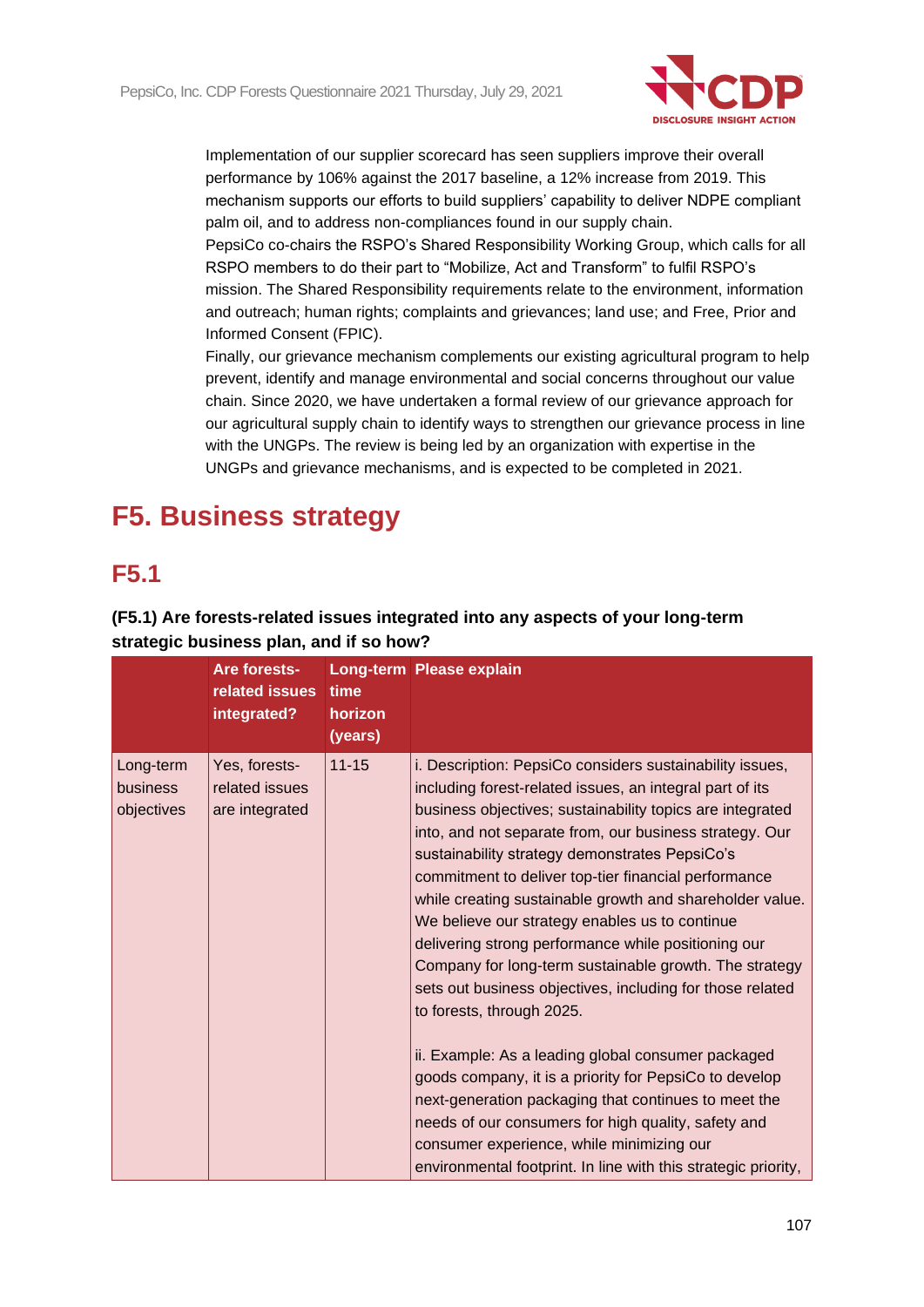

|                                         |                                                   |           | we set a 2025 goal to strive to design 100% of our<br>packaging to be recyclable, compostable or<br>biodegradable, increase recycled materials in our plastic<br>packaging, and reduce packaging's carbon impact. We<br>have also set a goal to work with associations,<br>governments and cross-sector collaborations to help<br>implement long-term recovery and recycling solutions,<br>including for packaging inputs originating from forest<br>commodities. Related to palm oil, PepsiCo incorporated<br>our commitments in our Global Policy on Sustainable<br>Palm Oil. The policy provides our long-term vision for a<br>sustainable palm oil sector and our commitments to no<br>deforestation, no development on peatlands, and no<br>exploitation of indigenous peoples and local communities<br>("NDPE commitments"). Finally, PepsiCo plans to reduce<br>absolute GHG emissions across its direct operations<br>(Scope 1 and 2) by 75% and its indirect value chain<br>(Scope 3) by 40% by 2030 (2015 baseline). In support of<br>our targets, PepsiCo will further scale sustainable<br>agriculture and regenerative practices that help lead to<br>emissions reduction and sequestration, as well as<br>improved soil health and biodiversity, decreased<br>deforestation, and increased productivity for farmers.<br>This includes expanding the Company's global network<br>of Demonstration Farms, which provide localized training<br>and tools to implement sustainable practices and<br>improve livelihoods. |
|-----------------------------------------|---------------------------------------------------|-----------|------------------------------------------------------------------------------------------------------------------------------------------------------------------------------------------------------------------------------------------------------------------------------------------------------------------------------------------------------------------------------------------------------------------------------------------------------------------------------------------------------------------------------------------------------------------------------------------------------------------------------------------------------------------------------------------------------------------------------------------------------------------------------------------------------------------------------------------------------------------------------------------------------------------------------------------------------------------------------------------------------------------------------------------------------------------------------------------------------------------------------------------------------------------------------------------------------------------------------------------------------------------------------------------------------------------------------------------------------------------------------------------------------------------------------------------------------------------------------------------------------------------------------------|
| Strategy for<br>long-term<br>objectives | Yes, forests-<br>related issues<br>are integrated | $11 - 15$ | i. Description: PepsiCo considers sustainability issues,<br>including forest-related issues, an integral part of its<br>business objectives; sustainability topics are integrated<br>into, and not separate from, our business strategy. Our<br>sustainability strategy demonstrates PepsiCo's<br>commitment to deliver top-tier financial performance<br>while creating sustainable growth and shareholder value<br>and provides a roadmap for achieving our sustainability<br>objectives, including for those related to forests, through<br>2025. We believe our objectives and corresponding<br>strategy demonstrate business value, will expand the<br>community of engaged actors, accelerate uptake of<br>sustainable practices and support the scale-up of<br>solutions to systemic issues.<br>ii. Example: As we continue our journey to improve our<br>sustainable sourcing practices, we undertook an initial                                                                                                                                                                                                                                                                                                                                                                                                                                                                                                                                                                                                           |
|                                         |                                                   |           | step in understanding the implications of our policies to                                                                                                                                                                                                                                                                                                                                                                                                                                                                                                                                                                                                                                                                                                                                                                                                                                                                                                                                                                                                                                                                                                                                                                                                                                                                                                                                                                                                                                                                          |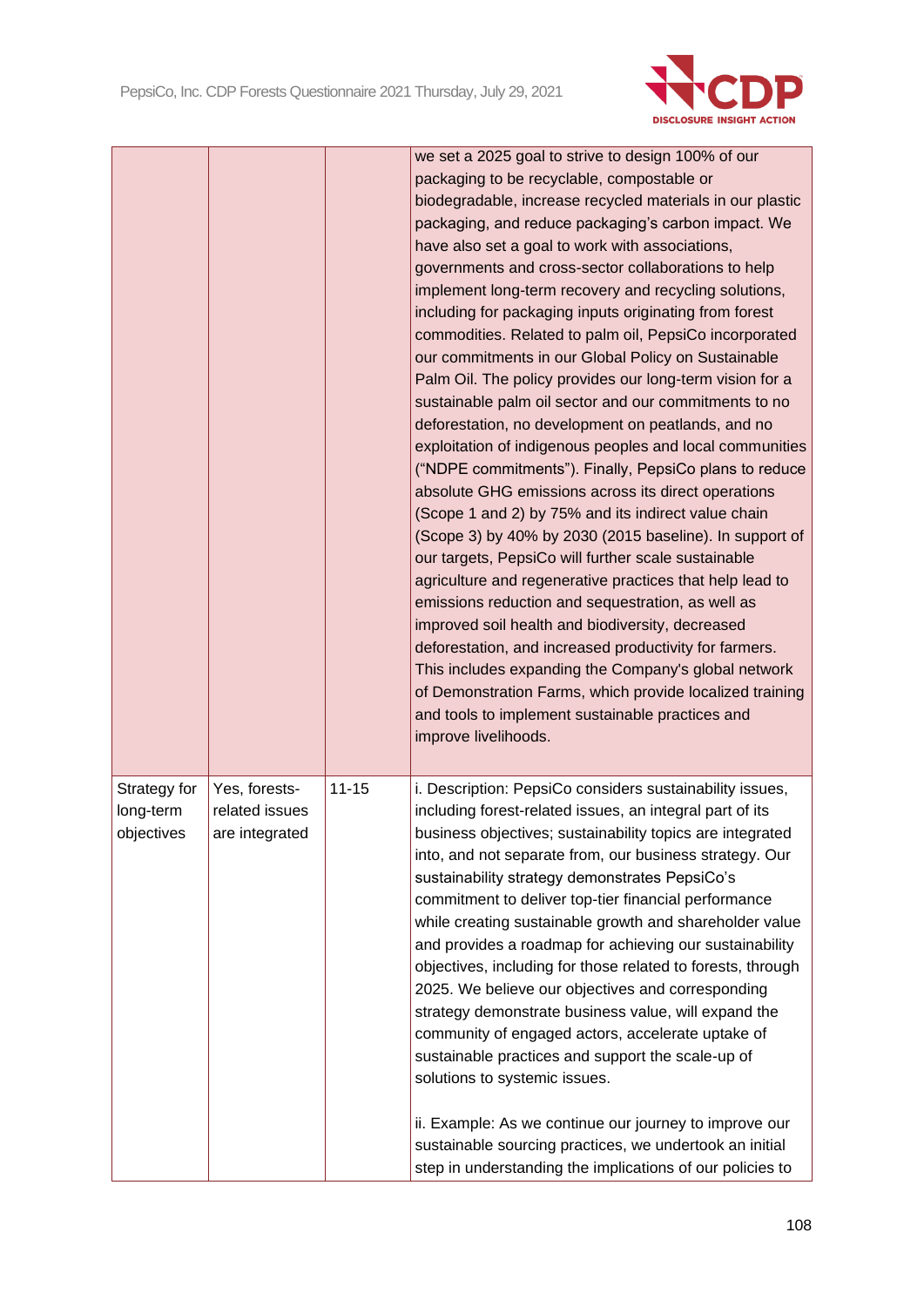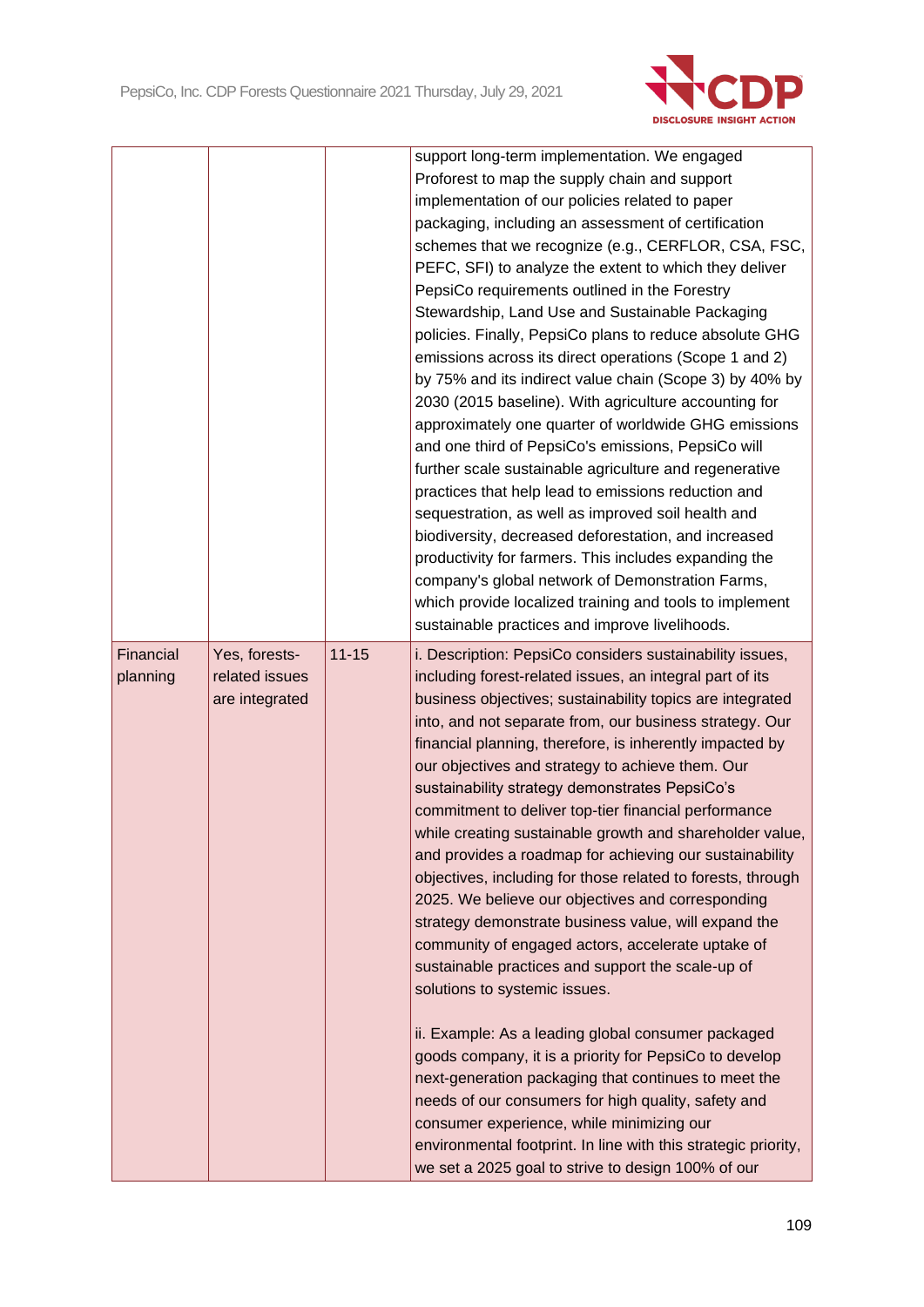

| biodegradable, increase recycled materials in our plastic |  |
|-----------------------------------------------------------|--|
| packaging and reduce packaging's carbon impact.           |  |
| Related to palm oil, PepsiCo incorporated our             |  |
| commitments in our Global Policy on Sustainable Palm      |  |
| Oil. The policy provides our long-term vision for a       |  |
| sustainable palm oil sector and our commitments to no     |  |
| deforestation, no development on peatlands and no         |  |
| exploitation of indigenous peoples and local communities  |  |
| ("NDPE commitments"). In terms of financial planning, a   |  |
| certain portion of our budget is allocated to support     |  |
| ongoing progress for our goals and policies. Our          |  |
| capacity-building efforts also support the expansion of   |  |
| sustainable commodities, which may experience price       |  |
| fluctuations that are managed by our global purchasing    |  |
| programs and systematic hedging strategies. Our global    |  |
| purchasing programs include fixed-price contracts,        |  |
| purchase orders and pricing agreements. Our hedging       |  |
| strategies include the use of derivatives to economically |  |
| hedge price fluctuations related to a portion of our      |  |
| anticipated commodity purchases, including for            |  |
| agricultural products.                                    |  |

# **F6. Implementation**

## **F6.1**

**(F6.1) Did you have any timebound and quantifiable targets for increasing sustainable production and/or consumption of your disclosed commodity(ies) that were active during the reporting year?**

Yes

# **F6.1a**

**(F6.1a) Provide details of your timebound and quantifiable target(s) for increasing sustainable production and/or consumption of the disclosed commodity(ies), and progress made.**

**Target reference number** Target 1

**Forest risk commodity** Timber products

**Type of target**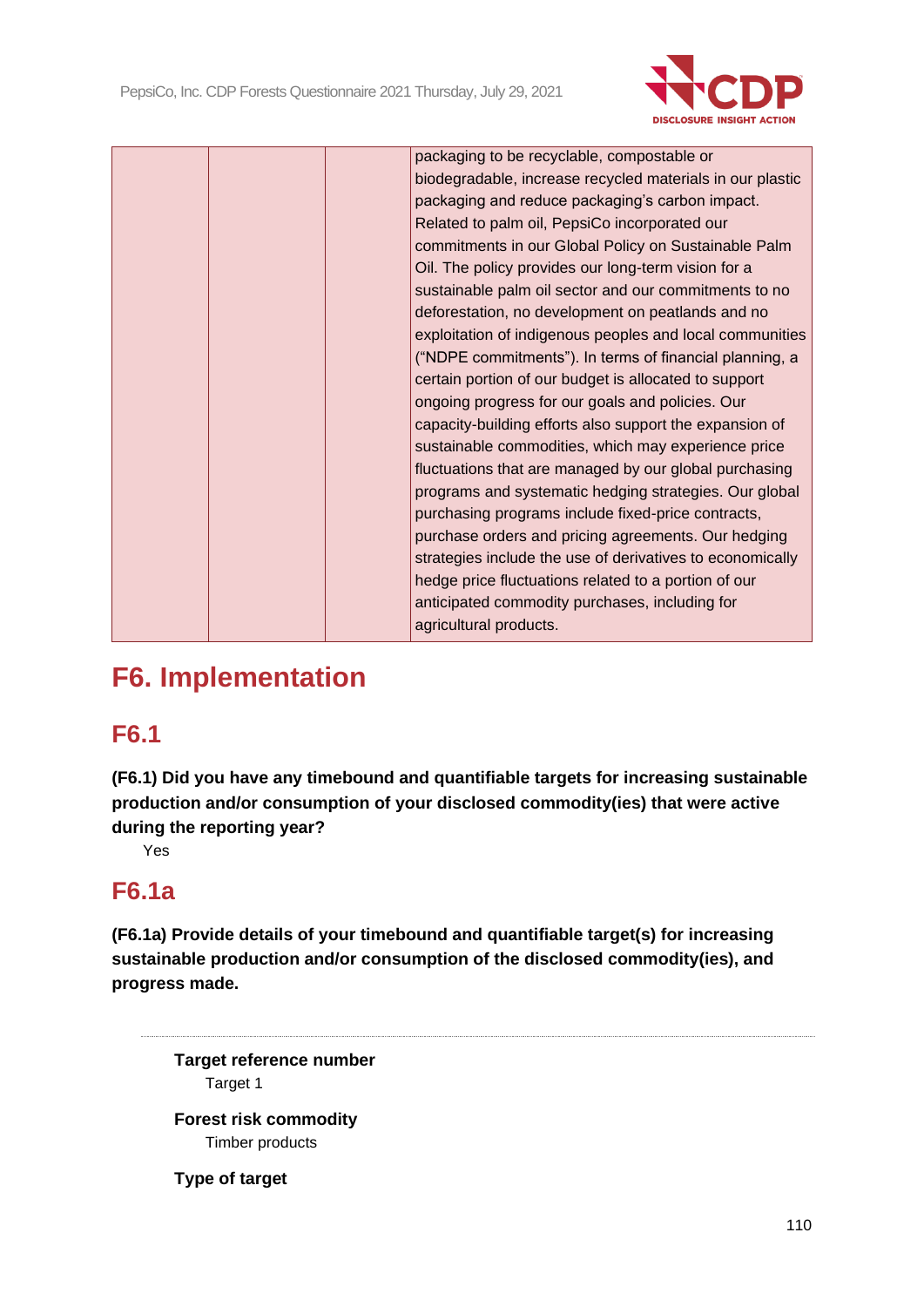

Third-party certification

**Description of target** Sustainable procurement standard

**Linked commitment** Other environmental commitments

**Traceability point**

#### **Third-party certification scheme**

FSC (any type) FSC Chain of Custody PEFC Chain of Custody SFI Forest Management standard SFI Chain of Custody SFI Fiber Sourcing certification Other, please specify CSA, CERFLOR

**Start year** 2015

**Target year** 2020

#### **Quantitative metric**

## **Target (number)**

**Target (%)** 100

#### **% of target achieved**

90

#### **Please explain**

i. Why and how target was chosen: PepsiCo seeks to purchase only responsibly sourced wood fiber products and will not knowingly accept from its supply chain paperbased packaging that may contain wood fiber harvested illegally or sourced from protected forest areas. PepsiCo is focused on developing and maintaining a deeper understanding of our paper-based packaging supply chain and our supply base sourcing as close to the forest of origin as possible. This is an extremely complex undertaking since PepsiCo does not purchase direct raw material from the forest. However, such action is important to achieving our ultimate goal of only purchasing responsibly sourced wood fiber products. PepsiCo works with suppliers to help them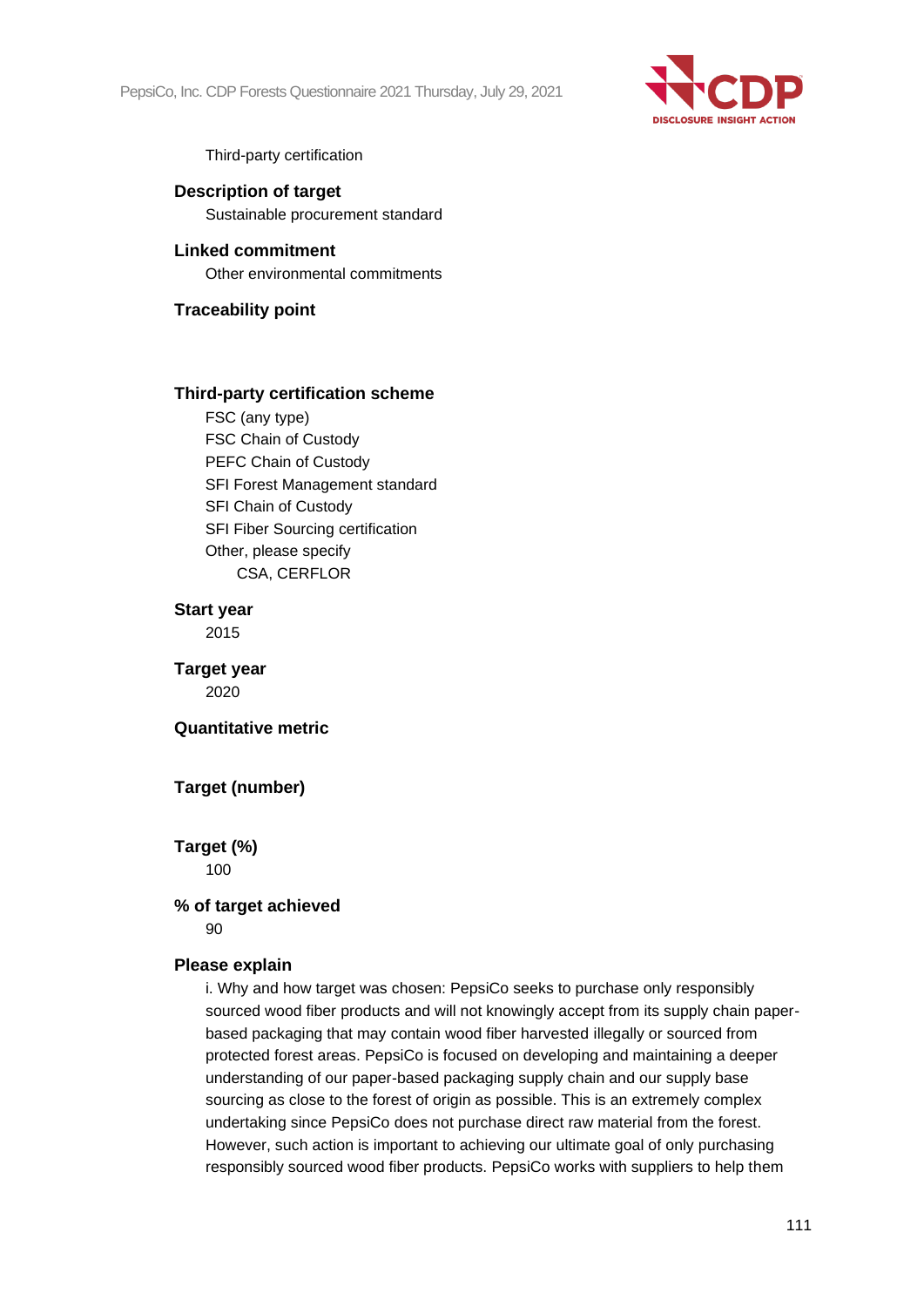

become environmentally sustainable in their practices by following credible forestry standards and purchasing their wood fiber only from sources that support responsible forest management, as outlined in our policies. PepsiCo recognizes the forestry standards below as credible within their scope and requires our suppliers to commit to utilizing the appropriate standard: CERFLOR, CSA, FSC, PEFC and SFI.

ii. Strategy to meet target: To enable a greater understanding of, and visibility into, our supply chain, in 2016, PepsiCo began working with Proforest to trace the supply chain and support implementation of our policies related to paper packaging. For example, Proforest conducted an assessment of certification schemes that we recognize to analyze the extent to which they deliver PepsiCo requirements, as outlined in the Forestry Stewardship, Land Use and Sustainable Packaging policies. In addition, Proforest conducted a rapid assessment of our current performance and overview of risks involved in main regions/countries of our current paper packaging supply base. The supply

chain mapping project commenced in 2016 and is ongoing. In 2017, PepsiCo worked with a Tier-1 supplier to develop new contract language for sustainably-sourced materials, further promoting compliance with our policy criteria. As we renew expiring contracts starting in 2018, PepsiCo has been negotiating by region to determine our suppliers' capabilities to source certified materials. We have seen our percent certified material increase in several high-risk priority regions, including Russia, China, and Thailand. Metrics reflect FSC, PEFC, and SFI certification for 2020.

#### **Target reference number**

Target 2

#### **Forest risk commodity**

Palm oil

#### **Type of target**

Third-party certification

#### **Description of target**

Our target was to have a palm oil supply chain with no deforestation, no peatland development and no exploitation (NDPE) by the end of 2020. As part of our goal to sustainably source palm oil, we set a target of sourcing 100% RSPO physically certified palm oil by the end of 2020. We achieved this goal, increasing our sourcing from 82% in 2019. This target falls under the "Risk Management" pillar of our strategy to achieve our long-term vision on palm; as we seek to expand the benefits of sustainable palm oil while working to eliminate the harm that may be done, it is important to address standards in our own supply chain while addressing systemic issues in partnership with others, so that high environmental standards become the norm and human rights are respected. Achieving this target will help us meet our NDPE commitments, including delivering of our timebound plan by end of 2022, which address both environmental and social commitments.

#### **Linked commitment**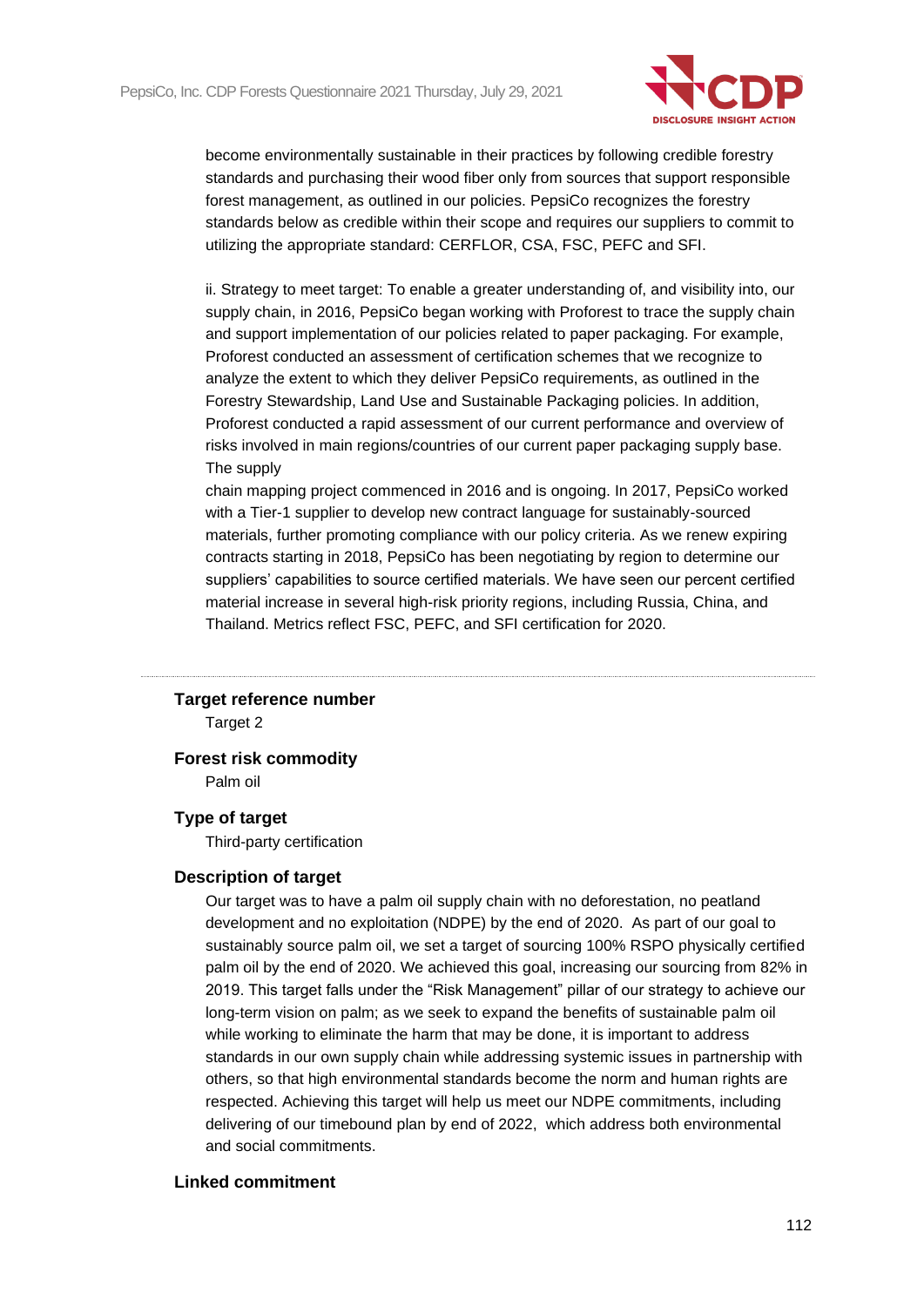

No conversion of natural ecosystems

#### **Traceability point**

#### **Third-party certification scheme**

RSPO Mass Balance RSPO Book and Claim Other, please specify RSPO Independent Smallholder Credits

#### **Start year**

2015

**Target year** 2020

#### **Quantitative metric**

#### **Target (number)**

**Target (%)** 100

#### **% of target achieved** 100

#### **Please explain**

i. Why and how target was chosen: In 2010, PepsiCo committed to source exclusively 100% RSPO-certified sustainable palm oil by 2015. In 2013, PepsiCo further strengthened this commitment to purchasing 100% physically RSPO-certified palm oil by the end of 2020, providing additional visibility into our palm oil supply chain. The RSPO has played a leading role in mobilizing commercial activity to encourage sustainable supply and setting baseline standards for sustainable palm oil, informing our choice to set this target. While we are committed to the RSPO and its process and standards, we are also looking to go beyond current RSPO standards in order to see further protection of forests, peatlands and human rights. Through our policies and actions, PepsiCo seeks to support the growth of sustainable palm oil, first by addressing standards in our own supply chain and then by working with others to drive improvement more widely which will make our supply chain more secure and support stable social, economic and environmental conditions for producers, mills and the communities they support. From 2021, we intend to use our market scale and engagement to support RSPO uptake and effectiveness to meet our target of 100 percent RSPO certification, through at least 95 percent being physically certified, with the balance comprised of ISH credits.

ii. Strategy to meet target: As more mass balance physically-certified sustainable palm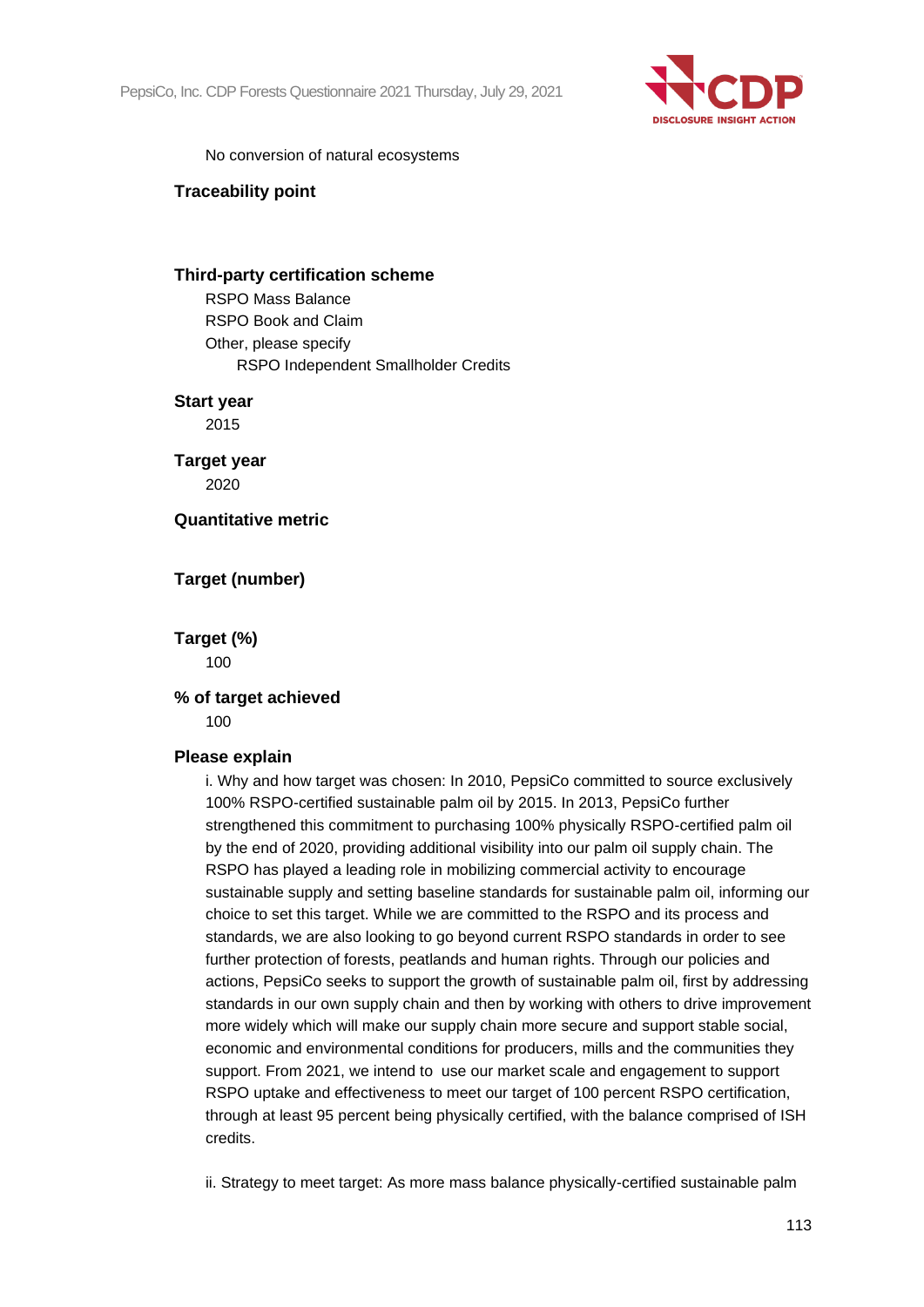

oil (CSPO) became available, we strategically increased our use toward our goal to source 100% physically-certified sustainable palm oil by the end of 2020. In 2020, we achieved 99.3% physically-certified sustainable palm oil with the balance (6,051 MT) comprised of Independent Smallholders (ISH) credits, which are an effective way to recognize efforts made by smallholders to reach the level of RSPO certification. Contrary to reports of a surplus of RSPO-certified palm oil, physically-certified supply is limited or non-existent in some regions including some markets in the Americas. To address this problem, PepsiCo seeks to build certification capacity, which is why we are implementing a holistic program for sustainable palm oil in Mexico based on the RSPO Principles & Criteria framework. This capacity-building program involves the entire supply chain and provides training and technical assistance toward RSPO certification.

#### **Target reference number**

Target 3

#### **Forest risk commodity**

Palm oil

#### **Type of target**

**Traceability** 

#### **Description of target**

Our target was to trace 100% of our palm oil to mills and plantations by the end of 2020. To ensure that our policies are being met, improve standards and drive positive impact on the ground, we must know where our palm oil comes from. Building better information systems is therefore a critical step to achieving our goals, informing our choice to set this target. This target falls under the "Risk Management" pillar of our strategy to achieve our long-term vision on palm. Achieving this target will help us meet our NDPE commitments, which address both environmental and social commitments.

#### **Linked commitment**

Zero net/gross deforestation

#### **Traceability point**

Mill

## **Third-party certification scheme**

**Start year** 2015

**Target year** 2020

**Quantitative metric**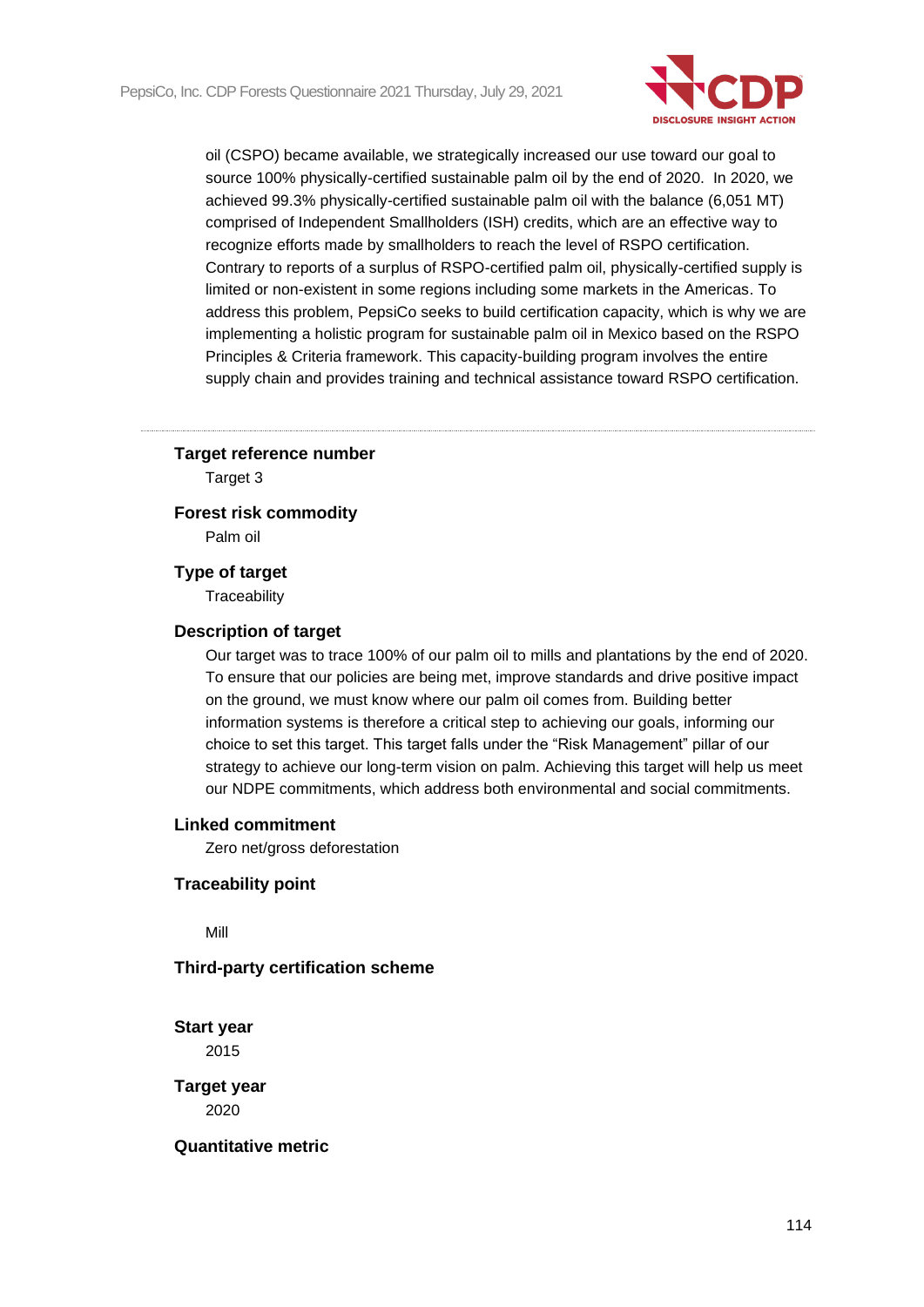

## **Target (number)**

**Target (%)** 100

### **% of target achieved**

97

## **Please explain**

i. Why and how target was chosen: Palm oil is the most widely used edible oil in the world and an ingredient in several PepsiCo food products. Like many of our stakeholders, though, PepsiCo has ongoing concerns about how some palm oil is produced. Rainforest conversion, biodiversity loss and human rights abuses persist in various producing regions. Through our policies and actions, PepsiCo seeks to support the growth of sustainable palm oil, first by addressing standards in our own supply chain and then by working with others to drive improvement more widely. We believe that fulfilment of these policies and commitments will make our supply chain more secure and support stable social, economic and environmental conditions for producers, mills and the communities they support. Our traceability targets were chosen to provide more visibility into our supply chain to achieve our sustainable palm oil goals.

ii. Strategy to meet target: PepsiCo worked with external experts including Peterson to develop and implement PepsiCo's Palm Oil Traceability Protocol, launched in 2017. The protocol was distributed to all direct suppliers along with a required quarterly reporting template, which requires the names of all palm oil and palm kernel oil mills, their geo coordinates and the percentage of PepsiCo's volume that is traceable to the mills. We also implemented a training program in both English and Spanish and maintain a helpdesk. The protocol is also the basis for independent verification undertaken by suppliers to verify the quality of the management systems used to collect their supply chain data. We continue to make progress toward our goal of 100% traceability to the mill and, at the end of 2018, 2019 and 2020, we estimated that approximately 97% of the palm oil we used was traced to specific mills, up from 94% in 2017, 89% in 2016 and 65% in 2015. We will continue working with our suppliers to increase visibility of the mills in our palm oil supply chain through various engagement efforts, including our mill traceability data verification protocol.

**Target reference number** Target 4

**Forest risk commodity** Palm oil

**Type of target Traceability** 

**Description of target**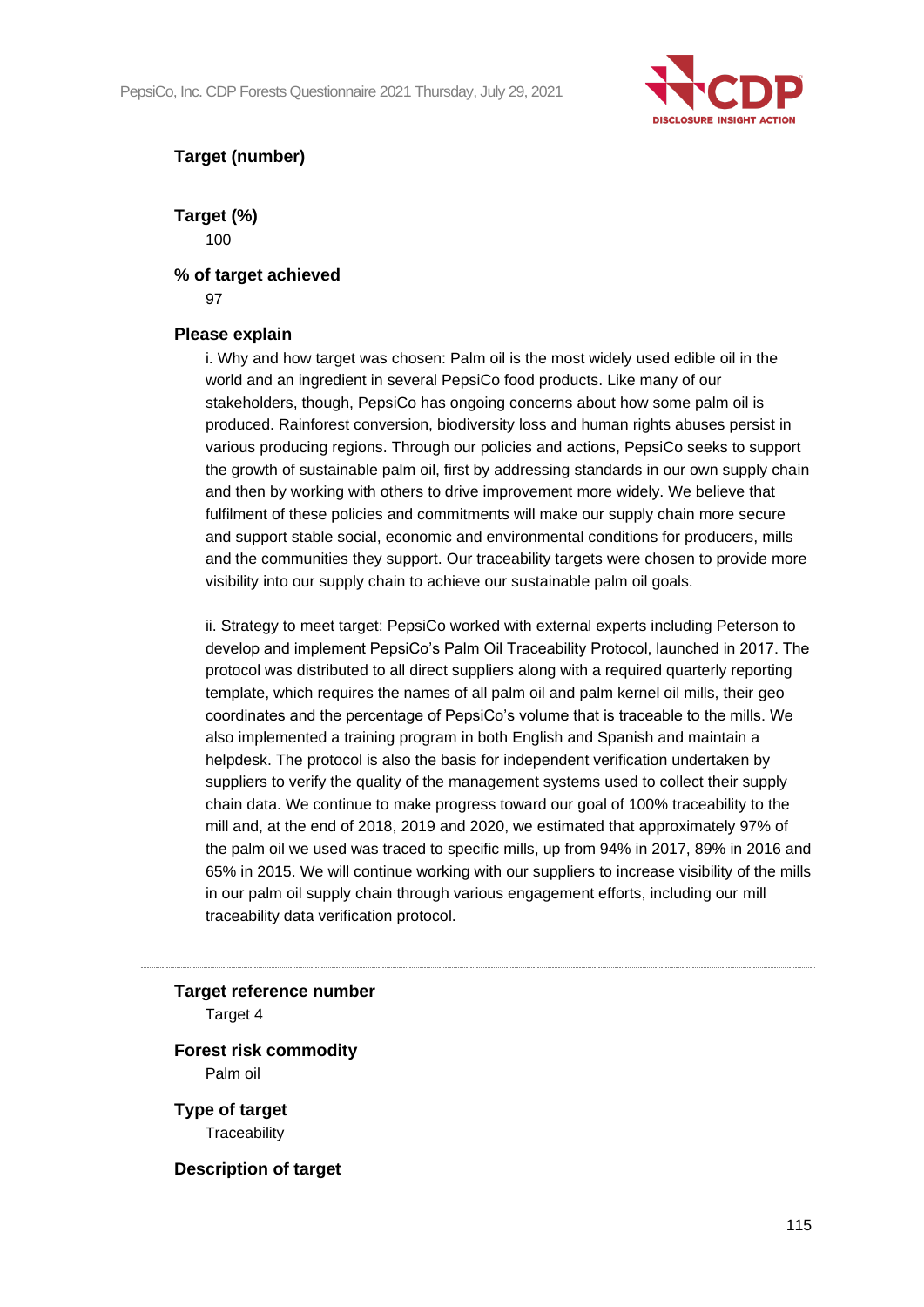

Our target was to trace 100% of our palm oil to mills and plantations by the end of 2020. To ensure that our policies are being met, improve standards and drive positive impact on the ground, we must know where our palm oil comes from. Building better information systems is therefore a critical step to achieving our goals, informing our choice to set this target. This target falls under the "Risk Management" pillar of our strategy to achieve our long-term vision on palm. Achieving this target helps us meet our NDPE commitments, which address both environmental and social commitments.

#### **Linked commitment**

Zero net/gross deforestation

#### **Traceability point**

Plantation

## **Third-party certification scheme**

**Start year** 2015

**Target year** 2020

## **Quantitative metric**

## **Target (number)**

**Target (%)** 100

## **% of target achieved**

49

#### **Please explain**

i. Why and how target was chosen: Palm oil is the most widely used edible oil in the world and an ingredient in several PepsiCo food products. Like many of our stakeholders, though, PepsiCo has ongoing concerns about how some palm oil is produced. Rainforest conversion, biodiversity loss and human rights abuses persist in various producing regions. Through our policies and actions, PepsiCo seeks to support the growth of sustainable palm oil, first by addressing standards in our own supply chain and then by working with others to drive improvement more widely. We believe that fulfilment of these policies and commitments will make our supply chain more secure and support stable social, economic and environmental conditions for producers, mills and the communities they support. Our traceability targets were chosen to provide more visibility into our supply chain to achieve our sustainable palm oil goals.

ii. Strategy to meet target: PepsiCo worked with external experts including Peterson to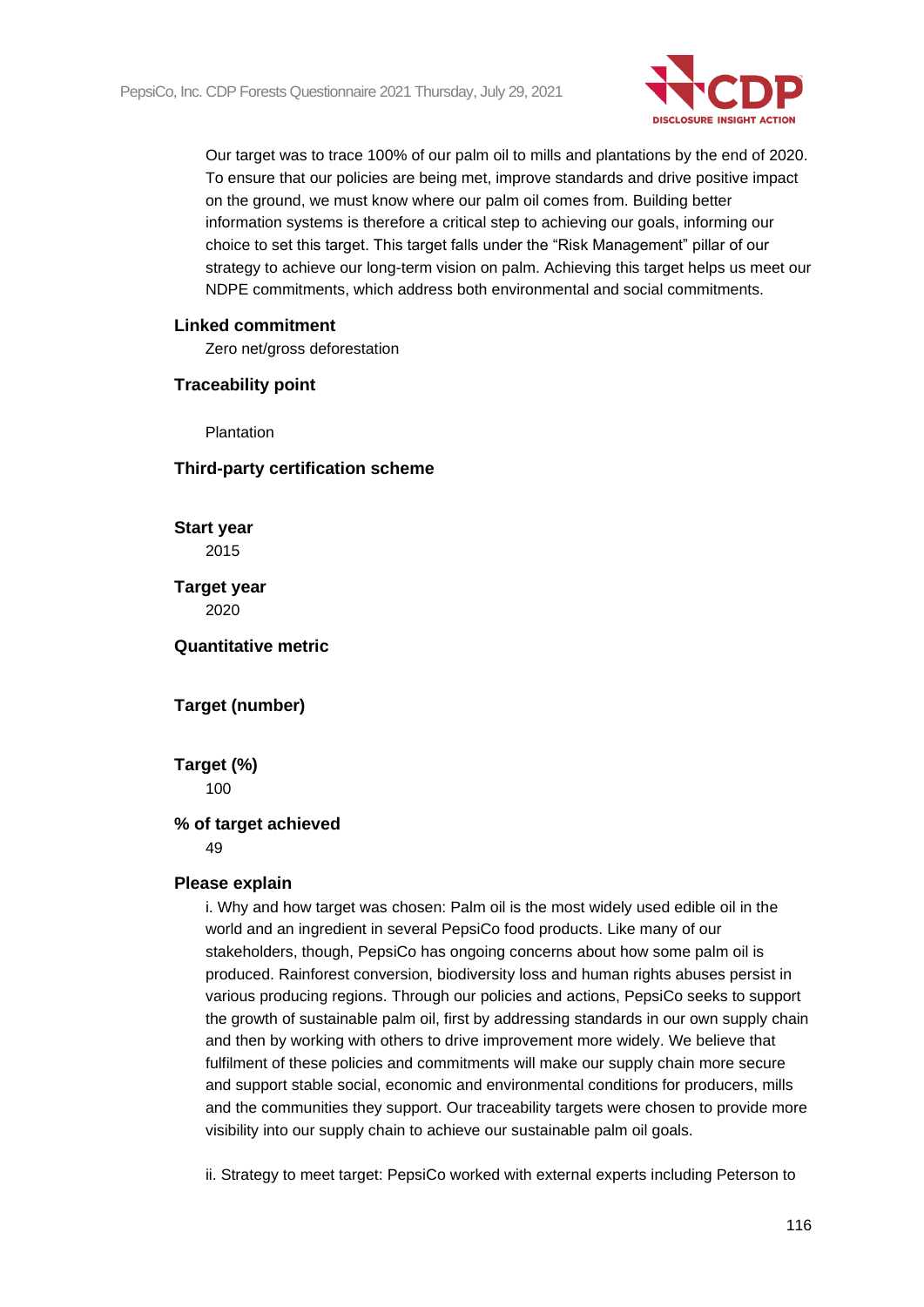

develop and implement PepsiCo's Palm Oil Traceability Protocol, launched in 2017. The protocol was distributed to all direct suppliers along with a required quarterly reporting template, which requires the names of all palm oil and palm kernel oil mills, their geo coordinates and the percentage of PepsiCo's volume that is traceable to the mills. We also implemented a training program in both English and Spanish and maintain a helpdesk. The protocol is also the basis for independent verification undertaken by suppliers to verify the quality of the management systems used to collect their supply chain data. PepsiCo is also committed to driving traceability to plantation (TTP) in our supply chain by working together with our direct suppliers to further understand the production base. In 2017, we established an interim definition for farm/plantation traceability. Based on our Traceability to Plantation Protocol, 36 suppliers representing 49% of our volume reported traceability to plantation. In 2021, PepsiCo will continue to support TTP in our supply base through our engagement with suppliers and sector initiatives such as the NDPE IRF.

#### **Target reference number**

Target 5

### **Forest risk commodity**

Palm oil

#### **Type of target**

Assess and/or verify compliance

#### **Description of target**

By the end of 2021, 100% of direct suppliers have internal systems in place to measure, manage and report NDPE progress across their entire supply base and report via NDPE IRF. 80% of suppliers have provided IRF profiles, therefore monitoring direct and indirect suppliers.

This target falls under the "Risk Management" pillar of our strategy to achieve our longterm vision on palm. Achieving this target will help us meet our NDPE commitments, which address both environmental and social commitments.

## **Linked commitment**

No conversion of natural ecosystems

#### **Traceability point**

**Third-party certification scheme**

**Start year** 2020

**Target year**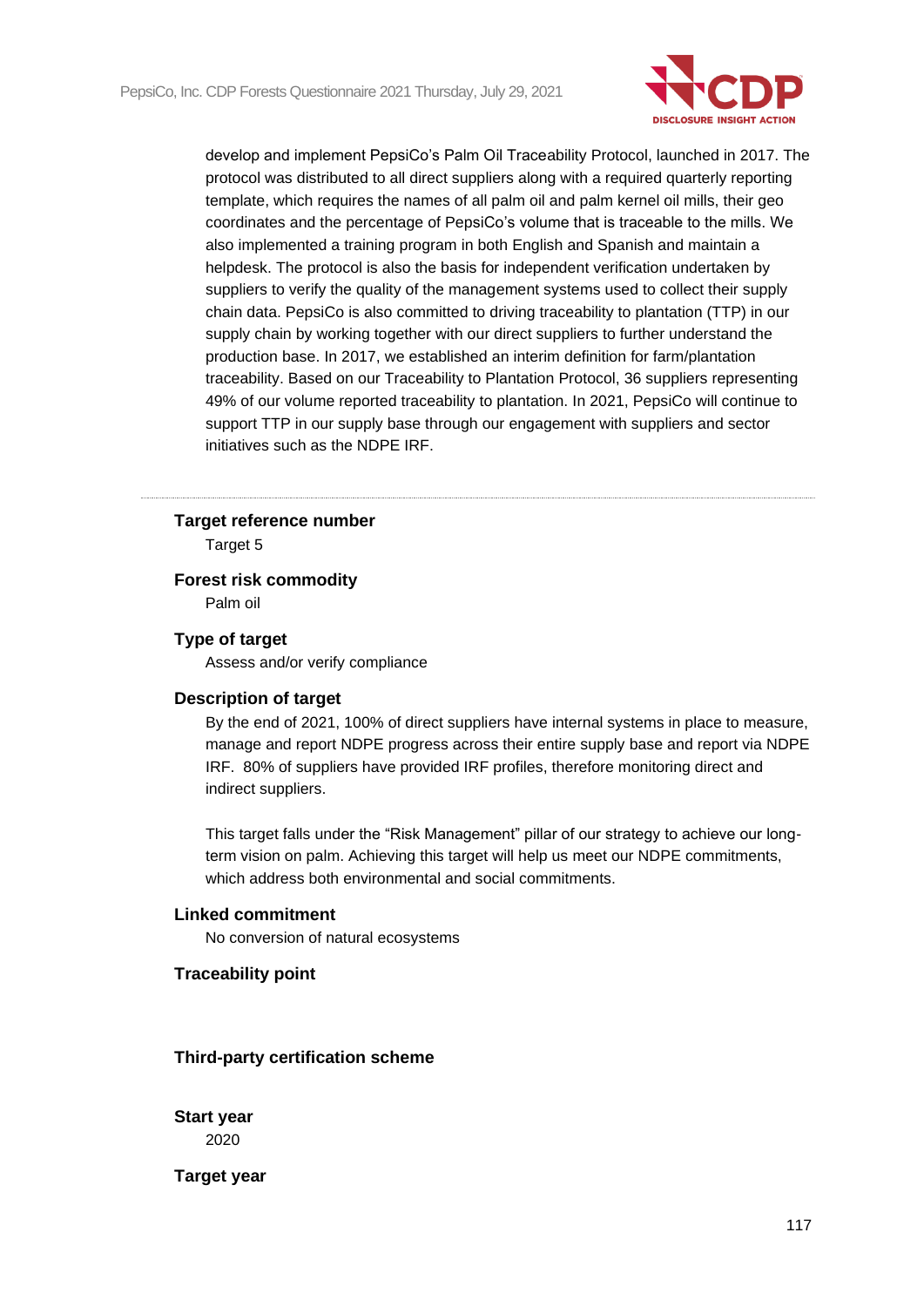

2021

#### **Quantitative metric**

**Target (number)**

**Target (%)** 100

#### **% of target achieved**

80

#### **Please explain**

Why and how target was chosen: Our Global Policy on Sustainable Palm Oil provides a long-term vision for sustainable palm oil production and use. As we seek to expand the benefits of sustainable palm oil while working to eliminate the harm that may be done, it is important to address standards in our own supply chain while addressing systemic issues in partnership with others, including suppliers, peer companies, civil society, governments and certification bodies, so that high environmental standards become the norm and human rights are respected. To achieve our long-term vision and meet our NDPE goals, PepsiCo is implementing a strategy comprised of three interconnecting commitments: 1) Sector Transformation towards 100% No Deforestation, No Peat, No Exploitation (NDPE): 2) Thriving Communities & Ecosystems: and 3) Transparency & Accountability. Meeting our NDPE commitments and the individual and collective actions required is an ongoing process and we have mapped our current work towards meeting our strategy through this implementation plan. These actions will evolve over time as targets are met and as our understanding of the issues and how to tackle them develops. We therefore set a goal that by the end of 2021, 100% of direct suppliers will have internal systems in place to measure, manage and report NDPE progress across their entire supply base and report via the NDPE Implementation Reporting Framework, an industry-wide reporting tool for companies. During 2020, PepsiCo made progress towards operationalizing profiles for NDPE by working with the POCG and our suppliers to help them implement reporting on mills against the framework including by providing information and training via webinars and one-on-one discussions. Working with our suppliers, we were able to create a baseline of current performance in our supply chain. For 2020, 80 percent of our Tier 1 suppliers were able to provide us with the full profiles for deforestation and peat for the volumes that they source to PepsiCo. The profiles represent approximately 74 percent of PepsiCo's total palm oil volume in 2020.

#### **Target reference number**

Target 6

**Forest risk commodity** Palm oil

**Type of target**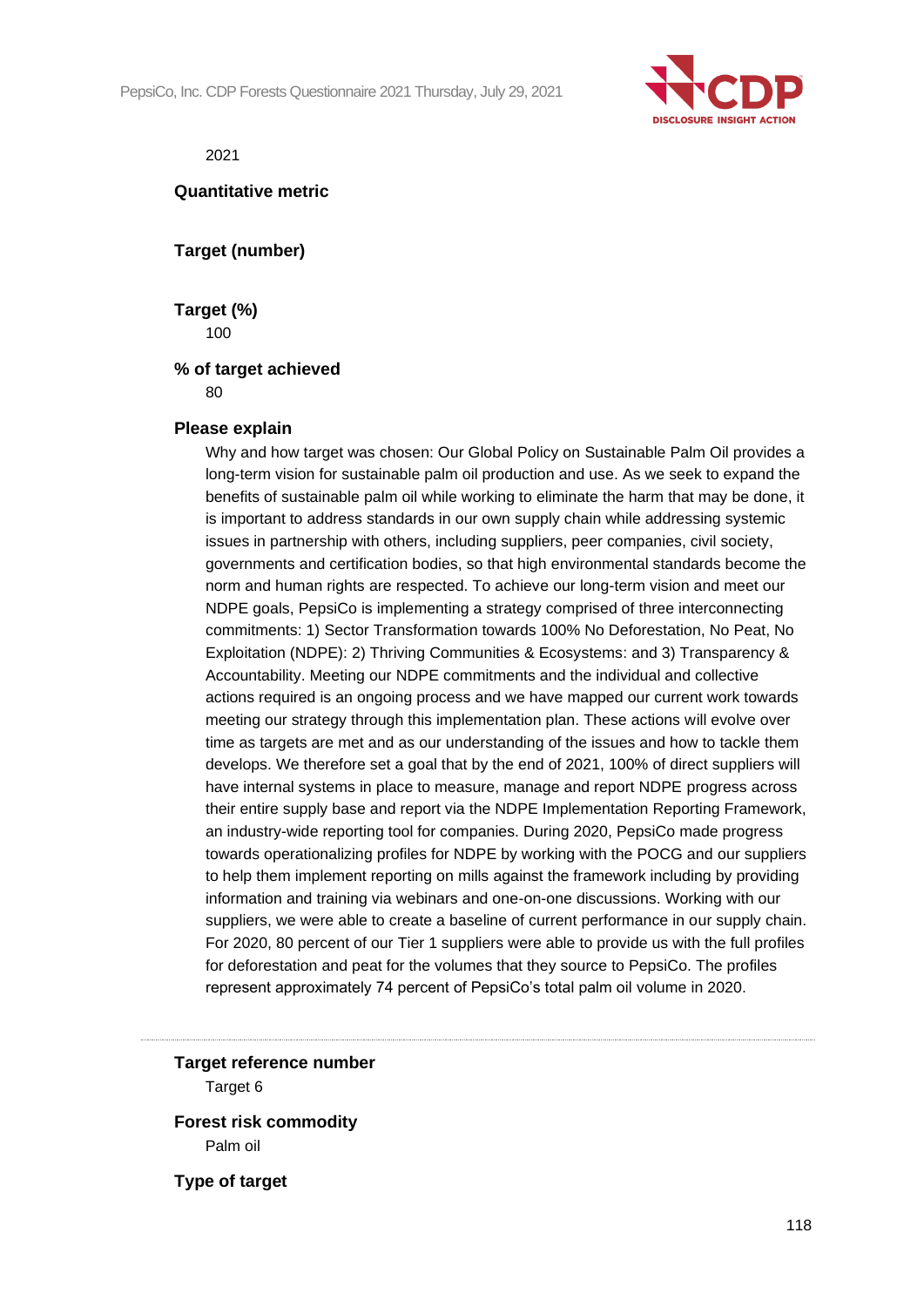

Assess and/or verify compliance

#### **Description of target**

By the end of 2022, 100% of our palm oil supply will be covered under the NDPE principles or within a timebound initiative that demonstrates progress to delivering, as measured by the NDPE IRF.

## **Linked commitment**

No conversion of natural ecosystems

## **Traceability point**

#### **Third-party certification scheme**

**Start year** 2020

**Target year** 2022

**Quantitative metric**

## **Target (number)**

**Target (%)** 100

## **% of target achieved**

55

## **Please explain**

Why and how target was chosen: Our Global Policy on Sustainable Palm Oil provides a long-term vision for sustainable palm oil production and use. As we seek to expand the benefits of sustainable palm oil while working to eliminate the harm that may be done, it is important to address standards in our own supply chain while addressing systemic issues in partnership with others, including suppliers, peer companies, civil society, governments and certification bodies, so that high environmental standards become the norm and human rights are respected. To achieve our long-term vision and meet our NDPE goals, PepsiCo is implementing a strategy comprised of three interconnecting commitments: 1) Sector Transformation towards 100% No Deforestation, No Peat, No Exploitation (NDPE): 2) Thriving Communities & Ecosystems: and 3) Transparency & Accountability. Meeting our NDPE commitments and the individual and collective actions required is an ongoing process and we have mapped our current work towards meeting our strategy through this implementation plan. These actions will evolve over time as targets are met and as our understanding of the issues and how to tackle them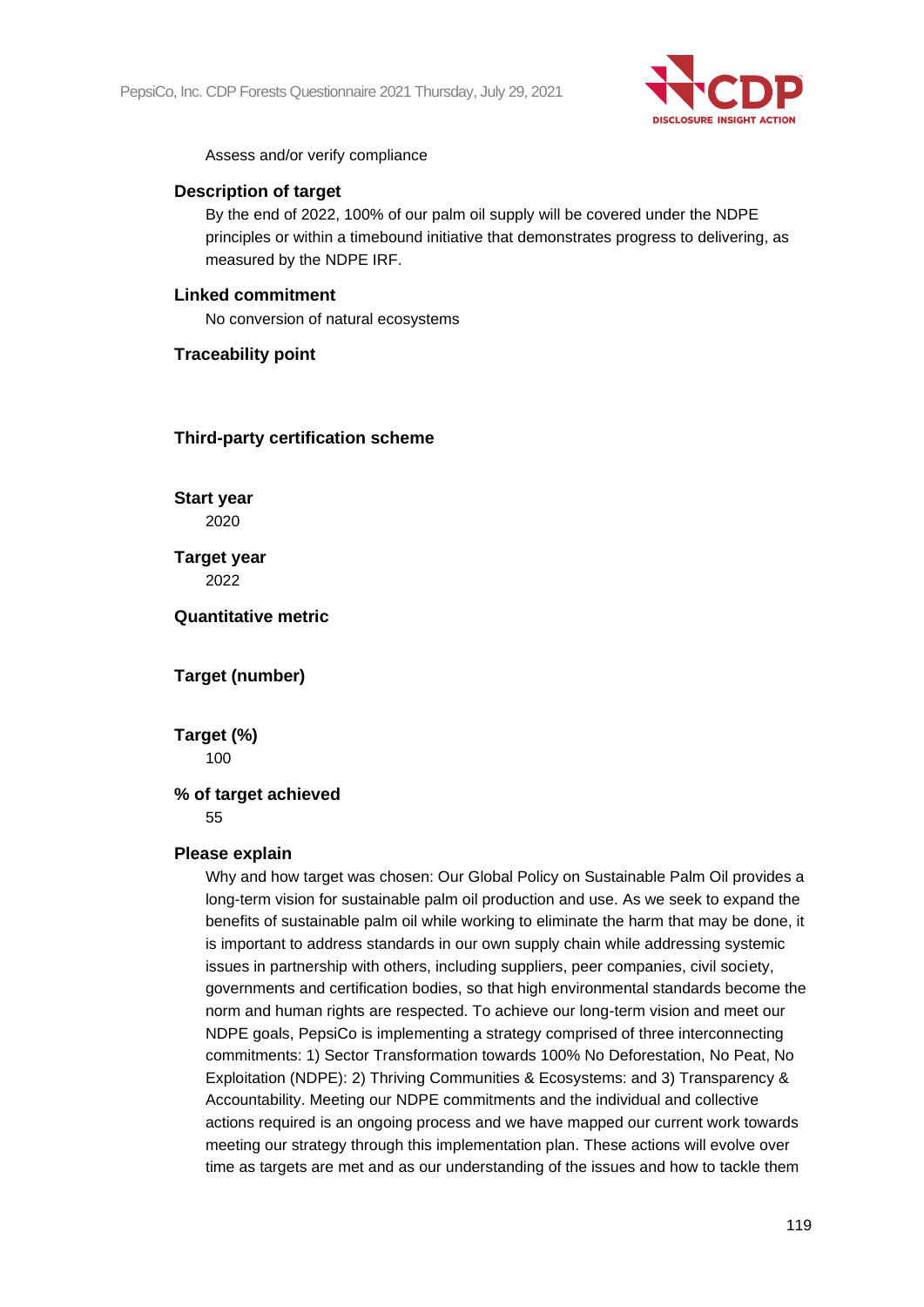

develops. We therefore set a goal that by the end of 2021, 100% of our palm oil supply will be covered under the NDPE principles or within a timebound initiative that demonstrates progress to delivering, as measured by the NDPE IRF. During 2020, PepsiCo made progress towards operationalizing profiles for NDPE by working with the POCG and our suppliers to help them implement reporting on mills against the framework including by providing information and training via webinars and one-on-one discussions. Working with our suppliers, we were able to create a baseline of current performance in our supply chain. For 2020, 80 percent of our Tier 1 suppliers were able to provide us with the full profiles for deforestation and peat for the volumes that they source to PepsiCo. The profiles represent approximately 74 percent of PepsiCo's total palm oil volume in 2020.

#### **Target reference number**

Target 7

#### **Forest risk commodity**

Palm oil

## **Type of target**

Engagement with direct suppliers

#### **Description of target**

Build capability of our direct suppliers, so that all suppliers score greater than 80% through our supplier scorecard process by the end of 2025.

#### **Linked commitment**

No conversion of natural ecosystems

#### **Traceability point**

#### **Third-party certification scheme**

**Start year** 2020

**Target year** 2025

#### **Quantitative metric**

#### **Target (number)**

**Target (%)** 100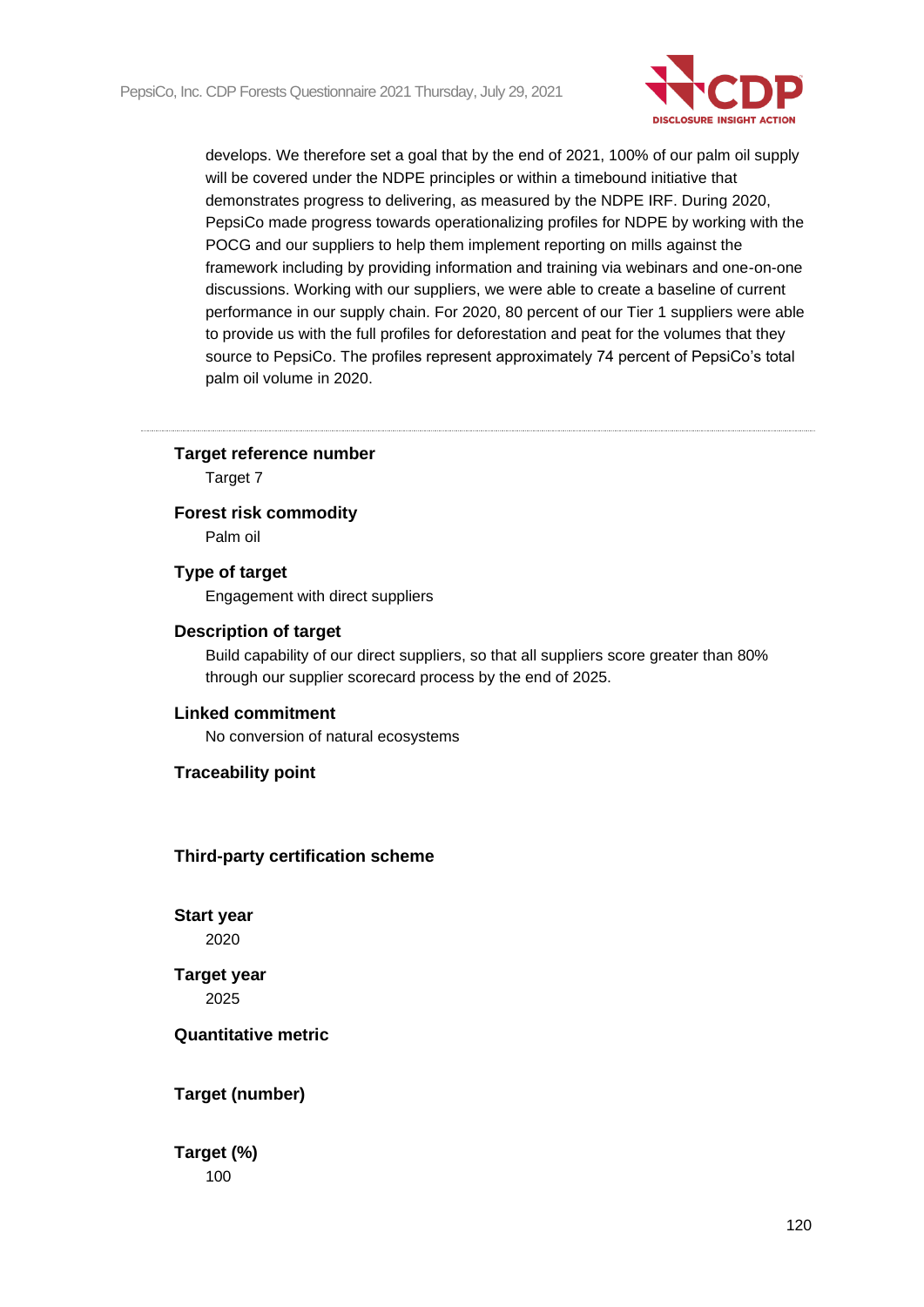

## **% of target achieved**

## **Please explain**

Why and how target was chosen: Our Global Policy on Sustainable Palm Oil provides a long-term vision for sustainable palm oil production and use. As we seek to expand the benefits of sustainable palm oil while working to eliminate the harm that may be done, it is important to address standards in our own supply chain while addressing systemic issues in partnership with others, including suppliers, peer companies, civil society, governments and certification bodies, so that high environmental standards become the norm and human rights are respected. To achieve our long-term vision and meet our NDPE goals, PepsiCo is implementing a strategy comprised of three interconnecting commitments: 1) Sector Transformation towards 100% No Deforestation, No Peat, No Exploitation (NDPE): 2) Thriving Communities & Ecosystems: and 3) Transparency & Accountability. Our Supplier Scorecards provide a means to track and encourage progress of our suppliers towards sustainable palm production. The scorecards engage suppliers on several areas (traceability and verification; certification; policy and implementation; grievance management; and transparency) to highlight areas for improvement for suppliers and ways in which PepsiCo can support them. We can therefore identify more capable partners who are poised to help drive industry leading actions, as well as suppliers at the other end of the spectrum with which we can focus capability building efforts to improve their foundational programs. We therefore set a goal to build capability of our direct suppliers, so that all suppliers score greater than 80% through our supplier scorecard process by the end of 2025. Utilizing the information from the scorecards, we were able to continue our engagement with suppliers and support capability building to help improve practices. In 2020, we delivered this through a variety of engagement methods including one-on-one sessions with subject matter experts and live webinars, with a focus on policies and timebound plans and the NDPE IRF. 50 suppliers participated in these engagements, which were delivered in multiple formats, and the webinar trainings were recorded for future access. To further support capacity building of our suppliers, PepsiCo established a digital library of resources, with supporting documents.

## **F6.2**

| , oar alooloooa ooliiliioalt; (100) l | <b>Exclusions</b> |                                                                                                                                                                                                                                                                                                                                                                       |                          |
|---------------------------------------|-------------------|-----------------------------------------------------------------------------------------------------------------------------------------------------------------------------------------------------------------------------------------------------------------------------------------------------------------------------------------------------------------------|--------------------------|
| place?<br>Timber<br>Yes<br>products   |                   | i. Methods: PepsiCo is focused on developing and<br>maintaining a deeper understanding of our paper-based<br>packaging supply chain and our supply base sourcing as<br>close to the forest of origin as possible. This is an extremely<br>complex undertaking since PepsiCo does not purchase direct<br>raw material from the forest. For this reason, PepsiCo relies | <b>Not</b><br>applicable |

## **(F6.2) Do you have traceability system(s) in place to track and monitor the origin of your disclosed commodity(ies)?**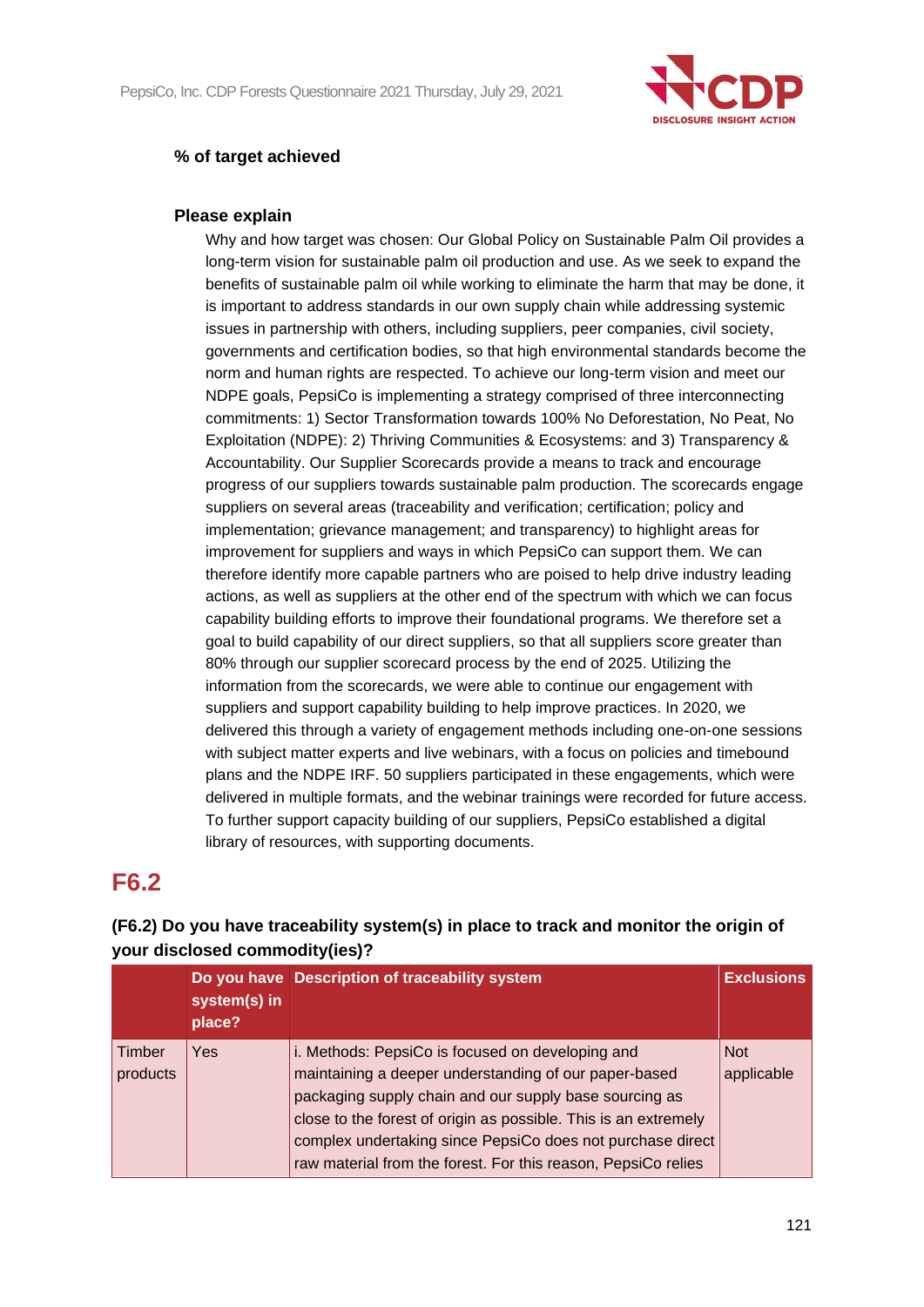

|          |     | on third-party certifications such as FSC to determine         |            |
|----------|-----|----------------------------------------------------------------|------------|
|          |     | traceability, based on mills where production occurs. We also  |            |
|          |     | perform an annual analysis of our contracted volumes           |            |
|          |     | through targeted outreach to global procurement contacts to    |            |
|          |     | understand the attributes of the fiber packaging products we   |            |
|          |     | purchase, including the source country, whether the volumes    |            |
|          |     | are certified to a specific sustainability standard, and if    |            |
|          |     | suppliers are considered high risk.                            |            |
|          |     | ii. Examples: PepsiCo engaged Proforest to map the supply      |            |
|          |     | chain and support implementation of its policies related to    |            |
|          |     | paper packaging, including an assessment of certification      |            |
|          |     | schemes that PepsiCo recognizes (e.g., CERFLOR, CSA,           |            |
|          |     | FSC, PEFC, SFI) to analyze the extent to which they deliver    |            |
|          |     | PepsiCo requirements, as outlined in the Forestry              |            |
|          |     | Stewardship, Land and Sustainable Packaging policies. In       |            |
|          |     | addition, Proforest conducted a rapid assessment of            |            |
|          |     | PepsiCo's current performance and overview of risks            |            |
|          |     | involved in main regions/countries of our current paper        |            |
|          |     | packaging supply base. The supply chain mapping project        |            |
|          |     | commenced in 2016 and is ongoing. In 2021, we conducted        |            |
|          |     | an annual analysis on contracted volumes, with the results of  |            |
|          |     | the analysis reported in this response.                        |            |
| Palm oil | Yes | i. Methods: PepsiCo is implementing data systems and           | <b>Not</b> |
|          |     | processes that allow us to identify the mills in our supply    | applicable |
|          |     | chain. We worked with Peterson and Proforest to develop a      |            |
|          |     | Palm Oil Traceability Protocol that describes the traceability |            |
|          |     | reporting requirements for suppliers and verification of this  |            |
|          |     | data. As required by the Traceability Protocol, suppliers must |            |
|          |     | report quarterly on the name of all palm oil mills from which  |            |
|          |     |                                                                |            |
|          |     | palm oil is sourced, geo coordinates of the mills and          |            |
|          |     | traceability percentage. Using a risk-based approach, the      |            |
|          |     | palm oil data submitted by suppliers are subject to            |            |
|          |     | verification by a third party to assess accuracy and           |            |
|          |     | completeness.                                                  |            |
|          |     |                                                                |            |
|          |     | ii. Examples: In 2019 we approved four independent third-      |            |
|          |     | party providers and delivered virtual training to 27 auditors  |            |
|          |     | from various certification bodies around the globe, including  |            |
|          |     | Control Union, SGS, Bureau Veritas and TUV Nord. We also       |            |
|          |     | implemented a training program and maintain a traceability     |            |
|          |     | help desk in both English and Spanish to provide suppliers     |            |
|          |     | with on-going assistance. In 2019 we also provided suppliers   |            |
|          |     | with a tool through which they can uniformly measure and       |            |
|          |     |                                                                |            |
|          |     | communicate external traceability commitments, as well as      |            |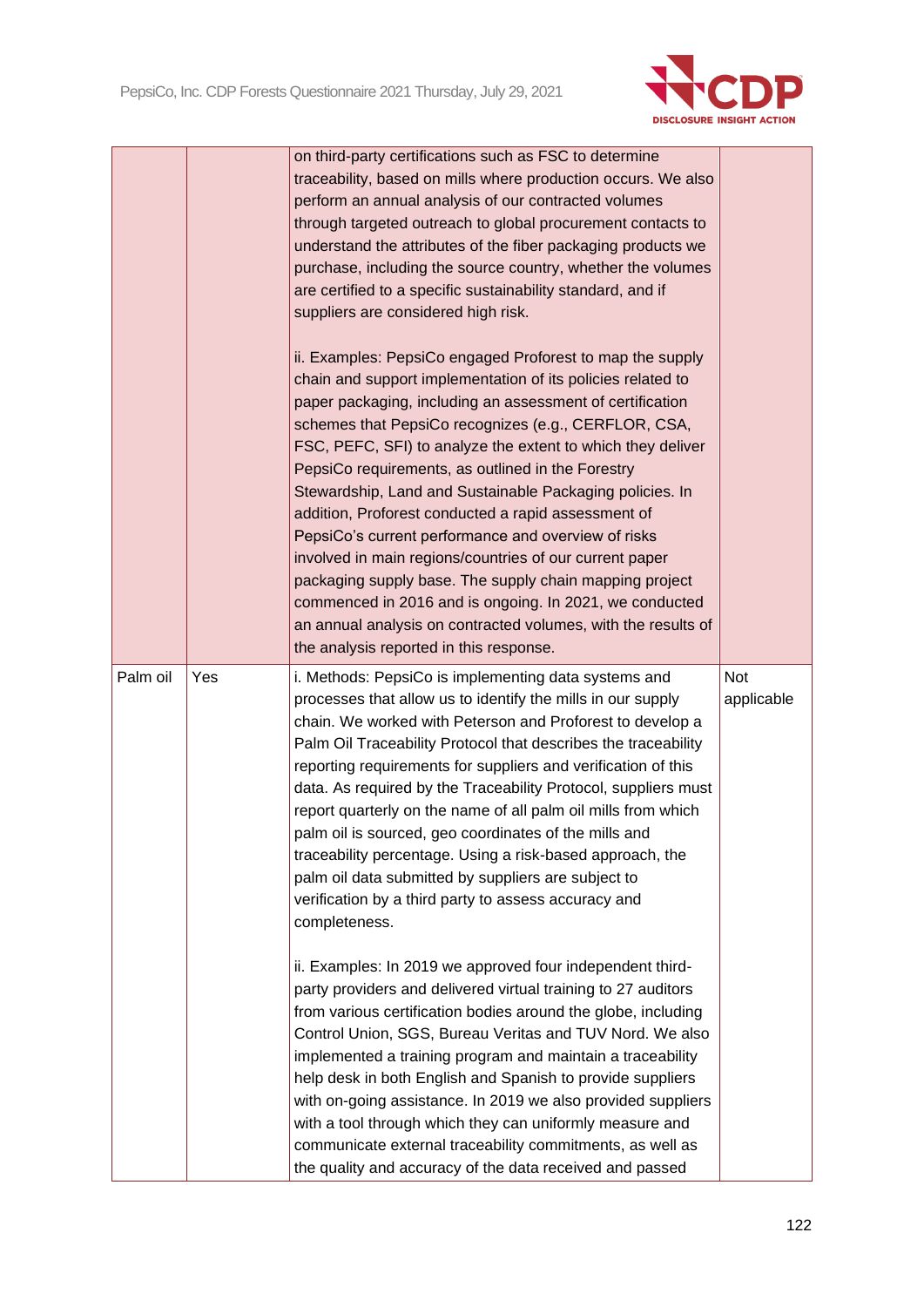

| further in the chain. With this significant level of effort, we |  |
|-----------------------------------------------------------------|--|
| have established mill-level traceability accounting for         |  |
| approximately 97% of our source volume as of 2020; since        |  |
| the start of the program, mill traceability has increased by    |  |
| nearly 30%. In addition, 100% of our Tier 1 suppliers' mill     |  |
| traceability data has been independently verified. PepsiCo is   |  |
| also committed to achieving traceability to plantation (TTP) in |  |
| our supply chain. In 2017, we established an interim            |  |
| definition for farm/plantation traceability, and in 2018, we    |  |
| engaged with our partners to understand how PepsiCo can         |  |
| work with the industry to achieve this. Since launching our     |  |
| Traceability to Plantation Protocol, 36 suppliers representing  |  |
| 49% of our volume reported traceability to plantation in 2020.  |  |
|                                                                 |  |

# **F6.2a**

## **(F6.2a) Provide details on the level of traceability your organization has for its disclosed commodity(ies).**

| <b>Forest risk</b><br><b>commodity</b> | traceable | Point to which commodity is % of total production/consumption volume<br>traceable |  |
|----------------------------------------|-----------|-----------------------------------------------------------------------------------|--|
| Timber products                        | Country   | 100                                                                               |  |
| Palm oil                               | Mill      | 97                                                                                |  |

## **F6.3**

## **(F6.3) Have you adopted any third-party certification scheme(s) for your disclosed commodity(ies)?**

|                    | <b>Third-party certification scheme</b><br>adopted? | % of total production and/or consumption<br>volume certified |
|--------------------|-----------------------------------------------------|--------------------------------------------------------------|
| Timber<br>products | Yes                                                 | 90                                                           |
| Palm oil           | Yes                                                 | 100                                                          |

# **F6.3a**

**(F6.3a) Provide a detailed breakdown of the volume and percentage of your production and/or consumption by certification scheme.**

> **Forest risk commodity** Timber products

**Third-party certification scheme** FSC (any type)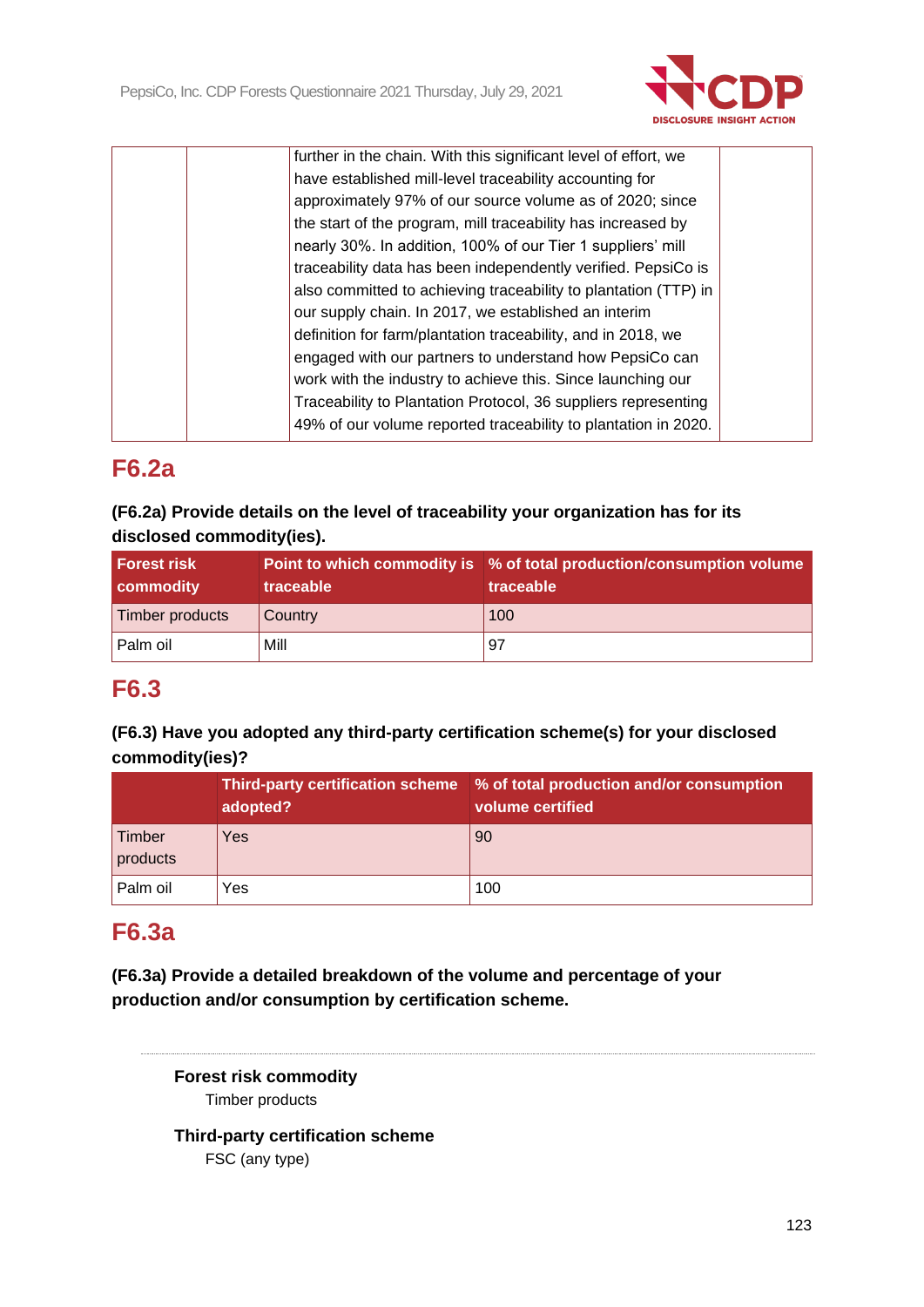

## **Chain-of-custody model used**

## **% of total production/consumption volume certified** 35

#### **Form of commodity**

Paper Primary packaging Secondary packaging Tertiary packaging

## **Volume of production/ consumption certified**

437,365

#### **Metric for volume**

Metric tons

#### **Is this certified by more than one scheme?**

No

#### **Please explain**

i. Actions: PepsiCo engaged Proforest to map the supply chain and support implementation of its policies related to paper packaging, including an assessment of certification schemes that PepsiCo recognizes (e.g., CERFLOR, CSA, FSC, PEFC, SFI) to analyze the extent to which they deliver PepsiCo requirements, as outlined in the Forestry Stewardship, Land and Sustainable Packaging policies.

ii. Example: In 2017, PepsiCo worked with a Tier-1 supplier to develop new contract language for our sourced materials to be FSC- and SFI-certified, further promoting compliance with our policy criteria. As we renewed expiring contracts starting in 2018, PepsiCo has been utilizing this language negotiating by region to determine our suppliers' capabilities to source certified materials. We have identified Russia, China and parts of South/Southeast Asia as our primary focus to mitigate risks, and have seen our percent certified material increase in all of these areas as we renew contracts between 2015 and 2020: from 5% to 94% in Russia, 19% to 32% in China, 0% to 58% in Thailand, as well as 10% to 100% in Brazil.

## **Forest risk commodity**

Timber products

## **Third-party certification scheme** FSC (any type)

**Chain-of-custody model used**

**% of total production/consumption volume certified**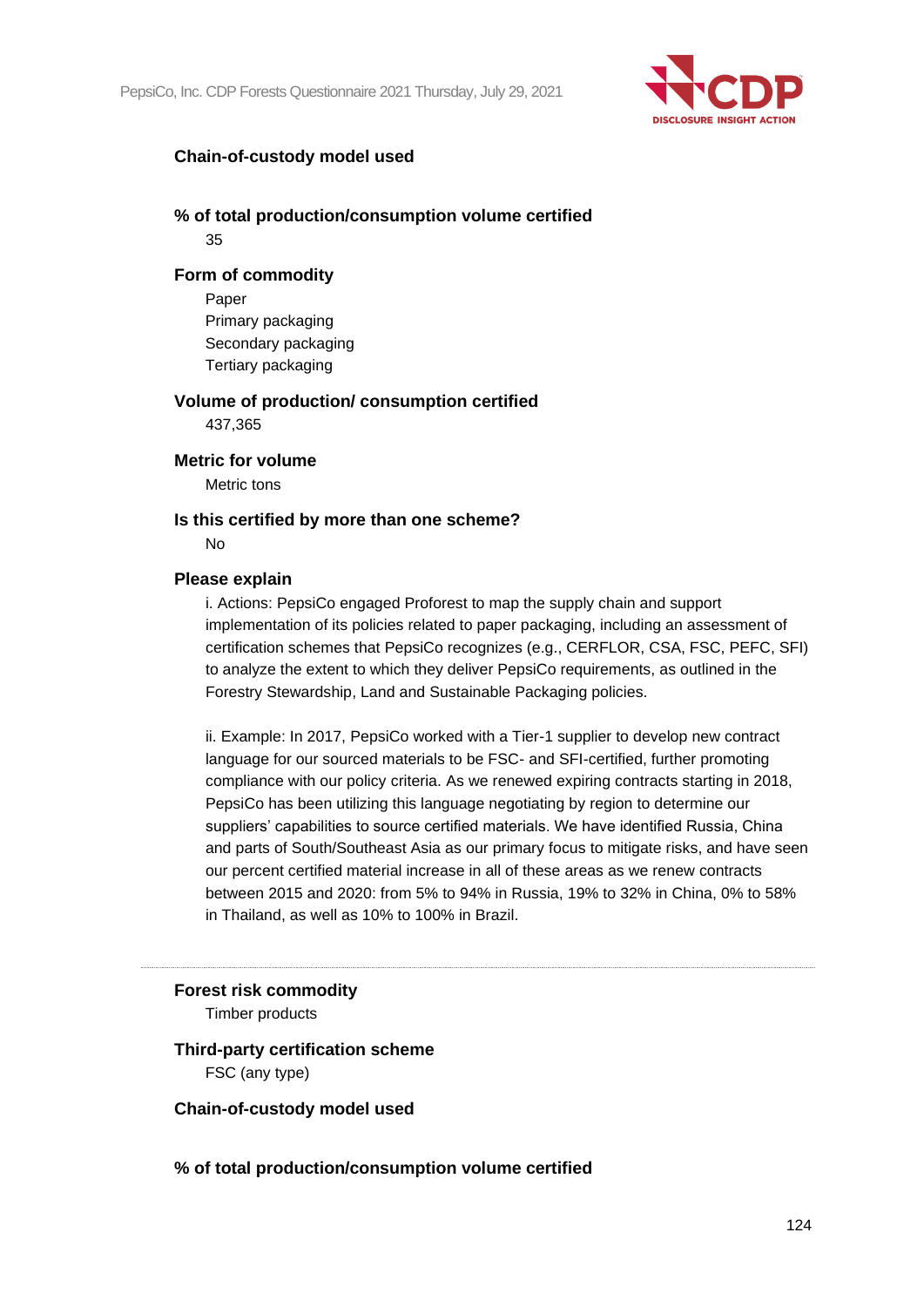

#### 40

#### **Form of commodity**

Paper Primary packaging Secondary packaging Tertiary packaging

## **Volume of production/ consumption certified** 506,744

#### **Metric for volume**

Metric tons

#### **Is this certified by more than one scheme?**

Yes

#### **Please explain**

i. Actions: PepsiCo engaged Proforest to map the supply chain and support implementation of its policies related to paper packaging, including an assessment of certification schemes that PepsiCo recognizes (e.g., CERFLOR, CSA, FSC, PEFC, SFI) to analyze the extent to which they deliver PepsiCo requirements, as outlined in the Forestry Stewardship, Land and Sustainable Packaging policies.

ii. Example: In 2017, PepsiCo worked with a Tier-1 supplier to develop new contract language for our sourced materials to be FSC- and SFI-certified, further promoting compliance with our policy criteria. As we renewed expiring contracts starting in 2018, PepsiCo has been utilizing this language negotiating by region to determine our suppliers' capabilities to source certified materials. We have identified Russia, China and parts of South/Southeast Asia as our primary focus to mitigate risks, and have seen our percent certified material increase in all of these areas as we renew contracts between 2015 and 2020: from 5% to 94% in Russia, 19% to 32% in China, 0% to 58% in Thailand, as well as 10% to 100% in Brazil. Note: Data reflects FSC certified material that is certified by more than one scheme, including SFI, PEFC, and ISO.

#### **Forest risk commodity**

Timber products

## **Third-party certification scheme**

PEFC Chain of Custody

#### **Chain-of-custody model used**

## **% of total production/consumption volume certified** 15

**Form of commodity**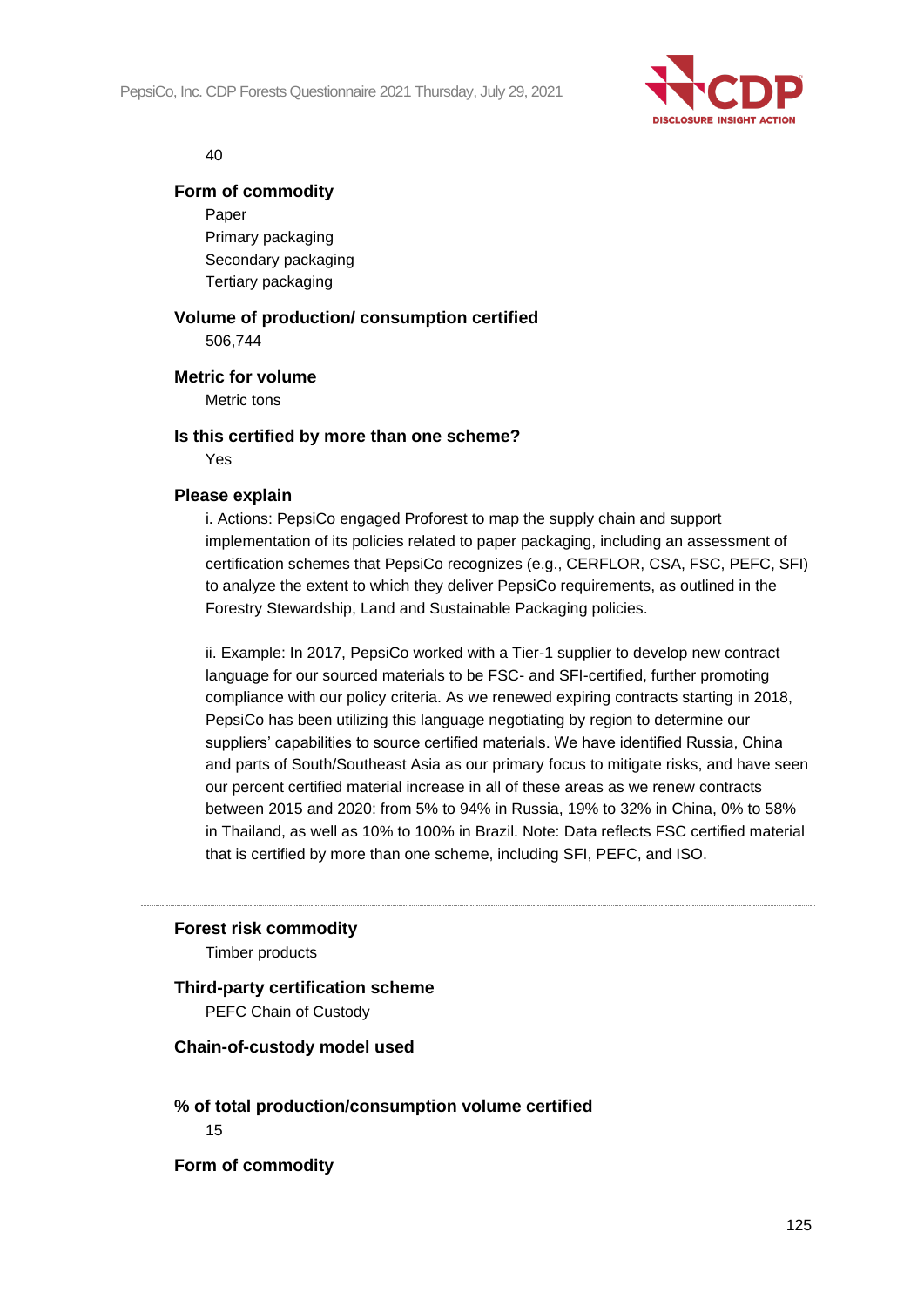

Paper Primary packaging Secondary packaging Tertiary packaging

**Volume of production/ consumption certified** 187,794

**Metric for volume**

Metric tons

## **Is this certified by more than one scheme?**

Yes

#### **Please explain**

i. Actions: PepsiCo engaged Proforest to map the supply chain and support implementation of its policies related to paper packaging, including an assessment of certification schemes that PepsiCo recognizes (e.g., CERFLOR, CSA, FSC, PEFC, SFI) to analyze the extent to which they deliver PepsiCo requirements, as outlined in the Forestry Stewardship, Land and Sustainable Packaging policies.

ii. Example: In 2017, PepsiCo worked with a Tier-1 supplier to develop new contract language for our sourced materials to be FSC- and SFI-certified, further promoting compliance with our policy criteria. As we renew expiring contracts starting in 2018, PepsiCo has been utilizing this language negotiating by region to determine our suppliers' capabilities to source certified materials. We have identified Russia, China and parts of South/Southeast Asia as our primary focus to mitigate risks, and have seen our percent certified material increase in all of these areas as we renew contracts between 2015 and 2020: from 5% to 94% in Russia, 19% to 32% in China, 0% to 58% in Thailand, as well as 10% to 100% in Brazil.

The reported PEFC certified material is also certified to FSC and SFI standards.

**Forest risk commodity** Timber products

**Third-party certification scheme** SFI Chain of Custody

#### **Chain-of-custody model used**

#### **% of total production/consumption volume certified** 15

## **Form of commodity**

Paper Primary packaging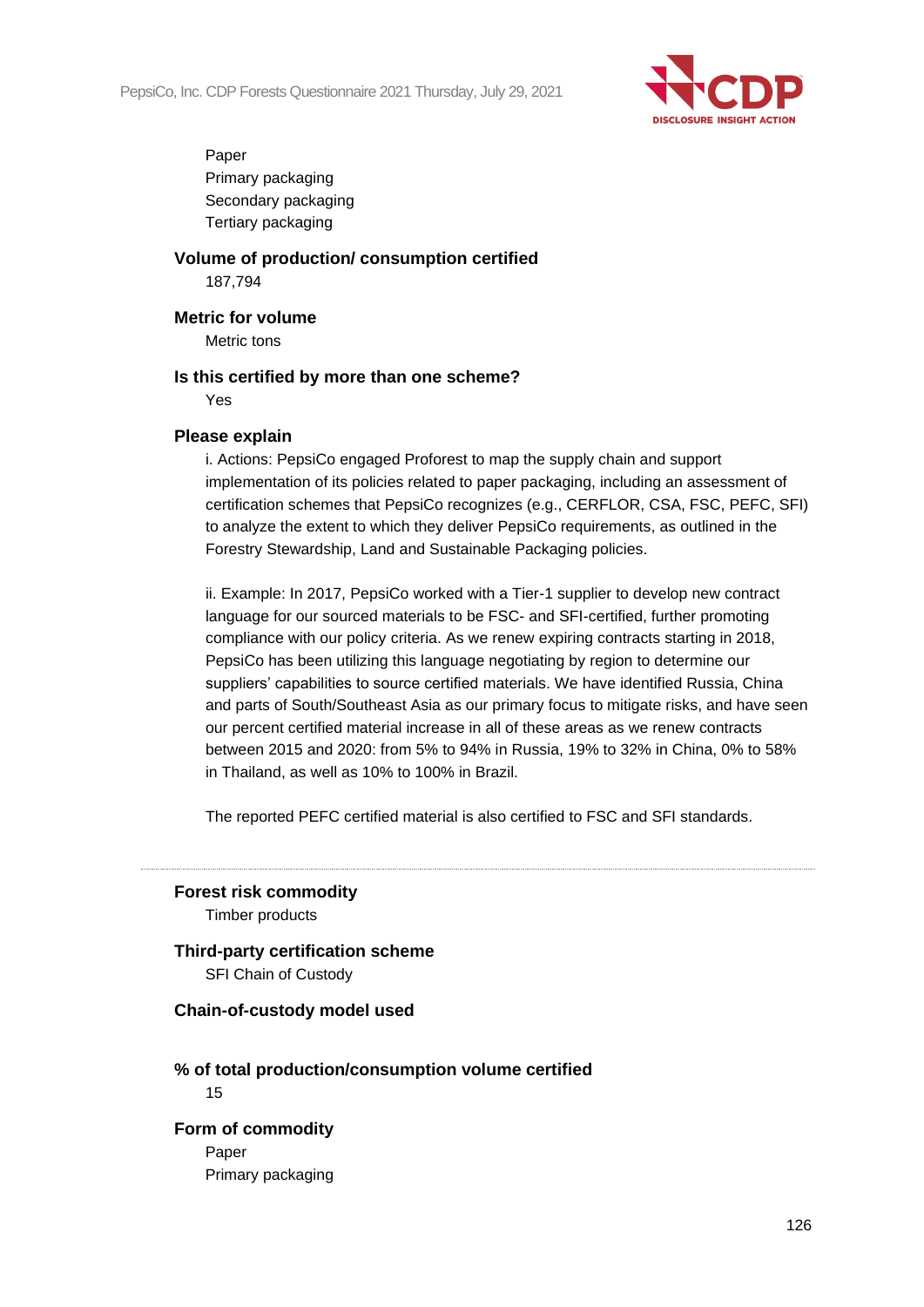

Secondary packaging Tertiary packaging

**Volume of production/ consumption certified** 191,296

**Metric for volume** Metric tons

## **Is this certified by more than one scheme?**

No

## **Please explain**

i. Actions: PepsiCo engaged Proforest to map the supply chain and support implementation of its policies related to paper packaging, including an assessment of certification schemes that PepsiCo recognizes (e.g., CERFLOR, CSA, FSC, PEFC, SFI) to analyze the extent to which they deliver PepsiCo requirements, as outlined in the Forestry Stewardship, Land and Sustainable Packaging policies.

ii. Example: In 2017, PepsiCo worked with a Tier-1 supplier to develop new contract language for our sourced materials to be FSC- and SFI-certified, further promoting compliance with our policy criteria. As we renew expiring contracts starting in 2018, PepsiCo has been utilizing this language negotiating by region to determine our suppliers' capabilities to source certified materials. We have identified Russia, China and parts of South/Southeast Asia as our primary focus to mitigate risks, and have seen our percent certified material increase in all of these areas as we renew contracts between 2015 and 2020: from 5% to 94% in Russia, 19% to 32% in China, 0% to 58% in Thailand, as well as 10% to 100% in Brazil.

#### **Forest risk commodity**

Palm oil

## **Third-party certification scheme** RSPO Mass Balance

**Chain-of-custody model used**

**% of total production/consumption volume certified** 100

#### **Form of commodity**

Refined palm oil Palm oil derivatives

**Volume of production/ consumption certified** 445,085

**Metric for volume**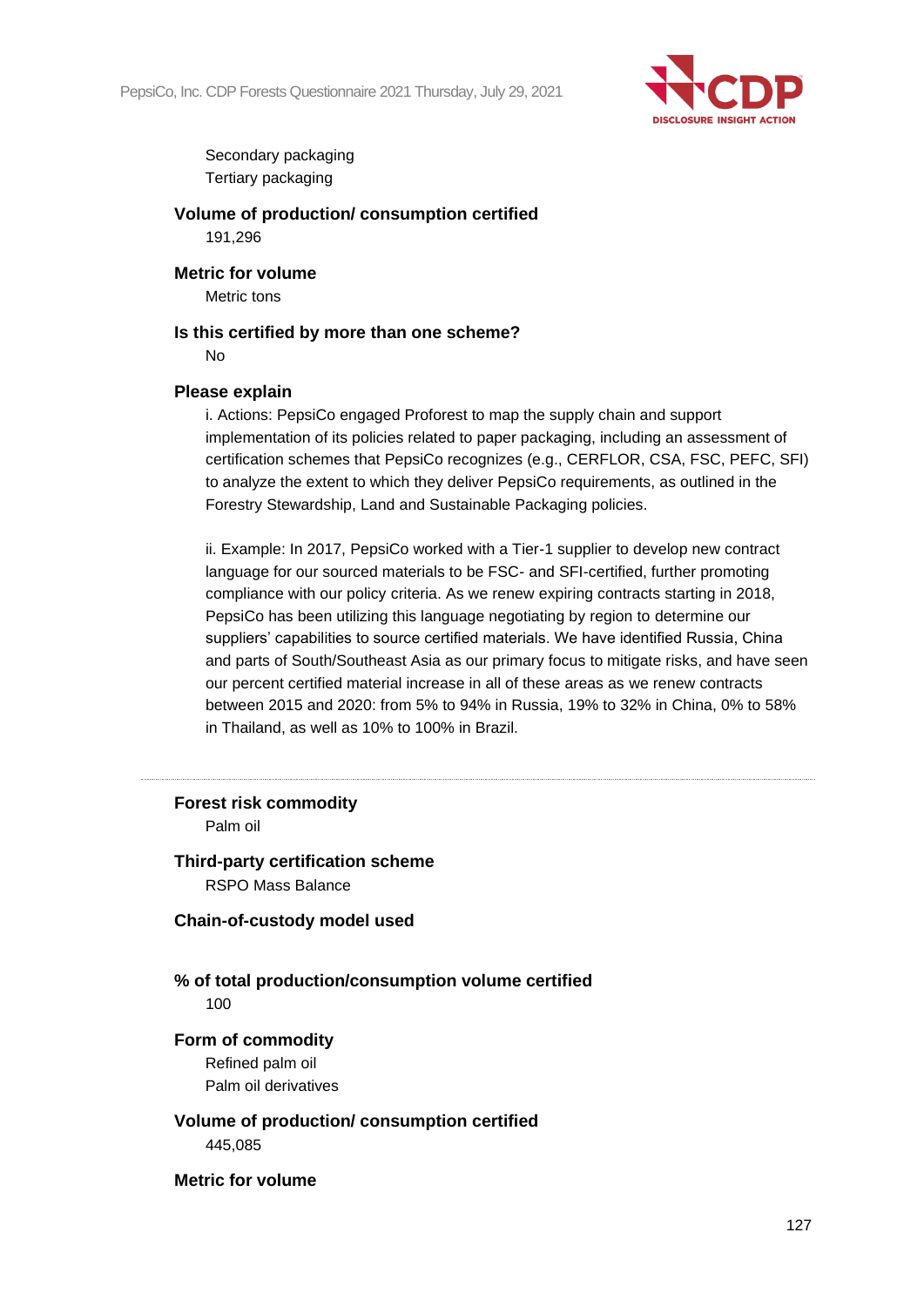

#### Metric tons

#### **Is this certified by more than one scheme?**

No

#### **Please explain**

i. Actions: As more mass balance physically-certified sustainable palm oil (CSPO) becomes available, and as part of our goal to sustainably source palm oil, we set a target of sourcing 100% RSPO physically certified palm oil by the end of 2020. We achieved this goal, increasing our sourcing from 82% in 2019. In addition, we procured 6,051 MT of Independent Smallholder Credits, which are an effective way to recognize efforts made by smallholders to reach the level of RSPO certification. To address the problem of limited physically-certified palm oil, PepsiCo also seeks to build certification capacity on our journey to 100%, supported by our supplier scorecard mechanism.

ii. Examples: PepsiCo became an RSPO Member in 2009, and since then, we have been actively working with the RSPO, suppliers to promote the benefits of membership, which includes to the environment, workers, local communities and business overall. In 2018, PepsiCo participated in the revision of the 2013 principles and criteria, which strengthened the RSPO Standards, including on smallholder inclusion. 100% of our direct suppliers have been RSPO members since 2017. In 2021, we will continue to focus on using our market scale and engagement to support RSPO uptake and effectiveness through continued commitment to 100% RSPO certification, through at least 95% being physically certified, with the balance comprised of Independent Smallholders (ISH) credits. Additionally, our supplier scorecards engage suppliers on traceability and verification, certification, policy and implementation, grievance management, and transparency. The tool enables us to engage directly with suppliers, gauge their status on key performance measures and guide a process of continuous improvement to enable them to meet all of PepsiCo's policy commitments, including our commitment to 100% physical RSPO-certified palm oil. Through the implementation of the scorecard and engagement with our suppliers, we observed marked improvement across the scorecard criteria from 2019 to 2020. In 2020, the overall performance improvement on the supplier scorecards against 2019 was 12 percent. The average score of our suppliers has increased by 106 percent from the 2017 baseline.

#### **Forest risk commodity**

Palm oil

#### **Third-party certification scheme**

Other, please specify RSPO Independent Smallholder Credits

#### **Chain-of-custody model used**

Not applicable

#### **% of total production/consumption volume certified**

5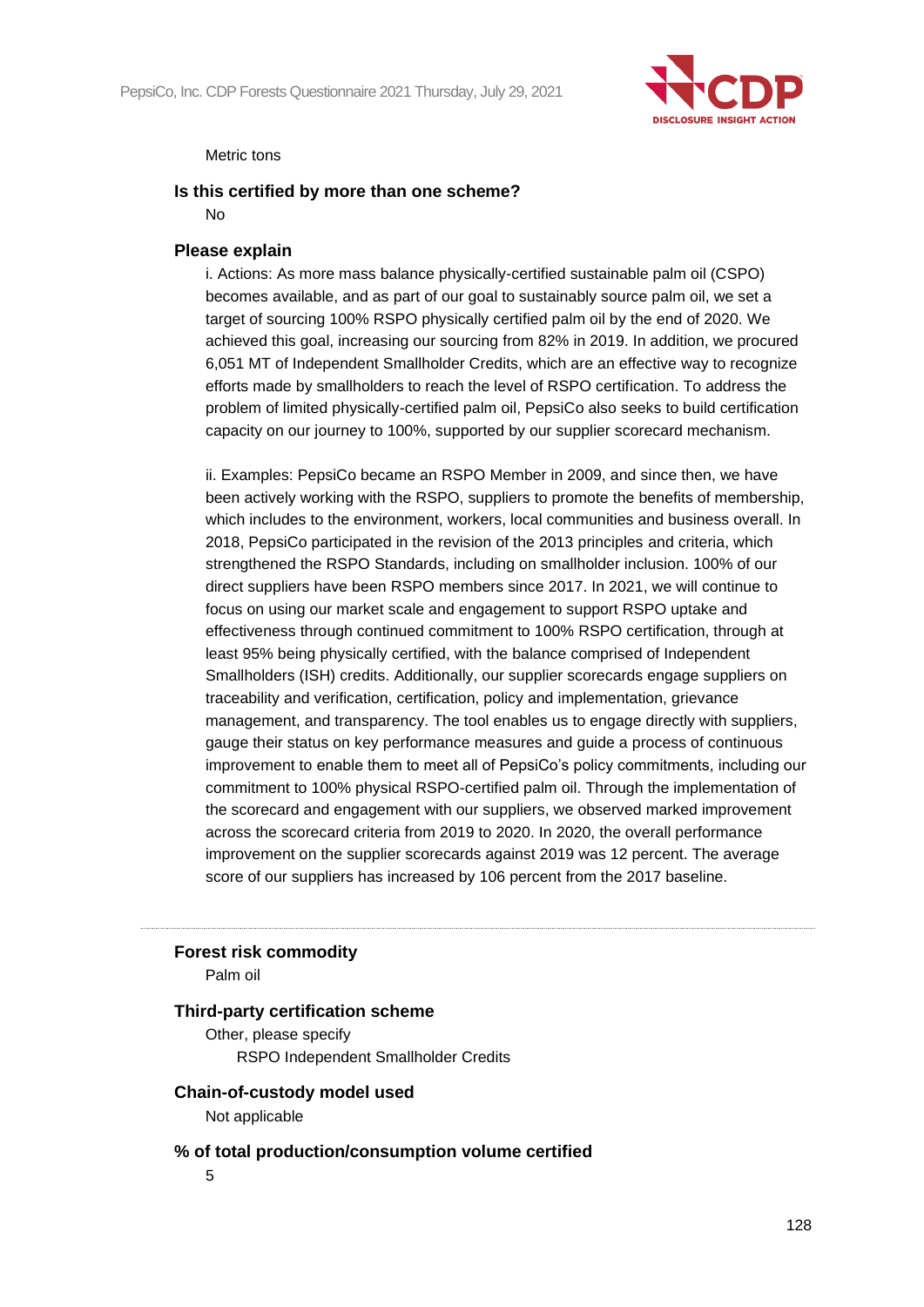

## **Form of commodity**

Refined palm oil Palm oil derivatives

**Volume of production/ consumption certified** 6,051

**Metric for volume** Metric tons

#### **Is this certified by more than one scheme?**

No

## **Please explain**

i. Actions: As more mass balance physically-certified sustainable palm oil (CSPO) becomes available, and as part of our goal to sustainably source palm oil, we set a target of sourcing 100% RSPO physically certified palm oil by the end of 2020. We achieved this goal, increasing our sourcing from 82% in 2019. In addition, we procured 6,051 MT of Independent Smallholder Credits, which are an effective way to recognize efforts made by smallholders to reach the level of RSPO certification. To address the problem of limited physically-certified palm oil, PepsiCo also seeks to build certification capacity on our journey to 100%, supported by our supplier scorecard mechanism.

ii. Examples: PepsiCo became an RSPO Member in 2009, and since then, we have been actively working with the RSPO, suppliers to promote the benefits of membership, which includes to the environment, workers, local communities and business overall. In 2018, PepsiCo participated in the revision of the 2013 principles and criteria, which strengthened the RSPO Standards, including on smallholder inclusion. 100% of our direct suppliers have been RSPO members since 2017. In 2021, we will continue to focus on using our market scale and engagement to support RSPO uptake and effectiveness through continued commitment to 100% RSPO certification, through at least 95% being physically certified, with the balance comprised of Independent Smallholders (ISH) credits. During 2020, we received an award from FORTASBI (Forum of Sustainable Oil Palm Smallholders in Indonesia) in recognition of the support that PepsiCo's sourcing of Roundtable on Sustainable Palm Oil (RSPO) independent smallholder credits had made to the livelihoods of farmers in cooperatives in South Sumatra.

## **F6.4**

**(F6.4) For your disclosed commodity(ies), do you have a system to control, monitor, or verify compliance with no conversion and/or no deforestation commitments?**

|                    | A system to control, monitor or verify compliance                                        |
|--------------------|------------------------------------------------------------------------------------------|
| Timber<br>products | Yes, we have a system in place for our no conversion and/or deforestation<br>commitments |
| Palm oil           | Yes, we have a system in place for our no conversion and/or deforestation<br>commitments |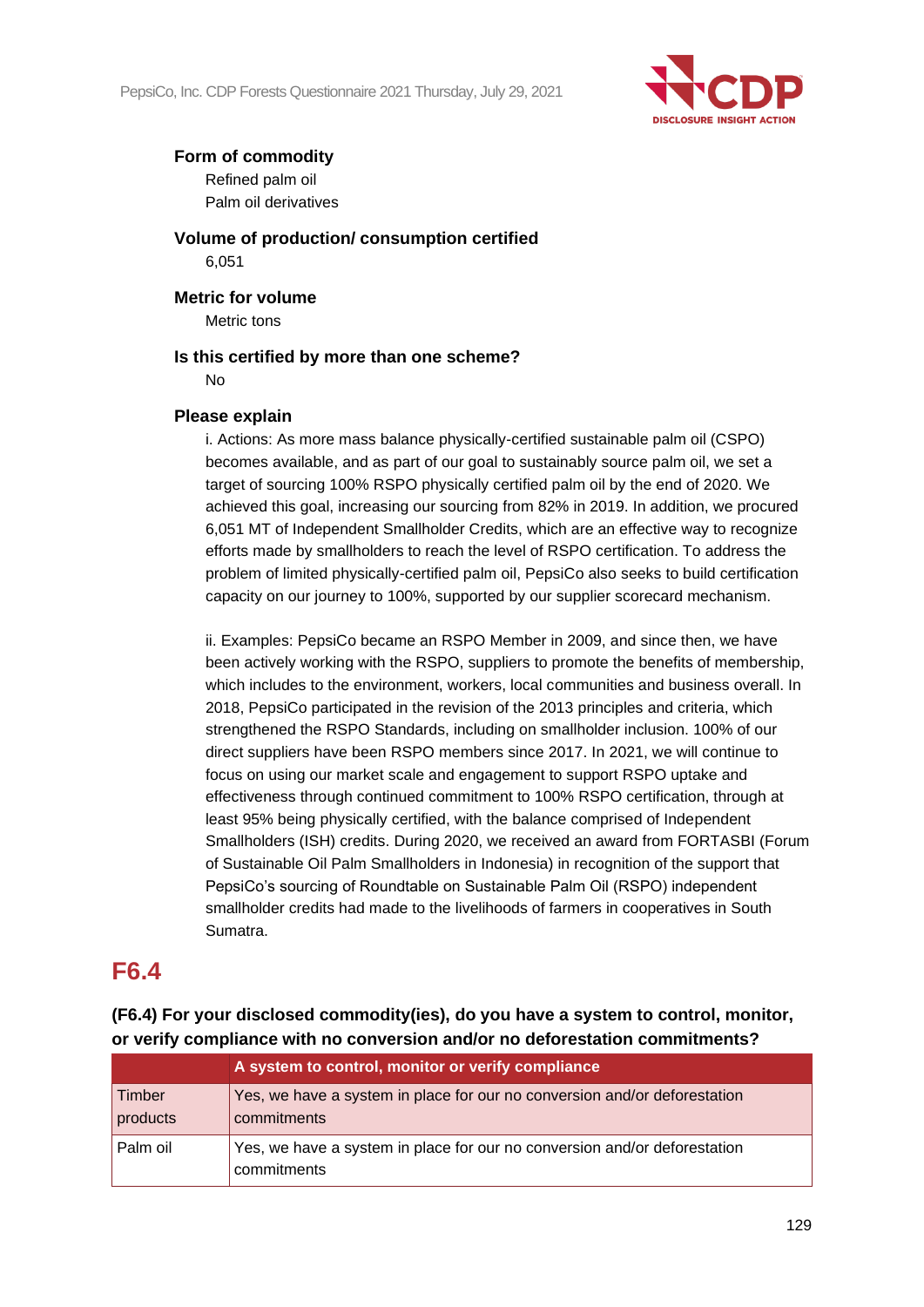

# **F6.4a**

**(F6.4a) Provide details on the system, the approaches used to monitor compliance, the quantitative progress, and the non-compliance protocols, to implement your no conversion and/or deforestation commitment(s).**

#### **Forest risk commodity**

Timber products

#### **Operational coverage**

Direct operations Supply chain

#### **Description of control systems**

In July 2017, we formalized a grievance mechanism for our agricultural supply chain to complement our existing programs and processes to prevent, identify, and manage environmental and social concerns throughout our value chain. The mechanism allows third parties to raise concerns that our environmental and social goals and policies may not be upheld within our agricultural supply chain. Our Speak Up Hotline provides a means to report suspected violations of our policies or applicable law. PepsiCo's publicly available grievance mechanism for our agricultural supply chain complements our existing program to help prevent, identify and manage environmental and social concerns throughout our value chain, including those associated with timber. This allows third parties to raise concerns that our environmental and social goals and policies may not be upheld within our agricultural supply chain.

## **Monitoring and verification approach**

Other, please specify Supplier scorecards; Grievance mechanisms

#### **% of total volume in compliance**

81-90%

**% of total suppliers in compliance** 81-90%

#### **Response to supplier non-compliance**

Retain & engage

#### **Procedures to address and resolve non-compliance with suppliers**

Developing time-bound targets and milestones to bring suppliers back into compliance Providing information on appropriate actions that can be taken to address noncompliance

Assessing the efficacy and efforts of non-compliant supplier actions through consistent and quantified metrics

Re-integrating suppliers back into supply chain based on the successful and verifiable completion of activities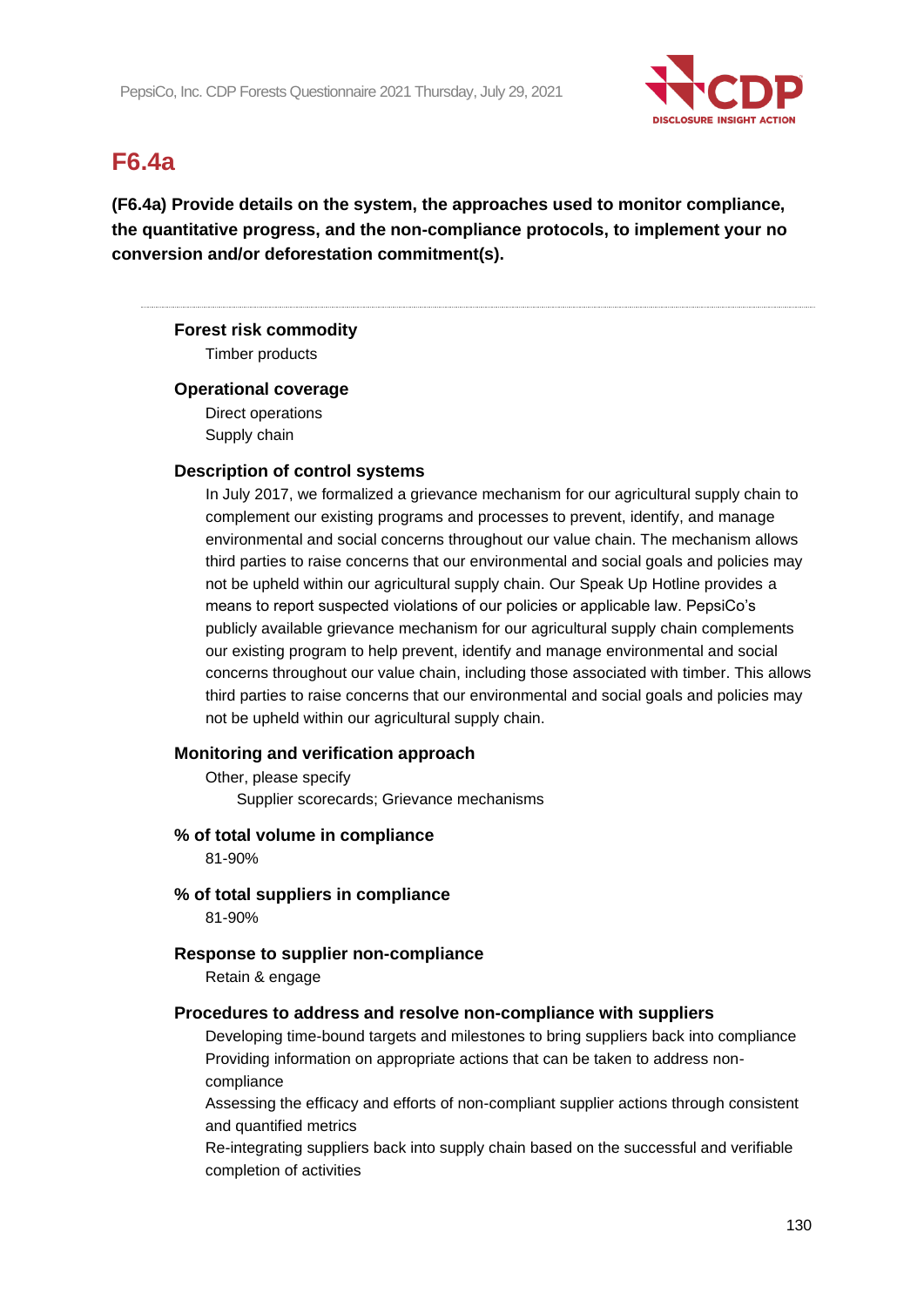

#### **Please explain**

Types of monitoring, monitoring frequency, response to non-compliance: The grievance mechanism provides continuous monitoring for our agricultural supply chain and complements our Speak Up! process. We are guided by Section 31 of the United Nations Guiding Principles on Business and Human Rights, which sets out the principles for good business-led grievance mechanisms. We engage our direct suppliers who source from the companies at the center of the complaint to: Validate the allegations; Demonstrate the importance we attach to addressing the concerns; Understand previous and future corrective action steps; and Influence those actions, monitor progress towards completion and address the complaint. In every case, we look to engage suppliers first and promote corrective actions that solve problems and build capability for sustainable agricultural commodities. In cases where engagement does not lead to progress, we will consider all appropriate steps including significant action where deemed necessary. At the end of 2020, 28 grievances were registered in our system, including legacy grievances. Most of the concerns relate to palm oil production in Southeast Asia. 12 of the grievances have been closed, and PepsiCo deemed four to be "out-of-scope." 12 remain open, and we continue to engage with suppliers, peers and others to make progress.

## **Forest risk commodity**

Palm oil

## **Operational coverage**

Direct operations Supply chain

#### **Description of control systems**

PepsiCo believes that RSPO certified volumes is an important aspect of sourcing palm oil that is grown in a way that complies with our NDPE commitments. To facilitate precompetitive collaboration and drive sustainable production, we have spearheaded through the 'Palm Oil Collaboration Group' the development and roll out of the NDPE IRF, an industry-wide tool that allows companies to report on the oil that delivers on commitments, or is on its way to delivery. We undertook a global roll out of the IRF to suppliers in 2020. We also work with our direct suppliers through our supplier scorecard mechanism to build their capability to deliver NDPE compliant palm oil, and to address non-compliances found in our supply chain. Finally, our publicly available grievance mechanism allows third parties to raise concerns that our environmental and social goals and policies may not be upheld within our agricultural supply chain, including our NDPE commitments.

## **Monitoring and verification approach**

Geospatial monitoring tool Third-party verification Other, please specify RSPO certification; Supplier scorecards; Grievance mechanisms

## **% of total volume in compliance**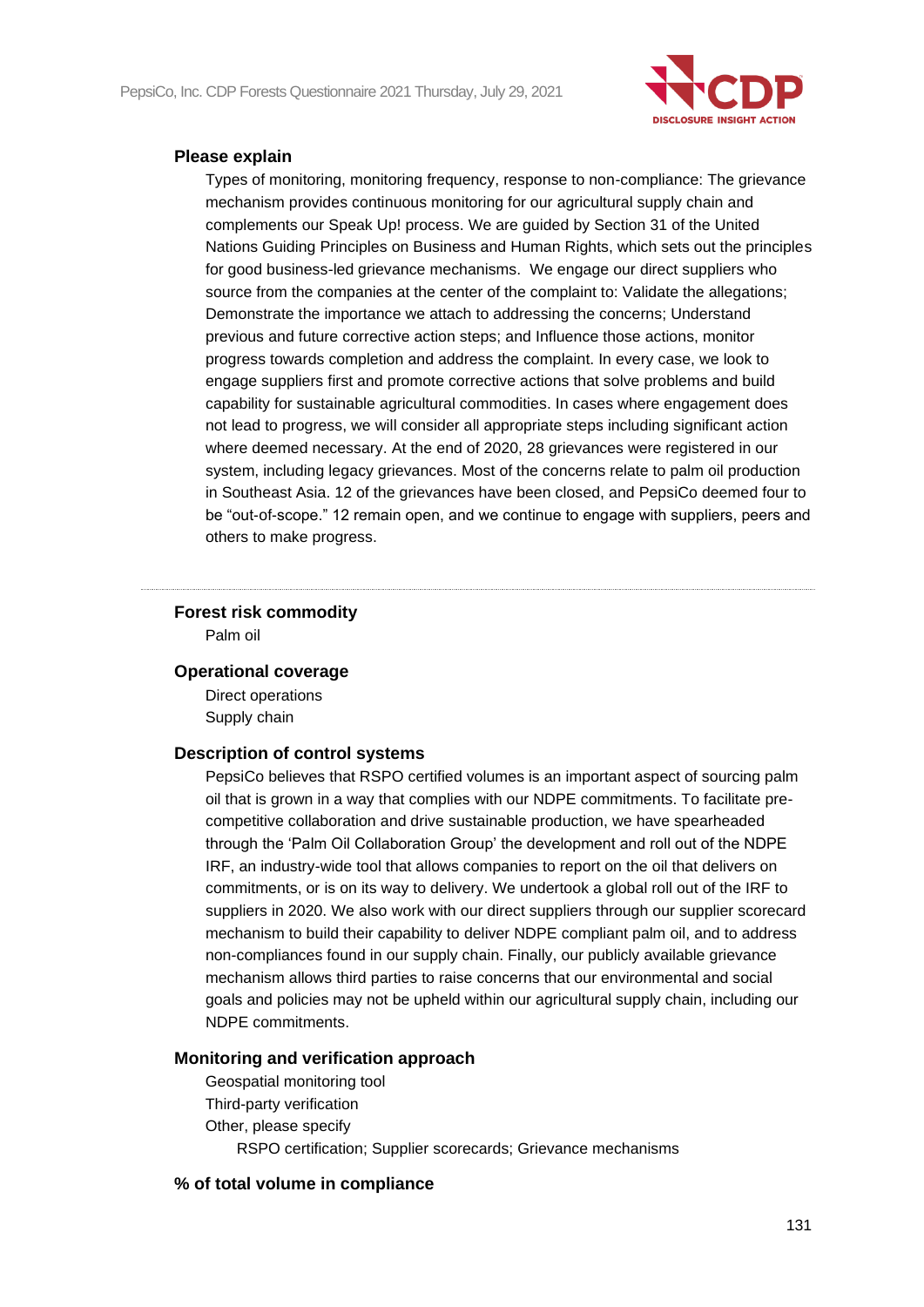

#### 71-80%

#### **% of total suppliers in compliance**

71-80%

#### **Response to supplier non-compliance**

Retain & engage

#### **Procedures to address and resolve non-compliance with suppliers**

Developing time-bound targets and milestones to bring suppliers back into compliance Providing information on appropriate actions that can be taken to address noncompliance

Assessing the efficacy and efforts of non-compliant supplier actions through consistent and quantified metrics

Re-integrating suppliers back into supply chain based on the successful and verifiable completion of activities

#### **Please explain**

Types of monitoring, monitoring frequency, response to non-compliance: We conduct our Supplier Scorecards annually to engage suppliers on traceability and verification; certification; policy and implementation; grievance management; and transparency. In 2020, we included NDPE IRF reporting in the newest iteration and continued to share the assessments with suppliers. We are currently working with them to develop tailored time-bound action plans. The average supplier performance score improved by 106% since the 2017 baseline. % suppliers in compliance reflects suppliers that reported their NDPE profiles.

The grievance mechanism provides continuous monitoring for our agricultural supply chain. We engage our direct suppliers who source from the companies at the center of the complaint to: Validate the allegations; Demonstrate the importance we attach to addressing the concerns; Understand previous and future corrective action steps; and Influence those actions, monitor progress towards completion and address the complaint. At the end of 2020, 28 grievances were registered in our system, including legacy grievances. Most of the concerns relate to palm oil production in Southeast Asia. 12 of the grievances have been closed, and PepsiCo deemed four to be "out-of-scope." 11 remain open, and we continue to engage with suppliers, peers and others to make progress.

## **F6.6**

**(F6.6) For your disclosed commodity(ies), indicate if you assess your own compliance and/or the compliance of your suppliers with forest regulations and/or mandatory standards.**

| Assess legal compliance with forest regulations |                     |  |
|-------------------------------------------------|---------------------|--|
| Timber products                                 | Yes, from suppliers |  |
| Palm oil                                        | Yes, from suppliers |  |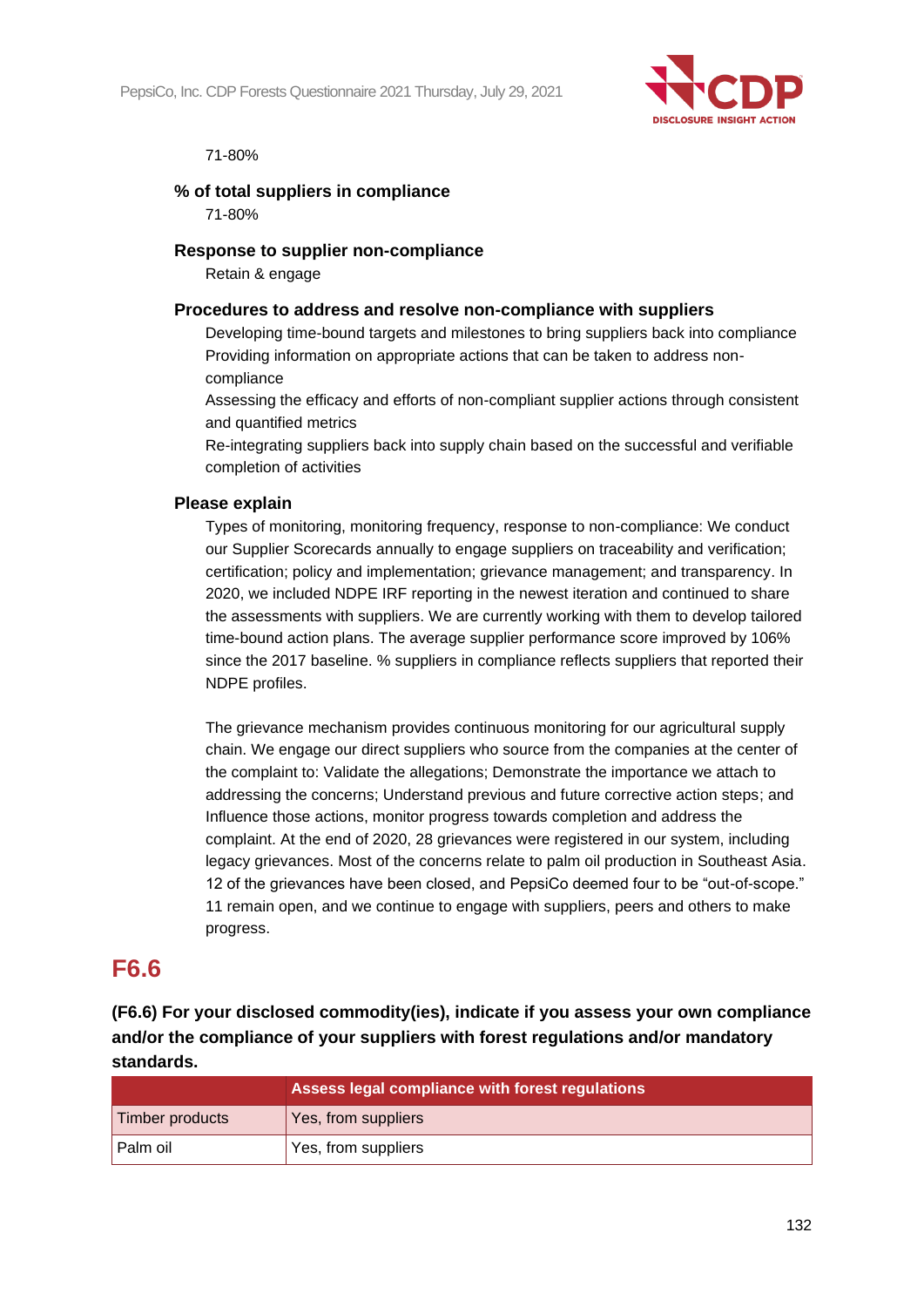

# **F6.6a**

## **(F6.6a) For you disclosed commodity(ies), indicate how you ensure legal compliance with forest regulations and/or mandatory standards.**

## **Timber products**

#### **Procedure to ensure legal compliance**

i & ii. Procedure and methods/tools: In order to source from Brazil, PepsiCo must comply with the Brazilian Forest Code. In addition to being articulated within our Supplier Code of Conduct (compliance with all applicable environmental laws and regulations), suppliers complete a self-assessment that assesses compliance with all applicable environmental laws in the country. In the case of suppliers in Brazil, this would then be further verified by an independent auditor, as part of the Sedex Members Ethical Trade Audit (SMETA) on-site audits conducted with these suppliers, as part of the Sustainable Sourcing Program. Legal environmental compliance is reviewed as part of the SMETA 4-Pillar methodology, section 10B4.1, stating: 10B4.1 Businesses as a minimum must meet the requirements of local and national laws related to environmental standards. The independent audit provides an additional layer of confidence in findings to ensure legal compliance.

iii. Why procedures are sufficient: As the procedures are multilayered, first by a supplier self-assessment followed by an independent audit, and in alignment with the established SMETA methodology, PepsiCo considers these procedures sufficient to ensure legal compliance.

#### **Country/Area of origin**

Brazil

## **Law and/or mandatory standard(s)**

Brazilian Forest Code

## **Comment**

#### **Palm oil**

#### **Procedure to ensure legal compliance**

i & ii. Procedure and methods/tools: In order to source from Brazil, PepsiCo must comply with the Brazilian Forest Code. In addition to being articulated within our Supplier Code of Conduct (compliance with all applicable environmental laws and regulations), suppliers complete a self-assessment that assesses compliance with all applicable environmental laws in the country. In the case of suppliers in Brazil, this would then be further verified by an independent auditor as part of the SMETA on-site audits conducted with these suppliers as part of the Sustainable Sourcing Program. Legal environmental compliance is reviewed as part of the SMETA 4-Pillar methodology, section 10B4.1, stating: 10B4.1 Businesses as a minimum must meet the requirements of local and national laws related to environmental standards. The independent audit provides an additional layer of confidence in findings to ensure legal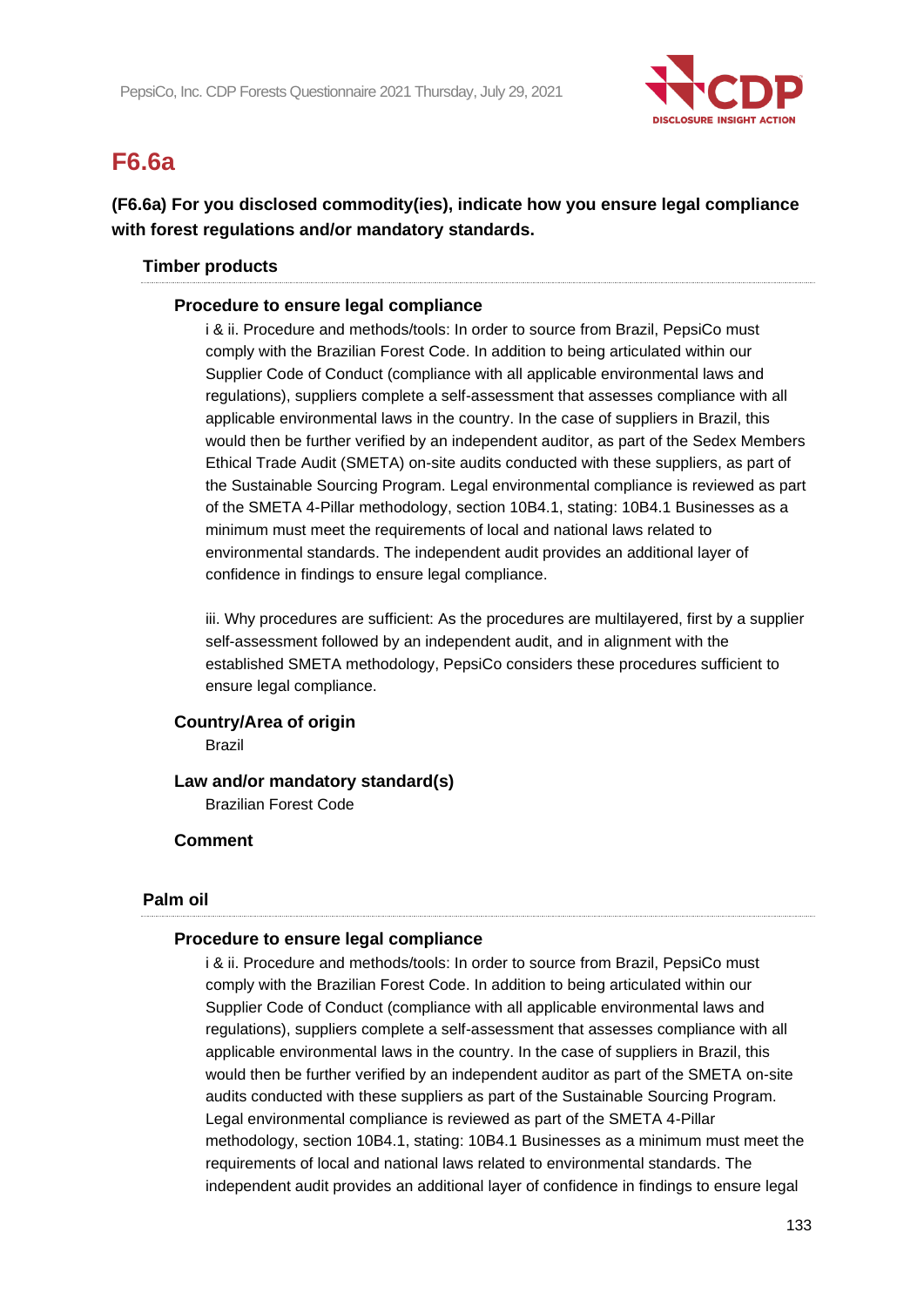

compliance.

iii. Why procedures are sufficient: As the procedures are multilayered, first by a supplier self-assessment followed by an independent audit, and in alignment with the established SMETA methodology, PepsiCo considers these procedures sufficient to ensure legal compliance.

**Country/Area of origin**

Brazil

## **Law and/or mandatory standard(s)**

Brazilian Forest Code

**Comment**

## **F6.7**

## **(F6.7) Are you working with smallholders to support good agricultural practices and reduce deforestation and/or conversion of natural ecosystems?**

|                           | Are you<br>working with<br>smallholders? | <b>Type of</b><br>smallholder<br>engagement<br>approach                                      | <b>Smallholder</b><br>engagement<br>approach                                                                                                                                                                                                                             | <b>Number of</b><br><b>smallholders</b><br>engaged | <b>Please explain</b>                                                                                                                                                                                                                                                                                                                                                                                                                                                            |
|---------------------------|------------------------------------------|----------------------------------------------------------------------------------------------|--------------------------------------------------------------------------------------------------------------------------------------------------------------------------------------------------------------------------------------------------------------------------|----------------------------------------------------|----------------------------------------------------------------------------------------------------------------------------------------------------------------------------------------------------------------------------------------------------------------------------------------------------------------------------------------------------------------------------------------------------------------------------------------------------------------------------------|
| <b>Timber</b><br>products | No, not working<br>with<br>smallholders  |                                                                                              |                                                                                                                                                                                                                                                                          |                                                    |                                                                                                                                                                                                                                                                                                                                                                                                                                                                                  |
| Palm oil                  | Yes, working<br>with<br>smallholders     | Supply chain<br>mapping<br>Capacity<br>building<br>Financial and<br>commercial<br>incentives | Offering on-site<br>technical<br>assistance and<br>extension<br>services<br>Providing<br>agricultural<br>inputs<br>Disseminating<br>technical<br>materials<br>Organizing<br>capacity<br>building events<br>Investing in<br>pilot projects<br>Financial<br>incentives for | 500                                                | i. Description of main<br>strategy: We are<br>committed to supporting<br>the inclusion of<br>smallholders in our<br>supply chain and work<br>with our suppliers to<br>ensure that our palm oil<br>policies are<br>implemented in a way<br>that supports them. As<br>part of this commitment,<br>PepsiCo is investing in<br>landscape initiatives that<br>support conservation,<br>community<br>development,<br>smallholder inclusion<br>and responsible<br>production practices. |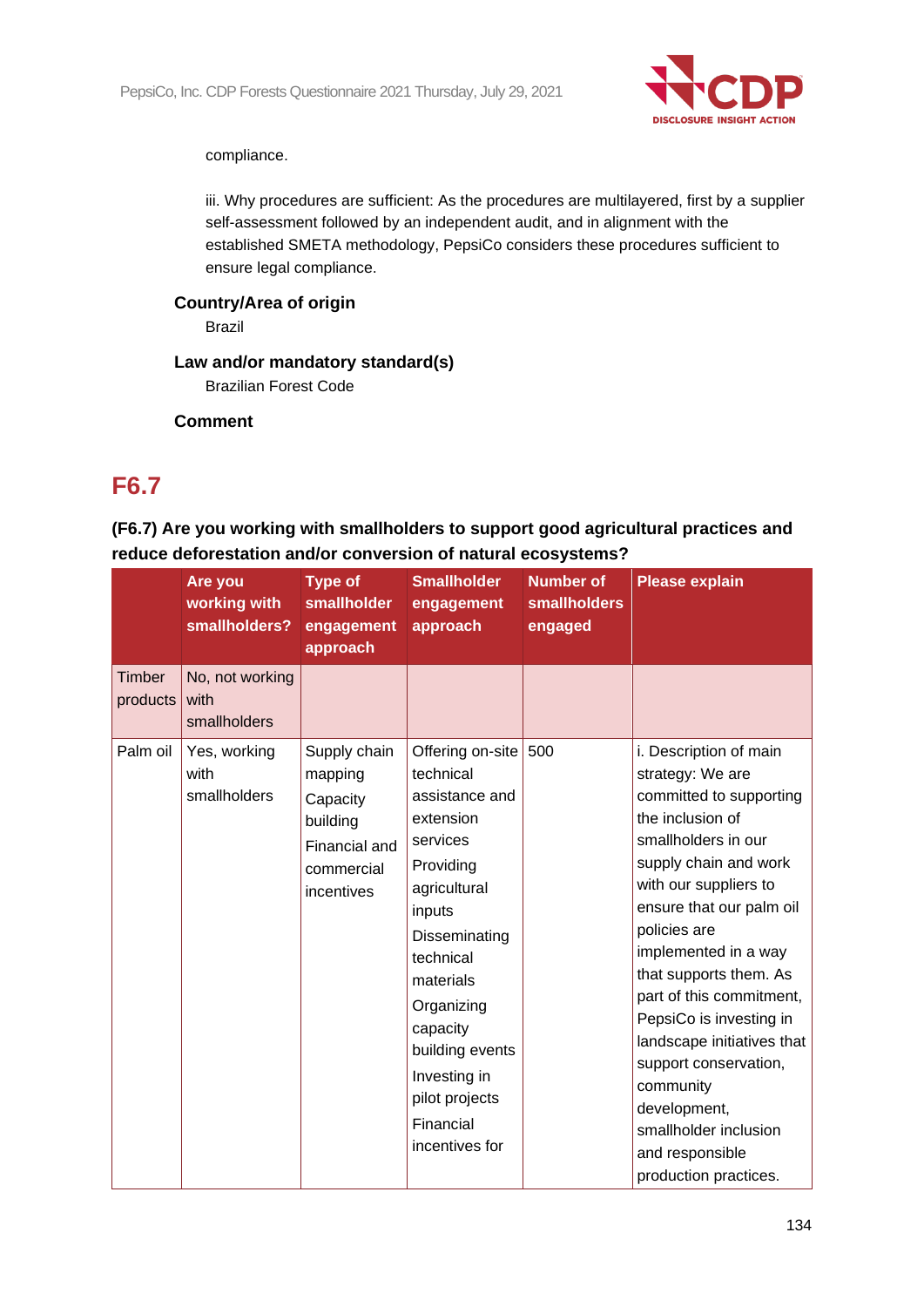

|  |  | certified |                            |  |
|--|--|-----------|----------------------------|--|
|  |  | products  | li. Engagement             |  |
|  |  |           | activities: In 2020, we    |  |
|  |  |           | continued to coordinate    |  |
|  |  |           | our efforts in this area   |  |
|  |  |           | with other companies as    |  |
|  |  |           | well as through working    |  |
|  |  |           | with civil society         |  |
|  |  |           | organizations and          |  |
|  |  |           | government. PepsiCo is     |  |
|  |  |           | supporting landscape       |  |
|  |  |           | programs in Indonesia      |  |
|  |  |           | and continuing its         |  |
|  |  |           | support for the Mexico     |  |
|  |  |           | Holistic Palm Program.     |  |
|  |  |           | In Indonesia, our          |  |
|  |  |           | landscape programs         |  |
|  |  |           | specifically include       |  |
|  |  |           | efforts to support         |  |
|  |  |           | smallholder livelihoods    |  |
|  |  |           | and production. For        |  |
|  |  |           | example, In 2020,          |  |
|  |  |           | PepsiCo's support          |  |
|  |  |           | allowed for the training   |  |
|  |  |           | of 500 smallholders in     |  |
|  |  |           | good agricultural          |  |
|  |  |           | practices, sustainability  |  |
|  |  |           | and risk analysis of local |  |
|  |  |           | palm oil producers, the    |  |
|  |  |           | training of 93 forest      |  |
|  |  |           | rangers for improved       |  |
|  |  |           | forest protection and      |  |
|  |  |           | tree planting of 30,000    |  |
|  |  |           | seedlings. In partnership  |  |
|  |  |           | with the government, the   |  |
|  |  |           | clearing of illegal palm   |  |
|  |  |           | oil has begun and the      |  |
|  |  |           | site for the               |  |
|  |  |           | establishment of a         |  |
|  |  |           | community led nursery      |  |
|  |  |           | for indigenous trees       |  |
|  |  |           | used in reforestation and  |  |
|  |  |           | agroforestry on the        |  |
|  |  |           | cleared land has been      |  |
|  |  |           | identified. The nursery    |  |
|  |  |           | will be established in     |  |
|  |  |           |                            |  |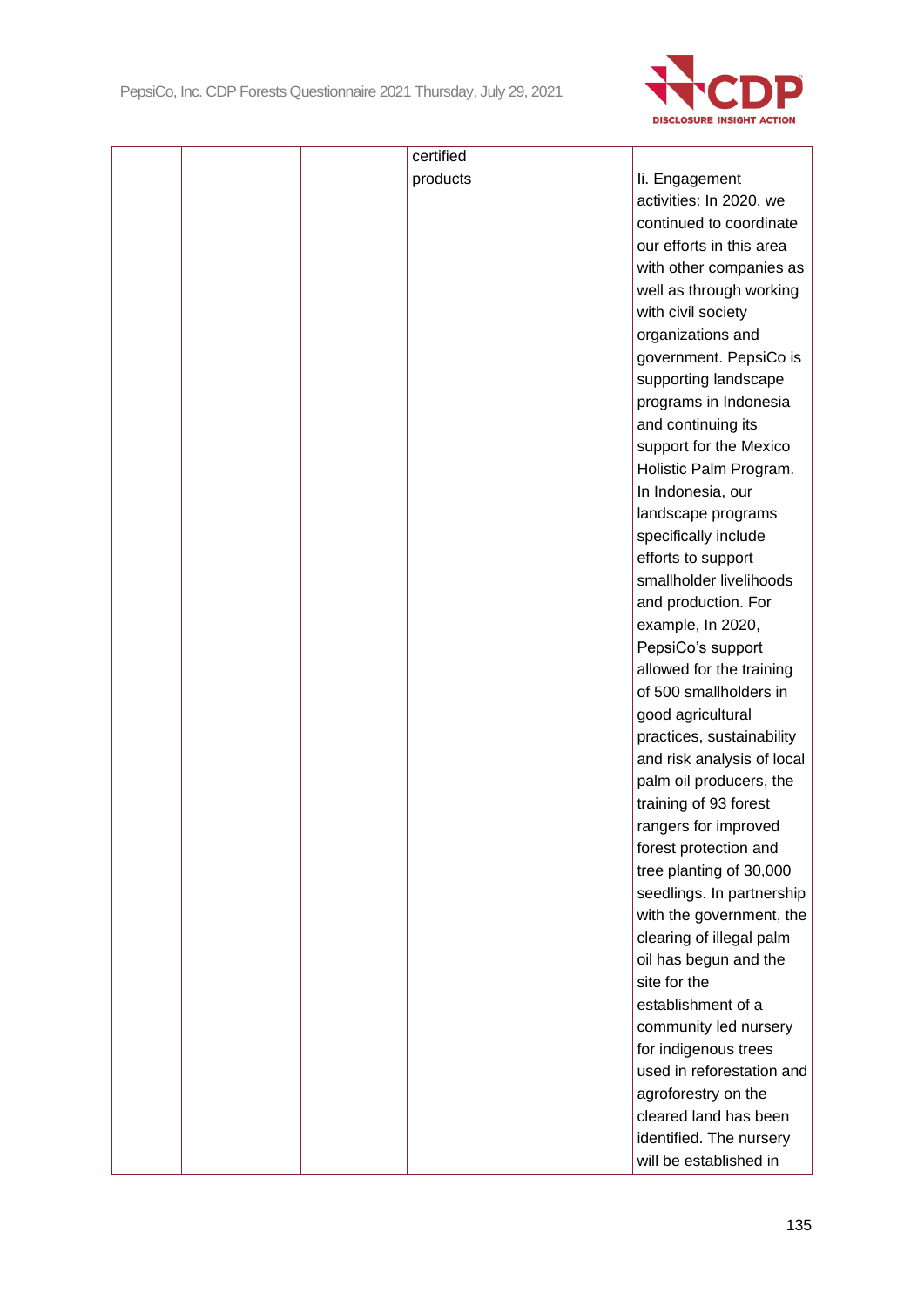

|  |  | 2021. In Siak and         |
|--|--|---------------------------|
|  |  | Pelalawan districts in    |
|  |  | Riau, in partnership with |
|  |  | other supply chain        |
|  |  | companies PepsiCo is      |
|  |  | supporting seven rural    |
|  |  | communities in a similar  |
|  |  | manner. With regards to   |
|  |  | market support, in 2020   |
|  |  | we procured 6,051 MT      |
|  |  | of Independent            |
|  |  | Smallholder Credits,      |
|  |  | which is an effective way |
|  |  | to recognize efforts      |
|  |  | made by smallholders to   |
|  |  | reach the level of RSPO   |
|  |  | certification. During     |
|  |  | 2020, we received an      |
|  |  | award from FORTASBI       |
|  |  | (Forum of Sustainable     |
|  |  | Oil Palm Smallholders in  |
|  |  | Indonesia) in recognition |
|  |  | of the support that       |
|  |  | PepsiCo's sourcing of     |
|  |  | Roundtable on             |
|  |  | Sustainable Palm Oil      |
|  |  | (RSPO) independent        |
|  |  | smallholder credits had   |
|  |  | made to the livelihoods   |
|  |  | of farmers in             |
|  |  | cooperatives in South     |
|  |  | Sumatra.                  |

## **F6.8**

**(F6.8) Are you working with your direct suppliers to support and improve their capacity to comply with your forests-related policies, commitments, and other requirements?**

|                    | Are you<br>working<br>with direct<br>suppliers? | <b>Type of</b><br>direct<br>supplier<br>engagement<br>approach | Direct supplier % of<br>engagement<br>approach | <b>suppliers</b><br>engaged | <b>Please explain</b>                                         |
|--------------------|-------------------------------------------------|----------------------------------------------------------------|------------------------------------------------|-----------------------------|---------------------------------------------------------------|
| Timber<br>products | Yes,<br>working                                 | Supply chain<br>mapping                                        | Supplier<br>questionnaires                     | 100%                        | i. Strategy: PepsiCo works with<br>our suppliers to help them |
|                    |                                                 |                                                                | <b>on</b>                                      |                             | become environmentally                                        |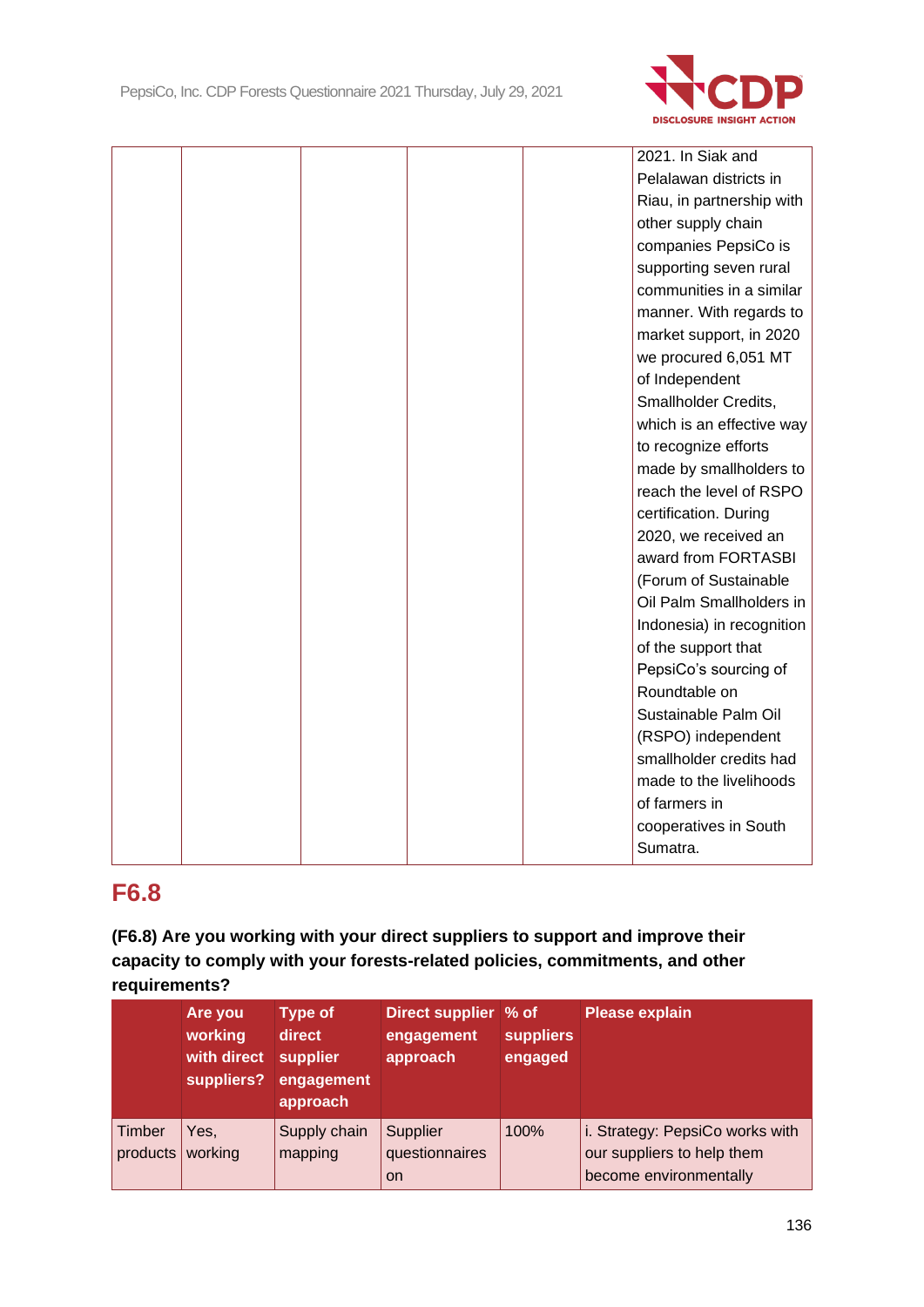

| with direct | Capacity             | environmental        | sustainable in their practices by                         |
|-------------|----------------------|----------------------|-----------------------------------------------------------|
| suppliers   | building             | and social           | following credible forestry                               |
|             | <b>Financial and</b> | indicators           | standards and purchasing their                            |
|             | commercial           | <b>Disseminating</b> | wood fiber only from sources                              |
|             | incentives           | technical            | that support responsible forest                           |
|             |                      | materials            | management, as outlined in our                            |
|             |                      |                      | policies. PepsiCo recognizes                              |
|             |                      |                      | the forestry standards below as                           |
|             |                      |                      | credible within their scope and                           |
|             |                      |                      | requires 100% of our suppliers                            |
|             |                      |                      | commit to utilizing an                                    |
|             |                      |                      | appropriate standard:                                     |
|             |                      |                      | CERFLOR, CSA, FSC, PEFC                                   |
|             |                      |                      | and SFI. We are also working                              |
|             |                      |                      | with Proforest to trace our                               |
|             |                      |                      | supply chain and understand                               |
|             |                      |                      | the level of paper packaging                              |
|             |                      |                      | certification and risk of paper                           |
|             |                      |                      | used.                                                     |
|             |                      |                      |                                                           |
|             |                      |                      | ii. Examples and number of                                |
|             |                      |                      | direct suppliers: In 2017,                                |
|             |                      |                      | PepsiCo developed new                                     |
|             |                      |                      | contract language for our                                 |
|             |                      |                      | sourced materials to be FSC-                              |
|             |                      |                      | and SFI-certified, further                                |
|             |                      |                      | promoting compliance with our                             |
|             |                      |                      | policy criteria. This contract<br>language has since been |
|             |                      |                      | implemented in 2018. As we                                |
|             |                      |                      | undertake new contracts,                                  |
|             |                      |                      | PepsiCo has been negotiating                              |
|             |                      |                      | by region to determine the                                |
|             |                      |                      | capabilities to source certified                          |
|             |                      |                      | materials. We have identified                             |
|             |                      |                      | Russia, China and parts of                                |
|             |                      |                      | South/Southeast Asia as our                               |
|             |                      |                      | primary focus to mitigate risks                           |
|             |                      |                      | and have seen our percent                                 |
|             |                      |                      | certified material increase in all                        |
|             |                      |                      | of these areas as we renew                                |
|             |                      |                      | contracts between 2015 and                                |
|             |                      |                      | 2020: from 5% to 94% in                                   |
|             |                      |                      | Russia, 19% to 32% in China,                              |
|             |                      |                      | 0% to 58% in Thailand, as well                            |
|             |                      |                      | as 10% to 100% in Brazil. In                              |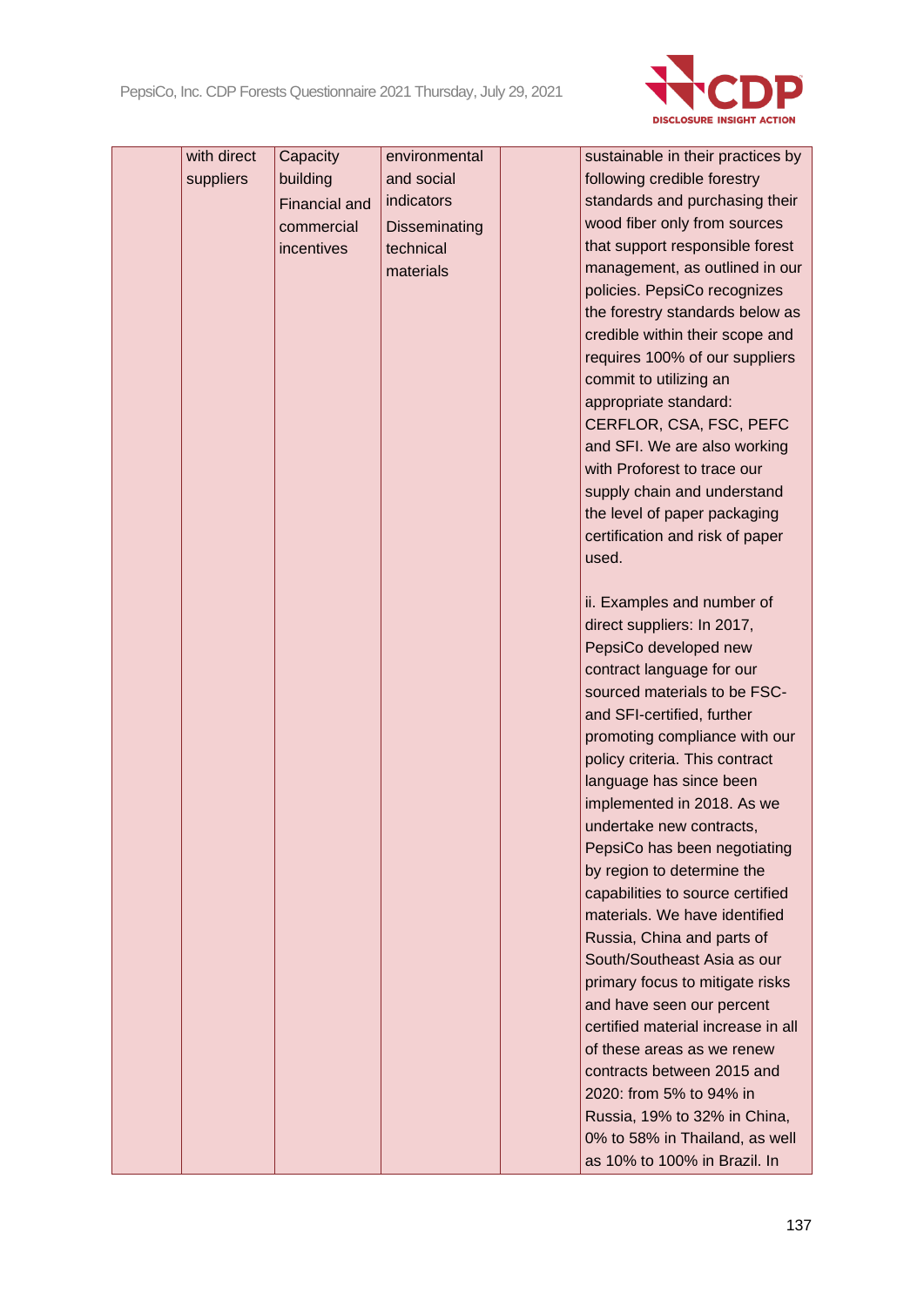

|          |                                             |                                                 |                                                                                                                                                                                                                                                                                                                                                            |      | 2020, our RFI/RFP process was<br>conducted across regions,<br>regular meetings were held to<br>evaluate and develop new<br>opportunities, and PepsiCo<br>implemented circular economy<br>aspects with some suppliers<br>such as selling scrap and<br>unusable boxes to close the<br>loop. As all suppliers must<br>engage with PepsiCo during<br>contract negotiations, we<br>consider our engagement to be<br>100%.                                                                                                                                                                                                                                                                                                                                                                                                                                                                                                                                                                     |
|----------|---------------------------------------------|-------------------------------------------------|------------------------------------------------------------------------------------------------------------------------------------------------------------------------------------------------------------------------------------------------------------------------------------------------------------------------------------------------------------|------|------------------------------------------------------------------------------------------------------------------------------------------------------------------------------------------------------------------------------------------------------------------------------------------------------------------------------------------------------------------------------------------------------------------------------------------------------------------------------------------------------------------------------------------------------------------------------------------------------------------------------------------------------------------------------------------------------------------------------------------------------------------------------------------------------------------------------------------------------------------------------------------------------------------------------------------------------------------------------------------|
| Palm oil | Yes,<br>working<br>with direct<br>suppliers | Supply chain<br>mapping<br>Capacity<br>building | Supplier<br>questionnaires<br>on<br>environmental<br>and social<br>indicators<br>Developing or<br>distributing<br>supply chain<br>mapping tool<br>Supplier audits<br>Offering on-site<br>training and<br>technical<br>assistance<br>Disseminating<br>technical<br>materials<br>Organizing<br>capacity<br>building events<br>Investing in<br>pilot projects | 100% | i. Strategy: PepsiCo updated<br>our Global Palm Oil Policy and<br>Implementation Plan in<br>February 2020 and April 2021,<br>respectively, reflecting our<br>NDPE commitments. We<br>encouraged our direct suppliers<br>to be RSPO members; since<br>2017, 100% of our direct<br>suppliers have been RSPO<br>members. Supplier Scorecards<br>track and encourage our<br>suppliers' progress towards<br>sustainable palm; in 2020 we<br>integrated NDPE IRF reporting<br>in our scorecard. Our palm<br>traceability protocol supports<br>development of better<br>information systems to help<br>achieve our goals and prioritize<br>opportunities for improvement.<br>Finally, our impact programs<br>prioritize capacity building.<br>ii. Examples and number of<br>direct suppliers: PepsiCo works<br>with suppliers to drive<br>compliance with our Policy and<br>support their sustainability<br>efforts. Based on our Supplier<br>Scorecard methodology<br>implemented among the 47 |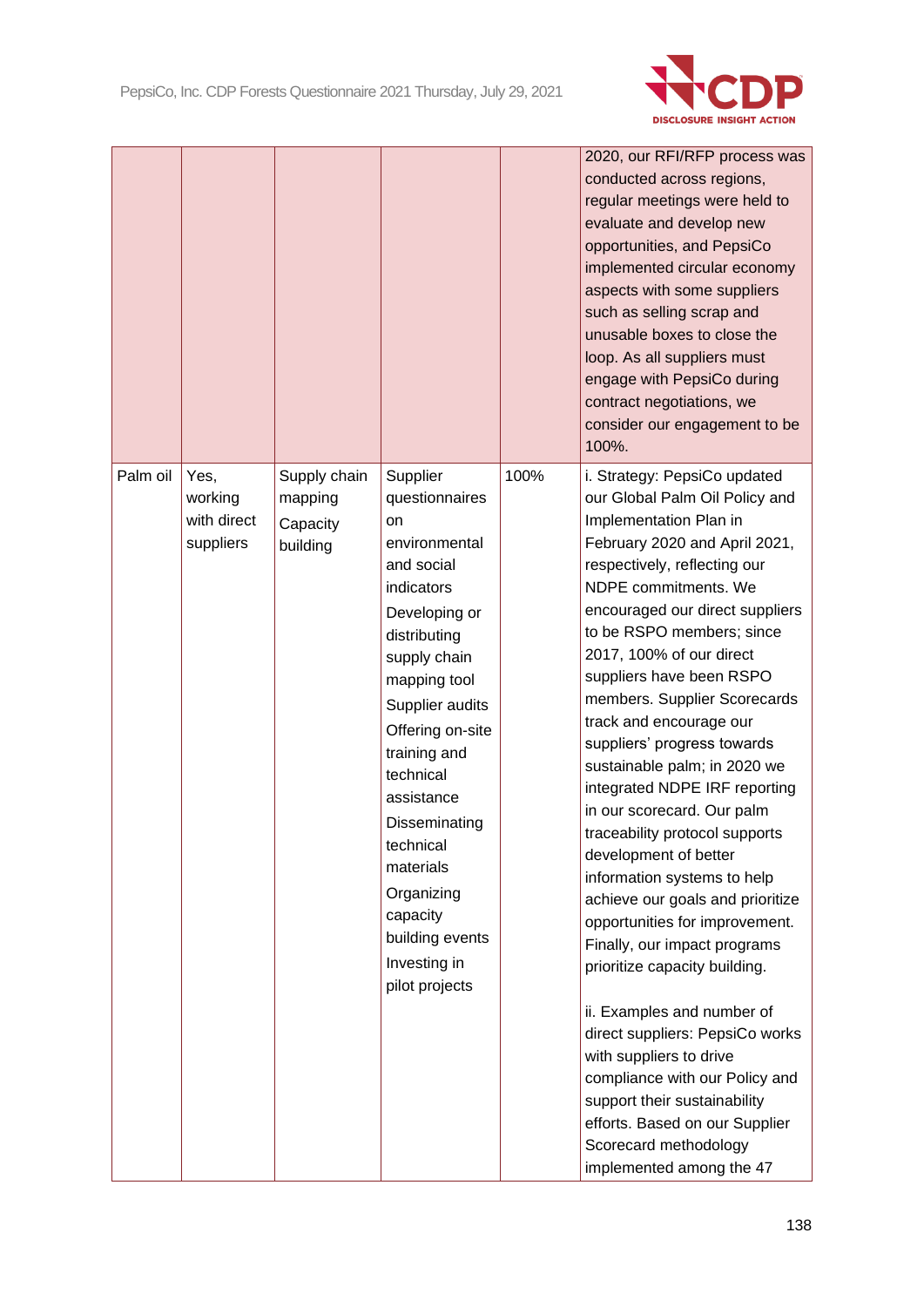

|  |  | suppliers that we sourced from     |
|--|--|------------------------------------|
|  |  | in both 2019 and 2020, we have     |
|  |  | seen marked improvements           |
|  |  | whereby the average supplier       |
|  |  | performance score improved by      |
|  |  | an additional 12% since 2019.      |
|  |  | The average score, as              |
|  |  | calculated for all suppliers in    |
|  |  | each respective year, increased    |
|  |  | a total of 106%; overall supplier  |
|  |  | performance improved by 106%       |
|  |  | in 2020, against the 2017          |
|  |  | baseline. Informed by scorecard    |
|  |  | results, in 2020 we supported      |
|  |  | capability building to help        |
|  |  | improve practices via one-on-      |
|  |  | one sessions with subject          |
|  |  | matter experts and live            |
|  |  | webinars, with a focus on          |
|  |  | scorecard outages and the          |
|  |  | NDPE IRF. 50 suppliers             |
|  |  | participated in these              |
|  |  | engagements, which were            |
|  |  | delivered in multiple formats.     |
|  |  | Higher performing suppliers (in    |
|  |  | the top 25%) were approached       |
|  |  | to partner on industry leading     |
|  |  | protocols and practices, such as   |
|  |  | traceability to mill verification  |
|  |  | and development of the NDPE        |
|  |  | IRF. Our palm traceability         |
|  |  | protocol requires direct           |
|  |  | suppliers provide a full list of   |
|  |  | mills supplying them on a          |
|  |  | quarterly basis, including geo     |
|  |  | coordinates, parent company of     |
|  |  | the mills and                      |
|  |  | certification/verification status, |
|  |  | and undergo an independent         |
|  |  | third-party review of the          |
|  |  | reported data. We also: 1)         |
|  |  | attained approximately 97%         |
|  |  | traceability to mill by the end of |
|  |  | 2020, 2) implemented our Palm      |
|  |  | Traceability to Mill Verification  |
|  |  | Protocol, with 100% of our         |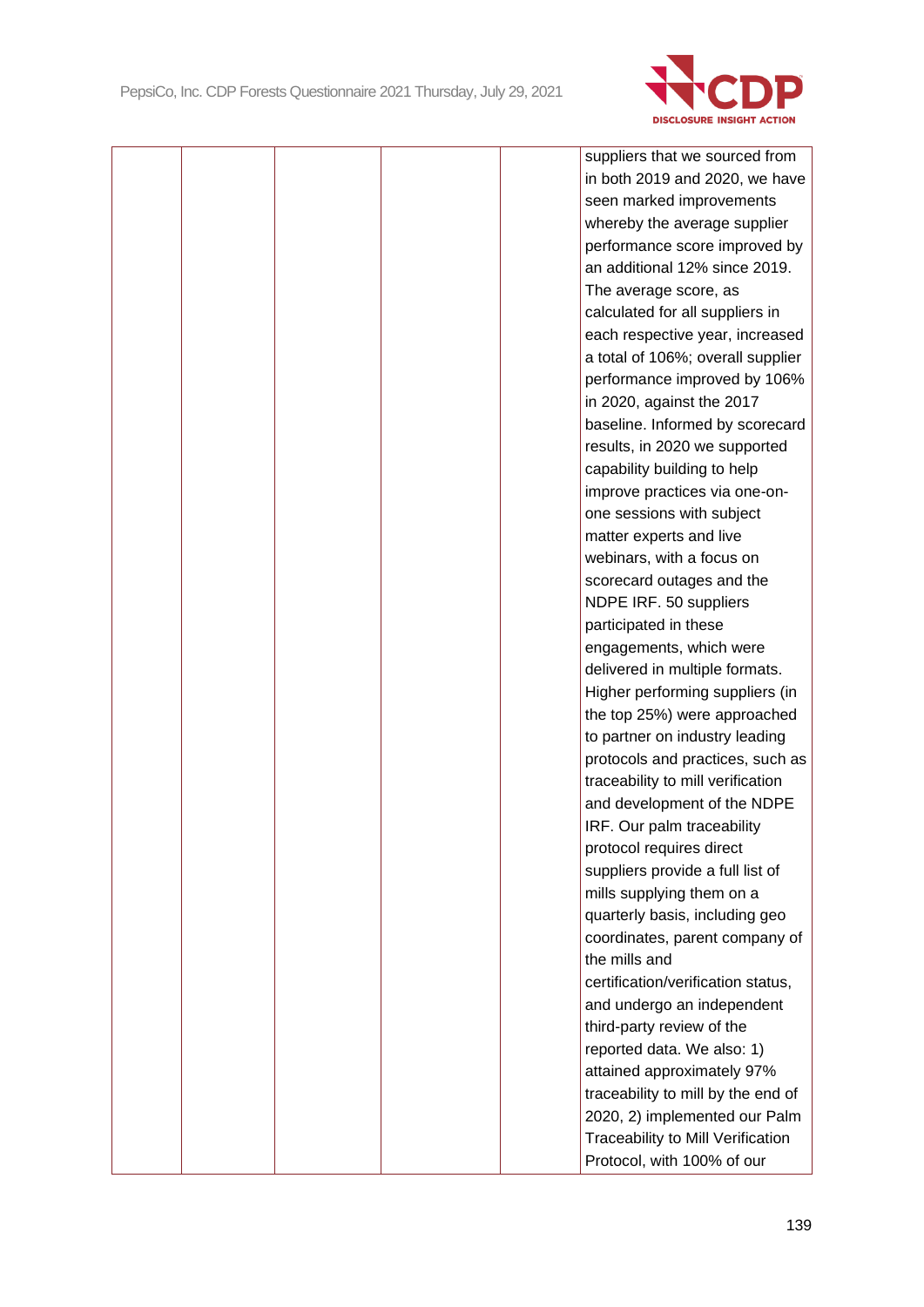

|  |  |  | direct suppliers' self-reported   |
|--|--|--|-----------------------------------|
|  |  |  | mill data independently verified, |
|  |  |  | and 3) increased the number of    |
|  |  |  | suppliers reporting traceability  |
|  |  |  | to plantation based on our        |
|  |  |  | <b>Traceability to Plantation</b> |
|  |  |  | Protocol to 36 (49% of our        |
|  |  |  | volume).                          |
|  |  |  |                                   |

## **F6.9**

## **(F6.9) Are you working beyond your first-tier supplier(s) to manage and mitigate deforestation risks?**

|                    | Are you<br>working<br>beyond<br>first tier? | <b>Type of</b><br>engagement<br>approach with<br><b>indirect</b><br><b>suppliers</b> | <b>Indirect</b><br>supplier<br>engagement<br>approach | <b>Please explain</b>                                                                                                                                                                                                                                                                                                                                                                                                                                                                                                                                                                                                                                                                                                                                                                                                                                                                                                                                                                                                                                                                                                                                                   |
|--------------------|---------------------------------------------|--------------------------------------------------------------------------------------|-------------------------------------------------------|-------------------------------------------------------------------------------------------------------------------------------------------------------------------------------------------------------------------------------------------------------------------------------------------------------------------------------------------------------------------------------------------------------------------------------------------------------------------------------------------------------------------------------------------------------------------------------------------------------------------------------------------------------------------------------------------------------------------------------------------------------------------------------------------------------------------------------------------------------------------------------------------------------------------------------------------------------------------------------------------------------------------------------------------------------------------------------------------------------------------------------------------------------------------------|
| Timber<br>products | Yes,<br>working<br>beyond<br>first tier     | Other                                                                                | Other, please<br>specify                              | i. Strategy: PepsiCo is focused on<br>developing and maintaining a deeper<br>understanding of our paper-based<br>packaging supply chain and its supply-base<br>sourcing as close to the forest of origin as<br>possible. This is an extremely complex<br>undertaking since PepsiCo does not<br>purchase direct raw material from the<br>forest. However, such action is important to<br>achieving our ultimate goal of purchasing<br>only responsibly-sourced wood fiber<br>products. Given our position in the value<br>chain, PepsiCo looks for opportunities to<br>understand strategies for engaging beyond<br>first tier suppliers through multi-stakeholder<br>initiatives and collaborative initiatives. We<br>also work with our suppliers to help them<br>become environmentally sustainable in<br>their practices by following credible forestry<br>standards and purchasing their wood fiber<br>only from sources that support responsible<br>forest management, as outlined in our<br>policies.<br>ii. Example: PepsiCo became an original<br>signatory to the CGF Forest Positive<br>Coalition of Action (the Coalition),<br>comprised of ambitious member |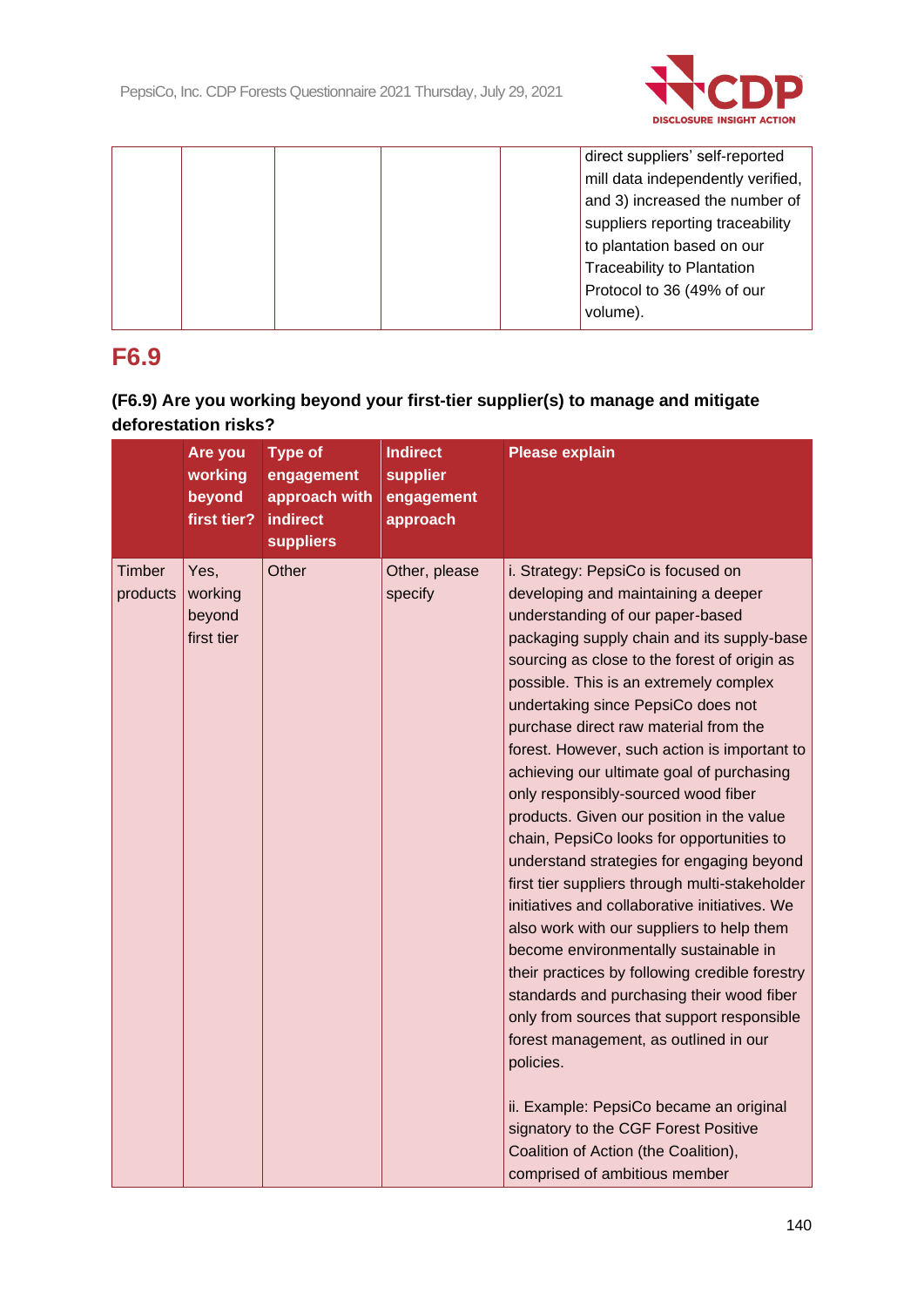

|          |                                         |                                                 |                                                                                                                                                                              | companies committed to moving efficiently<br>and quickly towards a forest positive future<br>and who understand the need to work<br>collaboratively with multiple stakeholders.<br>In 2020, PepsiCo, as a member of the<br>Coalition, was involved in creating specific<br>actions that were formalized in 2021 to:<br>Engage direct suppliers and key upstream<br>actors by: • Requesting/Promoting the<br>uptake of credible third-party certification<br>where possible, including Chain of<br>Custody; • Actively engaging to promote<br>implementation of Forest Positive sourcing<br>across their whole PPP business (linking to<br>the Collaborative Action) and increased<br>use of recycled content; • Actively engaging<br>with the suppliers sourcing in countries<br>where certification is not an option to<br>promote sustainable forestry or is known to<br>not adequately address all risks. To do so,<br>from 2021 onwards PepsiCo intends to<br>work with our procurement team to ensure<br>there are internal systems in place that<br>drive consequences for good or bad<br>supplier performance, as well as report on<br>progress using agreed KPIs at least<br>annually. |
|----------|-----------------------------------------|-------------------------------------------------|------------------------------------------------------------------------------------------------------------------------------------------------------------------------------|------------------------------------------------------------------------------------------------------------------------------------------------------------------------------------------------------------------------------------------------------------------------------------------------------------------------------------------------------------------------------------------------------------------------------------------------------------------------------------------------------------------------------------------------------------------------------------------------------------------------------------------------------------------------------------------------------------------------------------------------------------------------------------------------------------------------------------------------------------------------------------------------------------------------------------------------------------------------------------------------------------------------------------------------------------------------------------------------------------------------------------------------------------------------------------------------|
| Palm oil | Yes,<br>working<br>beyond<br>first tier | Supply chain<br>mapping<br>Capacity<br>building | Developing or<br>distributing<br>supply chain<br>mapping tools<br>Disseminating<br>technical<br>materials<br>Participating in<br>workshops<br>Investing in pilot<br>projects | i. Strategy: We work with suppliers to see<br>that PepsiCo's palm oil policies are<br>implemented in a way that supports the<br>inclusion of smallholders and addresses<br>our full supply chain. We do this through<br>traceability to mill, traceability to plantation<br>(TTP), on the ground initiatives, and<br>industry level engagement. We annually<br>disclose a complete list of our direct<br>suppliers and mills as of 2020. Self-<br>reported traceability to mill data was<br>approximately 96.5%, which was 100%<br>independently verified. The number of<br>suppliers reporting traceability to plantation<br>based on our TTP Protocol increased to 36<br>(49% of our volume). Since 2017, PepsiCo<br>has taken the lead in convening the 'Palm<br>Oil Collaboration Group' to discuss key<br>sustainability issues and challenges in the                                                                                                                                                                                                                                                                                                                                     |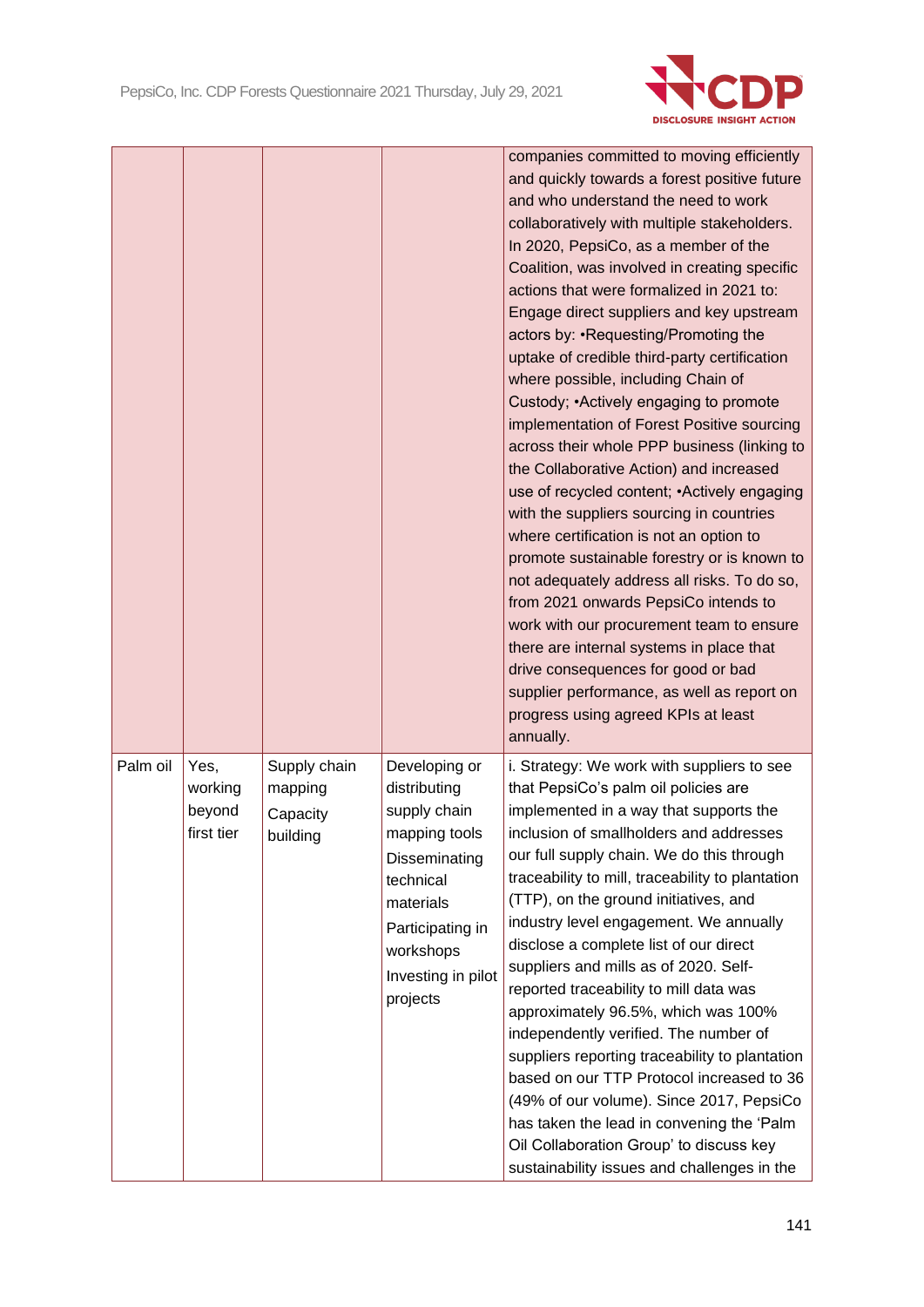

|  |  | palm oil space with companies and other      |
|--|--|----------------------------------------------|
|  |  | stakeholders in a pre-competitive manner.    |
|  |  | The group is rolling out the NDPE IRF, an    |
|  |  | industry-wide reporting tool for companies   |
|  |  | to comprehensively report on NDPE            |
|  |  | progress across the supply base. The         |
|  |  | development phase included pilot studies     |
|  |  | carried out by companies throughout the      |
|  |  | supply chain. As we move to the next         |
|  |  | phase, refineries and mills will be          |
|  |  | requested and supported to allocate fresh    |
|  |  | fruit bunches (FFB) to progress categories   |
|  |  | based on production practices in the         |
|  |  | concession or smallholder plot where the     |
|  |  | FFB is produced, which will become more      |
|  |  | feasible with increasing TTP information.    |
|  |  |                                              |
|  |  | ii. Example: We created the Mexico Holistic  |
|  |  | Palm Program, a 3-year inclusive and         |
|  |  | collaborative palm oil sustainability        |
|  |  | program that engages the supply chain at     |
|  |  | three different levels: at the sector level  |
|  |  | (with national palm oil federation           |
|  |  | Femexpalma), in the PepsiCo Supply Base      |
|  |  | (with our supplier Oleofinos) and with       |
|  |  | smallholders (with Oleopalma and the         |
|  |  | smallholders in their supply base). In 2019  |
|  |  | and 2020, PepsiCo supported Femexpalma       |
|  |  | and Proforest in implementing a series of    |
|  |  | courses to accelerate the adoption of        |
|  |  | sustainable practices in Mexico, including a |
|  |  | course on Social and Environmental Impact    |
|  |  | Assessments, RSPO Lead Auditor P&Cs,         |
|  |  | <b>Standard Operating Procedures, RSPO</b>   |
|  |  | Independent Smallholder Standard, and        |
|  |  | RSPO Supply Chain Standard. Through          |
|  |  | this program, PepsiCo has supported the      |
|  |  | certification of two mills under the RSPO    |
|  |  | standard in 2020 and is targeting the        |
|  |  | certification of three additional mills in   |
|  |  | 2021.                                        |
|  |  |                                              |

# **F6.10**

**(F6.10) Do you participate in external activities and/or initiatives to promote the implementation of your forests-related policies and commitments?**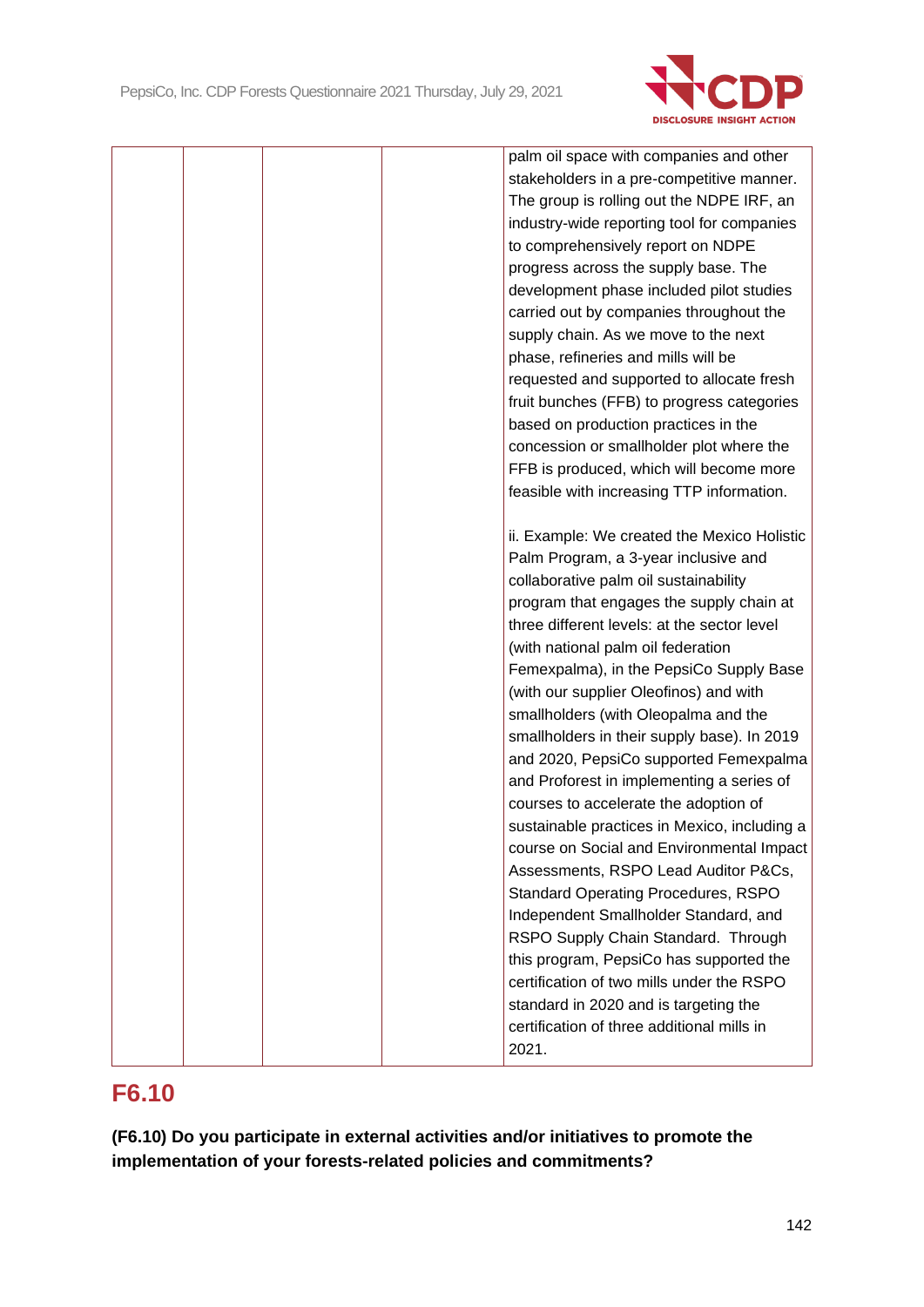

#### **Forest risk commodity**

Timber products

#### **Do you participate in activities/initiatives?**

Yes

#### **Activities**

Involved in multi-partnership or stakeholder initiatives

#### **Initiatives**

UN Global Compact Tropical Forest Alliance 2020 (TFA) Other, please specify Sustainable Packaging Coalition, EUROPEN, CGF Forest Positive Coalition

#### **Jurisdictional approaches**

#### **Please explain**

i. PepsiCo role and fit within environmental strategy: PepsiCo is an active member of The European Organization for Packaging and the Environment, known as EUROPEN, serving on the Executive Committee and Scientific & Regulatory Affairs Committee, to drive forward our Global Sustainable Packaging Policy (see:

https://www.pepsico.com/docs/album/esg-topics-policies/pepsico-sustainablepackaging-policy.pdf?sfvrsn=d808643c\_4) As a member of the Tropical Forest Alliance 2020 (TFA), PepsiCo supports the TFA's mission to foster public-private partnerships in which partners take voluntary actions, individually and collaboratively, to reduce tropical deforestation. The TFA is a multi-stakeholder partnership platform, initiated to support the implementation of private-sector commitments to remove their deforestation from their palm oil, beef, soy, and pulp and paper supply chains. Hosted by the World Economic Forum, PepsiCo is a partner of the TFA and supports its mission, goals and objectives, including through active involvement in programs and initiatives to end commodity-driven tropical deforestation. PepsiCo is an original signatory to the CGF Forest Positive Coalition of Action (the Coalition), comprised of ambitious member companies committed to moving efficiently and quickly towards a forest positive future and who understand the need to work collaboratively with multiple stakeholders. The Coalition is focusing on systemic change underpinned by two pillars of action – supply chain management and integrated land use approach – developed with significant input from both supply chain companies and other stakeholders. Realizing the connection between deforestation and climate change, PepsiCo established an ambitious sciencebased goal to reduce absolute greenhouse gas (GHG) emissions by more than 40% across our value chain by 2030. To achieve this goal, we must reduce emissions in our agricultural supply chain, including palm oil, by implementing our NDPE policy commitments (specifically no deforestation and no development on peatlands). Our involvement in these initiatives directly ties to PepsiCo's efforts to realize our goal of zero deforestation in our Company-owned and -operated facilities and global supply chains from direct supplier to source.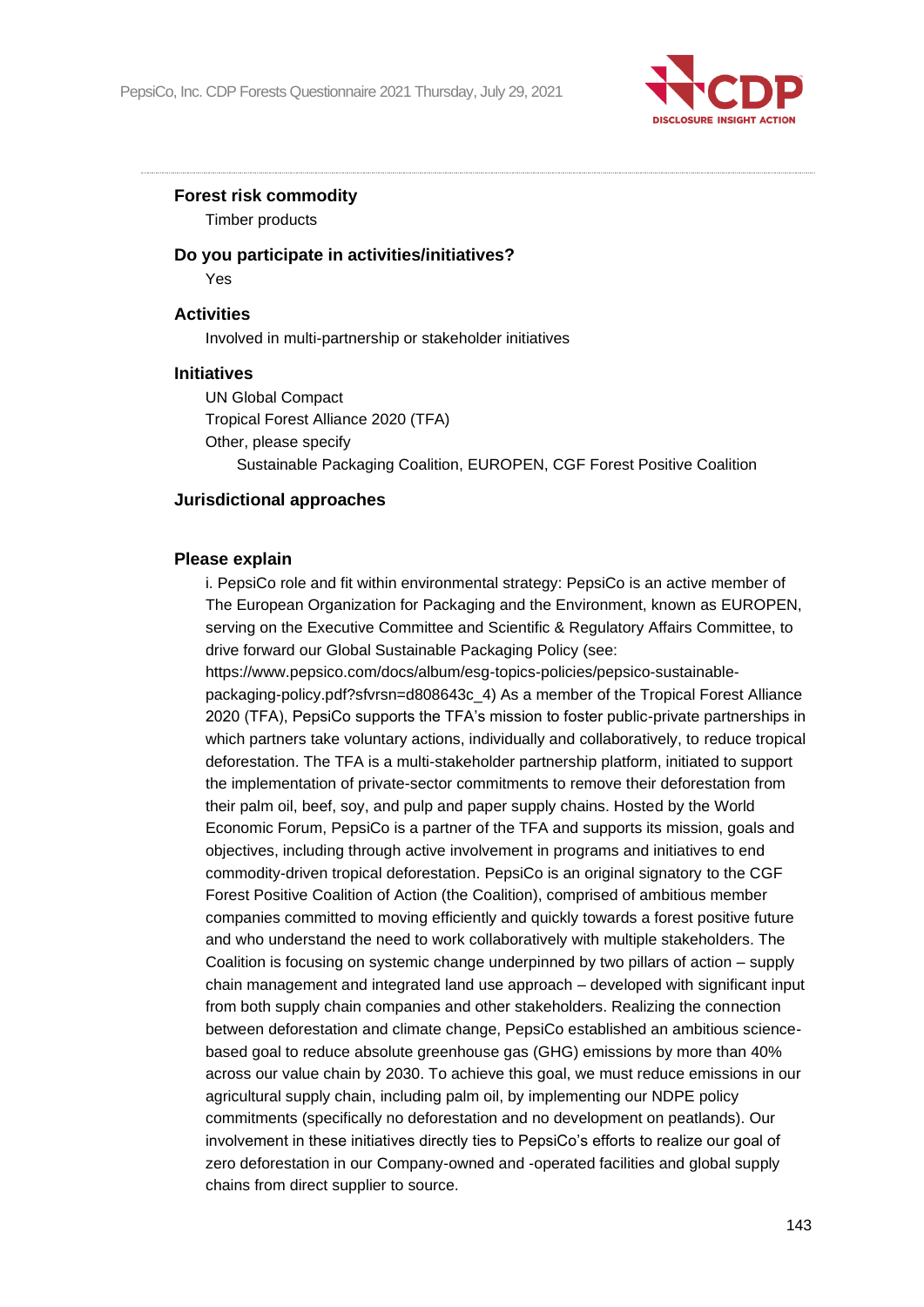

## **Forest risk commodity**

Timber products

**Do you participate in activities/initiatives?** Yes

**Activities**

Involved in industry platforms

**Initiatives**

## **Jurisdictional approaches**

#### **Please explain**

i. PepsiCo role and fit within environmental strategy: PepsiCo adopted the Consumer Goods Forum (CGF) Deforestation Resolution, which commits a wide range of food and beverage manufacturers and retailers to achieve zero net deforestation by 2020. While good progress has been made since it was issued in 2010, our industry has not fully realized the ambition set out in the resolution. To accelerate progress, PepsiCo became an original signatory to the CGF Forest Positive Coalition of Action (the Coalition), comprised of ambitious member companies committed to moving efficiently and quickly towards a forest positive future and who understand the need to work collaboratively with multiple stakeholders. The previous strategy was rooted in remediating individual company supply chains often through certification. Going forward, the Coalition will focus on systemic change underpinned by two pillars of action – supply chain management and integrated land use approach – developed with significant input from both supply chain companies and other stakeholders. PepsiCo's Chairman and CEO serves on the CGF Board of Directors. Realizing the connection between deforestation and climate change, PepsiCo established an ambitious science-based goal to reduce absolute greenhouse gas (GHG) emissions by more than 40% across our value chain by 2030. To achieve this goal, we must reduce emissions in our agricultural supply chain, including palm oil, by implementing our NDPE policy commitments (specifically no deforestation and no development on peatlands). Our involvement in these initiatives directly ties to PepsiCo's efforts to realize our goal of zero deforestation in our Company-owned and -operated facilities and global supply chains from direct supplier to source.

**Forest risk commodity** Palm oil

**Do you participate in activities/initiatives?** Yes

**Activities**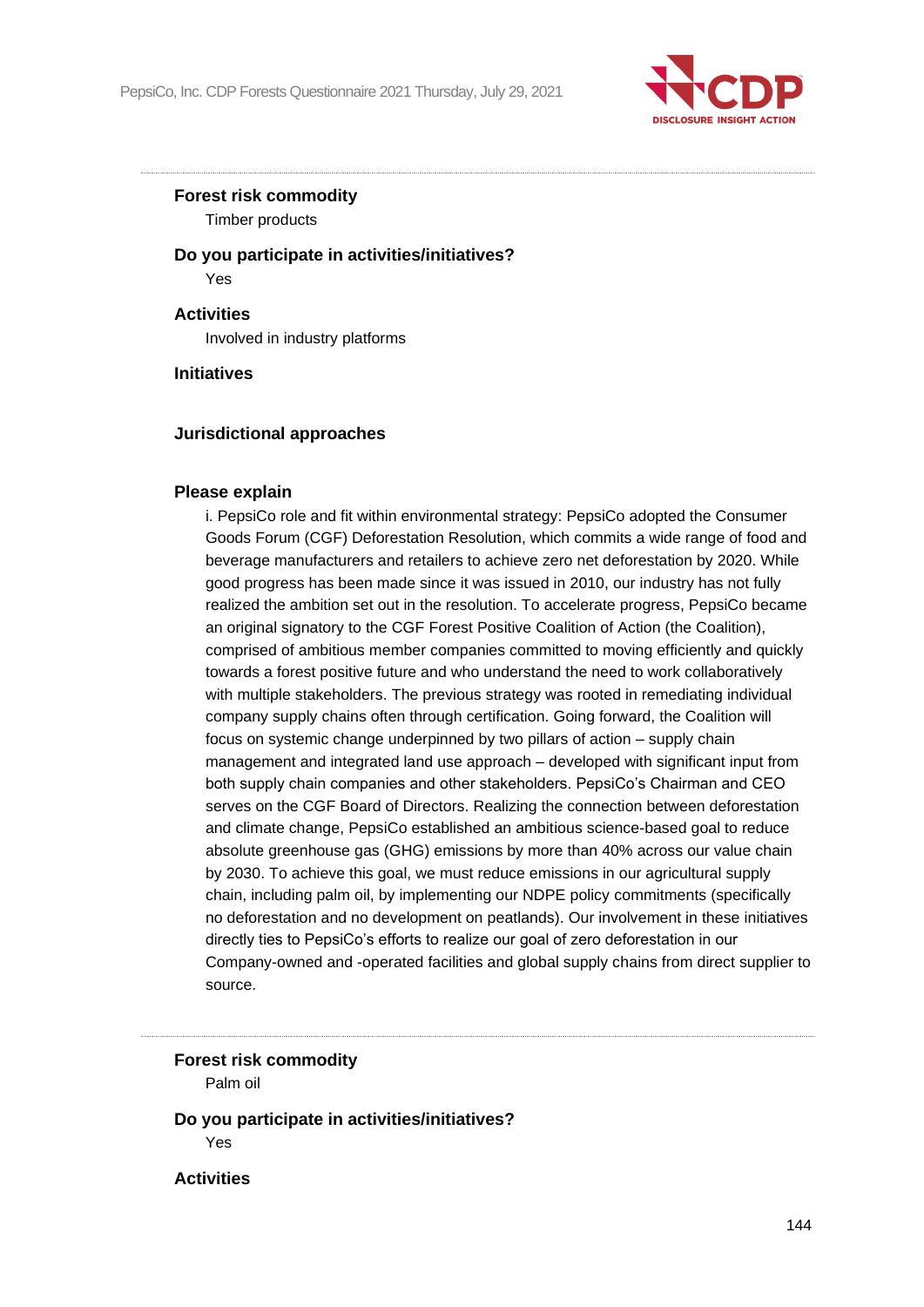

#### Involved in jurisdictional approaches

## **Initiatives**

#### **Jurisdictional approaches**

Production, Protection and Inclusion (PPI) Verified Sourcing Areas

## **Please explain**

PepsiCo role and fit within environmental strategy: PepsiCo is a founding member of the CSL. Within CSL, PepsiCo is a supporter of the Aceh Tamiang Verified Sourcing Area initiative and implementation of the landscape plan that the CSL has formulated. In late 2019, the district government formally adopted the plan and signed an agreement to work together towards specific targets on deforestation, livelihoods, and productivity in partnership with local stakeholders (a production-protection-inclusion model). In support of this, PepsiCo is investing in partnership with PT Mopoli Raya, Forum Konservasi Leuser (FKL), and IDH in the restoration of 300 hectares of forest and supporting at least 500 smallholders to become more productive and sustainable. PepsiCo is currently implementing this partnership work on the ground, while also supporting the development of a government-led landscape management body and working with other stakeholders to develop an effective monitoring system and response protocol to deforestation alerts. In Riau, PepsiCo is one of seven companies working together on a landscape program for sustainable palm oil in the districts of Siak and Pelalawan. The goal of the program is to create sustainable landscapes across both districts that will produce deforestation-free and exploitation-free palm oil and maintain or enhance key conservation areas. This will build upon existing local efforts and multi-stakeholder platforms to advance sustainable, inclusive palm oil production models. The program was developed throughout 2018 and 2019 and implementation begins in 2020, in support of the District Government's Green Siak Plan and support to the Indonesian National Action Plan on Palm Oil in Pelalawan. This work supports our commitment to implementing our sustainable palm oil policy globally, including in and around the Leuser Ecosystem. Specifically, this is aligned with our goal to partner with government agencies, nongovernmental organizations and other critical stakeholders to help bring about positive change and improvements in the operation, regulation and governance of the palm oil industry, which is in alignment with our overall environmental strategy. Delivering NDPE policy commitments supports our science-based target to reduce emissions by more than 40% across our value chain by 2030.

#### **Forest risk commodity**

Palm oil

## **Do you participate in activities/initiatives?**

Yes

## **Activities**

Involved in multi-partnership or stakeholder initiatives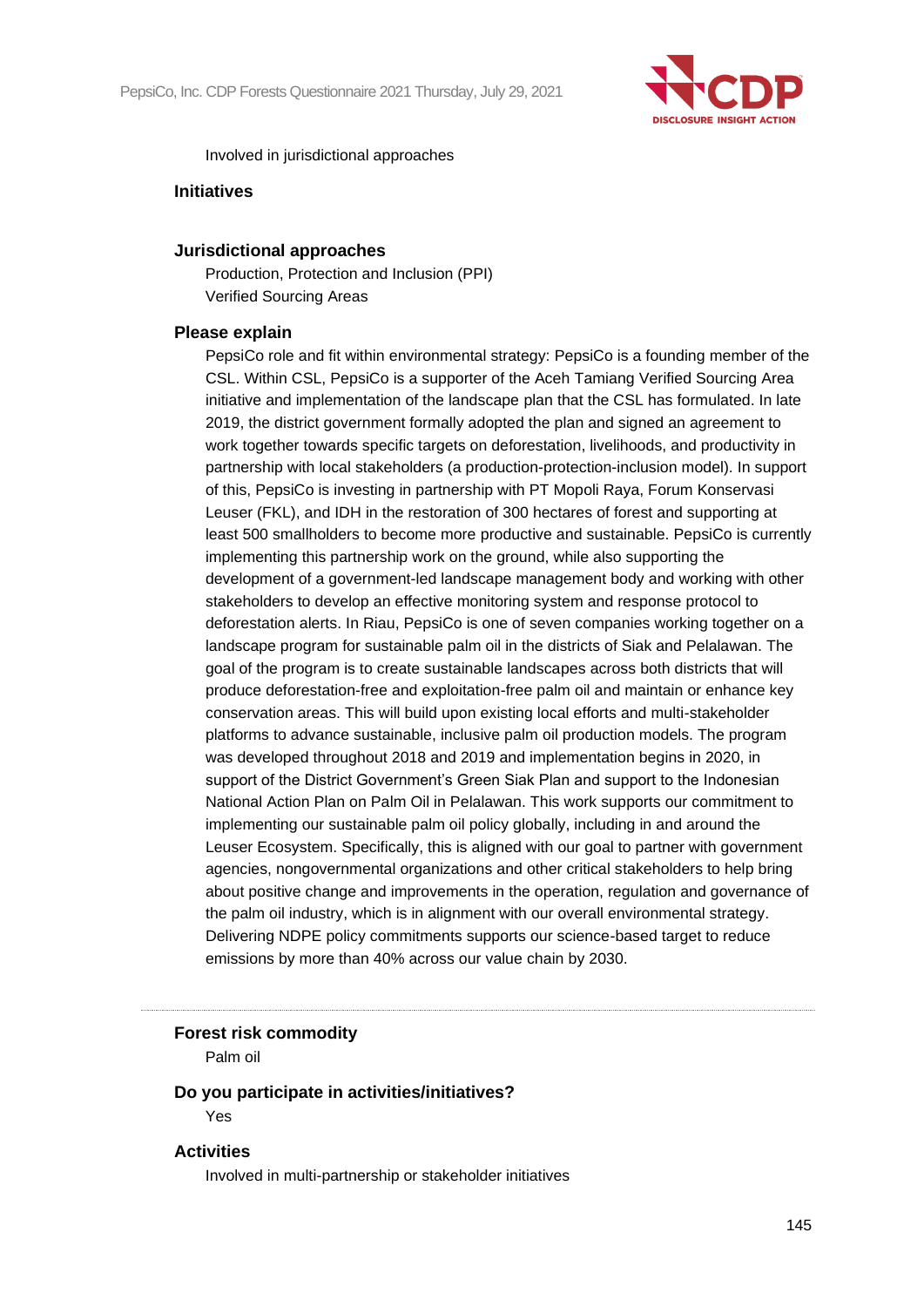

## **Initiatives**

Tropical Forest Alliance 2020 (TFA) Roundtable on Sustainable Palm Oil (RSPO) Other, please specify Palm Oil Collaboration Group, CGF Forest Positive Coalition of Action

## **Jurisdictional approaches**

## **Please explain**

PepsiCo role and fit within environmental strategy: PepsiCo is an active member of the Shared Responsibility Task Force, and on October 31, 2019, the RSPO's Board of Governors approved landmark rules calling for "Shared Responsibility," and for all members of the organization to do their part to "Mobilize, Act and Transform" to fulfil the RSPO's mission. PepsiCo will continue to represent consumer goods manufacturers on the working group as a substantial member in 2020. PepsiCo is also a founding member of the North American Sustainable Palm Oil Network, whose mission is to educate, build momentum and assist North American companies in making and delivering on commitments to source sustainable palm oil. The TFA is a multi-stakeholder partnership platform supporting the implementation of private-sector commitments to remove their deforestation from their palm oil, beef, soy, and pulp and paper supply chains. Hosted by the World Economic Forum, PepsiCo is a partner of the TFA and supports its mission, goals and objectives through active involvement in programs and initiatives to end commodity-driven tropical deforestation. Since 2017, PepsiCo has taken the lead in convening the 'Palm Oil Collaboration Group' to discuss key sustainability issues and challenges in the palm oil space with companies and other stakeholders in a precompetitive manner. The group developed and rolled out the No Deforestation, No Peat and No Exploitation Implementation Reporting Framework (NDPE IRF), an industrywide reporting tool for companies. This work tackles human rights and social issues, independent verification of progress, addressing deforestation outside concessions, and monitoring and reporting on progress. PepsiCo is an original signatory to the CGF Forest Positive Coalition of Action, comprised of ambitious member companies committed to moving efficiently and quickly towards a forest positive future and who understand the need to work collaboratively with multiple stakeholders. The Coalition is focusing on systemic change underpinned by two pillars of action – supply chain management and integrated land use approach – developed with significant input from both supply chain companies and other stakeholders. Delivering NDPE policy commitments supports our science-based target to reduce emissions by more than 40% across our value chain by 2030.

## **Forest risk commodity**

Palm oil

**Do you participate in activities/initiatives?** Yes

**Activities**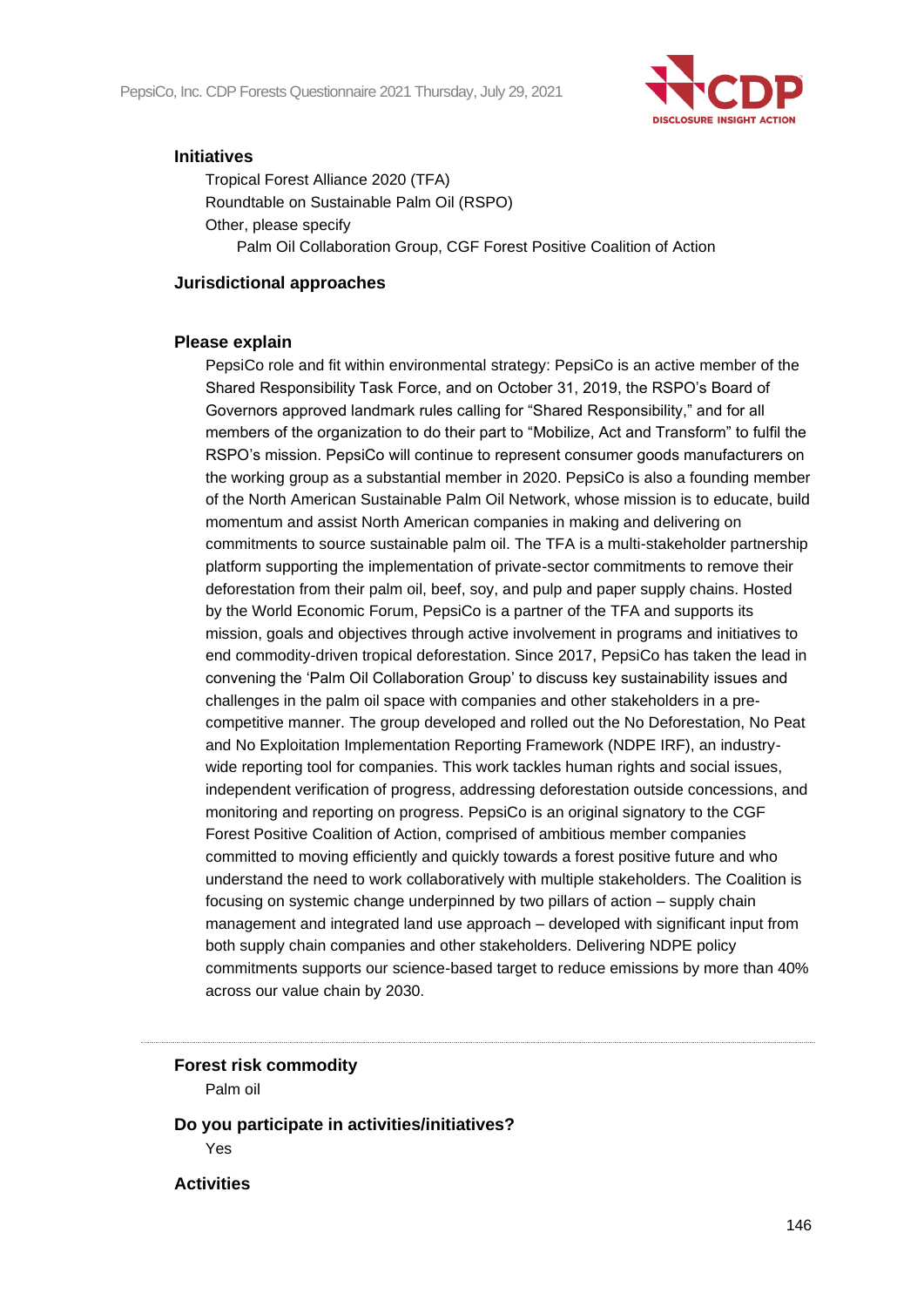

#### Engaging with non-governmental organizations

## **Initiatives**

#### **Jurisdictional approaches**

#### **Please explain**

PepsiCo engages with non-governmental organizations such as Landesa, Proforest, Oxfam, and Shift to make progress on our palm oil policies and commitments. For example, PepsiCo sponsored a week-long workshop, in collaboration with Proforest and Femexpalma, for mills, associations and producers to learn about how to implement the RSPO Smallholder certification. This course was part of a larger initiative to strengthen the technical capacity of the Mexican palm oil sector by hosting a series of 5 training events on RSPO licensed and endorsed courses on sustainability topics. During the RSPO Roundtable ("RT17") conference in Bangkok, PepsiCo and Cargill hosted a series of discussions with a wide range of civil society organizations dedicated to preserving forests and biodiversity, and protecting human rights associated with palm oil production in South East Asia. The meeting covered issues including measuring progress on delivering on NDPE commitments; independent verification; and human rights within palm oil production. These discussions are part of a broader series of workshops which have become central in guiding our approach to developing and implementing actions. We have been working with Proforest and other stakeholders to provide more structure to the ongoing discussions through the Palm Oil Collaboration Group and its associated working groups. In 2019, we joined other companies to work with Business for Social Responsibility on a program to protect the rights of children living in oil palm plantations, which includes developing a Child Protection and Safeguarding Implementation Manual, as well as a series of capacity-building workshops for palm oil producers. The NGOs we engage with have missions ranging from environmental conservation to protection of human rights. In response to issues raised in 2019 we: updated our palm oil policy to apply to companies at the companywide level; co-led a workshop with industry and civil society at RT17 to discuss the role of independent verification, and committed to convene and participate in follow-up meetings; accommodated requests for greater clarity and visibility into the review of our agricultural grievance process, led by an expert external organization. Delivering NDPE policy commitments supports our science-based target to reduce emissions by more than 40% across our value chain by 2030.

#### **Forest risk commodity**

Palm oil

#### **Do you participate in activities/initiatives?** Yes

## **Activities**

Involved in industry platforms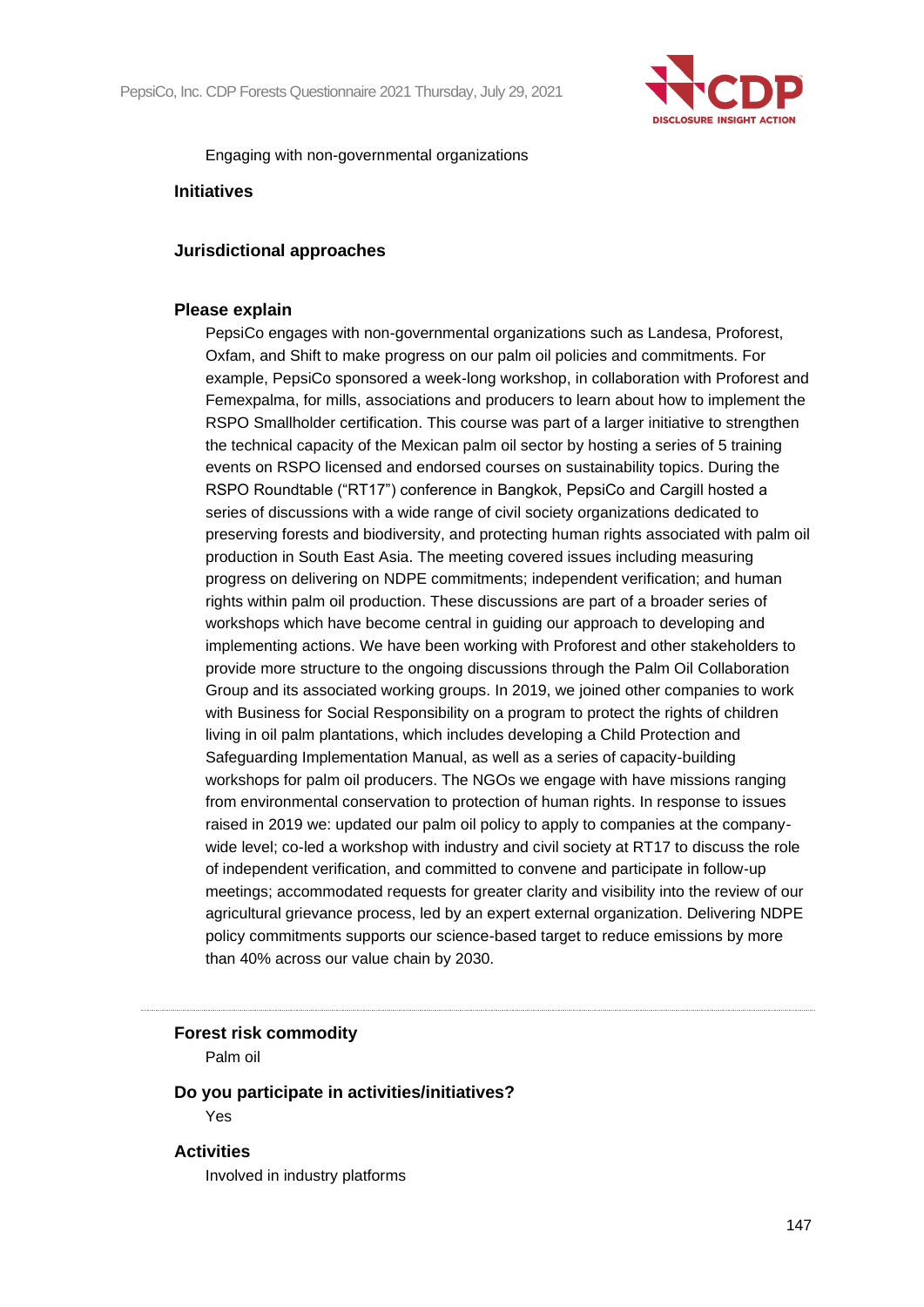

## **Initiatives**

## **Jurisdictional approaches**

## **Please explain**

PepsiCo role and fit within environmental strategy: We are an active member of the Consumer Goods Forum, including work streams on deforestation and palm oil. We are an original signatory to the CGF Forest Positive Coalition of Action, launched in 2019, which focuses on systemic change underpinned by supply chain management and integrated land use approach. The Forest Positive Coalition of Action will: accelerate efforts to remove commodity-driven deforestation from our individual supply chains; set higher expectations for traders to act across their entire supply base; drive more transformational change in these key commodity landscapes; and transparently report on progress to ensure accountability. Since 2017, PepsiCo has taken the lead in convening the 'Palm Oil Collaboration Group' to discuss key sustainability issues and challenges in the palm oil space with companies and other stakeholders in a precompetitive manner. The group has been able to develop and roll out the No Deforestation, No Peat and No Exploitation Implementation Reporting Framework (NDPE IRF), an industry-wide reporting tool for companies. This work tackles human rights and social issues, independent verification of progress, addressing deforestation outside concessions, and monitoring and reporting on progress. PepsiCo is also a member of AIM – Progress, a forum of leading Fast Moving Consumer Goods (FMCG) manufacturers and common suppliers, assembled to enable and promote responsible sourcing practices and sustainable supply chains. The key objective is to build capability so that member organizations and their suppliers have the knowledge, confidence, and ability to develop and execute robust responsible sourcing programs. PepsiCo also continues to support Femexpalma (Federation of Mexican palm oil producers and processors) to implement sustainability across the palm growing regions in Mexico and further promote RSPO by providing technical support and capacity building and continue to champion the cause where RSPO certified palm oil is not yet available. Delivering NDPE policy commitments supports our science-based target to reduce emissions by more than 40% across our value chain by 2030.

#### **Forest risk commodity**

Palm oil

## **Do you participate in activities/initiatives?**

Yes

## **Activities**

Engaging with policymakers or governments

## **Initiatives**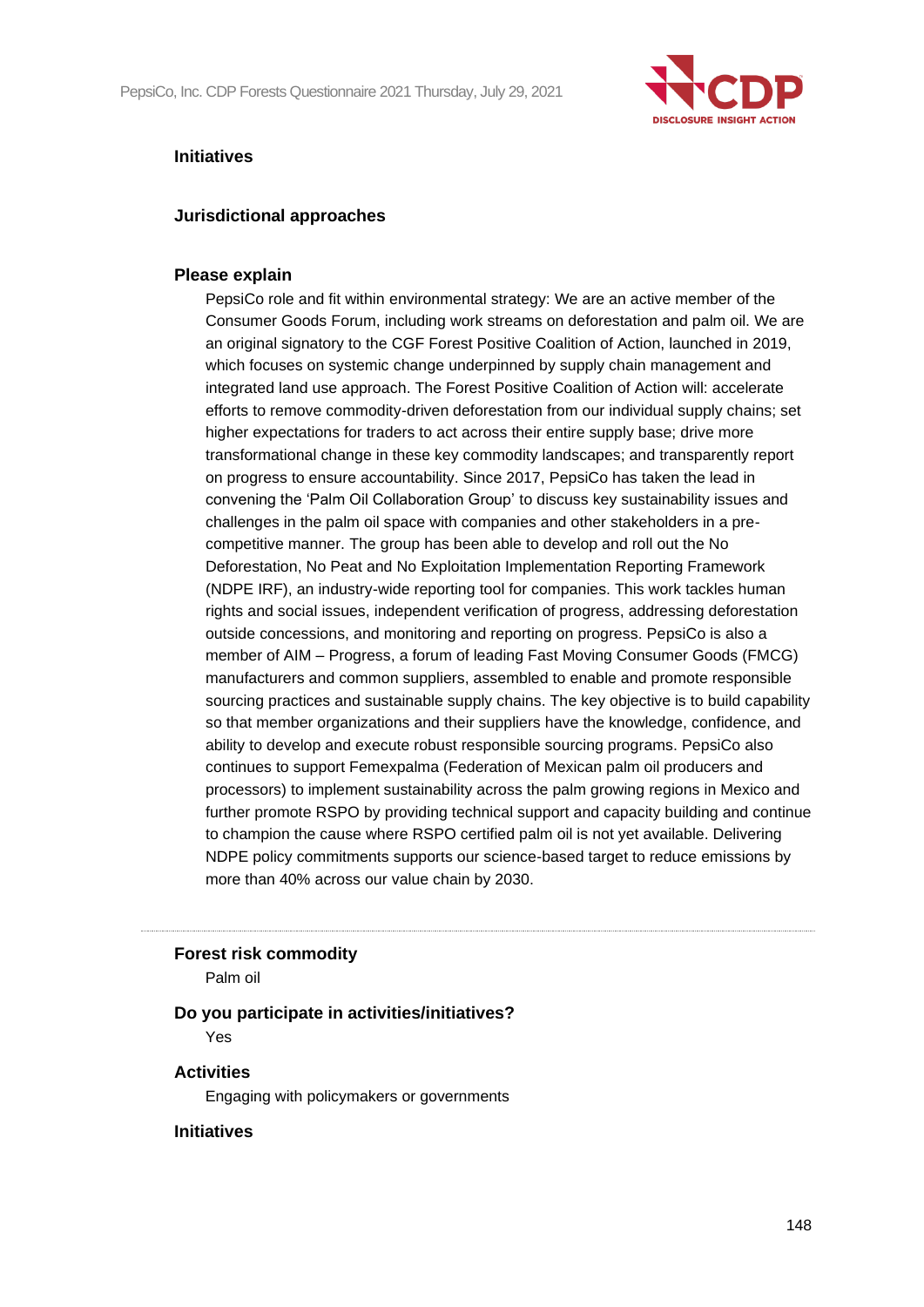

## **Jurisdictional approaches**

## **Please explain**

PepsiCo role and fit within environmental strategy: As part of our role in the CSL, PepsiCo has been supporting the development of the Aceh Tamiang district initiative and implementation of the landscape plan that the CSL has formulated. In late 2019, the district government formally adopted the plan and signed an agreement to work together towards specific targets on deforestation, livelihoods, and productivity in partnership with local stakeholders (a production-protection-inclusion model). In support of this plan, PepsiCo is investing in partnership with PT Mopoli Raya, Forum Konservasi Leuser (FKL), and IDH in the restoration of 300 hectares of forest and supporting at least 500 smallholders to become more productive and sustainable. PepsiCo is currently implementing this partnership work on the ground, while also supporting the development of a government-led landscape management body and working with other stakeholders to develop an effective monitoring system and response protocol to deforestation alerts. Additionally, realizing the connection between deforestation and climate change, PepsiCo established a goal to reduce absolute GHG emissions by more than 40% across our value chain by 2030. To achieve this goal, we must reduce emissions in our agricultural supply chain, including palm oil, by implementing our NDPE policy commitments. Our involvement in this work ties to our efforts to realize our goal of zero deforestation in our Company-owned and -operated facilities and global supply chains from direct supplier to source, as well as address systemic issues facing communities and ecosystems in priority landscapes, including deforestation, land and workers' rights and economic viability.

#### **Forest risk commodity**

Palm oil

## **Do you participate in activities/initiatives?**

Yes

## **Activities**

Engaging with communities

#### **Initiatives**

## **Jurisdictional approaches**

#### **Please explain**

PepsiCo role and fit within environmental strategy: In February 2018, PepsiCo committed to participate in Oxfam's FAIR Company-Community Partnerships project in Indonesia. The project promotes a model for sustainable palm oil that benefits women, smallholder farmers, local communities, the environment, and participating companies. FAIR Company-Community Partnerships offer an alternative vision and business model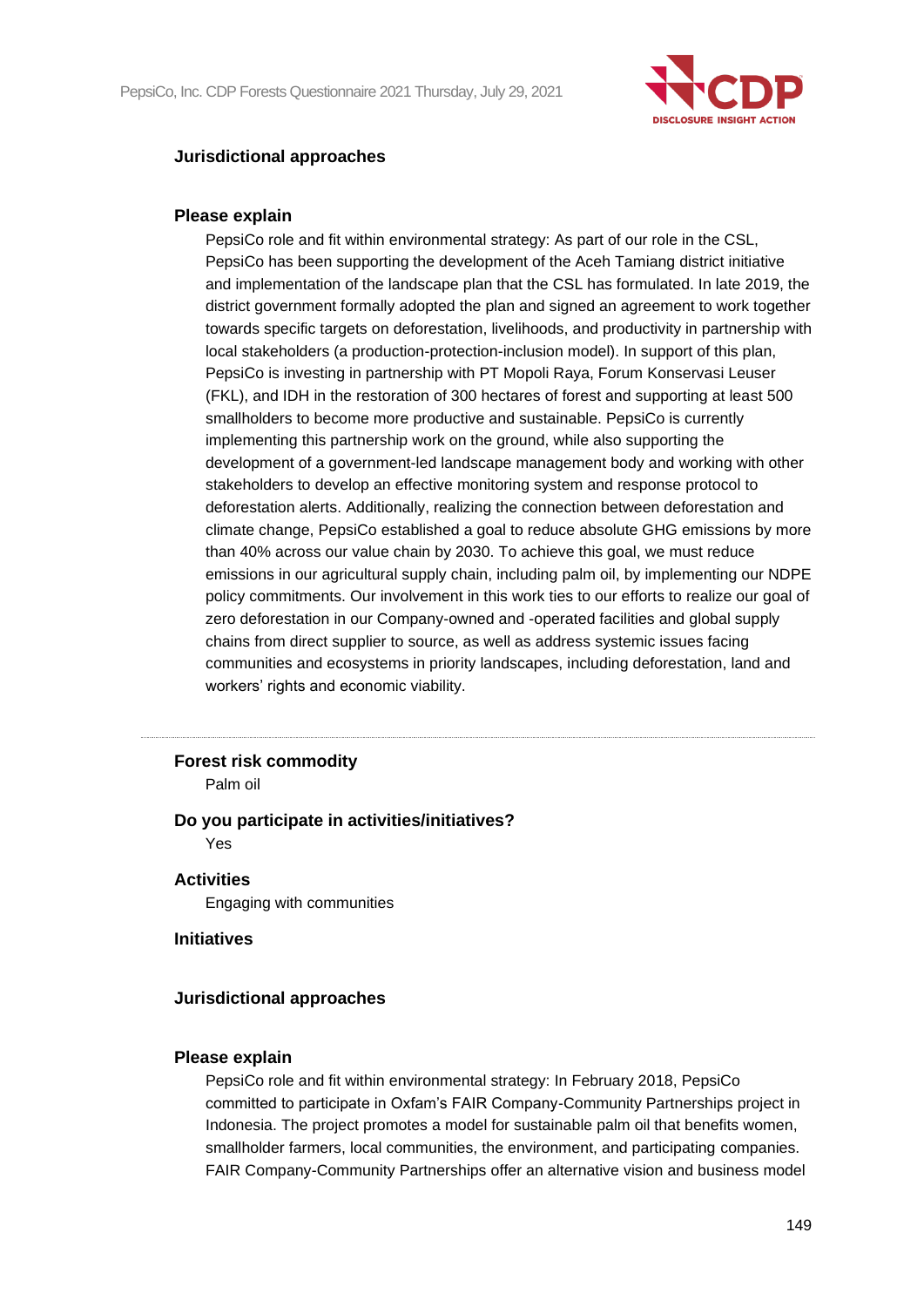

for palm oil production. At the core of the project is the promotion of rights and development aspirations among women, small-holder farmers, and host communities. PepsiCo is the first palm oil buyer to publicly commit its participation and will be joined by others as the project progresses. We are contributing funds for projects and providing relevant business perspectives to the initiative, as well as sharing the lessons in our own supply chains and with our sector peers. PepsiCo is supporting landscape programs in Indonesia and continuing its support for the Mexico Smallholders Program. In Indonesia, our landscape programs include efforts to support smallholder livelihoods and production. For example, in Aceh PepsiCo has developed a project with local plantation and mill companies, NGOs and others to support at least 500 smallholders in Aceh Tamiang district with better production and sustainability practices and restoration of 300 hectares. In Siak and Pelalawan districts in Riau, in partnership with other supply chain companies PepsiCo will support up to 10 villages in a similar manner. In 2019 and 2020 PepsiCo received an award from FORTASBI (Forum of Sustainable Oil Palm Smallholders in Indonesia) in recognition of the support that PepsiCo's sourcing of RSPO independent smallholder credits had made to the livelihoods of farmers in cooperatives in South Sumatra. Realizing the connection between deforestation and climate change, PepsiCo established a goal to reduce absolute GHG emissions by more than 40% across our value chain by 2030. To achieve this goal, we must reduce emissions in our agricultural supply chain, including palm oil, by implementing our NDPE policy commitments. Our involvement in this work ties to our efforts to realize our goal of zero deforestation in our Company-owned and -operated facilities and global supply chains from direct supplier to source.

# **F6.11**

**(F6.11) Is your organization supporting or implementing project(s) focused on ecosystem restoration and protection?**

Yes

# **F6.11a**

**(F6.11a) Provide details on your project(s), including the extent, duration, and monitoring frequency. Please specify any measured outcome(s).**

## **Project reference**

Project 1

## **Project type**

Other, please specify

Landscape program including forest protection; peatland protection and best management; sustainable agricultural production

## **Primary motivation**

Voluntary

## **Description of project**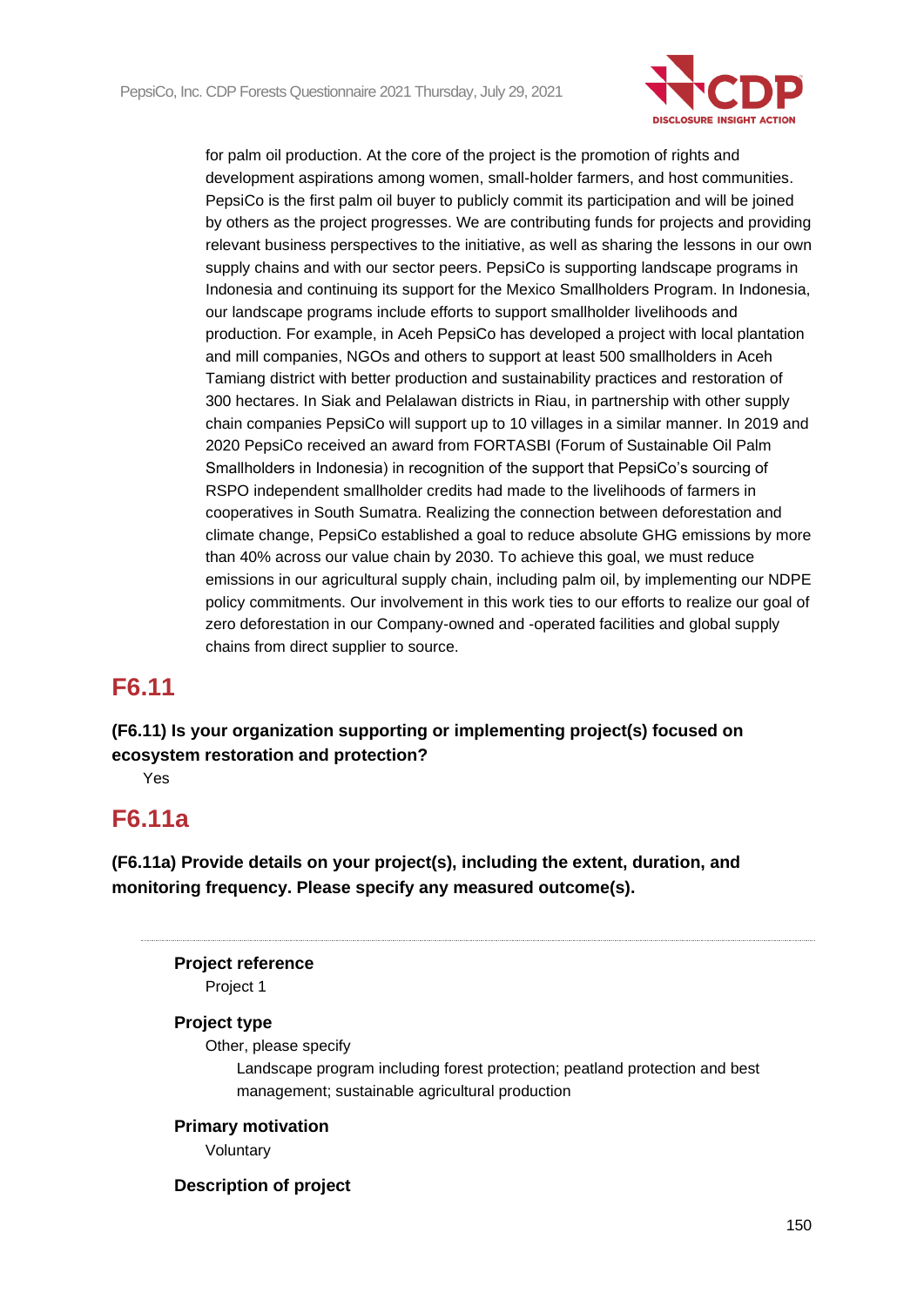

In Indonesia, PepsiCo is one of seven companies that are working together on a landscape program for sustainable palm oil in the districts of Siak and Pelalawan. The goal of the program is to create sustainable landscapes across both districts, which will produce deforestation-free and exploitation-free palm oil and maintain or enhance key conservation areas. This will build upon existing local efforts and multi-stakeholder platforms to advance a shared vision of sustainable, inclusive palm oil production models. The program has three phases which are: 1) design the intervention, 2) define the partnership and 3) implement the intervention. In 2019, the partners worked to complete phase 1. In 2020, the Coalition established a final definition of the partnership and implemented activities within the workplan including support to local communities, engagement of mills, improving traceability, and coordination of deforestation monitoring.

Primary motivation: PepsiCo is voluntarily pursuing this program in recognition that smallholder engagement and participation in the shift to sustainable palm oil is critically important and requires industry-wide initiatives and collaboration, especially in the largest and most fragmented production markets. Therefore we are investing in landscape initiatives that support conservation, community development, smallholder inclusion and responsible production practices. The goal of the program is to create sustainable landscapes across both districts which will produce deforestation and exploitation-free palm oil and maintain or enhance key conservation areas. As the one of the largest palm oil producing region in Indonesia and with extensive areas of peatland and forests, developing approaches for sustainable palm oil that can work in Riau is important in PepsiCo's work to support systemic change across the industry.

#### **Start year**

2019

#### **Target year**

Indefinitely

## **Project area to date (Hectares)**

2,248,109

## **Project area in the target year (Hectares)**

2,248,109

## **Country/Area**

Indonesia

## **Latitude**

1.275

## **Longitude** 100.905833

**Monitoring frequency**

Annually

#### **Measured outcomes to date**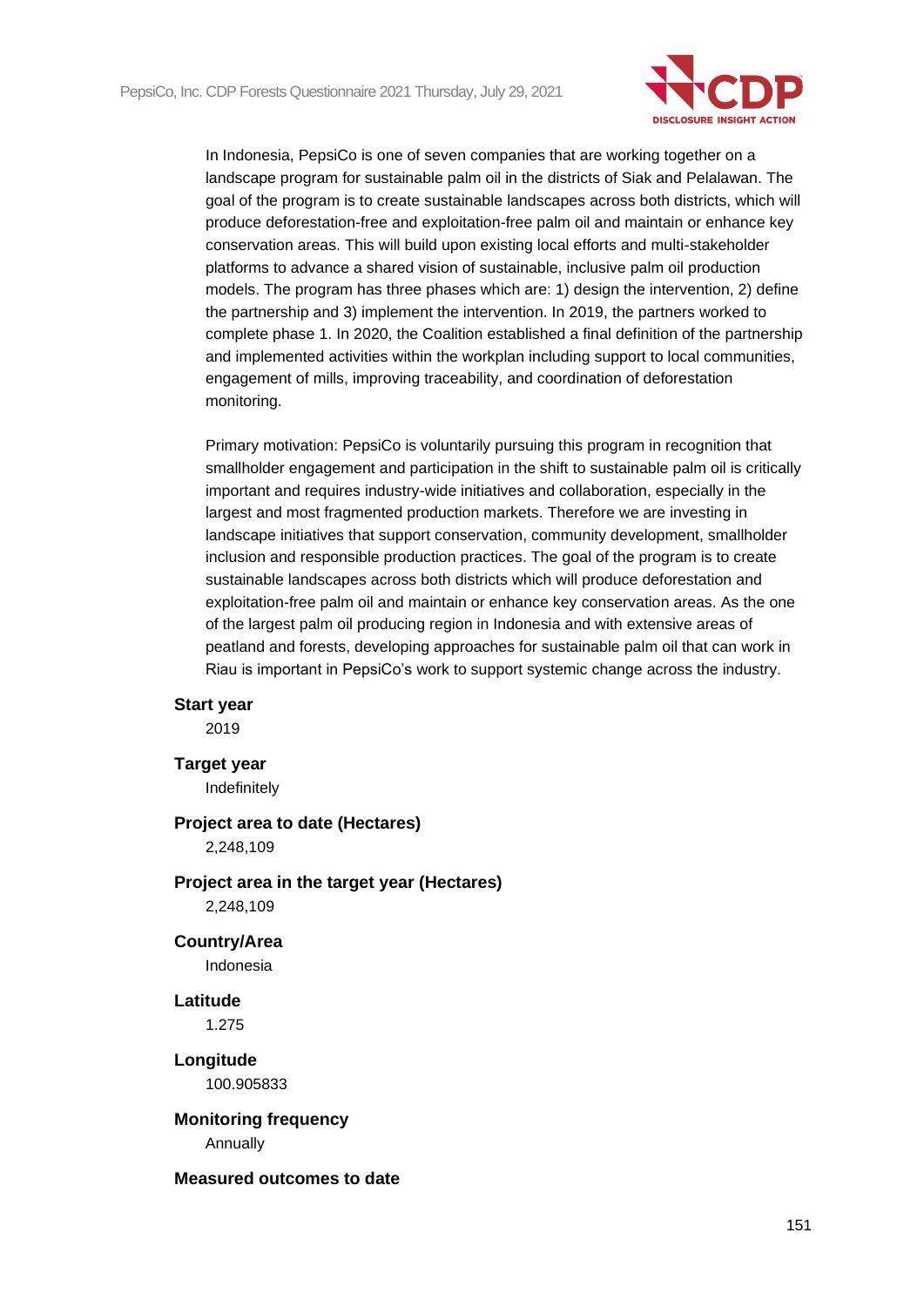

Other, please specify

Mill engagement, village mapping

## **Please explain**

Measured outcomes: In 2020, the Coalition focused on implementing activities within the workplan, including providing support to local communities, engaging mills, improving traceability, and coordinating on deforestation monitoring. Project coverage refers to the total ha in the Siak and Pelalawan districts; PepsiCo currently engages with 7 villages in these districts, where we now have village facilitators on the ground. All the villages have begun a process of participatory village mapping with 14 enumerators and 7 facilitators trained. To develop and implement a district wide TTP strategy, including a risk calibrated approach as relevant, 51 mills have been identified with 75% of TTP data collected. Finally, toward our effort to build capacity for NDPE compliance of the mills in the landscape, 96% of mills in the 2 districts have had some kind of engagement on sustainability and landscape.

## **Project reference**

Project 2

## **Project type**

Other, please specify

Landscape program including sustainable agricultural production, forest restoration, agroforestry, reforestation, smallholder engagement and support

## **Primary motivation**

Voluntary

## **Description of project**

As part of its role in the CSL, PepsiCo's primary motivation has been supporting the development of the Aceh Tamiang district initiative and implementation of the landscape plan that the coalition has formulated. In late 2019, the district government formally adopted the plan and signed an agreement to work together towards specific targets on deforestation, livelihoods, and productivity in partnership with local stakeholders (a production-protection-inclusion model). In support of this plan, PepsiCo is investing in partnership with PT Mopoli Raya, Forum Konservasi Leuser (FKL), and IDH in the restoration of 300 hectares of forest and supporting at least 500 smallholders to become more productive and sustainable. PepsiCo is currently implementing this partnership work on the ground, while also supporting the development of a government-led landscape management body and working with other stakeholders to develop an effective monitoring system and response protocol to deforestation alerts.

Primary motivation: PepsiCo recognizes the value of the Leuser Ecosystem as a particularly sensitive and valuable ecosystem that should be protected in order to benefit the wildlife, natural resources and people of Aceh, North Sumatra and Indonesia. PepsiCo also recognizes that the situation surrounding the Leuser Ecosystem is complex and there is a need to balance development and conservation outcomes. In Aceh, the fragmented nature of the palm oil supply chain and the complications arising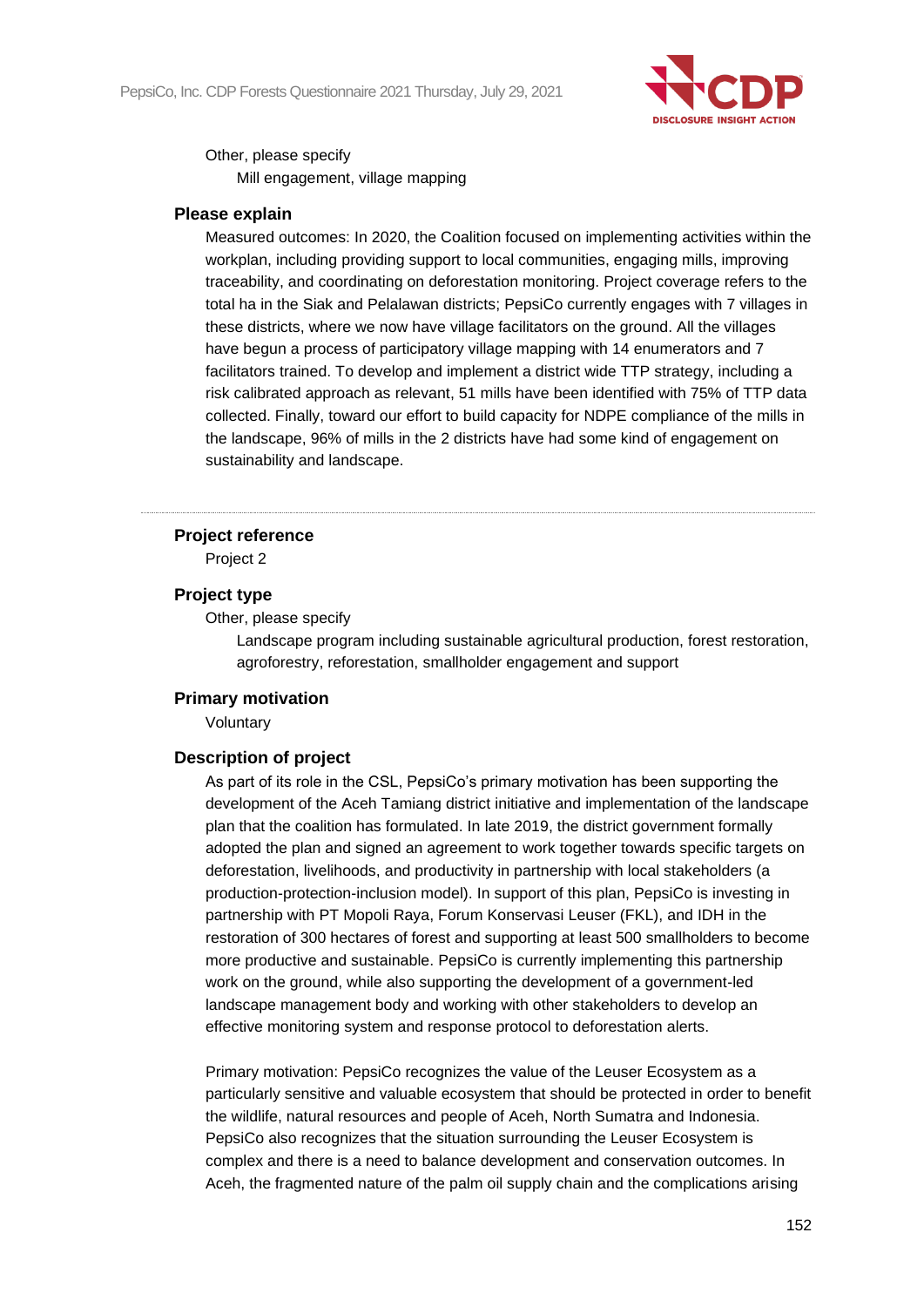

from various forest functions within the 2.6 million hectare Leuser Ecosystem, that is designated as a National Strategic Area for Environmental Protection Function , demonstrates the need for a multi-stakeholder approach. Therefore we are supporting the implementation of the PPI Compact signed by Local Government and private sector in 2019

(https://www.idhsustainabletrade.com/news/aceh-tamiang-to-become-sustainableproducing-region-as-1st-step-towards-vsa/ )

#### **Start year**

2019

#### **Target year**

Indefinitely

# **Project area to date (Hectares)**

11,000

## **Project area in the target year (Hectares)**

43,000

## **Country/Area** Indonesia

## **Latitude**

4.274905

#### **Longitude**

97.87216

## **Monitoring frequency**

Annually

#### **Measured outcomes to date**

#### Other, please specify

Agriculture practice and forest protection training, tree plantings, clearing of illegal palm

#### **Please explain**

Measured outcomes: This project serves as a pilot project contributing to the targets of Aceh Tamiang Compact. Focusing in a sub-district of Tenggulun, the project will contribute to the reduction of deforestation, improvement of sustainable palm oil production and land legality/conflict resolution in Aceh Tamiang through following interventions: Protection: Developing forest monitoring and improving traceability in the direct surroundings of two PT Mopoli Raya's concessions. Establishing forest-friendly livelihood models to reduce forest encroachment Production: Increasing capacity of independent smallholders and growers via good agricultural practices to increase production. Inclusion: Increasing smallholders' access to finance, inputs and sustainability practices. At jurisdiction level, this project is one of the building blocks of PPI Compact in Aceh Tamiang which focuses on three pillars: Production, Protection and Inclusion. The establishment of a compact governance body – Centre of Excellence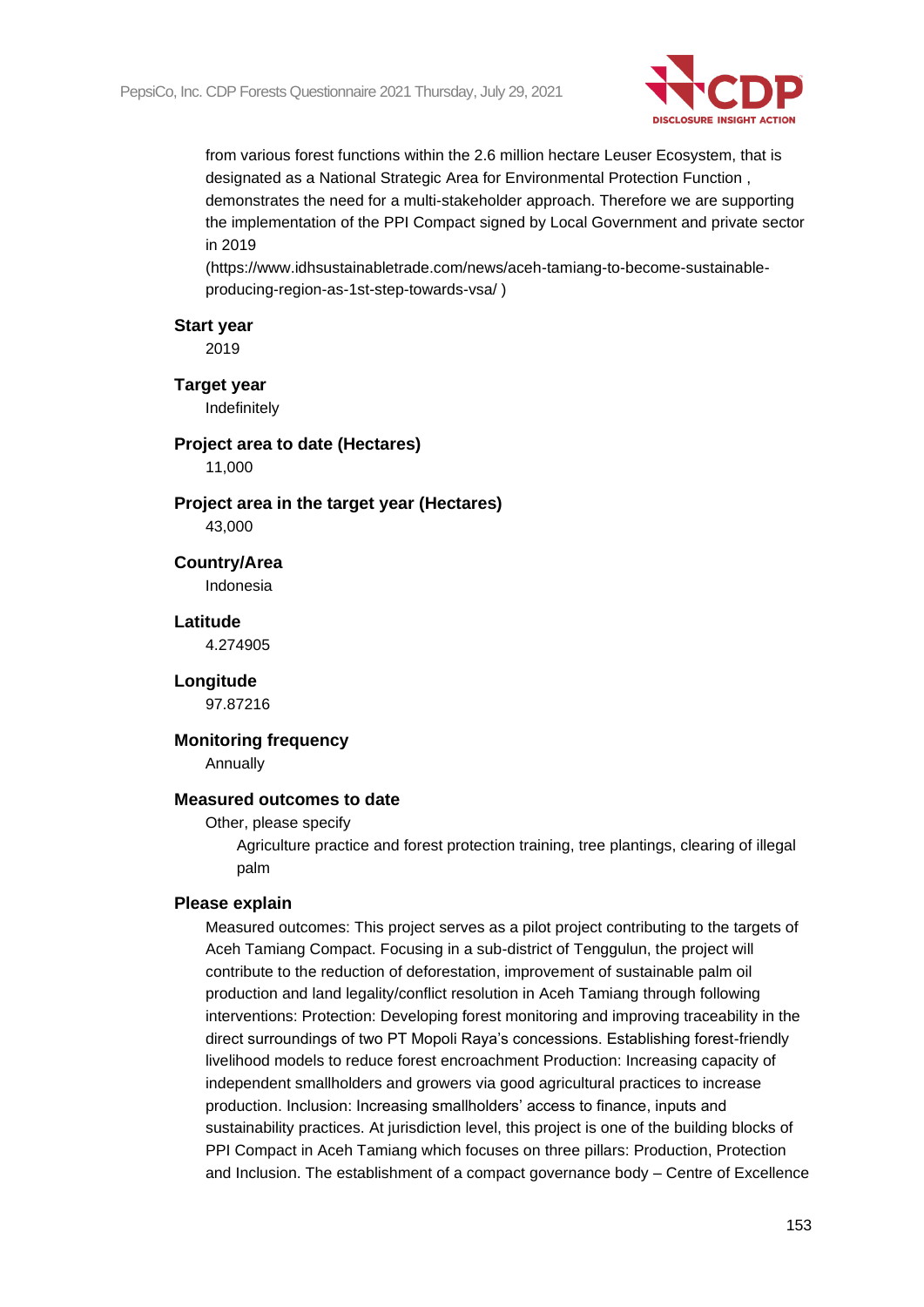

– is an essential part of the compact work. In 2020, PepsiCo's support allowed for the training of 500 smallholders in good agricultural practices, sustainability and risk analysis of local palm oil producers; the training of 93 forest rangers for improved forest protection; and tree planting of 30,000 seedlings. In partnership with the government, the clearing of illegal palm oil has begun. In addition, the site on the cleared land has been identified for the establishment of a community-led nursery for indigenous trees used in reforestation and agroforestry. The nursery will be established in 2021. Project coverage includes: 300 ha restoration;1000 ha smallholder plots; 4,000 ha corporate plantation; estimated 10,000 ha forest.

#### **Project reference**

Project 3

## **Project type**

Other, please specify Sustainable agricultural production and conservation

## **Primary motivation**

Voluntary

#### **Description of project**

We launched a holistic program for sustainable palm oil in Mexico that engages the entire supply chain: from the national palm oil federation Femexpalma to our main supplier Oleofinos, to Oleopalma and the smallholders in their supply base. We are working with Femexpalma to consolidate its role in supporting the sustainability of the palm oil sector, strengthening the expertise of the team to support to its members through capacity building and applied research. PepsiCo engages with Oleofinos to improve transparency and traceability.

Primary motivation: Contrary to reports of a surplus of RSPO-certified palm oil, physically-certified supply is limited or non-existent in some regions including, for example, some markets in the Americas. To address this problem, PepsiCo seeks to build certification capacity on our journey to 100%, which is why we are implementing a holistic program for sustainable palm oil in Mexico based on the RSPO Principles & Criteria framework. This capacity-building program involves the entire supply chain and provides training and technical assistance toward RSPO certification.

#### **Start year**

2016

## **Target year**

2021

## **Project area to date (Hectares)** 70,000

**Project area in the target year (Hectares)** 70,000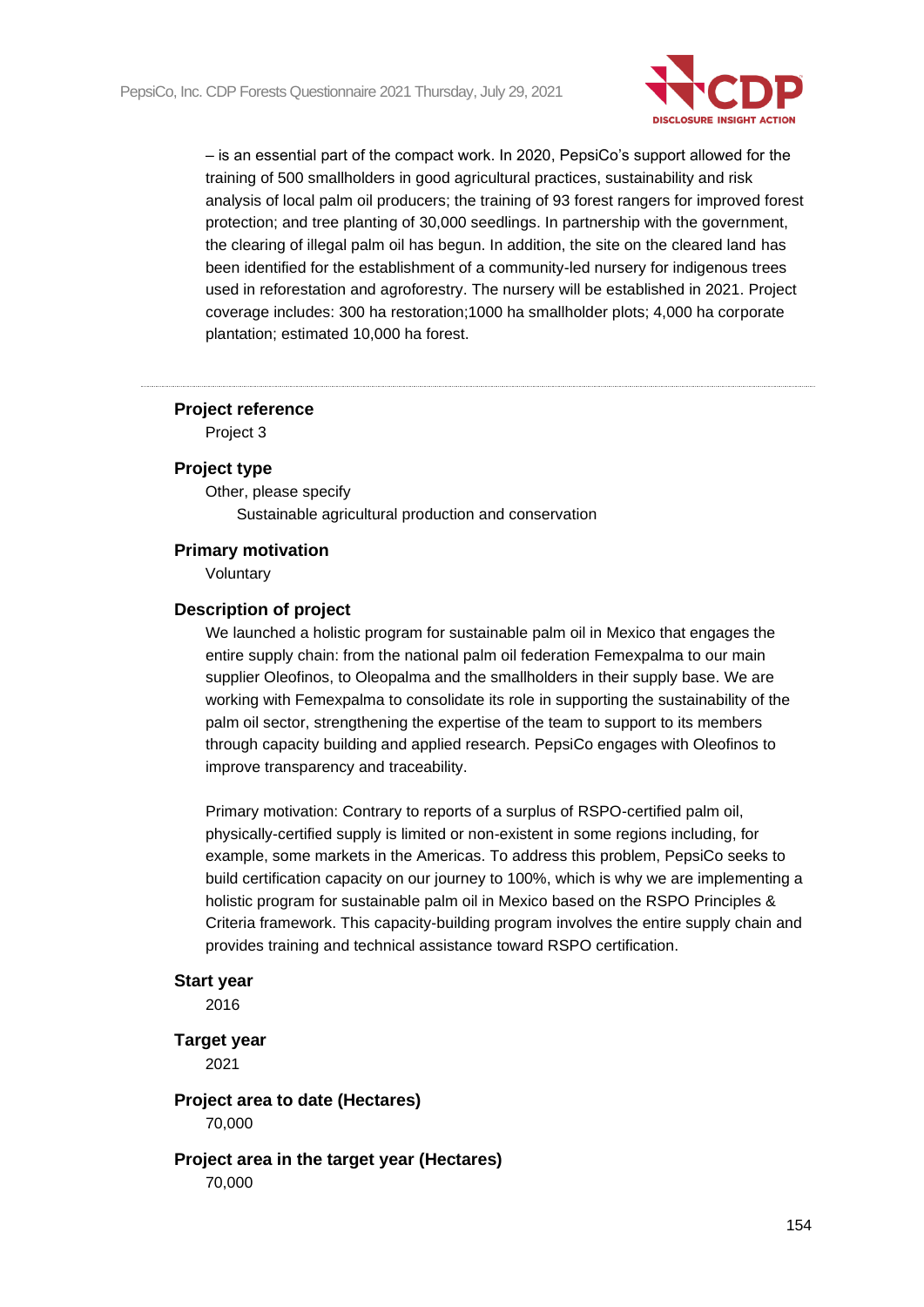PepsiCo, Inc. CDP Forests Questionnaire 2021 Thursday, July 29, 2021



## **Country/Area**

Mexico

**Latitude** 17.9895

**Longitude** 92.9475

# **Monitoring frequency**

Annually

## **Measured outcomes to date**

**Biodiversity** 

## **Please explain**

Measured outcomes: Stakeholder engagement began in late 2016, and program rollout began in 2017. Measured outcomes: To date, we have assessed the following: • Surface (Ha) assessed under the HCV regional assessment: 70,000 ha • Surface (ha) of smallholdings under Land Use Change Analysis (LUCA): 7,604 ha Note that latitude/longitude refers to an identified location within the region for which the program applies.

In 2019 and 2020, PepsiCo supported Femexpalma and Proforest in implementing a series of courses to accelerate the adoption of sustainable practices in Mexico, including a course on Social and Environmental Impact Assessments, RSPO Lead Auditor P&Cs, Standard Operating Procedures, RSPO Independent Smallholder Standard, and RSPO Supply Chain Standard. RSPO certified mills in Mexico. At the supplier level, PepsiCo engages with Oleofinos, PepsiCo's main supplier, to improve transparency and traceability. In 2018-2019, PepsiCo supported development and implementation of Oleopalma's roadmap for certification of their Jalapa and Palenque mills. In March 2020, Oleopalma's Jalapa mill became the first RSPO certified mill in Mexico. In 2020, Femexpalma organized a webinar for Oleopalma to share lessons learned on the certification process with the wider industry. PepsiCo continues to be committed to supporting the uptake of RSPO certification in the local market. Our goal is to continue to implement the RSPO smallholder Certification to bring 5,000 metric tons (MT) ISH to market by 2023 and source 100% domestic production of RSPO Mass Balance (MB) by 2025.

PepsiCo has supported the protection of over 70,000 ha under the identification of High Conservation Values in the Southeast of Mexico. PepsiCo has also supported the creation of the HCS-HCV probability maps to facilitate the conservation of forests and high conservation values on the smallholder's context, these tools have been developed by Proforest and endorsed by the RSPO and HCSA and cover the four-palm oil producing states. The HCS-HCV probability maps will be launched in 2021 and is a resource that could support the 18 Mexican mills to meet NDPE commitments.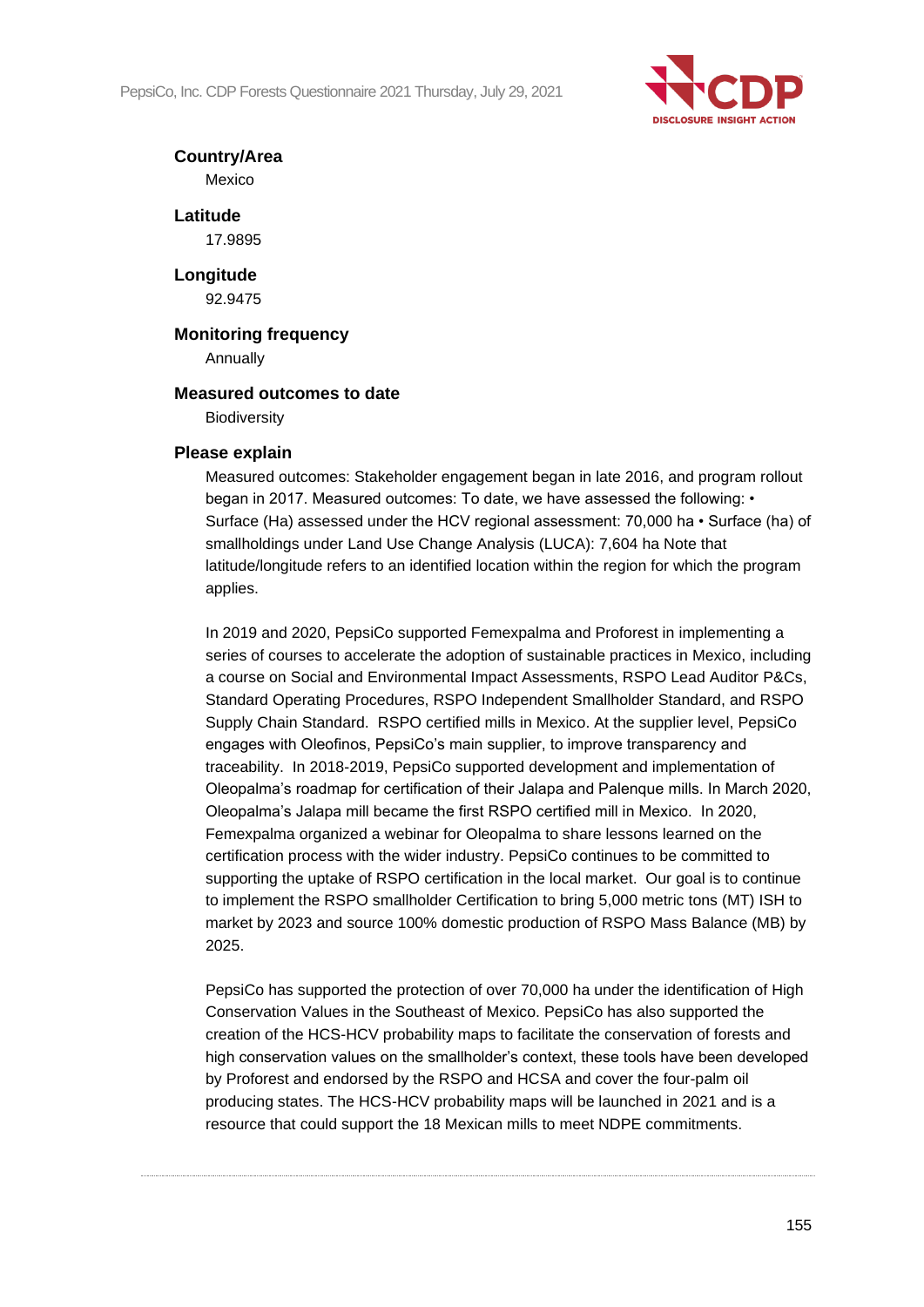

## **Project reference**

Project 4

## **Project type**

Other, please specify Sustainable agricultural production and conservation

## **Primary motivation**

Voluntary

## **Description of project**

In collaboration with Lestari Capital, Nestlé, Procter & Gamble and Wilmar, PepsiCo helped to establish the Rimba Collective, which aims to protect and restore over 500,000 ha of tropical forests in Southeast Asia and therefore create a significant private sector-enabled forest conservation initiatives. The Rimba Collective complements the palm oil industry's efforts to end deforestation by integrating and embedding funding for conservation across the supply chain. The initiative creates a transformative and sustainable financial model for long-term forest conservation investments that simultaneously support economic development and job creation for local communities.

Primary motivation: Professionalization and improved coordination of conservation and restoration are an important part of PepsiCo's strategy to support systemic changes in the palm oil Industry. The Rimba Collective complements the palm oil industry's efforts to end deforestation by integrating and embedding funding for conservation across the supply chain. The initiative creates a transformative and sustainable financial model for long-term forest conservation investments that simultaneously support economic development and job creation for local communities.

## **Start year**

2021

**Target year**

2046-2050

## **Project area to date (Hectares)**

 $\Omega$ 

**Project area in the target year (Hectares)**

500,000

## **Country/Area**

Indonesia

**Latitude**

6.2

**Longitude**

106.816666

## **Monitoring frequency**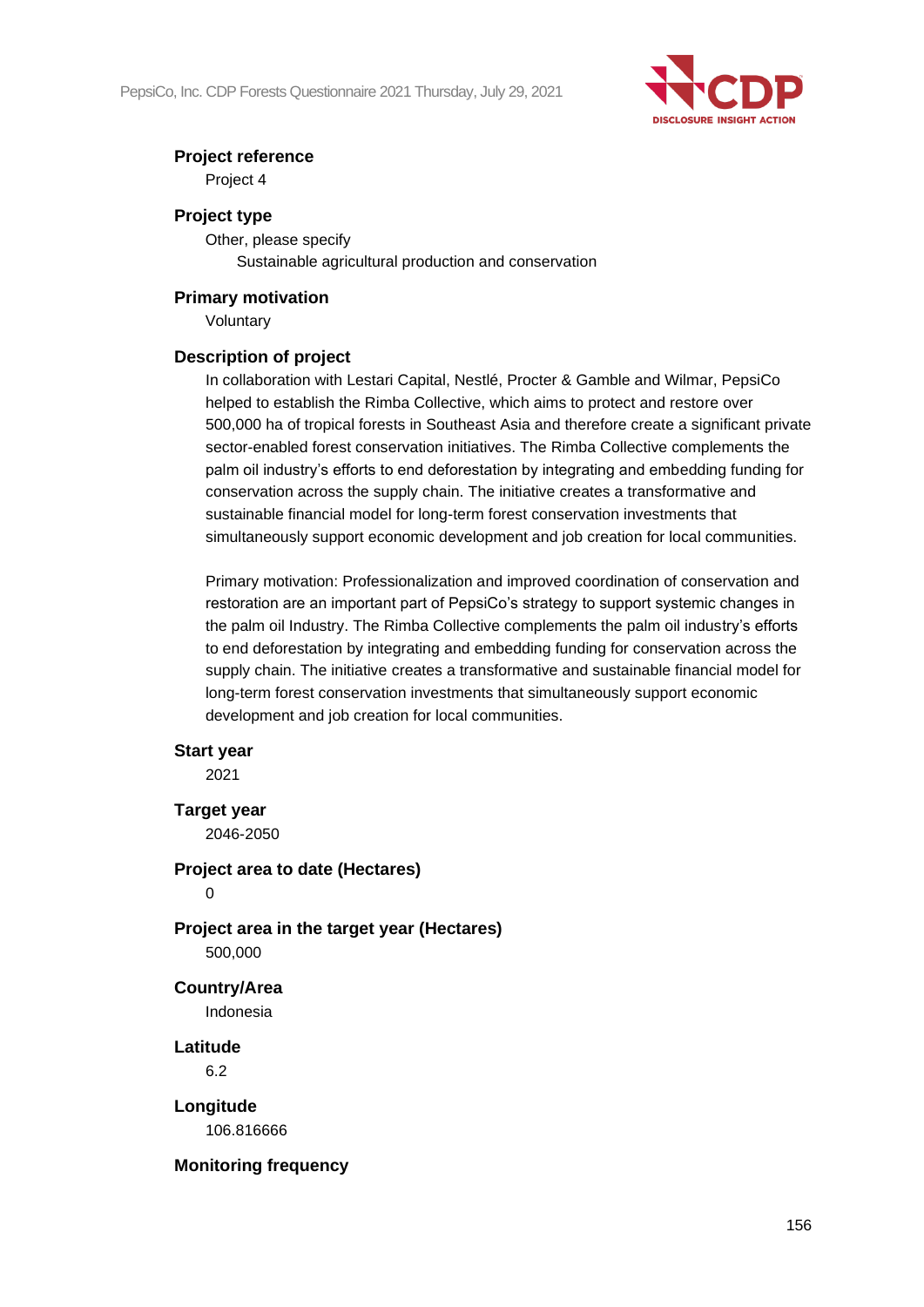

## Annually

## **Measured outcomes to date**

No measured outcomes

## **Please explain**

Expected outcomes: The initiative's 25-year project agreements will directly benefit 32,000 local people in forest-frontier communities, thereby strengthening equitable livelihoods and providing a secure source of income. It also contributes to the Indonesian Government's targets to expand social forestry, accelerate peat and mangrove restoration, and reduce deforestation. The initiative's project portfolio will initially focus on Indonesia, before expanding to projects across Southeast Asia. Projects funded by Rimba Collective will be prioritized based on the potential to protect and restore large, continuous areas of natural ecosystems and critical habitats. Other priorities include generating measurable ecosystem service benefits and resilient livelihoods for local communities. All projects will undergo third-party verification (see the website for more information).

# **F7. Verification**

# **F7.1**

**(F7.1) Do you verify any forests information reported in your CDP disclosure?** No, but we are actively considering verifying in the next two years

# **F8. Barriers and challenges**

## **F8.1**

**(F8.1) Describe the key barriers or challenges to eliminating deforestation and/or conversion of other natural ecosystems from your direct operations or from other parts of your value chain.**

**Forest risk commodity** Palm oil

## **Coverage**

Supply chain

## **Primary barrier/challenge type**

Supply chain complexity

## **Comment**

With respect to deforestation-free supply chains, barriers and challenges include: • Our ability to trace supply, meaning the ability of a buyer or end user to have accurate data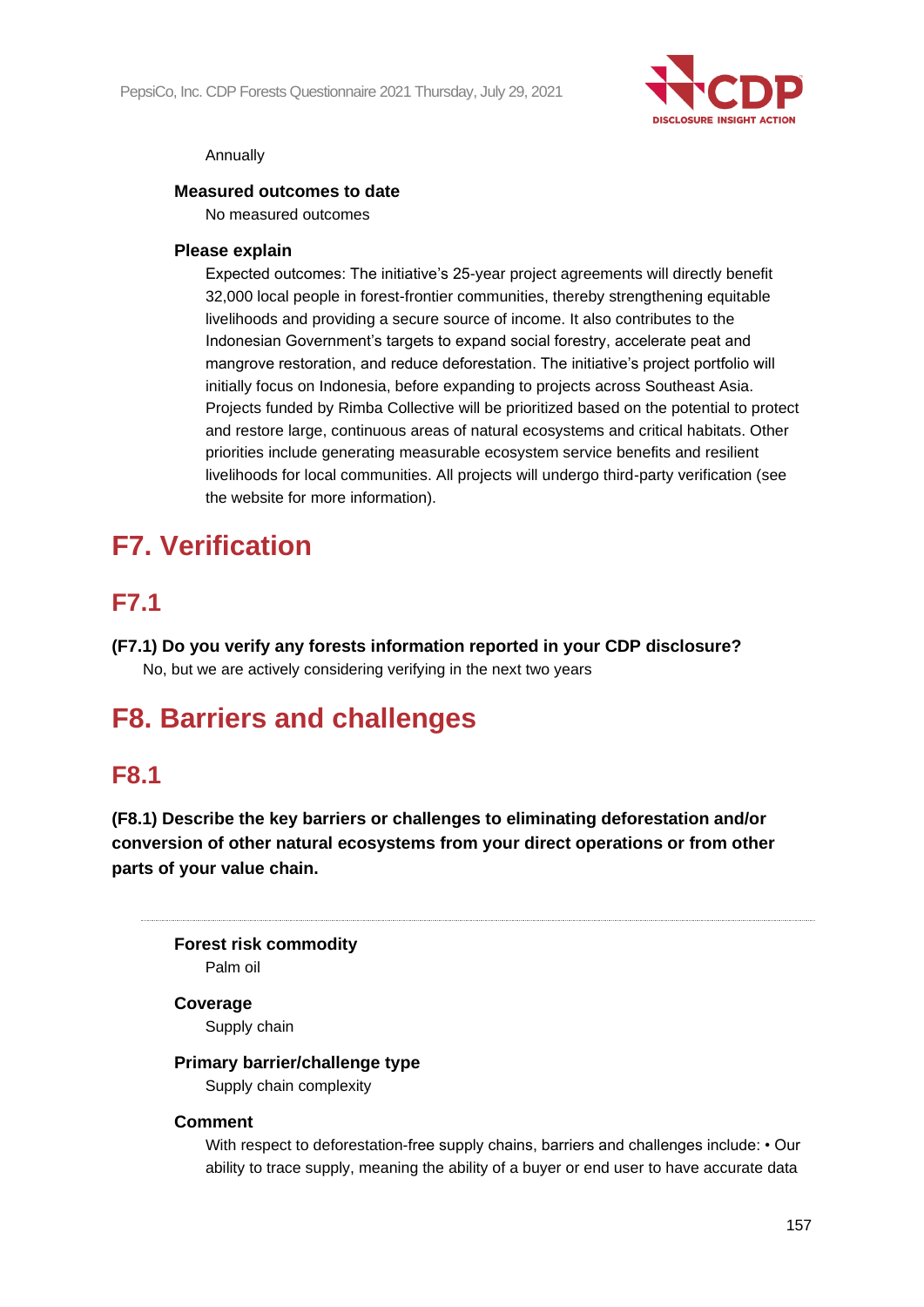

on the specific sources of its purchased commodities, working back through direct suppliers all the way to individual plantations • Availability of public sector initiatives whereby government legislators, regulators and other officials work in concert with the private sector to incentivize forest conservation, protect forests through effective enforcement of laws and anti-corruption measures, improve transparency and achieve synergy between laws/regulations and certification schemes • Ability to identify areas at high-risk of deforestation in order to prioritize action • Root causes of deforestation such as poverty and the inability of small holders to produce commodities sustainably • Lack of availability of credibly-certified volumes for certain commodities in some markets • Lack of universally-accepted definitions and protocols, leading to varying certifications and related claims • Our ability to collaborate with key public and private actors to achieve meaningful results

## **Forest risk commodity**

Timber products

#### **Coverage**

Supply chain

#### **Primary barrier/challenge type**

Supply chain complexity

#### **Comment**

With respect to deforestation-free supply chains, barriers and challenges include: • Our ability to trace supply, meaning the ability of a buyer or end user to have accurate data on the specific sources of its purchased commodities, working back through direct suppliers all the way to individual plantations • Availability of public sector initiatives whereby government legislators, regulators and other officials work in concert with the private sector to incentivize forest conservation, protect forests through effective enforcement of laws and anti-corruption measures, improve transparency and achieve synergy between laws/regulations and certification schemes • Ability to identify areas at high-risk of deforestation in order to prioritize action • Root causes of deforestation such as poverty and the inability of small holders to produce commodities sustainably • Lack of availability of credibly-certified volumes for certain commodities in some markets • Lack of universally-accepted definitions and protocols, leading to varying certifications and related claims • Our ability to collaborate with key public and private actors to achieve meaningful results

## **F8.2**

**(F8.2) Describe the main measures that would improve your organization's ability to manage its exposure to deforestation and/or conversion of other natural ecosystems.**

**Forest risk commodity** Palm oil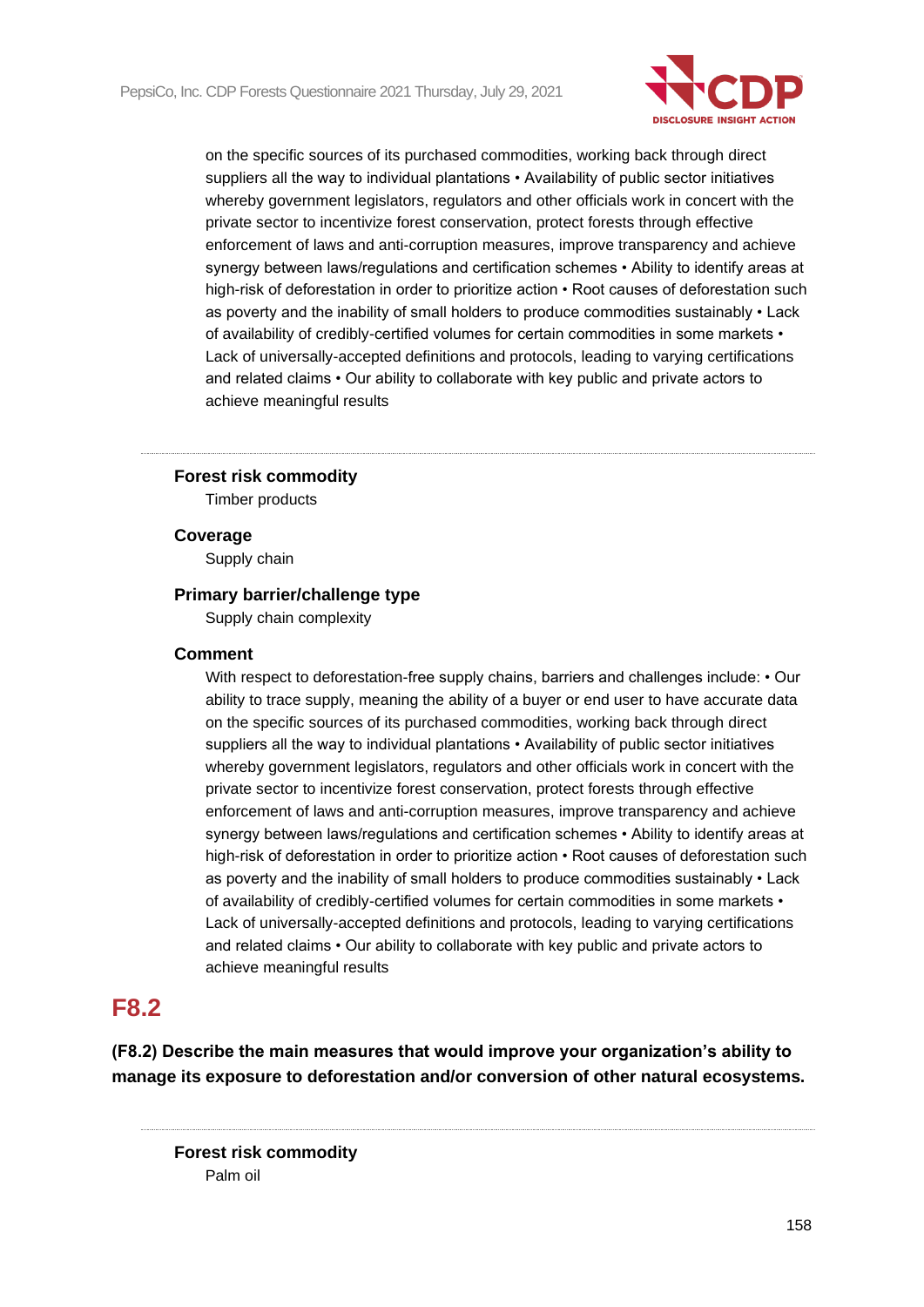PepsiCo, Inc. CDP Forests Questionnaire 2021 Thursday, July 29, 2021



## **Coverage**

Supply chain

## **Main measure**

Improved data collection and quality

## **Comment**

**Forest risk commodity**

Timber products

**Coverage** Supply chain

## **Main measure**

Improved data collection and quality

**Comment**

# **F17 Signoff**

# **F-FI**

**(F-FI) Use this field to provide any additional information or context that you feel is relevant to your organization's response. Please note that this field is optional and is not scored.**

N/A

# **F17.1**

**(F17.1) Provide the following information for the person that has signed off (approved) your CDP forests response.**

|                  | <b>Job Title</b>               | <b>Corresponding job category</b> |
|------------------|--------------------------------|-----------------------------------|
| Row <sup>7</sup> | <b>Chief Executive Officer</b> | Chief Executive Officer (CEO)     |

# **SF. Supply chain module**

# **SF0.1**

## **(SF0.1) What is your organization's annual revenue for the reporting period?**

|       | <b>Annual revenue</b> |
|-------|-----------------------|
| Row 1 | 70,372,000,000        |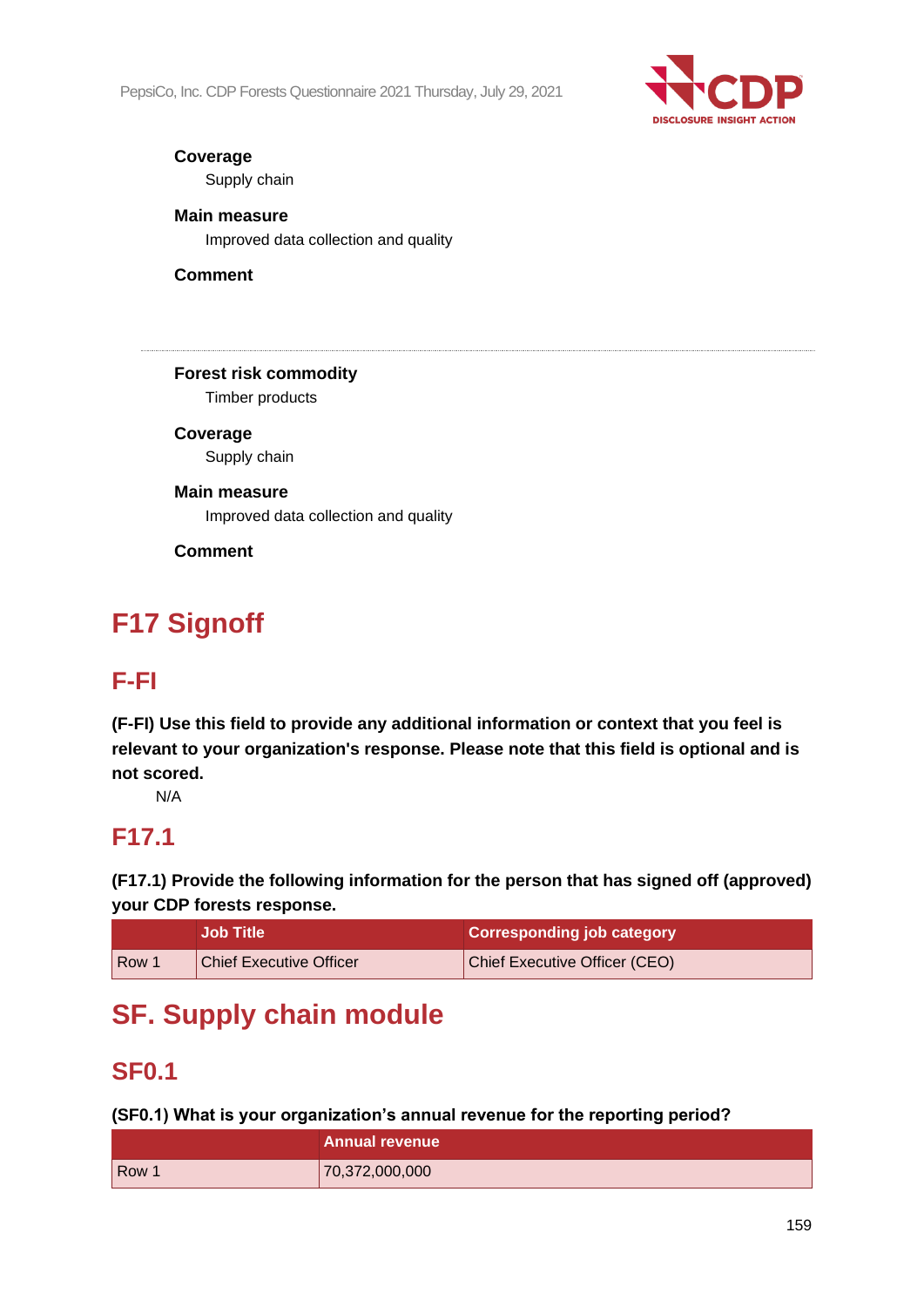

# **SF0.2**

**(SF0.2) Do you have an ISIN for your organization that you are willing to share with CDP?**

No

# **SF1.1**

**(SF1.1) In F6.3 you were asked "Have you adopted any third-party certification scheme(s) for your disclosed commodity(ies)? Indicate the volume and percentage of your certified production and/or consumption". Can you also indicate, for each of your disclosed commodity(ies), the percentage of certified volume sold to each requesting CDP supply chain member?**

No

# **SF1.1b**

**(SF1.1b) Why can you not indicate the percentage of certified volume sold to each of your requesting CDP supply chain members? Describe any future plans for adopting and communicating levels of certification to requesting members.**

**Requesting member** McDonald's Corporation

**Forest risk commodity**

Timber products

## **Primary reason**

Insufficient data on what is sold to requesting member

## **Please explain**

PepsiCo does not currently have the capability to allocate certified volumes in the many thousands of product types currently sold to our customers, or to allocate those certified volumes to the many individual customers we have.

## **Requesting member**

McDonald's Corporation

## **Forest risk commodity**

Palm oil

## **Primary reason**

Insufficient data on what is sold to requesting member

## **Please explain**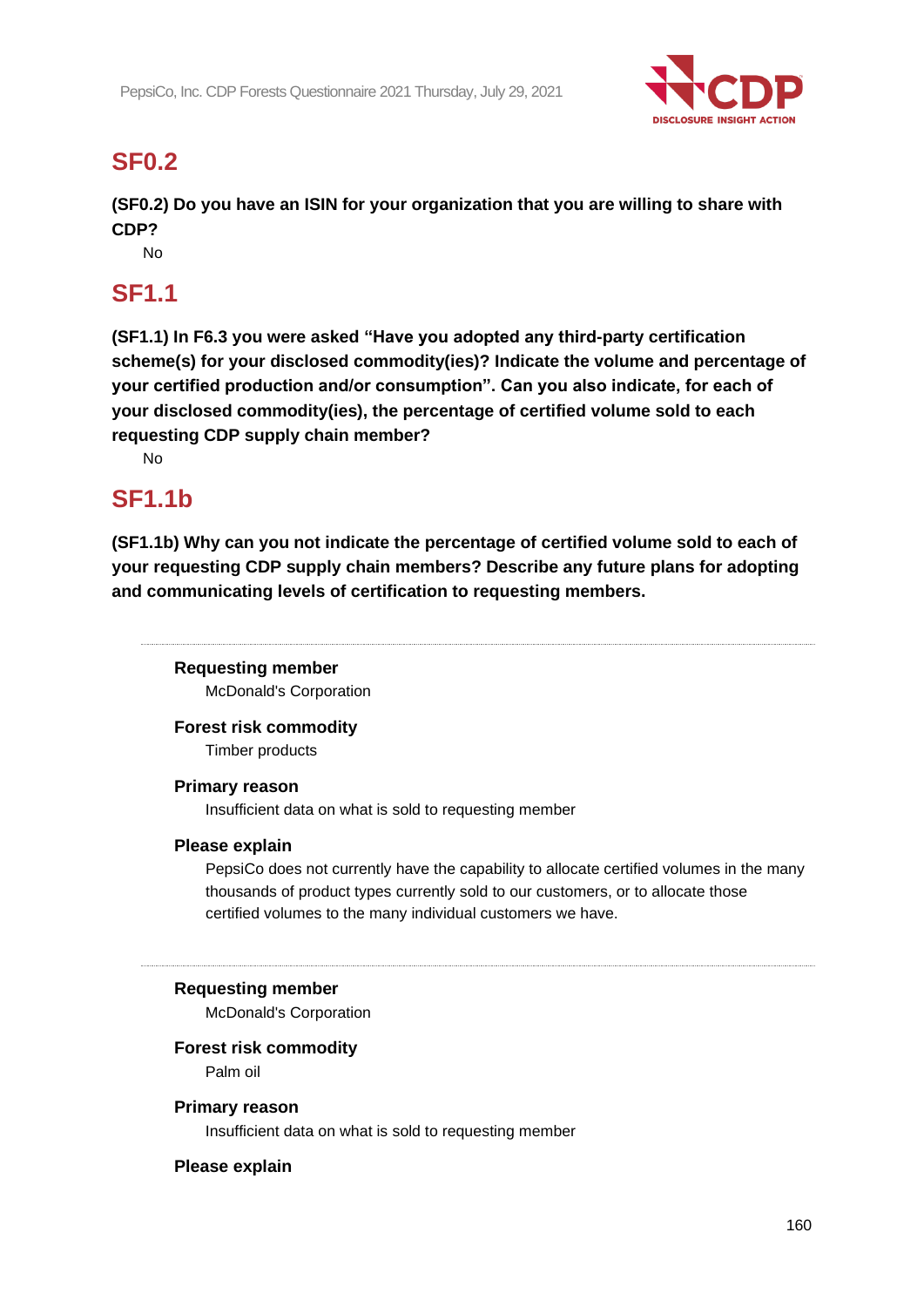

PepsiCo does not currently have the capability to allocate certified volumes in the many thousands of product types currently sold to our customers, or to allocate those certified volumes to the many individual customers we have.

#### **Requesting member**

J Sainsbury Plc

#### **Forest risk commodity**

Timber products

#### **Primary reason**

Insufficient data on what is sold to requesting member

#### **Please explain**

PepsiCo does not currently have the capability to allocate certified volumes in the many thousands of product types currently sold to our customers, or to allocate those certified volumes to the many individual customers we have.

#### **Requesting member**

J Sainsbury Plc

#### **Forest risk commodity**

Palm oil

#### **Primary reason**

Insufficient data on what is sold to requesting member

## **Please explain**

PepsiCo does not currently have the capability to allocate certified volumes in the many thousands of product types currently sold to our customers, or to allocate those certified volumes to the many individual customers we have.

#### **Requesting member**

Walmart, Inc.

## **Forest risk commodity**

Timber products

#### **Primary reason**

Insufficient data on what is sold to requesting member

## **Please explain**

PepsiCo does not currently have the capability to allocate certified volumes in the many thousands of product types currently sold to our customers, or to allocate those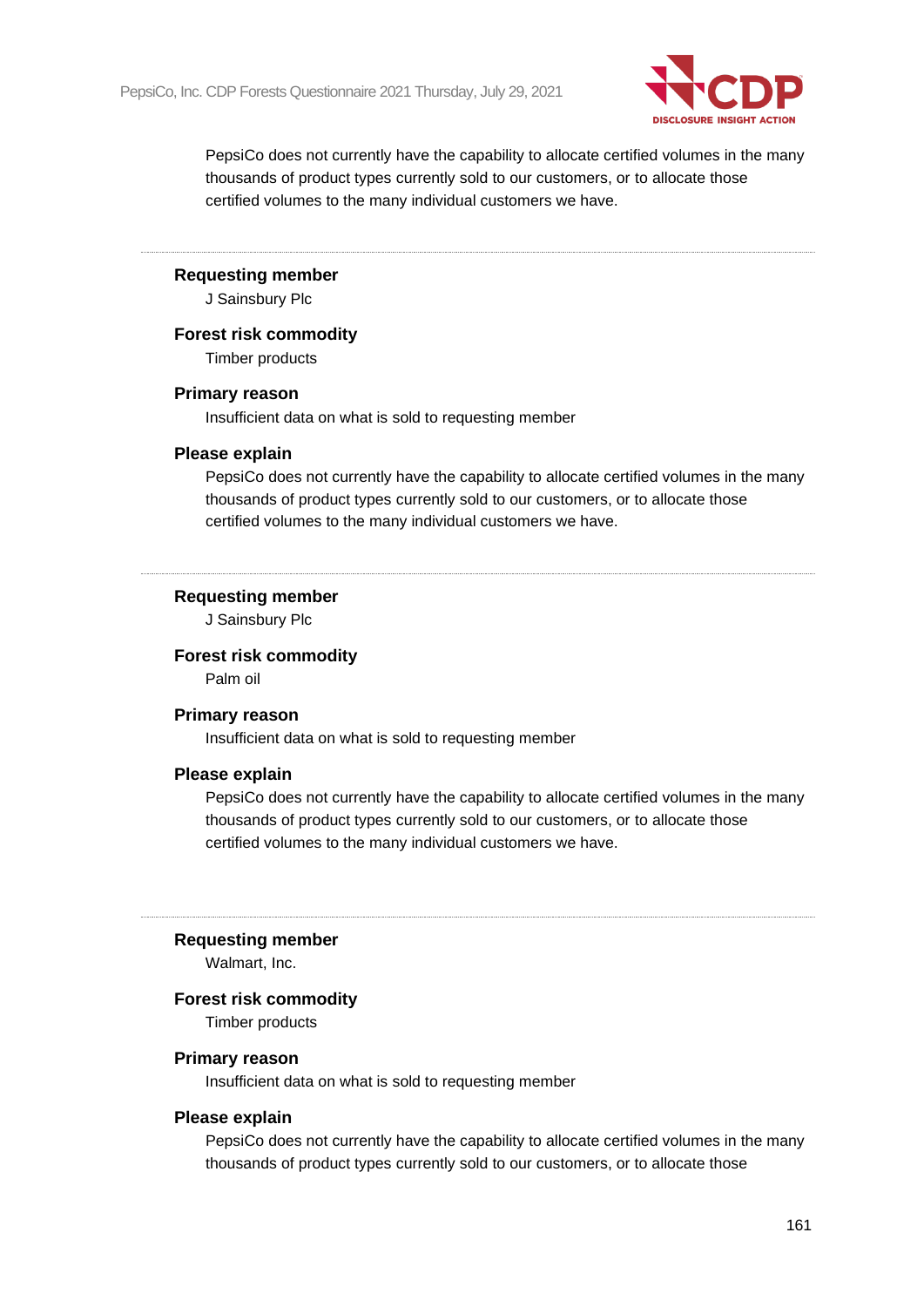

certified volumes to the many individual customers we have.

## **Requesting member**

Walmart, Inc.

## **Forest risk commodity**

Palm oil

## **Primary reason**

Insufficient data on what is sold to requesting member

## **Please explain**

PepsiCo does not currently have the capability to allocate certified volumes in the many thousands of product types currently sold to our customers, or to allocate those certified volumes to the many individual customers we have.

## **SF2.1**

**(SF2.1) Please propose any mutually beneficial forests-related projects you could collaborate on with specific CDP supply chain members.**

# **SF2.2**

**(SF2.2) Have requests or initiatives by CDP supply chain members prompted your organization to take organizational-level action to reduce or remove** 

**deforestation/forest degradation from your operations or your supply chain?** No

# **SF3.1**

**(SF3.1) For your disclosed commodity(ies), do you estimate the GHG emission reductions and/or removals from land use and land use change that have occurred in your direct operations and/or supply chain?**

**Timber products**

**Estimate GHG emissions and removals from land use and land use change** No

**Please explain**

**Palm oil**

**Estimate GHG emissions and removals from land use and land use change**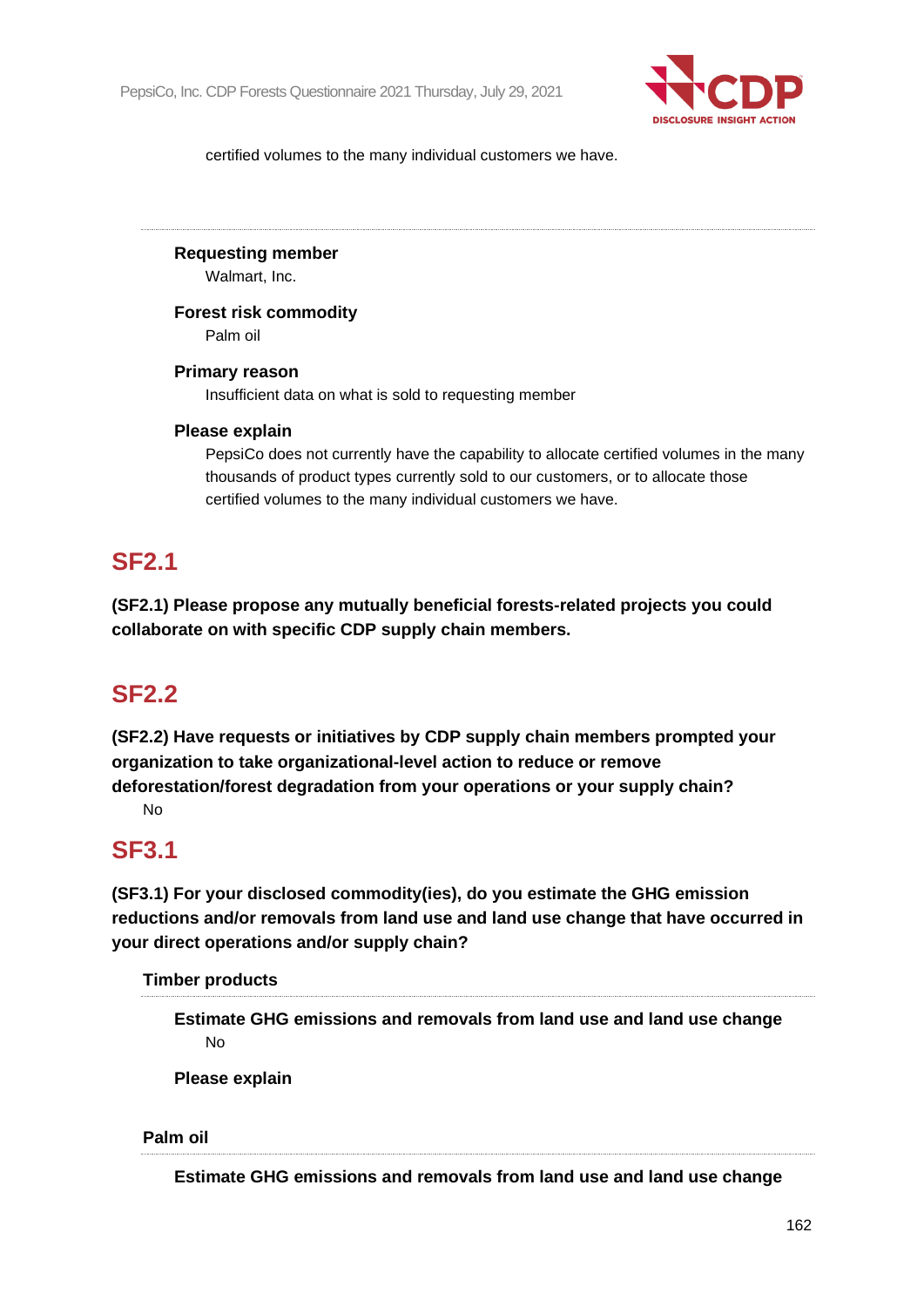

Yes, willing to share details with requesting CDP SC members

## **Please explain**

Estimate: 485,501 These estimates are based on a study we conducted to evaluate land use change impacts within our sourcing locations for certified commodity as compared to non-certified commodity. This study helped us develop emission factors for RSPO certified palm oil to be included within our corporate greenhouse gas inventory. We then determined the change in our emissions from palm oil between 2015 and 2020.

# **SF3.1a**

**(SF3.1a) For your disclosed commodity(ies), provide details on the actions implemented in your direct operations and/or supply chain that have resulted in a reduction of GHG emissions and/or enhancement in removals.**

**Forest risk commodity** Palm oil

## **Description of actions**

Procurement of certified commodity

**CO2e reductions and removals achieved from base year (metric tons CO2e)** 485,501

## **Base year**

2,015

## **Emissions accounting boundary**

Included in the corporate GHG inventory boundary

## **Scope**

Scope 3: Purchased goods & services

## **Emissions accounting methodology and standards**

Corporate Value Chain (Scope 3) Standard The GHG Protocol for Project Accounting LULUCF Guidance for GHG Project Accounting Value chain (scope 3) intervention guidance

## **Please explain calculation**

These estimates are based on a study we conducted to evaluate land use change impacts within our sourcing locations for certified commodity as compared to non certified commodity. This study helped us develop emission factors for RSPO certified palm oil to be included within our corporate greenhouse gas inventory. We then determined the change in our emissions from palm oil between 2015 and 2020.